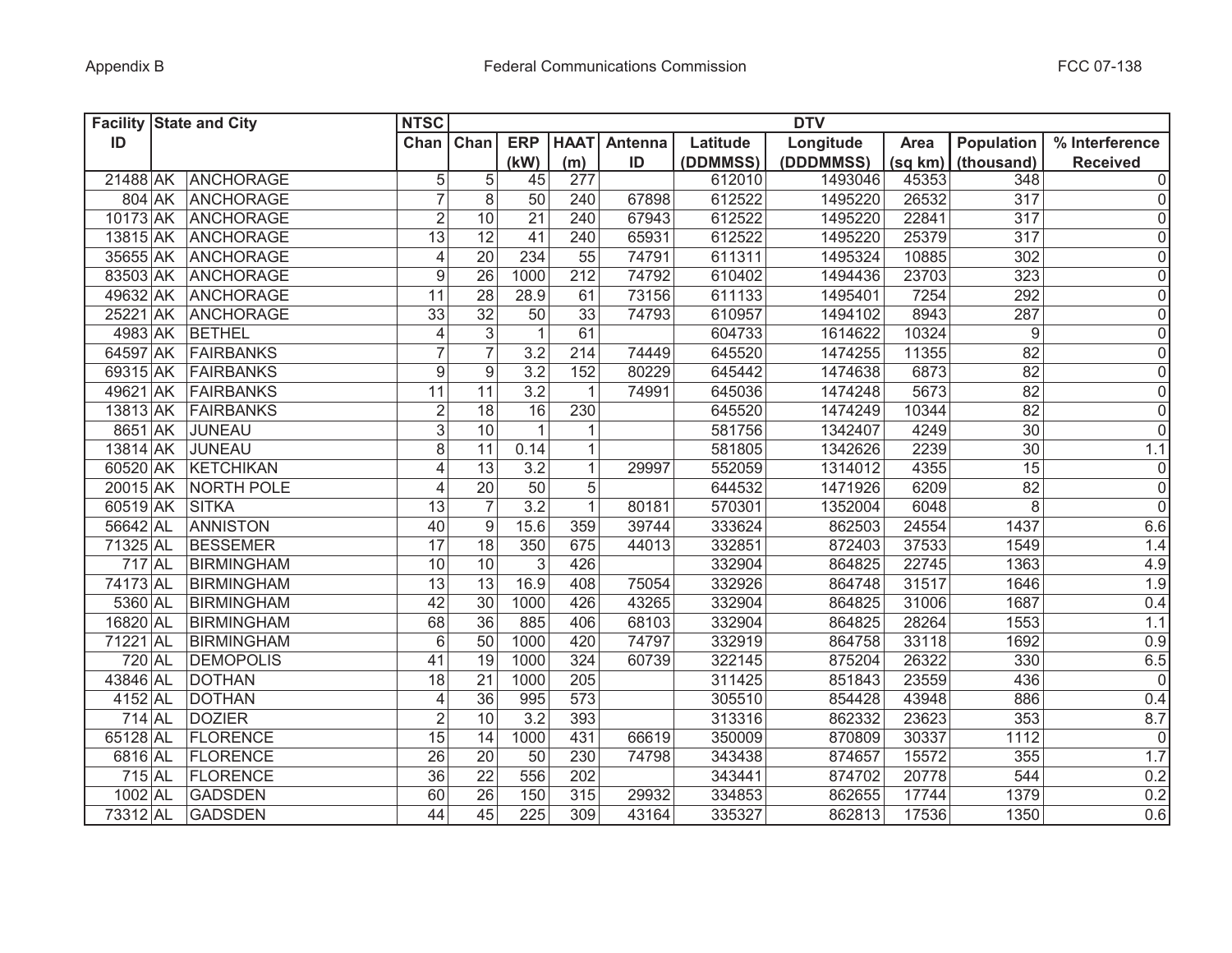|            | <b>Facility State and City</b> | <b>NTSC</b>      |                 |                  |             |         |          | <b>DTV</b> |         |            |                 |
|------------|--------------------------------|------------------|-----------------|------------------|-------------|---------|----------|------------|---------|------------|-----------------|
| ID         |                                | Chan             | Chan            | <b>ERP</b>       | <b>HAAT</b> | Antenna | Latitude | Longitude  | Area    | Population | % Interference  |
|            |                                |                  |                 | (kW)             | (m)         | ID      | (DDMMSS) | (DDDMMSS)  | (sq km) | (thousand) | <b>Received</b> |
| 83943 AL   | <b>GULF SHORES</b>             | 55               | $\overline{25}$ | 64.5             | 308         | 74787   | 303640   | 873626     | 15544   | 932        | $\overline{0}$  |
| 74138 AL   | <b>HOMEWOOD</b>                | 21               | 28              | 765              | 427         | 68108   | 332904   | 864825     | 30801   | 1663       | 0.9             |
| 48693 AL   | <b>HUNTSVILLE</b>              | 19               | 19              | 40.7             | 514         |         | 344419   | 863156     | 23609   | 992        | 2.2             |
| 713 AL     | <b>HUNTSVILLE</b>              | 25               | 24              | 396              | 340         |         | 344413   | 863145     | 27052   | 1092       | 0.7             |
| 57292 AL   | <b>HUNTSVILLE</b>              | $\overline{31}$  | 32              | 468              | 538         | 67239   | 344412   | 863159     | 32626   | 1301       | 0.9             |
| 28119 AL   | <b>HUNTSVILLE</b>              | 54               | 41              | 400              | 518         | 43864   | 344412   | 863159     | 29827   | 1213       | 1               |
| 591 AL     | <b>HUNTSVILLE</b>              | 48               | 49              | 41               | 552         |         | 344239   | 863207     | 22282   | 936        | 0.8             |
| 710 AL     | LOUISVILLE                     | $\overline{43}$  | 44              | $\overline{925}$ | 262         | 59887   | 314304   | 852603     | 18777   | 337        | 0.1             |
| $4143$ AL  | <b>MOBILE</b>                  | 10               | 9               | 29               | 381         |         | 304117   | 874754     | 34970   | 1203       | $\overline{0}$  |
| 11906 AL   | MOBILE                         | $\overline{15}$  | $\overline{15}$ | 510              | 558         | 74580   | 303640   | 873627     | 35481   | 1282       | 0.6             |
| 60827 AL   | MOBILE                         | $\overline{21}$  | $\overline{20}$ | 105              | 529         | 70813   | 303640   | 873627     | 23682   | 1116       | $\overline{0}$  |
| 83740 AL   | MOBILE                         |                  | 23              | 337              | 574         | 75124   | 303645   | 873843     | 37989   | 1283       | 0.1             |
| 73187 AL   | MOBILE                         | 5                | 27              | 1000             | 581         | 74800   | 304120   | 874949     | 45411   | 1406       | 0.3             |
| 721 AL     | MOBILE                         | 42               | 41              | 199              | 185         |         | 303933   | 875333     | 16361   | 912        | $\overline{0}$  |
| 13993 AL   | MONTGOMERY                     | $\overline{12}$  | 12              | 24.9             | 507         | 74369   | 315828   | 860944     | 31615   | 788        | 0.5             |
| 73642 AL   | MONTGOMERY                     | $\overline{20}$  | 16              | 1000             | 518         | 29552   | 315828   | 860944     | 37703   | 829        | 1.3             |
| 706 AL     | MONTGOMERY                     | $\overline{26}$  | $\overline{27}$ | 568              | 176         |         | 322255   | 861733     | 18025   | 549        | 3.7             |
| 72307 AL   | <b>MONTGOMERY</b>              | $\overline{32}$  | $\overline{32}$ | 199              | 545         | 75049   | 320830   | 864443     | 28378   | 579        | 0.7             |
| 60829 AL   | <b>MONTGOMERY</b>              | 45               | 46              | 500              | 308         | 28430   | 322413   | 861147     | 21909   | 641        | 0.3             |
| 711 AL     | MOUNT CHEAHA                   | $\overline{7}$   | $\overline{7}$  | 24.1             | 610         | 80203   | 332907   | 854833     | 42633   | 2370       | 3.4             |
| 11113 AL   | <b>OPELIKA</b>                 | 66               | 47              | 136              | 539         | 74487   | 321916   | 844728     | 24321   | 662        | 1.3             |
| 32851 AL   | <b>OZARK</b>                   | 34               | $\overline{33}$ | 15               | 151         | 68078   | 311228   | 853649     | 8868    | 244        | 0               |
| 84802 AL   | <b>SELMA</b>                   | 29               | 29              | 1000             | 408         | 32810   | 323227   | 865033     | 26741   | 621        | 5.9             |
| 701 AL     | <b>SELMA</b>                   | 8                | 42              | 787              | 507         |         | 320858   | 864651     | 38739   | 722        | 0.1             |
| 62207 AL   | <b>TROY</b>                    | 67               | 48              | 50               | 345         | 30182   | 320336   | 855701     | 14891   | 479        | $\overline{2}$  |
| 77496 AL   | <b>TUSCALOOSA</b>              | 23               | 23              | 50               | 266         | 74752   | 330315   | 873257     | 16640   | 407        | $\overline{1}$  |
| $21258$ AL | <b>TUSCALOOSA</b>              | 33               | 33              | 160              | 625         | 70330   | 332848   | 872550     | 30987   | 1357       | 0.5             |
| 68427 AL   | <b>TUSKEGEE</b>                | 22               | 22              | 100              | 325         | 74464   | 320336   | 855702     | 17790   | 532        | 0.4             |
| 2768 AR    | ARKADELPHIA                    | $\boldsymbol{9}$ | 13              | 7.3              | 320         |         | 335426   | 930646     | 22157   | 299        | 16.9            |
| 86534 AR   | <b>CAMDEN</b>                  | 49               | 49              | 68.1             | 175         | 74782   | 331619   | 924212     | 13417   | 146        | 0.5             |
| 92872 AR   | <b>EL DORADO</b>               |                  | 10              | 6                | 541         | 80186   | 330441   | 921341     | 26324   | 442        | 1.6             |
|            | 35692 AR EL DORADO             | 10               | 27              | 823              | 582         |         | 330441   | 921341     | 43407   | 631        | 5.4             |
|            | 84164 AR EL DORADO             | 43               | $\overline{43}$ | 206              | 530         | 74776   | 330441   | 921341     | 26259   | 446        | 0.1             |
|            | 81593 AR EUREKA SPRINGS        | $\overline{34}$  | $\overline{34}$ | 87.1             | 213         | 75069   | 362630   | 935825     | 12963   | 442        | 0.1             |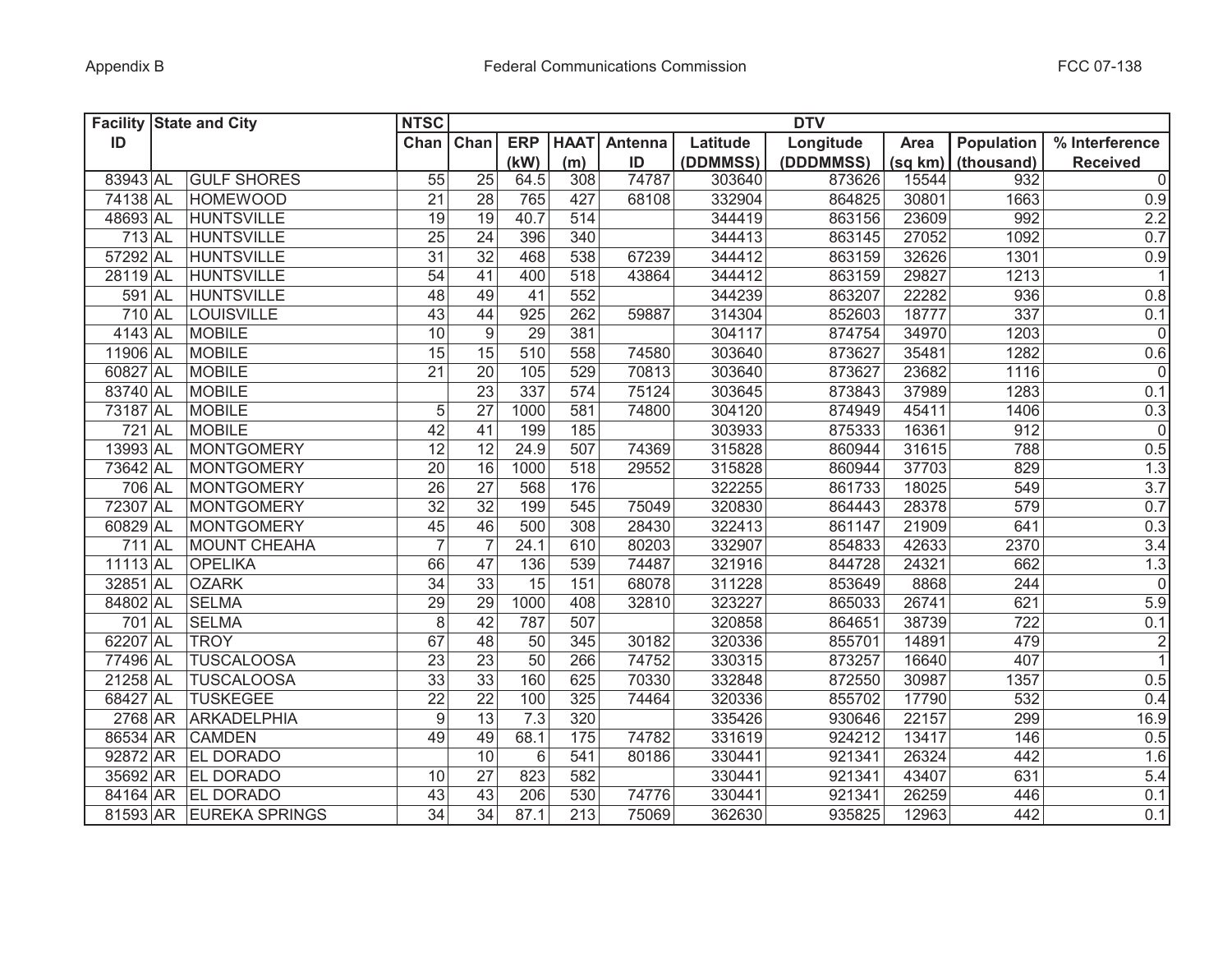|          | <b>Facility State and City</b> | <b>NTSC</b>     |                 |                 |             |         |          | <b>DTV</b> |         |                   |                 |
|----------|--------------------------------|-----------------|-----------------|-----------------|-------------|---------|----------|------------|---------|-------------------|-----------------|
| ID       |                                | Chan            | Chan            | <b>ERP</b>      | <b>HAAT</b> | Antenna | Latitude | Longitude  | Area    | Population        | % Interference  |
|          |                                |                 |                 | (kW)            | (m)         | ID      | (DDMMSS) | (DDDMMSS)  | (sq km) | (thousand)        | <b>Received</b> |
|          | 2767 AR FAYETTEVILLE           | 13              | 9               | 19              | 501         |         | 354853   | 940141     | 35150   | 889               | 1.5             |
|          | 60354 AR FAYETTEVILLE          | 29              | 15              | 180             | 266         |         | 360057   | 940459     | 19569   | 560               | 3.5             |
|          | 66469 AR FORT SMITH            | $\sqrt{5}$      | 18              | 550             | 286         |         | 354949   | 940924     | 25959   | 736               | 0.2             |
|          | 60353 AR FORT SMITH            | 40              | 21              | 325             | 602         |         | 350415   | 944043     | 33811   | 525               | 7.4             |
|          | 29560 AR FORT SMITH            | 24              | 27              | 200             | 305         | 41354   | 354236   | 940815     | 19234   | 627               | 0.8             |
|          | 78314 AR HARRISON              | 31              | 31              | 191             | 339         | 75064   | 364218   | 930345     | 18376   | 533               | 2.8             |
|          | 608 AR HOT SPRINGS             | 26              | 26              | 66.4            | 258         | 74370   | 342221   | 930247     | 13726   | 250               | 0.1             |
|          | 13988 AR JONESBORO             | 8               | 8               | 18              | 531         |         | 355322   | 905608     | 39540   | 689               | 0.2             |
|          | 2769 AR JONESBORO              | 19              | 20              | 50              | 310         |         | 355414   | 904614     | 18806   | 312               | $\overline{0}$  |
|          | 2784 AR JONESBORO              | 48              | 48              | 982             | 295         | 75036   | 353616   | 903118     | 24784   | 1386              | $\overline{0}$  |
|          | 2770 AR LITTLE ROCK            | $\overline{2}$  | $\overline{7}$  | 8.06            | 548         | 74338   | 342631   | 921303     | 30372   | 952               | $\overline{0}$  |
|          | 2787 AR LITTLE ROCK            | 11              | 12              | 55              | 519         |         | 344757   | 922959     | 43098   | 1128              | 0.8             |
|          | 33543 AR LITTLE ROCK           | $\overline{7}$  | 22              | 750             | 574         |         | 342824   | 921210     | 43307   | 1087              | 0.3             |
|          | 11951 AR LITTLE ROCK           | 16              | 30              | 1000            | 449         | 40344   | 344757   | 922929     | 32289   | 1043              | $\overline{0}$  |
|          | 33440 AR LITTLE ROCK           | $\overline{4}$  | 32              | 989             | 474         | 29656   | 344757   | 922959     | 37939   | 1084              | 0.2             |
|          | 58267 AR LITTLE ROCK           | $\overline{36}$ | 36              | $\overline{50}$ | 394         | 74768   | 344756   | 922945     | 16626   | 809               | 0.2             |
|          | 37005 AR LITTLE ROCK           | 42              | 44              | 1000            | 485         | 59098   | 344745   | 922944     | 31868   | 1038              | 0.5             |
|          | 2777 AR MOUNTAIN VIEW          | $6\phantom{1}$  | $\overline{13}$ | 4.05            | 407         | 66439   | 354847   | 921724     | 20280   | 260               | 14.6            |
|          | 607 AR PINE BLUFF              | 25              | 24              | 725             | 356         | 40413   | 343155   | 920241     | 24562   | 845               | $\overline{0}$  |
|          | 41212 AR PINE BLUFF            | $\overline{38}$ | $\overline{39}$ | 1000            | 590         | 40345   | 342631   | 921303     | 34162   | 1006              | $\overline{0}$  |
|          | 29557 AR ROGERS                | 51              | 50              | 1000            | 267         |         | 362447   | 935716     | 23556   | 643               | $\overline{0}$  |
| 67347 AR | SPRINGDALE                     | 57              | 39              | 316             | 114         | 40726   | 361107   | 941749     | 12789   | 422               | 0.1             |
| 81441 AZ | <b>DOUGLAS</b>                 | $\sqrt{3}$      | 36              | 1000            | 9           | 74708   | 312208   | 1093145    | 10673   | 34                | 0               |
| 24749 AZ | FLAGSTAFF                      | $\overline{2}$  | $\overline{2}$  | 7.25            | 465         | 74450   | 345806   | 1113028    | 33788   | 270               | 0.2             |
| 41517 AZ | FLAGSTAFF                      | 13              | 13              | 19.6            | 474         | 74998   | 345805   | 1113029    | 29913   | 203               | 0               |
| 74149 AZ | FLAGSTAFF                      | 4               | 18              | 726             | 487         | 74804   | 345804   | 1113030    | 34193   | 227               | 0               |
| 35104 AZ | FLAGSTAFF                      | 9               | 32              | 1000            | 343         | 72238   | 345806   | 1113029    | 26812   | 213               | 1               |
| 63927 AZ | <b>GREEN VALLEY</b>            | 46              | 46              | 70.8            | 1095        | 74581   | 322454   | 1104256    | 26056   | 802               | 0               |
| 83491 AZ | <b>HOLBROOK</b>                | 11              | 11              | 3.2             | 54          | 74722   | 345505   | 1100825    | 8819    | 16                | 0               |
| 24753 AZ | <b>KINGMAN</b>                 | 6               | 19              | 1000            | 585         | 74805   | 350157   | 1142156    | 30420   | $\frac{175}{175}$ | 0               |
| 35486 AZ | <b>MESA</b>                    | 12              | 12              | 22              | 543         | 74517   | 332000   | 1120348    | 33724   | 3236              | 0               |
| 2728 AZ  | PHOENIX                        | 8               | $\,8\,$         | 30.7            | 527         | 75007   | 332000   | 1120349    | 35929   | 3239              | 0               |
| 35587 AZ | PHOENIX                        | 10              | 10              | 22.2            | 558         | 74488   | 332003   | 1120343    | 34519   | 3236              | $\overline{0}$  |
|          | 59440 AZ PHOENIX               | $\overline{15}$ | $\overline{15}$ | 218             | 509         |         | 332000   | 1120346    | 28668   | 3229              | $\overline{0}$  |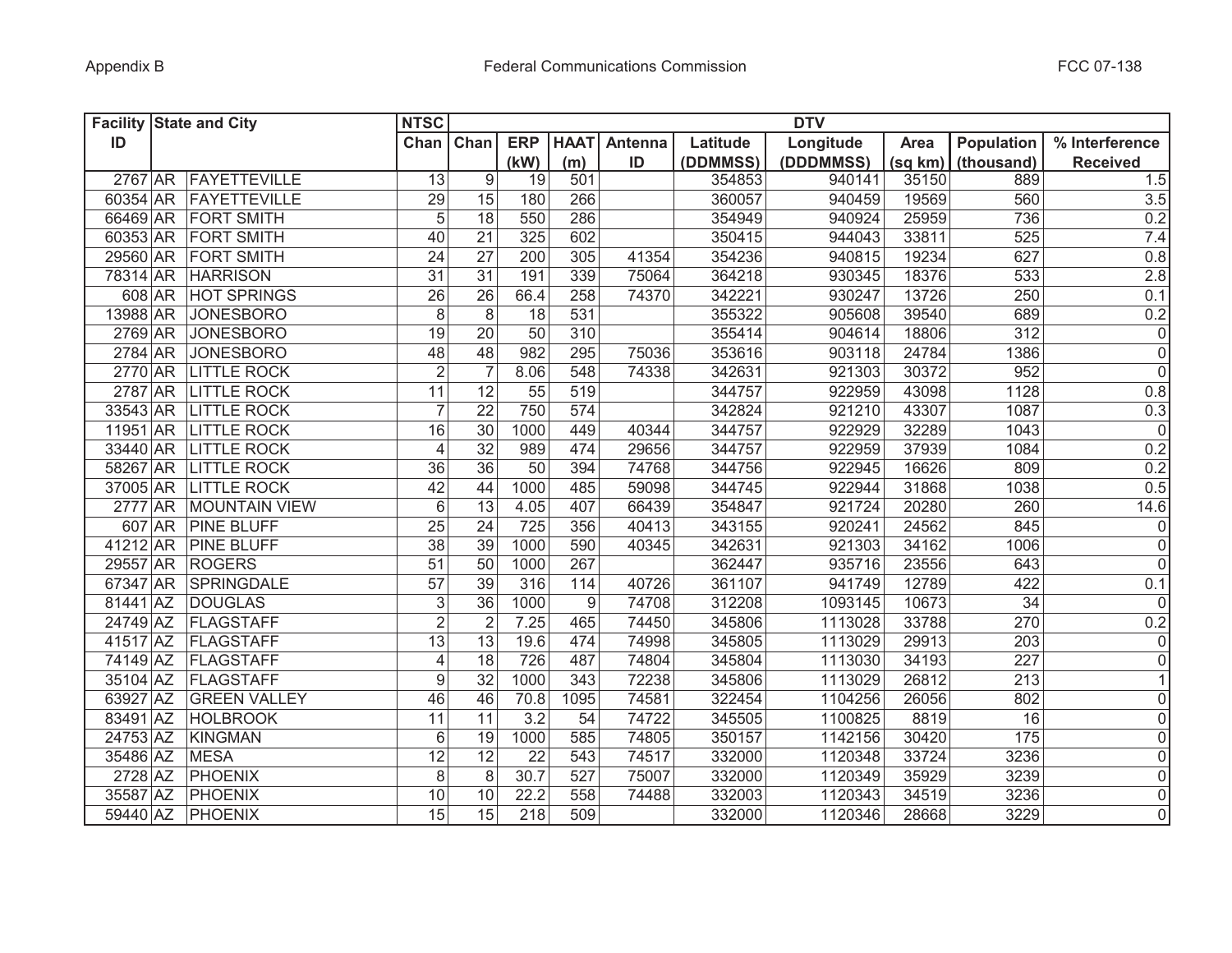|          | <b>Facility State and City</b> | <b>NTSC</b>               |                 |            |             |         |          | <b>DTV</b> |         |                  |                 |
|----------|--------------------------------|---------------------------|-----------------|------------|-------------|---------|----------|------------|---------|------------------|-----------------|
| ID       |                                | Chan Chan                 |                 | <b>ERP</b> | <b>HAAT</b> | Antenna | Latitude | Longitude  | Area    | Population       | % Interference  |
|          |                                |                           |                 | (kW)       | (m)         | ID      | (DDMMSS) | (DDDMMSS)  | (sq km) | (thousand)       | <b>Received</b> |
| 41223 AZ | <b>PHOENIX</b>                 | 5                         | 17              | 1000       | 507         | 67336   | 332002   | 1120340    | 31756   | 3237             | $\overline{0}$  |
| 67868 AZ | PHOENIX                        | 21                        | 20              | 500        | 489         |         | 332002   | 1120342    | 30913   | 3232             | 0               |
| 40993 AZ | PHOENIX                        | $\ensuremath{\mathsf{3}}$ | 24              | 1000       | 501         | 43557   | 332001   | 1120345    | 31415   | 3234             | 0               |
| 68886 AZ | PHOENIX                        | 45                        | 26              | 1000       | 517         | 33195   | 332001   | 1120332    | 32353   | 3237             | 0               |
| 35705 AZ | PHOENIX                        | 33                        | 33              | 196        | 510         | 74503   | 332000   | 1120346    | 22493   | 3226             | $\overline{0}$  |
| 81458 AZ | PHOENIX                        | 39                        | 39              | 50         | 538         | 80243   | 332003   | 1120338    | 17660   | 3209             | 0.1             |
| 7143 AZ  | PHOENIX                        | 61                        | 49              | 531        | 497         | 43560   | 332002   | 1120344    | 24945   | 3227             | $\overline{0}$  |
| 35811 AZ | PRESCOTT                       | $\overline{7}$            | $\overline{7}$  | 3.2        | 850         | 74984   | 344115   | 1120701    | 24427   | 266              | 0.6             |
| 35095 AZ | <b>SIERRA VISTA</b>            | 58                        | 44              | 1000       | 319         | 65401   | 314532   | 1104803    | 18972   | 893              | $\overline{0}$  |
| 26655 AZ | <b>TOLLESON</b>                | $\overline{51}$           | 51              | 197        | 546         |         | 332003   | 1120338    | 25018   | 3227             | $\overline{0}$  |
| 36918 AZ | <b>TUCSON</b>                  | $\boldsymbol{9}$          | 9               | 9.23       | 1134        | 74508   | 322454   | 1104259    | 39703   | 999              | 0.1             |
| 11908 AZ | <b>TUCSON</b>                  | $\overline{18}$           | 19              | 480        | 1123        | 59934   | 322456   | 1104250    | 37731   | 924              | 0.1             |
| 25735 AZ | <b>TUCSON</b>                  | $\overline{4}$            | $\overline{23}$ | 405        | 1123        | 68106   | 322456   | 1104250    | 35035   | 914              | 0.2             |
| 44052 AZ | <b>TUCSON</b>                  | 11                        | $\overline{25}$ | 480        | 1123        | 64314   | 322456   | 1104250    | 35738   | 911              | 0.2             |
| 2722 AZ  | <b>TUCSON</b>                  | $\overline{27}$           | 28              | 50         | 178         | 42999   | 321253   | 1110021    | 8550    | 831              | $\overline{0}$  |
| 2731 AZ  | <b>TUCSON</b>                  | $\,6$                     | $\overline{30}$ | 668        | 1092        |         | 322455   | 1104251    | 45415   | 983              | $\overline{0}$  |
| 48663 AZ | <b>TUCSON</b>                  | $\overline{13}$           | 32              | 108        | 1123        | 43979   | 322456   | 1104250    | 25662   | 807              | 0.7             |
| 30601 AZ | <b>TUCSON</b>                  | 40                        | 40              | 396        | 621         | 74564   | 321456   | 1110658    | 22249   | 933              | $\overline{0}$  |
| 74449 AZ | <b>YUMA</b>                    | 11                        | 11              | 22.3       | 468         | 74556   | 330310   | 1144940    | 34281   | 326              | $\overline{0}$  |
| 33639 AZ | <b>YUMA</b>                    | $\overline{13}$           | 16              | 510        | 475         | 74806   | 330317   | 1144934    | 28310   | 324              | $\overline{0}$  |
| 24518 CA | <b>ANAHEIM</b>                 | 56                        | $\overline{32}$ | 1000       | 949         | 42876   | 341335   | 1180358    | 33879   | 15062            | $\overline{0}$  |
| 8263 CA  | <b>ARCATA</b>                  | 23                        | 22              | 50         | 510         | 74807   | 404336   | 1235818    | 20016   | 120              | $\overline{0}$  |
| 29234 CA | <b>AVALON</b>                  | 54                        | 47              | 350        | 937         | 66764   | 341337   | 1180357    | 31249   | 14695            | 0.2             |
| 40878 CA | <b>BAKERSFIELD</b>             | 23                        | 10              | 4.6        | 1128        | 74808   | 352714   | 1183537    | 23144   | 841              | 0               |
| 34459 CA | <b>BAKERSFIELD</b>             | 17                        | 25              | 135        | 405         | 44570   | 352617   | 1184422    | 18738   | 698              | $\overline{0}$  |
| 4148 CA  | <b>BAKERSFIELD</b>             | 29                        | 33              | 110        | 1128        | 27939   | 352711   | 1183525    | 24592   | 992              | 0               |
| 7700 CA  | <b>BAKERSFIELD</b>             | 45                        | 45              | 210        | 387         | 74619   | 352620   | 1184424    | 16819   | 697              | 0               |
| 63865 CA | <b>BARSTOW</b>                 | 64                        | 44              | 1000       | 596         |         | 343634   | 1171711    | 27479   | 1578             | 0               |
| 83825 CA | <b>BISHOP</b>                  | 20                        | 20              | 50         | 928         | 74744   | 372443   | 1181106    | 16923   | 23               | 0               |
| 40517 CA | <b>CALIPATRIA</b>              | 54                        | 36              | 155        | 476         | 75040   | 330302   | 1144938    | 20044   | $\overline{318}$ | 0               |
| 4939 CA  | <b>CERES</b>                   | 23                        | 15              | 15         | 172         |         | 372934   | 1211329    | 11349   | 1202             | 0               |
| 33745 CA | <b>CHICO</b>                   | 24                        | 24              | 331        | 537         |         | 401531   | 1220524    | 28699   | 422              | 0               |
| 24508 CA | <b>CHICO</b>                   | 12                        | 43              | 1000       | 396         | 74809   | 395730   | 1214248    | 25916   | 597              | 1.5             |
| 23302 CA | <b>CLOVIS</b>                  | 43                        | $\overline{43}$ | 283        | 642         |         | 364446   | 1191657    | 31884   | 1452             | 0.1             |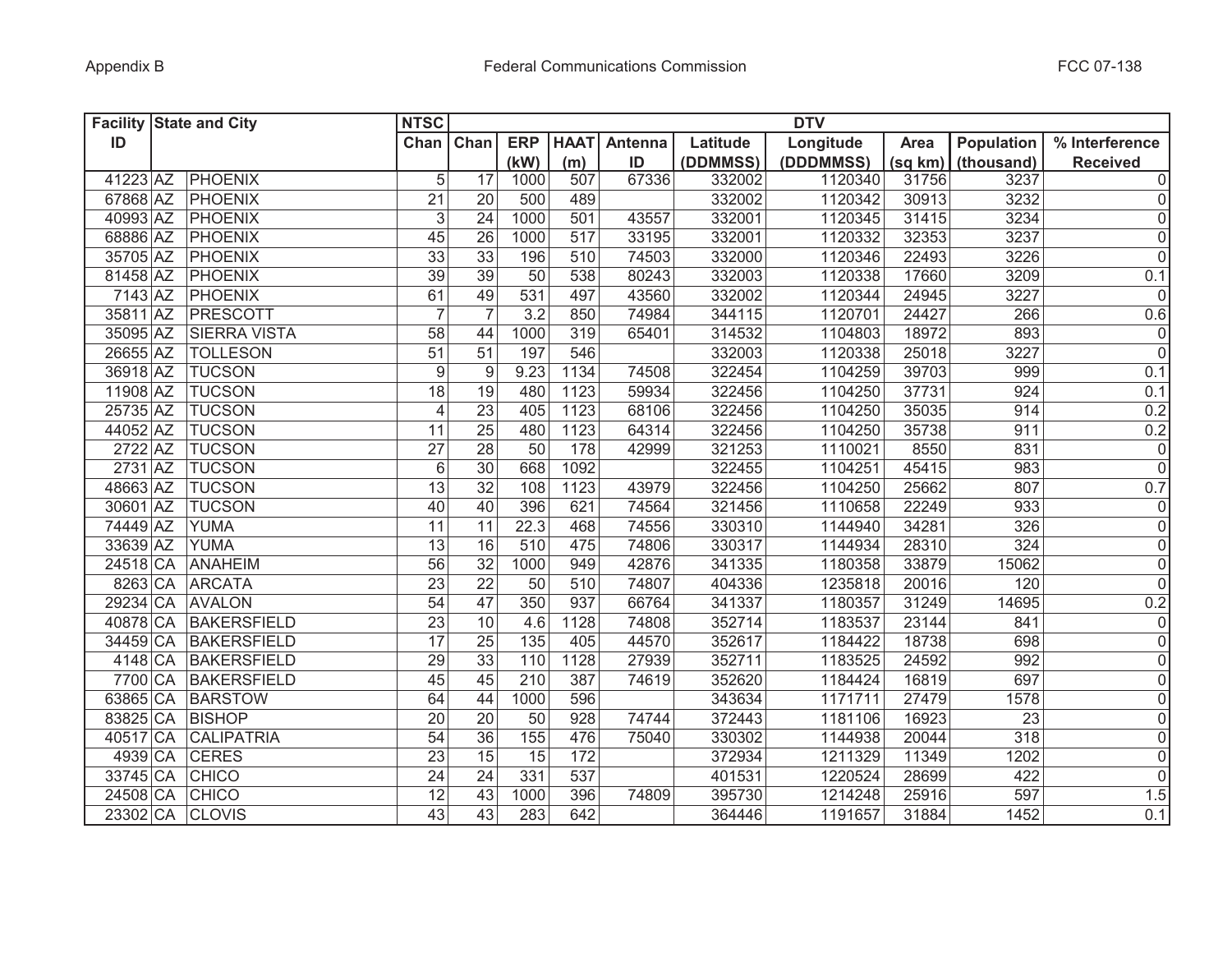|          | <b>Facility State and City</b> | <b>NTSC</b>      |                 |                 |             |         |          | <b>DTV</b> |         |                   |                     |
|----------|--------------------------------|------------------|-----------------|-----------------|-------------|---------|----------|------------|---------|-------------------|---------------------|
| ID       |                                | Chan Chan        |                 | <b>ERP</b>      | <b>HAAT</b> | Antenna | Latitude | Longitude  | Area    | <b>Population</b> | % Interference      |
|          |                                |                  |                 | (kW)            | (m)         | ID      | (DDMMSS) | (DDDMMSS)  | (sq km) | (thousand)        | <b>Received</b>     |
|          | 21533 CA CONCORD               | 42               | 14              | 50              | 942         | 80194   | 375254   | 1215505    | 29972   | 8383              | 0.1                 |
|          | 19783 CA CORONA                | 52               | 39              | 54              | 912         | 41582   | 341248   | 1180341    | 21797   | 14149             | $0.2\,$             |
| 57945 CA | <b>COTATI</b>                  | 22               | 23              | 110             | 628         | 68181   | 382054   | 1223438    | 23262   | 4471              | $\pmb{0}$           |
|          | 51208 CA EL CENTRO             | $\boldsymbol{9}$ | 9               | 19.5            | 414         | 75031   | 330319   | 1144944    | 31675   | 325               | $\mathsf{O}\xspace$ |
|          | 36170 CA EL CENTRO             | $\overline{7}$   | 22              | 1000            | 477         | 36690   | 330302   | 1144938    | 33284   | 325               | $\mathsf{O}\xspace$ |
|          | 53382 CA EUREKA                | $\mathfrak{S}$   | 3               | 8.39            | 503         | 74390   | 404352   | 1235706    | 35110   | 149               | $\mathsf{O}\xspace$ |
|          | 55435 CA EUREKA                | $\overline{13}$  | 11              | 40              | 550         |         | 404338   | 1235817    | 39817   | 149               | $\mathsf 0$         |
|          | 42640 CA EUREKA                | 6                | 17              | $\overline{30}$ | 550         | 44483   | 404339   | 1235817    | 17975   | 118               | $\overline{0}$      |
|          | 58618 CA EUREKA                | 29               | 28              | 119             | 381         | 28858   | 404336   | 1235826    | 15820   | 121               | $\overline{0}$      |
|          | 8378 CA FORT BRAGG             | $\overline{8}$   | 8               | 44.9            | 733         | 74379   | 394138   | 1233443    | 38724   | 143               | 0.2                 |
|          | 67494 CA FRESNO                | $\overline{53}$  | 7               | 38              | 560         | 29423   | 370423   | 1192552    | 33624   | 1631              | 0.2                 |
|          | 8620 CA FRESNO                 | 30               | 30              | 182             | 614         | 74349   | 370437   | 1192601    | 22934   | 1437              | 0.1                 |
|          | 56034 CA FRESNO                | $\overline{47}$  | 34              | 185             | 577         | 44959   | 370414   | 1192531    | 24853   | 1422              | 0.1                 |
|          | 35594 CA FRESNO                | $\overline{24}$  | $\overline{38}$ | 326             | 601         | 69073   | 370419   | 1192548    | 28138   | 1466              | 0.1                 |
|          | 69733 CA FRESNO                | 18               | 40              | 250             | 698         | 67432   | 364445   | 1191651    | 29501   | 1441              | $\mathsf{O}\xspace$ |
|          | 34439 CA HANFORD               | $\overline{21}$  | 20              | 350             | 580         | 29793   | 370422   | 1192550    | 28070   | 1509              | $\overline{0}$      |
|          | 4328 CA HUNTINGTON BEACH       | $\overline{50}$  | 48              | 1000            | 949         | 65049   | 341335   | 1180357    | 35188   | 15139             | $\overline{0}$      |
| 35608 CA | <b>LONG BEACH</b>              | $\overline{18}$  | $\overline{18}$ | 111             | 889         | 75204   | 341250   | 1180340    | 19277   | 14109             | 2.8                 |
|          | 282 CA<br><b>LOS ANGELES</b>   | $\overline{7}$   |                 | 11.2            | 978         | 74603   | 341337   | 1180358    | 37164   | 15562             | 0.1                 |
| 21422 CA | <b>LOS ANGELES</b>             | $\overline{9}$   | 9               | 12              | 951         | 69629   | 341338   | 1180400    | 34447   | 15439             | $\overline{0}$      |
| 22208 CA | <b>LOS ANGELES</b>             | 11               | 11              | 40.2            | 902         | 74702   | 341329   | 1180348    | 40526   | 15807             | 0.1                 |
| 33742 CA | <b>LOS ANGELES</b>             | 13               | 13              | 14.1            | 899         | 74704   | 341342   | 1180402    | 36927   | 15505             | 0                   |
| 13058 CA | <b>LOS ANGELES</b>             | 28               | 28              | 107             | 913         | 70604   | 341326   | 1180343    | 21994   | 14312             | 1.9                 |
| 35670 CA | <b>LOS ANGELES</b>             | 5                | 31              | 1000            | 954         | 32823   | 341336   | 1180356    | 42312   | 15543             | 0.2                 |
| 35123 CA | <b>LOS ANGELES</b>             | $\overline{34}$  | 34              | 392             | 956         | 74509   | 341336   | 1180359    | 31607   | 15014             | 0                   |
| 47906 CA | <b>LOS ANGELES</b>             | $\overline{4}$   | 36              | 711             | 984         | 74810   | 341332   | 1180352    | 41039   | 15464             | $\mathsf{O}\xspace$ |
| 38430 CA | <b>LOS ANGELES</b>             | 58               | 41              | 162             | 901         | 41475   | 341326   | 1180345    | 22058   | 13992             | $\mathbf{1}$        |
| 26231 CA | <b>LOS ANGELES</b>             | 22               | 42              | 486             | 892         | 42167   | 341248   | 1180341    | 24724   | 14376             | 1.4                 |
| 9628 CA  | <b>LOS ANGELES</b>             | $\overline{2}$   | 43              | 300             | 947         | 69117   | 341338   | 1180400    | 31477   | 14815             | 0.5                 |
| 58608 CA | <b>MERCED</b>                  | $\overline{51}$  | 11              | 58              | 575         | 75200   | 370419   | 1192549    | 35621   | 1691              | $\mathsf{O}\xspace$ |
| 58609 CA | <b>MODESTO</b>                 | 19               | 18              | 500             | 555         | 36726   | 380707   | 1204327    | 29812   | 3331              | 0                   |
| 35611 CA | <b>MONTEREY</b>                | 67               | 31              | 50              | 701         | 29629   | 364523   | 1213005    | 14541   | 1065              | 42.1                |
| 26249 CA | <b>MONTEREY</b>                | 46               | 32              | 46              | 758         | 44481   | 363205   | 1213714    | 16387   | 761               | $\boldsymbol{9}$    |
| 49153 CA | <b>NOVATO</b>                  | 68               | 47              | 1000            | 402         | 28688   | 380900   | 1223531    | 15940   | 5258              | $\overline{3}$      |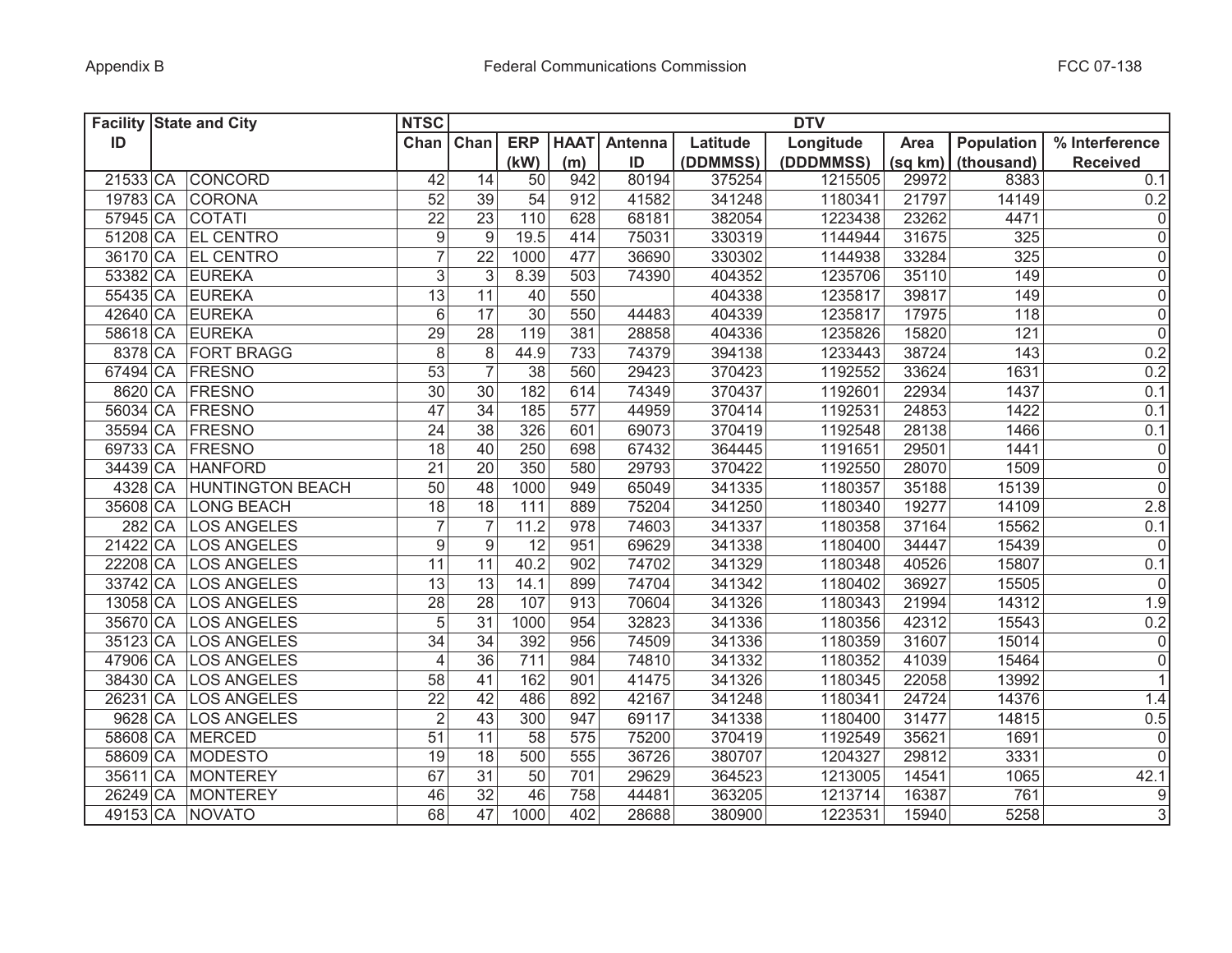|          | <b>Facility State and City</b> | <b>NTSC</b>              |                 |                 |             |         |          | <b>DTV</b> |         |                   |                     |
|----------|--------------------------------|--------------------------|-----------------|-----------------|-------------|---------|----------|------------|---------|-------------------|---------------------|
| ID       |                                |                          | Chan Chan       | <b>ERP</b>      | <b>HAAT</b> | Antenna | Latitude | Longitude  | Area    | <b>Population</b> | % Interference      |
|          |                                |                          |                 | (kW)            | (m)         | ID      | (DDMMSS) | (DDDMMSS)  | (sq km) | (thousand)        | <b>Received</b>     |
| 35703 CA | <b>OAKLAND</b>                 | $\overline{2}$           | 44              | 811             | 433         | 74637   | 374519   | 1222706    | 23024   | 6336              | $\mathbf 0$         |
| 60549 CA | <b>ONTARIO</b>                 | 46                       | 29              | 400             | 937         | 68117   | 341336   | 1180359    | 32827   | 14946             | 1.2                 |
| 56384 CA | <b>OXNARD</b>                  | 63                       | 24              | 85              | 533         | 40843   | 341949   | 1190124    | 16934   | 2418              | 38.4                |
| 25577 CA | <b>PALM SPRINGS</b>            | 42                       | 42              | 50              | 219         | 72090   | 335158   | 1162602    | 7331    | 372               | 4.4                 |
| 16749 CA | <b>PALM SPRINGS</b>            | $\overline{36}$          | 46              | $\overline{50}$ | 207         | 74811   | 335200   | 1162556    | 7220    | 371               | $\mathsf 0$         |
| 58605 CA | PARADISE                       | $\overline{30}$          | 20              | 661             | 448         | 27908   | 395750   | 1214238    | 23929   | 576               | $\mathsf 0$         |
| 35512 CA | PORTERVILLE                    | 61                       | 48              | 197             | 804         | 38116   | 361714   | 1185017    | 27716   | 1741              | $\mathsf 0$         |
|          | 55083 CA RANCHO PALOS VERDES   | 44                       | 51              | 1000            | 937         | 65079   | 341335   | 1180357    | 33638   | 15007             | $\overline{0}$      |
|          | 8291 CA REDDING                | $\overline{7}$           | $\overline{7}$  | 11.6            | 1106        | 74504   | 403610   | 1223900    | 38353   | 371               | 0.1                 |
|          | 47285 CA REDDING               | $\overline{9}$           | 9               | 9.69            | 1097        | 74412   | 403609   | 1223901    | 37993   | 370               | 1.4                 |
| 22161 CA | <b>RIVERSIDE</b>               | 62                       | 45              | 670             | 907         | 74510   | 341250   | 1180340    | 31637   | 15069             | $\mathbf 0$         |
| 35855 CA | <b>SACRAMENTO</b>              | $\overline{6}$           | 9               | 19.2            | 567         | 74604   | 381618   | 1213018    | 33919   | 5291              | 13.9                |
| 25048 CA | SACRAMENTO                     | 10                       | 10              | 16.6            | 595         | 74695   | 381424   | 1213003    | 37093   | 6313              | $\pmb{0}$           |
| 51499 CA | SACRAMENTO                     | $\overline{31}$          | $\overline{21}$ | 850             | 581         |         | 381554   | 1212924    | 39963   | 6384              | $\overline{0}$      |
| 33875 CA | <b>SACRAMENTO</b>              | $\overline{3}$           | $\overline{35}$ | 1000            | 591         | 74812   | 381554   | 1212924    | 37884   | 5024              | 17.7                |
| 10205 CA | <b>SACRAMENTO</b>              | $\overline{40}$          | 40              | 765             | 581         | 70334   | 381618   | 1213018    | 31502   | 4587              | 4.2                 |
| 52953 CA | SACRAMENTO                     | 29                       | 48              | 1000            | 489         | 44981   | 381554   | 1212924    | 30324   | 4218              | 1.1                 |
| 19653 CA | <b>SALINAS</b>                 | $\overline{8}$           | $\overline{8}$  | 19.2            | 736         | 70343   | 364523   | 1213005    | 28847   | 2561              | 14.8                |
| 14867 CA | <b>SALINAS</b>                 | $\overline{35}$          | 13              | 19.8            | 720         | 44925   | 364522   | 1213006    | 23793   | 1122              | 49.2                |
| 58795 CA | <b>SAN BERNARDINO</b>          | $\overline{24}$          | 26              | 440             | 529         |         | 335757   | 1171705    | 20478   | 13150             | $\overline{0}$      |
| 58978 CA | <b>SAN BERNARDINO</b>          | 30                       | 38              | 1000            | 909         | 46152   | 341246   | 1180341    | 23330   | 14414             | 0.1                 |
| 42122 CA | <b>SAN DIEGO</b>               | 8                        | 8               | 14.9            | 226         | 80224   | 325017   | 1171456    | 24515   | 3087              | 0.2                 |
| 40876 CA | <b>SAN DIEGO</b>               | 10                       | 10              | 11              | 205         | 74985   | 325020   | 1171456    | 19575   | 2948              | 0.7                 |
| 10238 CA | <b>SAN DIEGO</b>               | 51                       | 18              | 355             | 576         | 39587   | 324150   | 1165604    | 29082   | 2910              | 3.5                 |
| 58827 CA | <b>SAN DIEGO</b>               | 69                       | 19              | 323             | 598         | 65036   | 324147   | 1165607    | 29443   | 3106              | 0.2                 |
| 6124 CA  | <b>SAN DIEGO</b>               | 15                       | 30              | 350             | 567         | 33507   | 324153   | 1165603    | 27819   | 3013              | 0.3                 |
| 35277 CA | <b>SAN DIEGO</b>               | 39                       | 40              | 370             | 563         | 68010   | 324148   | 1165606    | 26970   | 2968              | 0.3                 |
| 34470 CA | <b>SAN FRANCISCO</b>           | $\overline{7}$           |                 | 21              | 509         | 74465   | 374520   | 1222705    | 32516   | 6516              | 7.3                 |
| 51189 CA | <b>SAN FRANCISCO</b>           | 20                       | 19              | 383             | 418         | 19024   | 374519   | 1222706    | 22989   | 6360              | $\mathbf{1}$        |
| 37511 CA | <b>SAN FRANCISCO</b>           | 26                       | 27              | 500             | 403         | 67202   | 374112   | 1222603    | 21218   | 6116              | 1.8                 |
| 25452 CA | <b>SAN FRANCISCO</b>           | 5                        | 29              | 1000            | 506         | 74813   | 374520   | 1222705    | 36730   | 7115              | $\mathsf{O}\xspace$ |
| 35500 CA | <b>SAN FRANCISCO</b>           | $\overline{9}$           | 30              | 709             | 509         | 74814   | 374519   | 1222706    | 33404   | 6593              | 4.7                 |
| 43095 CA | <b>SAN FRANCISCO</b>           | $\overline{32}$          | 33              | 50              | 491         | 74815   | 374520   | 1222705    | 16151   | 5924              | 0.1                 |
| 65526 CA | <b>SAN FRANCISCO</b>           | $\overline{\mathcal{L}}$ | 38              | 712             | 446         | 74655   | 374519   | 1222706    | 23165   | 6338              | 1.4                 |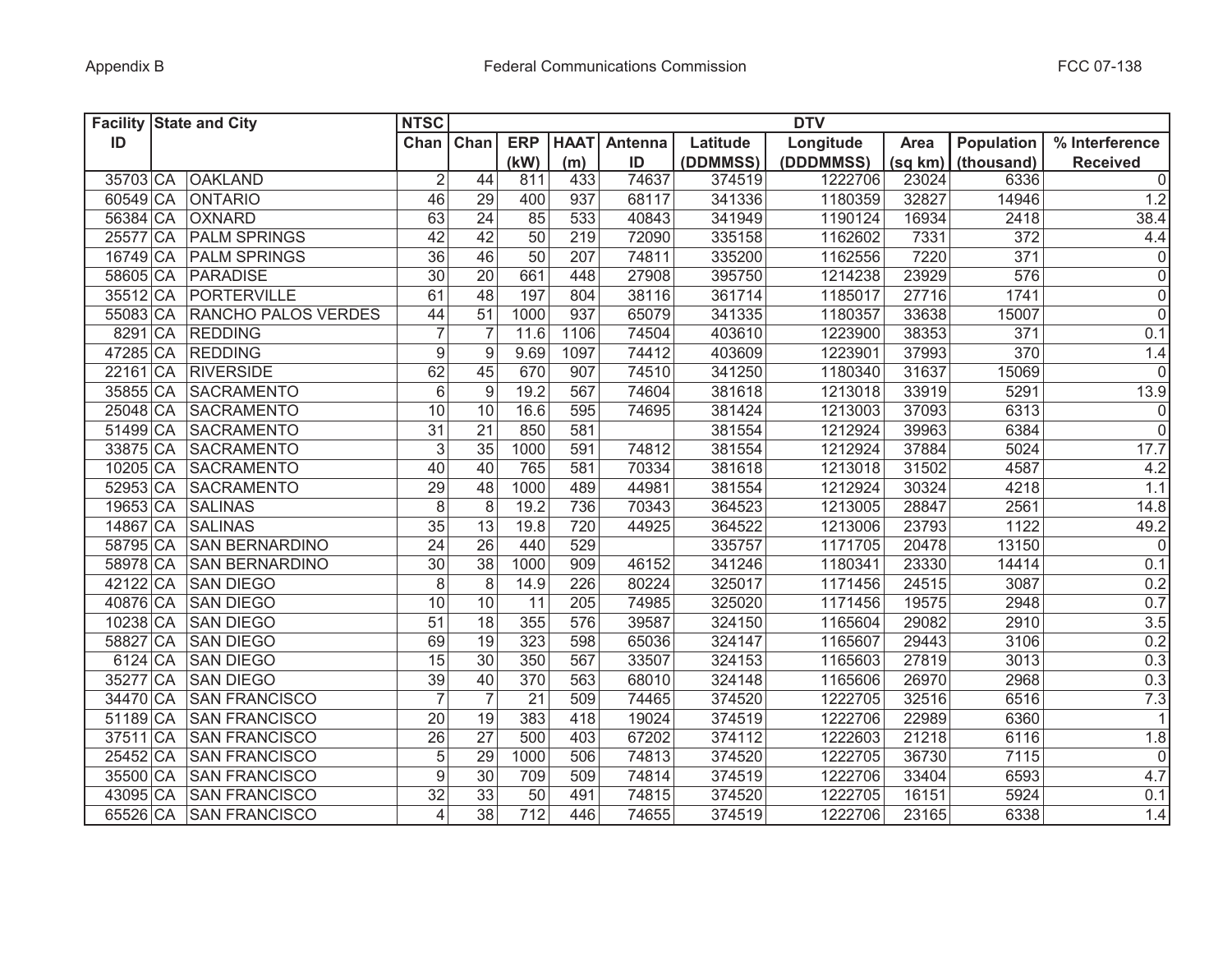|          | <b>Facility State and City</b> | <b>NTSC</b>      |                 |                  |             |         |          | <b>DTV</b> |         |                   |                         |
|----------|--------------------------------|------------------|-----------------|------------------|-------------|---------|----------|------------|---------|-------------------|-------------------------|
| ID       |                                | Chan Chan        |                 | <b>ERP</b>       | <b>HAAT</b> | Antenna | Latitude | Longitude  | Area    | <b>Population</b> | % Interference          |
|          |                                |                  |                 | (kW)             | (m)         | ID      | (DDMMSS) | (DDDMMSS)  | (sq km) | (thousand)        | <b>Received</b>         |
|          | 71586 CA SAN FRANCISCO         | 38               | 39              | 1000             | 428         | 29544   | 374519   | 1222706    | 24293   | 6266              | 4                       |
|          | 69619 CA SAN FRANCISCO         | 44               | 45              | 400              | 446         | 27801   | 374519   | 1222706    | 19753   | 6005              | 2.9                     |
|          | 33778 CA SAN FRANCISCO         | 14               | 51              | 476              | 701         | 28493   | 372957   | 1215216    | 19534   | 6377              | 0.1                     |
|          | 35280 CA SAN JOSE              | 11               | 12              | 103              | 377         | 64426   | 374107   | 1222601    | 36145   | 6703              | 0.1                     |
|          | 34564 CA SAN JOSE              | $\overline{36}$  | 36              | 740              | 668         | 74585   | 372917   | 1215159    | 28576   | 6601              | 4.5                     |
| 22644 CA | <b>SAN JOSE</b>                | 65               | 41              | 1000             | 418         | 60706   | 374115   | 1222601    | 23495   | 6250              | 3.3                     |
| 64987 CA | <b>SAN JOSE</b>                | 48               | 49              | 257              | 688         | 38067   | 372957   | 1215216    | 21071   | 6083              | 1.5                     |
|          | 35663 CA SAN JOSE              | 54               | 50              | 290              | 662         | 34197   | 372917   | 1215159    | 16608   | 6021              | 1.7                     |
|          | 19654 CA SAN LUIS OBISPO       | 6                | 15              | 1000             | 515         | 28386   | 352137   | 1203918    | 30360   | 439               | $\overline{0}$          |
|          | 12930 CA SAN LUIS OBISPO       | 33               | 34              | 82               | 441         | 44369   | 352138   | 1203921    | 18410   | 410               | 0.2                     |
|          | 58912 CA SAN MATEO             | 60               | 43              | 536              | 428         | 44617   | 374519   | 1222706    | 20821   | 6089              | 2.4                     |
|          | 59013 CA SANGER                | $\overline{59}$  | $\overline{36}$ | $\overline{372}$ | 600         | 43974   | 370437   | 1192601    | 27078   | 1440              | $\overline{\mathsf{o}}$ |
|          | 67884 CA SANTA ANA             | $\overline{40}$  | 23              | 50               | 900         | 39876   | 341327   | 1180344    | 21304   | 13620             | 5.6                     |
| 12144 CA | <b>SANTA BARBARA</b>           | $\overline{38}$  | $\overline{21}$ | 1000             | 923         | 33205   | 343128   | 1195735    | 36089   | 1343              | $\overline{0}$          |
| 60637 CA | <b>SANTA BARBARA</b>           | $\overline{3}$   | $\overline{27}$ | 699              | 917         | 74818   | 343132   | 1195728    | 42071   | 1298              | 2.1                     |
| 63165 CA | <b>SANTA MARIA</b>             | 12               | $\overline{19}$ | 188              | 591         | 74819   | 345437   | 1201108    | 26167   | 413               | $\overline{0}$          |
| 34440 CA | <b>SANTA ROSA</b>              | 50               | $\overline{32}$ | 19.9             | 928         | 72086   | 384010   | 1223752    | 18189   | 742               | 4.5                     |
| 56550 CA | <b>STOCKTON</b>                | $\overline{13}$  | $\overline{25}$ | 1000             | 594         | 32519   | 381424   | 1213003    | 39491   | 6024              | 7.9                     |
| 20871 CA | <b>STOCKTON</b>                | 64               | $\overline{26}$ | 425              | 599         | 71124   | 381424   | 1213003    | 27821   | 4135              | 4.8                     |
| 10242 CA | <b>STOCKTON</b>                | 58               | 46              | 600              | 580         |         | 381554   | 1212924    | 32953   | 4769              | 10.3                    |
| 16729 CA | <b>TWENTYNINE PALMS</b>        |                  | 23              | 150              | 784         | 36709   | 340217   | 1164847    | 20848   | 1940              | 44.1                    |
| 51429 CA | <b>VALLEJO</b>                 | 66               | 34              | 150              | 419         | 39592   | 374519   | 1222706    | 17320   | 5876              | 3.3                     |
| 14000 CA | <b>VENTURA</b>                 | 57               | 49              | 1000             | 937         | 65163   | 341335   | 1180357    | 34730   | 15072             | $\mathsf{O}\xspace$     |
| 51488 CA | <b>VISALIA</b>                 | 26               | 28              | 219              | 763         | 28096   | 364002   | 1185242    | 30550   | 1433              | $\mathsf 0$             |
| 16950 CA | <b>VISALIA</b>                 | 49               | 50              | 185              | 834         |         | 361714   | 1185017    | 31085   | 1753              | 0                       |
| 8214 CA  | <b>WATSONVILLE</b>             | 25               | 25              | 81.1             | 699         | 70678   | 364522   | 1213004    | 17432   | 1895              | 7.1                     |
| 57219 CO | <b>BOULDER</b>                 | 14               | 15              | 200              | 351         | 66988   | 394017   | 1051306    | 21679   | 2934              | $\mathsf{O}\xspace$     |
| 22685 CO | <b>BROOMFIELD</b>              | 12               | 13              | 34.4             | 730         | 80221   | 394055   | 1052949    | 33459   | 3042              | $\mathsf 0$             |
| 37101 CO | <b>CASTLE ROCK</b>             | 53               | 46              | 300              | 178         | 30026   | 392557   | 1043918    | 13108   | 2332              | $\mathbf 0$             |
| 35037 CO | <b>COLORADO SPRINGS</b>        | 11               | 10              | 20.1             | 725         | 20589   | 384441   | 1045141    | 29268   | 959               | 54                      |
| 35991 CO | <b>COLORADO SPRINGS</b>        | 21               | 22              | 51               | 641         | 44318   | 384443   | 1045140    | 22342   | 1109              | $\mathsf 0$             |
| 52579 CO | <b>COLORADO SPRINGS</b>        | 13               | 24              | 459              | 652         | 74820   | 384445   | 1045138    | 30518   | 2149              | $\mathsf 0$             |
| 40875 CO | <b>DENVER</b>                  | $\overline{7}$   |                 | 37.4             | 295         | 74403   | 394350   | 1051353    | 24932   | 2899              | $\overline{2}$          |
|          | 23074 CO DENVER                | $\boldsymbol{9}$ | 9               | 39.6             | 318         | 74392   | 394350   | 1051353    | 25732   | 2925              | 1.8                     |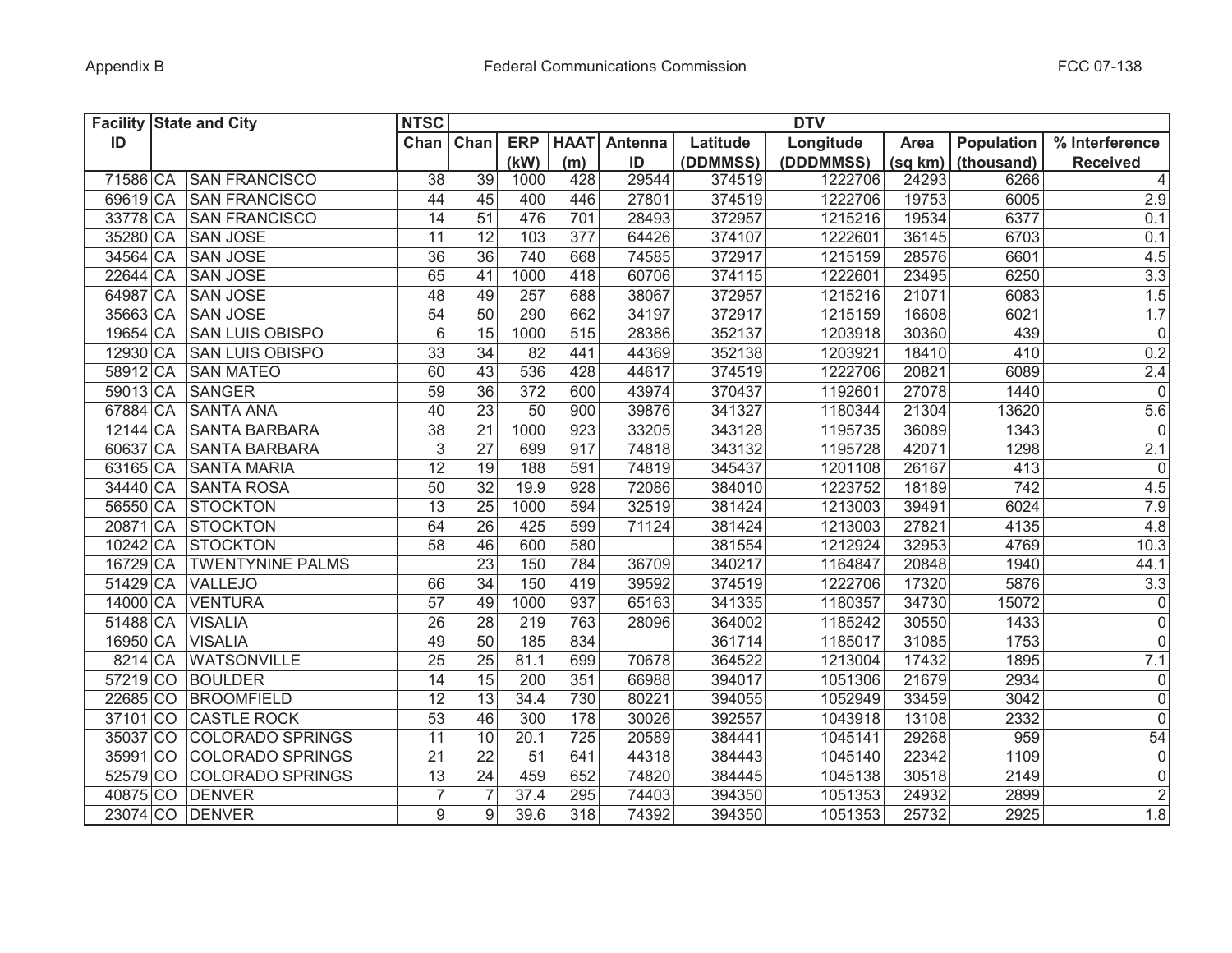|          | <b>Facility State and City</b> | <b>NTSC</b>     |                 |                  |                 |         |          | <b>DTV</b> |         |                   |                         |
|----------|--------------------------------|-----------------|-----------------|------------------|-----------------|---------|----------|------------|---------|-------------------|-------------------------|
| ID       |                                |                 | Chan Chan       | <b>ERP</b>       | <b>HAAT</b>     | Antenna | Latitude | Longitude  | Area    | <b>Population</b> | % Interference          |
|          |                                |                 |                 | (kW)             | (m)             | ID      | (DDMMSS) | (DDDMMSS)  | (sq km) | (thousand)        | <b>Received</b>         |
|          | 14040 CO DENVER                | $6\phantom{1}$  | 18              | 1000             | 292             | 74821   | 394349   | 1051500    | 25306   | 2939              | 0.4                     |
|          | 68581 CO DENVER                | 20              | 19              | 1000             | 295             | 44187   | 394350   | 1051353    | 24975   | 2948              | 0.3                     |
|          | 126 CO DENVER                  | 31              | 32              | 1000             | 314             | 30041   | 394345   | 1051412    | 23205   | 2875              | $\mathbf 0$             |
|          | 35883 CO DENVER                | $\sqrt{2}$      | 34              | 1000             | 318             |         | 394358   | 1051408    | 26818   | 2981              | 0.2                     |
|          | 47903 CO DENVER                | $\overline{4}$  | 35              | 1000             | 373             | 44452   | 394351   | 1051354    | 25932   | 2957              | 0.2                     |
|          | 20476 CO DENVER                | 41              | 40              | 74.8             | 344             |         | 393559   | 1051235    | 17700   | 2624              | $\mathsf{O}\xspace$     |
|          | 68695 CO DENVER                | 59              | 43              | 145              | 356             | 74822   | 394024   | 1051303    | 17347   | 2700              | 0.4                     |
|          | 24514 CO DENVER                | $\overline{50}$ | 51              | 900              | 233             | 36173   | 394358   | 1051408    | 19718   | 2711              | $\mathsf{O}\xspace$     |
|          | 48589 CO DURANGO               | $\overline{6}$  | 15              | 46               | 90              | 44437   | 371546   | 1075358    | 8794    | 91                | $\overline{0}$          |
|          | 84224 CO DURANGO               |                 | $\overline{20}$ | 46               | 130             | 65291   | 371546   | 1075358    | 7843    | 65                | $\overline{\mathsf{o}}$ |
|          | 82613 CO DURANGO               | 33              | $\overline{33}$ | 50               | 122             | 75068   | 371546   | 1075345    | 6607    | $\overline{54}$   | $\overline{\mathsf{o}}$ |
|          | 125 CO FORT COLLINS            | $\overline{22}$ | $\overline{21}$ | 1000             | 233             |         | 403832   | 1044905    | 25510   | 1284              | $\overline{0}$          |
|          | 70578 CO GLENWOOD SPRINGS      | $\overline{3}$  | $\overline{23}$ | 16.1             | 771             | 71566   | 392507   | 1072206    | 14435   | 82                | $\overline{0}$          |
|          | 70596 CO GRAND JUNCTION        | $\overline{5}$  | $\overline{2}$  | 0.8              | 28              | 29734   | 390517   | 1083358    | 7398    | 116               | $\overline{0}$          |
|          | 52593 CO GRAND JUNCTION        | $\overline{8}$  | $\overline{7}$  | 9.7              | 829             | 74825   | 390255   | 1081506    | 31964   | 185               | $\overline{0}$          |
|          | 24766 CO GRAND JUNCTION        | 11              | 12              | $\overline{5.3}$ | 452             | 44527   | 390400   | 1084445    | 17986   | 138               | 0.3                     |
|          | 31597 CO GRAND JUNCTION        | $\overline{4}$  | 15              | 71.5             | 407             | 29771   | 390358   | 1084446    | 12155   | 130               | 0                       |
|          | 14042 CO GRAND JUNCTION        | 18              | 18              | 51.2             | 883             | 74404   | 390314   | 1081513    | 19336   | 121               | $\mathsf{O}\xspace$     |
| 38375 CO | LONGMONT                       | 25              | 29              | 540              | 379             | 71598   | 400559   | 1045402    | 24252   | 2839              | $\mathsf{O}\xspace$     |
| 70579 CO | <b>MONTROSE</b>                | $\overline{10}$ | $\overline{13}$ | $\overline{2.6}$ | $\overline{35}$ | 29766   | 383102   | 1075112    | 7576    | $\overline{53}$   | $\overline{1}$          |
|          | 69170 CO PUEBLO                | 8               | 8               | 20.3             | 727             | 74992   | 384444   | 1045139    | 29601   | 900               | 56.5                    |
| 59014 CO | PUEBLO                         | $\overline{5}$  | 42              | 880              | 660             | 68141   | 384442   | 1045139    | 31089   | 765               | 13.6                    |
| 20373 CO | <b>STEAMBOAT SPRINGS</b>       | 24              | 10              | 0.481            | 175             | 44199   | 402743   | 1065057    | 6228    | 29                | $\overline{0}$          |
|          | 63158 CO STERLING              | 3               | 23              | 599              | 204             |         | 403457   | 1030156    | 21554   | 73                | $\mathsf 0$             |
| 70493 CT | <b>BRIDGEPORT</b>              | 43              | 42              | 1000             | 156             |         | 412143   | 730648     | 18461   | 5591              | 1.7                     |
| 13594 CT | <b>BRIDGEPORT</b>              | 49              | 49              | 50               | 222             | 74586   | 411643   | 731108     | 10597   | 3792              | 3.3                     |
| 147 CT   | <b>HARTFORD</b>                | 61              | 31              | 380              | 506             | 66902   | 414213   | 724957     | 23488   | 3645              | 16.3                    |
| 53115 CT | <b>HARTFORD</b>                | 3               | 33              | 1000             | 289             | 44846   | 414630   | 724820     | 21115   | 3536              | 16.1                    |
| 13602 CT | <b>HARTFORD</b>                | 24              | 45              | 465              | 505             | 65933   | 414213   | 724957     | 26813   | 4226              | 1.3                     |
| 3072 CT  | <b>HARTFORD</b>                | 18              | 46              | 217              | 269             |         | 414630   | 724804     | 16467   | 3302              | 7.6                     |
| 74170 CT | <b>NEW BRITAIN</b>             | 30              | 35              | 250              | 434             | 65777   | 414202   | 724957     | 24346   | 4252              | 3.8                     |
| 13595 CT | <b>NEW HAVEN</b>               | 65              | 6               | 0.4              | 88              |         | 411942   | 725425     | 9068    | 2713              | 10.1                    |
| 74109 CT | <b>NEW HAVEN</b>               | 8               | 10              | 20.5             | 342             | 65037   | 412522   | 725706     | 25647   | 6215              | 12                      |
| 33081 CT | <b>NEW HAVEN</b>               | $\overline{59}$ | 39              | 170              | 301             | 46284   | 412522   | 725706     | 17709   | 4376              | 2.9                     |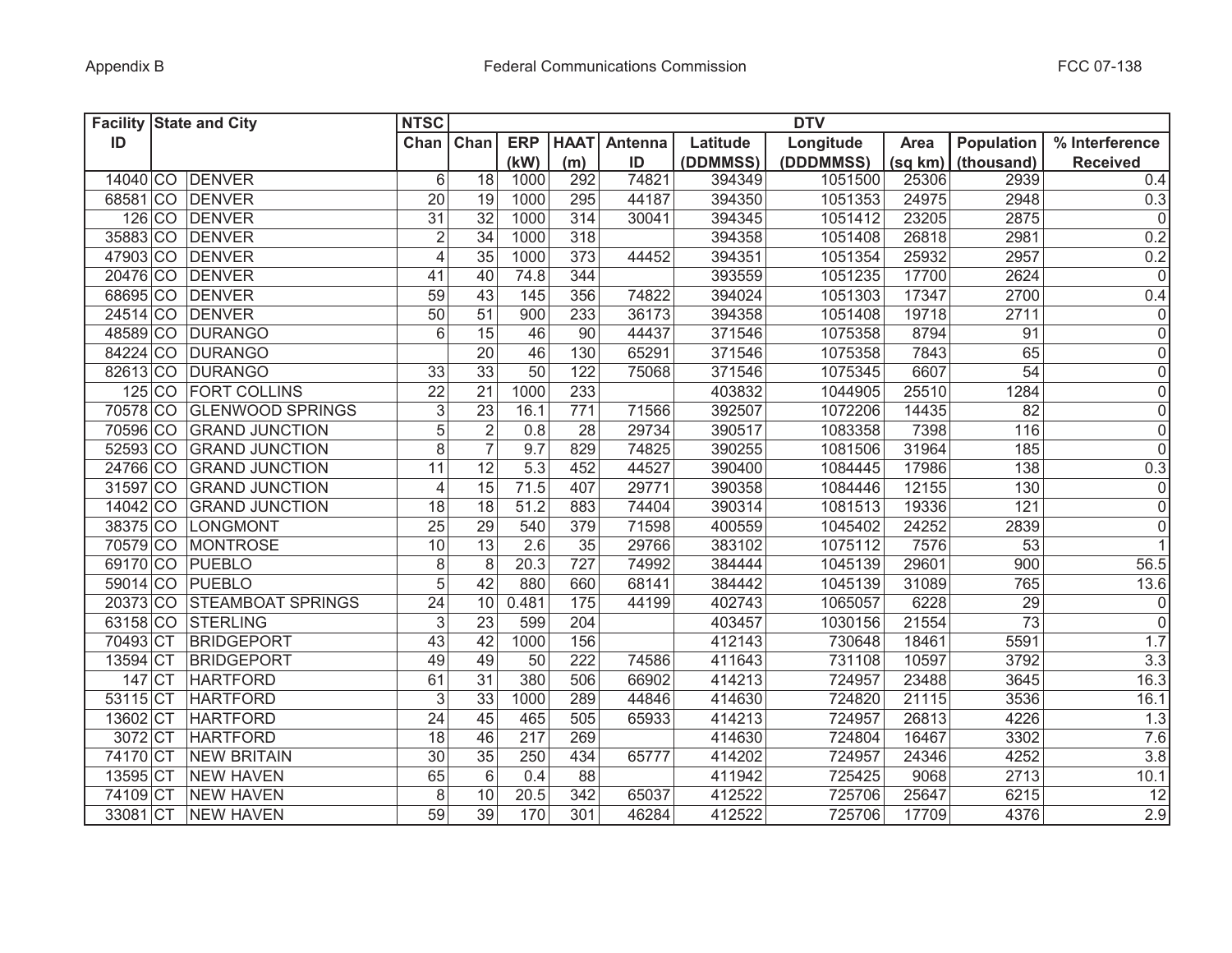|          | <b>Facility State and City</b> | <b>NTSC</b>    |                  |                  |             |         |          | <b>DTV</b> |         |                   |                 |
|----------|--------------------------------|----------------|------------------|------------------|-------------|---------|----------|------------|---------|-------------------|-----------------|
| ID       |                                | Chan           | Chan             | <b>ERP</b>       | <b>HAAT</b> | Antenna | Latitude | Longitude  | Area    | <b>Population</b> | % Interference  |
|          |                                |                |                  | (kW)             | (m)         | ID      | (DDMMSS) | (DDDMMSS)  | (sq km) | (thousand)        | <b>Received</b> |
| 51980 CT | <b>NEW LONDON</b>              | 26             | 26               | 76               | 368         | 80220   | 412503   | 721155     | 18575   | 3333              | 2.6             |
| 13607 CT | NORWICH                        | 53             | $\boldsymbol{9}$ | 3.2              | 192         | 75021   | 413114   | 721003     | 11997   | 1198              | 29.8            |
| 14050 CT | <b>WATERBURY</b>               | 20             | 20               | 58.5             | 515         | 74364   | 414213   | 724957     | 21645   | 3935              | 9.5             |
| 1051 DC  | <b>WASHINGTON</b>              | $\overline{7}$ | $\overline{7}$   | 15               | 254         | 74539   | 385701   | 770447     | 22296   | 7065              | $\overline{0}$  |
| 65593 DC | <b>WASHINGTON</b>              | $9\,$          | $\boldsymbol{9}$ | 17               | 254         | 74506   | 385701   | 770447     | 22544   | 7075              | 0.3             |
| 65670 DC | <b>WASHINGTON</b>              | 26             | 27               | 90               | 254         | 66360   | 385701   | 770447     | 16086   | 6626              | 1.6             |
| 27772 DC | <b>WASHINGTON</b>              | 32             | 33               | 100              | 254         |         | 385701   | 770447     | 17550   | 6781              | 0.1             |
| 51567 DC | <b>WASHINGTON</b>              | 20             | 35               | 500              | 254         |         | 385701   | 770447     | 21882   | 7046              | 0.2             |
| 22207 DC | <b>WASHINGTON</b>              | $\sqrt{5}$     | $\overline{36}$  | 1000             | 235         | 74830   | 385721   | 770457     | 22214   | 7092              | 0.8             |
| 47904 DC | <b>WASHINGTON</b>              | $\overline{4}$ | 48               | 1000             | 237         | 74831   | 385624   | 770454     | 22223   | 7074              | 0.1             |
| 30576 DC | <b>WASHINGTON</b>              | 50             | $\overline{50}$  | 123              | 253         |         | 385744   | 770136     | 17031   | 6767              | 0.1             |
| 72335 DE | <b>SEAFORD</b>                 | 64             | 44               | $\overline{98}$  | 196         | 66096   | 383915   | 753642     | 11086   | 465               | 7.4             |
| 72338 DE | <b>WILMINGTON</b>              | 12             | $\overline{12}$  | 9.9              | 294         | 74622   | 400230   | 751424     | 21656   | 7752              | 1.6             |
| 51984 DE | <b>WILMINGTON</b>              | 61             | $\overline{31}$  | 200              | 374         | 39302   | 400230   | 751411     | 18478   | 6836              | 9.5             |
| 51349 FL | <b>BOCA RATON</b>              | 63             | 40               | 1000             | 310         |         | 255934   | 801027     | 29971   | 4925              | $\overline{0}$  |
| 6601 FL  | <b>BRADENTON</b>               | 66             | 42               | $\overline{210}$ | 476         |         | 274910   | 821539     | 28906   | 3722              | $\overline{1}$  |
| 70649 FL | <b>CAPE CORAL</b>              | 36             | 35               | 930              | 404         | 67859   | 264742   | 814805     | 28363   | 1378              | 1.1             |
| 11125 FL | <b>CLEARWATER</b>              | 22             | $\overline{21}$  | 1000             | 409         | 32885   | 274910   | 821539     | 26800   | 3503              | 0.1             |
| 53465 FL | <b>CLERMONT</b>                | 18             | 17               | 1000             | 472         | 38022   | 283512   | 810458     | 36917   | 3225              | 0.1             |
| 6744 FL  | COCOA                          | 68             | $\overline{30}$  | 182              | 491         | 38429   | 283635   | 810335     | 26292   | 2631              | $\mathbf 0$     |
| 24582 FL | COCOA                          | 52             | 51               | 50               | 514         |         | 283512   | 810458     | 23814   | 2623              | $\overline{0}$  |
| 25738 FL | <b>DAYTONA BEACH</b>           | $\overline{2}$ | 11               | 54.9             | 511         | 41527   | 283635   | 810335     | 43816   | 3125              | 4.4             |
| 131 FL   | <b>DAYTONA BEACH</b>           | 26             | 49               | 150              | 459         |         | 285516   | 811909     | 25951   | 2645              | 0.1             |
| 81669 FL | <b>DESTIN</b>                  |                | 48               | 1000             | 318         | 65951   | 305952   | 864313     | 23444   | 743               | 1.5             |
| 64971 FL | FORT LAUDERDALE                | 51             | 30               | 329              | 304         | 74587   | 255909   | 801137     | 20549   | 4770              | 0.2             |
| 22093 FL | <b>FORT MYERS</b>              | 11             | $\boldsymbol{9}$ | 20               | 451         |         | 264801   | 814548     | 37693   | 1562              | $\mathbf 0$     |
| 71085 FL | <b>FORT MYERS</b>              | 20             | 15               | 1000             | 454         | 59198   | 264921   | 814554     | 36098   | 1643              | $\mathbf 0$     |
| 62388 FL | <b>FORT MYERS</b>              | 30             | 31               | 50               | 293         | 74833   | 264854   | 814544     | 17120   | 943               | 0.1             |
| 35575 FL | <b>FORT PIERCE</b>             | 34             | 34               | 522              | 438         | 75041   | 270719   | 802320     | 28293   | 2144              | $\pmb{0}$       |
| 29715 FL | <b>FORT PIERCE</b>             | 21             | 38               | 765              | 297         | 71509   | 270132   | 801043     | 22636   | 2117              | $\mathbf 0$     |
| 31570 FL | FORT WALTON BEACH              | 53             | 40               | 33.5             | 219         | 29918   | 302409   | 865935     | 11996   | 581               | $\mathsf 0$     |
| 54938 FL | <b>FORT WALTON BEACH</b>       | 58             | 49               | 50               | 59          | 74834   | 302343   | 863011     | 3785    | 163               | $\overline{12}$ |
| 6554 FL  | FORT WALTON BEACH              | 35             | 50               | 1000             | 221         |         | 302346   | 865913     | 21954   | 689               | $\mathbf 0$     |
| 83965 FL | <b>GAINESVILLE</b>             | 29             | 9                | 3.2              | 278         | 75127   | 293747   | 823425     | 18401   | 500               | 1.7             |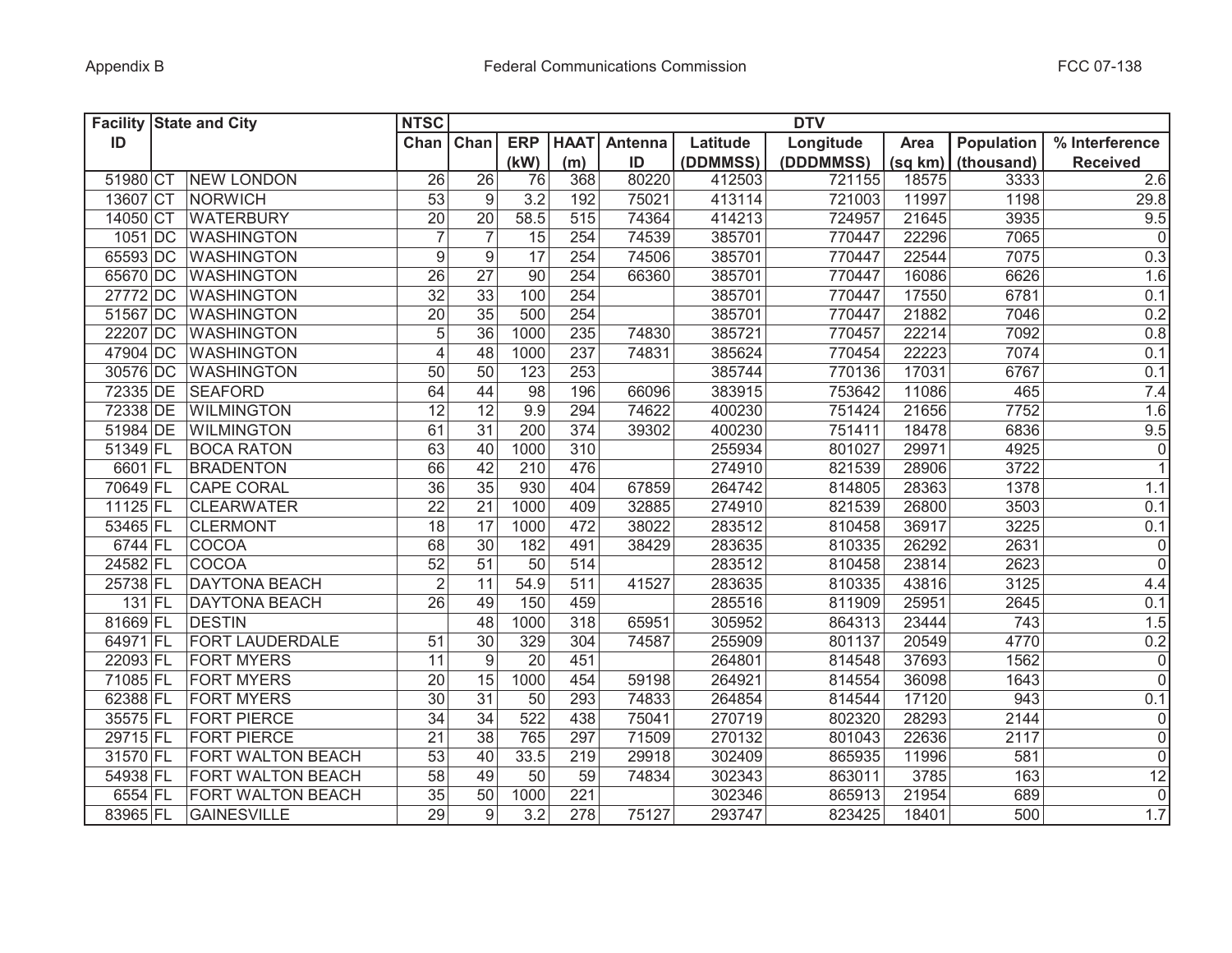|          | <b>Facility State and City</b> | <b>NTSC</b>     |                 |              |                 |         |          | <b>DTV</b> |         |            |                 |
|----------|--------------------------------|-----------------|-----------------|--------------|-----------------|---------|----------|------------|---------|------------|-----------------|
| ID       |                                | Chan            | Chan            | <b>ERP</b>   | <b>HAAT</b>     | Antenna | Latitude | Longitude  | Area    | Population | % Interference  |
|          |                                |                 |                 | (kW)         | (m)             | ID      | (DDMMSS) | (DDDMMSS)  | (sq km) | (thousand) | <b>Received</b> |
| 16993 FL | GAINESVILLE                    | 20              | 16              | 344          | 254             | 70423   | 293211   | 822400     | 18598   | 793        | 0               |
| 69440 FL | <b>GAINESVILLE</b>             | 5               | 36              | 1000         | 263             |         | 294234   | 822340     | 26470   | 1150       | 0               |
| 7727 FL  | <b>HIGH SPRINGS</b>            | 53              | 28              | 168          | 265             | 73079   | 293747   | 823424     | 17693   | 635        | 0.1             |
| 60536 FL | <b>HOLLYWOOD</b>               | 69              | 47              | 575          | 297             | 43915   | 255909   | 801137     | 21946   | 4801       | $\overline{0}$  |
| 73130 FL | <b>JACKSONVILLE</b>            | $\overline{7}$  | $\overline{7}$  | 16.2         | 288             | 74527   | 301651   | 813412     | 25919   | 1314       | 0.5             |
| 65046 FL | <b>JACKSONVILLE</b>            | 12              | 13              | 25           | 310             |         | 301624   | 813313     | 31176   | 1381       | 1.6             |
| 35576 FL | <b>JACKSONVILLE</b>            | 47              | 19              | 1000         | 291             | 42083   | 301651   | 813412     | 27268   | 1345       | 0.3             |
| 11909 FL | <b>JACKSONVILLE</b>            | 30              | 32              | 1000         | 291             | 42562   | 301651   | 813412     | 25771   | 1324       | 0.2             |
| 29712 FL | <b>JACKSONVILLE</b>            | $\overline{17}$ | $\overline{34}$ | 1000         | 283             | 29378   | 301636   | 813347     | 24697   | 1308       | $\overline{0}$  |
| 53116 FL | <b>JACKSONVILLE</b>            | $\overline{4}$  | 42              | 976          | 294             | 41583   | 301624   | 813313     | 26562   | 1329       | $\overline{0}$  |
| 29719 FL | <b>JACKSONVILLE</b>            | 59              | 44              | 715          | 235             | 69233   | 301634   | 813353     | 19675   | 1267       | $\overline{0}$  |
| 72053 FL | <b>KEY WEST</b>                | $\overline{22}$ | $\overline{3}$  | $\mathbf{1}$ | 62              |         | 243318   | 814807     | 9983    | 45         | $\overline{0}$  |
| 27387 FL | <b>KEY WEST</b>                | $\,8\,$         | $\overline{8}$  | 3.2          | $\overline{33}$ | 74365   | 243419   | 814425     | 5713    | 45         | $\overline{0}$  |
| 27290 FL | <b>LAKE WORTH</b>              | 67              | $\overline{36}$ | 1000         | 385             | 43353   | 263520   | 801244     | 28708   | 4345       | 12.9            |
| 53819 FL | LAKELAND                       | $\overline{32}$ | $\overline{19}$ | 1000         | 458             |         | 274910   | 821539     | 41503   | 4346       | 1.7             |
| 60018 FL | <b>LEESBURG</b>                | $\overline{55}$ | 40              | 1000         | 514             | 32830   | 283511   | 810458     | 37186   | 3155       | 0.2             |
| 9881 FL  | <b>LEESBURG</b>                | 45              | 46              | 1000         | 472             | 59171   | 283512   | 810458     | 31806   | 3050       | 0.2             |
| 22245 FL | <b>LIVE OAK</b>                | $\overline{57}$ | 48              | 1000         | 597             |         | 304051   | 835821     | 44034   | 970        | $\overline{0}$  |
| 81594 FL | <b>MARIANNA</b>                | 51              | $\overline{51}$ | 50           | 254             | 74785   | 303042   | 852917     | 13673   | 278        | $\overline{0}$  |
| 5802 FL  | <b>MELBOURNE</b>               | 43              | 43              | 1000         | 300             | 74433   | 281822   | 805445     | 23789   | 2340       | 0.3             |
| 67602 FL | <b>MELBOURNE</b>               | 56              | 48              | 1000         | 456             | 67869   | 280537   | 810728     | 31239   | 2955       | 3.5             |
| 63840 FL | <b>MIAMI</b>                   | $\overline{7}$  | $\overline{7}$  | 145          | 291             | 80184   | 255749   | 801244     | 36091   | 5031       | $\overline{0}$  |
| 53113 FL | <b>MIAMI</b>                   | 10              | 10              | 30           | 294             | 74350   | 255759   | 801244     | 27703   | 4931       | $\overline{0}$  |
| 13456 FL | <b>MIAMI</b>                   | $\overline{2}$  | 18              | 1000         | 309             | 30258   | 255730   | 801244     | 26169   | 4906       | 0               |
| 10203 FL | <b>MIAMI</b>                   | 39              | 19              | 1000         | 239             | 67745   | 255807   | 801320     | 20430   | 4771       | 0.4             |
| 66358 FL | <b>MIAMI</b>                   | 17              | 20              | 625          | 301             | 42558   | 255846   | 801146     | 23263   | 4880       | 0               |
| 47902 FL | <b>MIAMI</b>                   | $\overline{4}$  | $\overline{22}$ | 1000         | 298             |         | 255807   | 801320     | 31232   | 4922       | 0               |
| 73230 FL | <b>MIAMI</b>                   | 23              | $\overline{23}$ | 485          | 257             | 74466   | 255807   | 801320     | 18379   | 4714       | 0               |
| 63154 FL | <b>MIAMI</b>                   | 6               | 31              | 1000         | 311             |         | 255807   | 801320     | 30510   | 4920       | 0               |
| 12497 FL | <b>MIAMI</b>                   | 33              | 32              | 1000         | 263             | 41330   | 255802   | 801234     | 21017   | 4771       | 0               |
| 48608 FL | <b>MIAMI</b>                   | 35              | $\overline{35}$ | 242          | 282             | 74993   | 255909   | 801137     | 18162   | 4564       | 2.8             |
| 67971 FL | <b>MIAMI</b>                   | 45              | 46              | 500          | 308             | 36387   | 255934   | 801027     | 19031   | 4815       | $\overline{0}$  |
| 19183 FL | <b>NAPLES</b>                  | 26              | 41              | 1000         | 454             | 59197   | 264921   | 814554     | 32033   | 1491       | $\overline{2}$  |
| 61504 FL | <b>NAPLES</b>                  | 46              | 45              | 1000         | 456             | 33429   | 264708   | 814740     | 28232   | 1369       | 0.4             |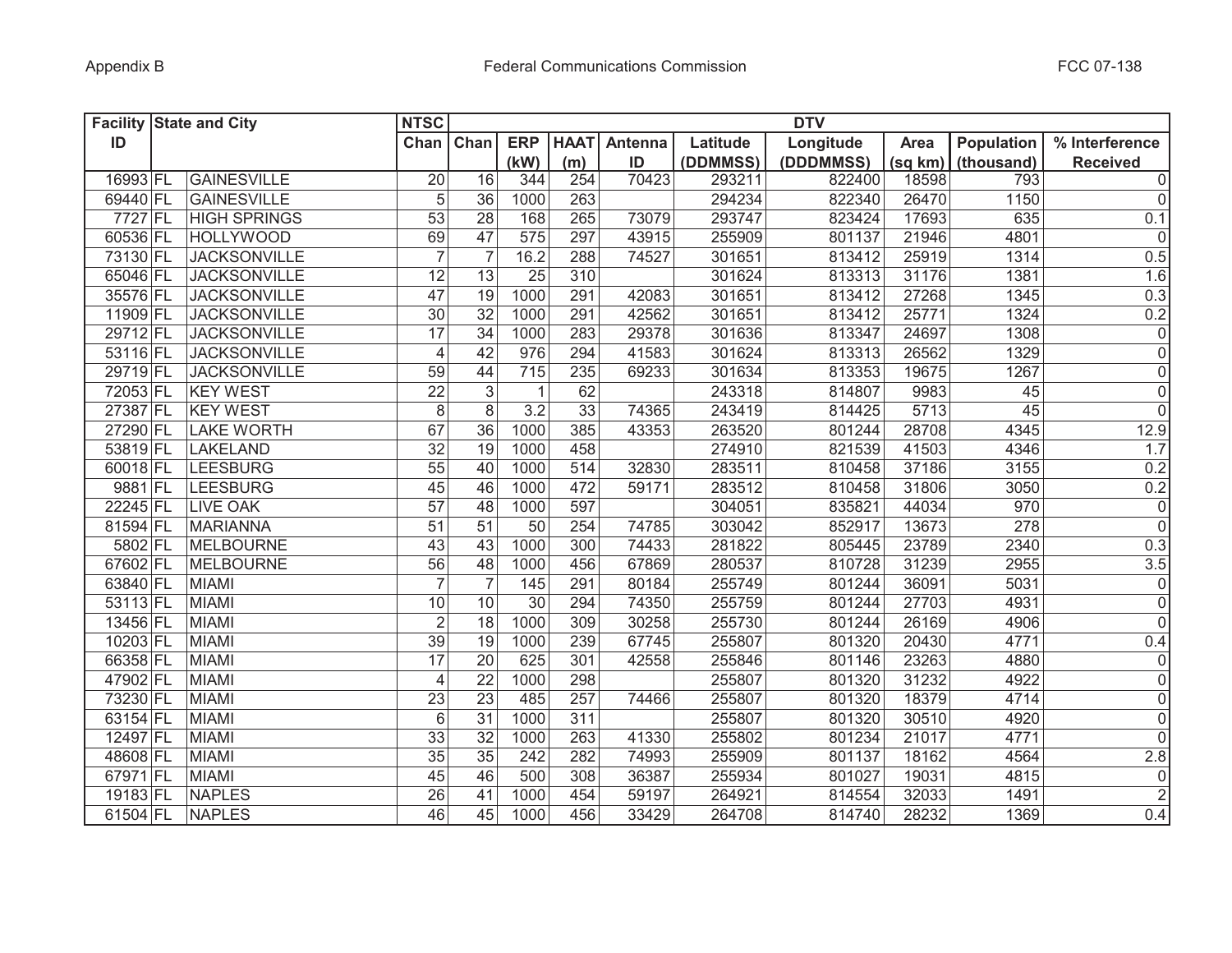|            | <b>Facility State and City</b> | <b>NTSC</b><br><b>DTV</b> |                 |                 |                  |         |          |           |         |                   |                     |
|------------|--------------------------------|---------------------------|-----------------|-----------------|------------------|---------|----------|-----------|---------|-------------------|---------------------|
| ID         |                                | Chan                      | Chan            | <b>ERP</b>      | <b>HAAT</b>      | Antenna | Latitude | Longitude | Area    | <b>Population</b> | % Interference      |
|            |                                |                           |                 | (kW)            | (m)              | ID      | (DDMMSS) | (DDDMMSS) | (sq km) | (thousand)        | <b>Received</b>     |
| 12171 FL   | <b>NEW SMYRNA BEACH</b>        | 15                        | $\overline{33}$ | 308             | 491              | 59744   | 283635   | 810335    | 28477   | 2677              | 0.1                 |
| 70651 FL   | <b>OCALA</b>                   | 51                        | 31              | 500             | 259              | 39152   | 292132   | 821943    | 19210   | 910               | 0.2                 |
| 11893 FL   | <b>ORANGE PARK</b>             | 25                        | 10              | 12              | 298              |         | 301624   | 813313    | 26958   | 1318              | 0.9                 |
| 41225 FL   | <b>ORLANDO</b>                 | 35                        | 22              | 1000            | 392              | 28032   | 283613   | 810511    | 34755   | 2981              | 0.2                 |
| 12855 FL   | <b>ORLANDO</b>                 | 24                        | $\overline{23}$ | 950             | 380              | 40155   | 283608   | 810537    | 32898   | 2991              | $\mathbf 0$         |
| 71293 FL   | <b>ORLANDO</b>                 | $6\phantom{1}6$           | $\overline{26}$ | 547             | 516              | 71980   | 283635   | 810335    | 35732   | 2960              | 0.2                 |
| 55454 FL   | <b>ORLANDO</b>                 | $\overline{27}$           | $\overline{27}$ | 247             | 477              |         | 283407   | 810316    | 32237   | 2872              | $\mathsf{O}\xspace$ |
| 72076 FL   | ORLANDO                        | $\boldsymbol{9}$          | $\overline{39}$ | 1000            | 492              |         | 283407   | 810316    | 40585   | 3220              | 0.2                 |
| 54940 FL   | ORLANDO                        | 65                        | 41              | 1000            | 515              |         | 283635   | 810335    | 40291   | 3165              | 2.7                 |
| 11123 FL   | <b>PALM BEACH</b>              | 61                        | 49              | 800             | 125              | 44853   | 264547   | 801219    | 13671   | 2395              | $\mathbf 0$         |
| 73136 FL   | PANAMA CITY                    | $\overline{7}$            | $\overline{7}$  | 52              | 244              | 74969   | 302600   | 852451    | 25857   | $\overline{372}$  | 0.4                 |
| 2942 FL    | PANAMA CITY                    | 28                        | $\overline{9}$  | 2.3             | 142              | 67964   | 302342   | 853202    | 12161   | 238               | 2.4                 |
| 66398 FL   | PANAMA CITY                    | $\overline{13}$           | $\overline{13}$ | 35.5            | 405              | 74426   | 302108   | 852328    | 32536   | 721               | 0.1                 |
| 6093 FL    | PANAMA CITY                    | $\overline{56}$           | $\overline{38}$ | 49.2            | 137              |         | 302202   | 855528    | 12069   | 275               | $\mathsf{O}\xspace$ |
| 4354 FL    | PANAMA CITY BEACH              | 46                        | $\overline{47}$ | $\overline{50}$ | 59               | 74838   | 301059   | 854642    | 5037    | 154               | $\overline{0}$      |
| 71363 FL   | <b>PENSACOLA</b>               | $\sqrt{3}$                | $\overline{17}$ | 1000            | 579              |         | 303645   | 873843    | 47474   | 1408              | $\overline{0}$      |
| $17611$ FL | <b>PENSACOLA</b>               | $\overline{23}$           | $\overline{31}$ | 1000            | 549              | 38343   | 303640   | 873626    | 33333   | 1253              | 0.1                 |
| 10894 FL   | <b>PENSACOLA</b>               | $\overline{33}$           | $\overline{34}$ | 1000            | 415              | 33836   | 303735   | 873850    | 27979   | 1210              | $\mathsf{O}\xspace$ |
| 41210 FL   | PENSACOLA                      | 44                        | $\overline{45}$ | 1000            | 457              | 42957   | 303516   | 873313    | 28956   | 1244              | $\overline{0}$      |
| 61251 FL   | <b>SARASOTA</b>                | 40                        | $\overline{24}$ | 116             | 233              |         | 273321   | 822149    | 15298   | 2563              | 12                  |
| 11290 FL   | <b>ST. PETERSBURG</b>          | 10                        | 10              | 18.5            | 440              | 74467   | 281104   | 824539    | 31248   | 3396              | 0.2                 |
| 4108 FL    | <b>ST. PETERSBURG</b>          | 38                        | 38              | 1000            | 438              | 70212   | 275032   | 821546    | 30498   | 3664              | 0.1                 |
| 74112 FL   | <b>ST. PETERSBURG</b>          | 44                        | 44              | 463             | 452              |         | 275052   | 821548    | 32510   | 3887              | 0.8                 |
| 83929 FL   | <b>STUART</b>                  |                           | 44              | 773             | 80               |         | 264337   | 800448    | 14826   | 2240              | $\mathsf{O}\xspace$ |
| 82735 FL   | <b>TALLAHASSEE</b>             |                           | 24              | 24              | 39               | 65784   | 302940   | 842503    | 5304    | 304               | $\mathbf 0$         |
| 41065 FL   | <b>TALLAHASSEE</b>             | 27                        | 27              | 1000            | 487              |         | 304006   | 835810    | 41970   | 951               | 0.1                 |
| 21801 FL   | <b>TALLAHASSEE</b>             | 11                        | $\overline{32}$ | 938             | 237              |         | 302131   | 843638    | 25384   | 516               | $\mathbf 0$         |
| 66908 FL   | <b>TALLAHASSEE</b>             | 40                        | 40              | 1000            | 600              | 70213   | 304051   | 835821    | 38436   | 784               | 0.1                 |
| 64592 FL   | <b>TAMPA</b>                   | 8                         | $\overline{7}$  | 19              | 465              |         | 275032   | 821545    | 37491   | 4250              | 0.8                 |
| 68569 FL   | <b>TAMPA</b>                   | 13                        | 12              | 72.3            | 436              | 17613   | 274908   | 821426    | 42687   | 4205              | 6.6                 |
| 21808 FL   | <b>TAMPA</b>                   | 3                         | 13              | 17.1            | 473              | 75058   | 274948   | 821559    | 36363   | 4123              | 1.2                 |
| 64588 FL   | <b>TAMPA</b>                   | 28                        | 29              | 987             | 475              | 67821   | 275032   | 821545    | 38497   | 4186              | $\mathbf 0$         |
| 69338 FL   | <b>TAMPA</b>                   | 16                        | $\overline{34}$ | 475             | 453              |         | 275052   | 821548    | 32898   | 3939              | $\overline{2}$      |
| 60559 FL   | <b>TAMPA</b>                   | 50                        | 47              | 500             | $\overline{317}$ | 59290   | 275032   | 821545    | 22988   | 3453              | 0.3                 |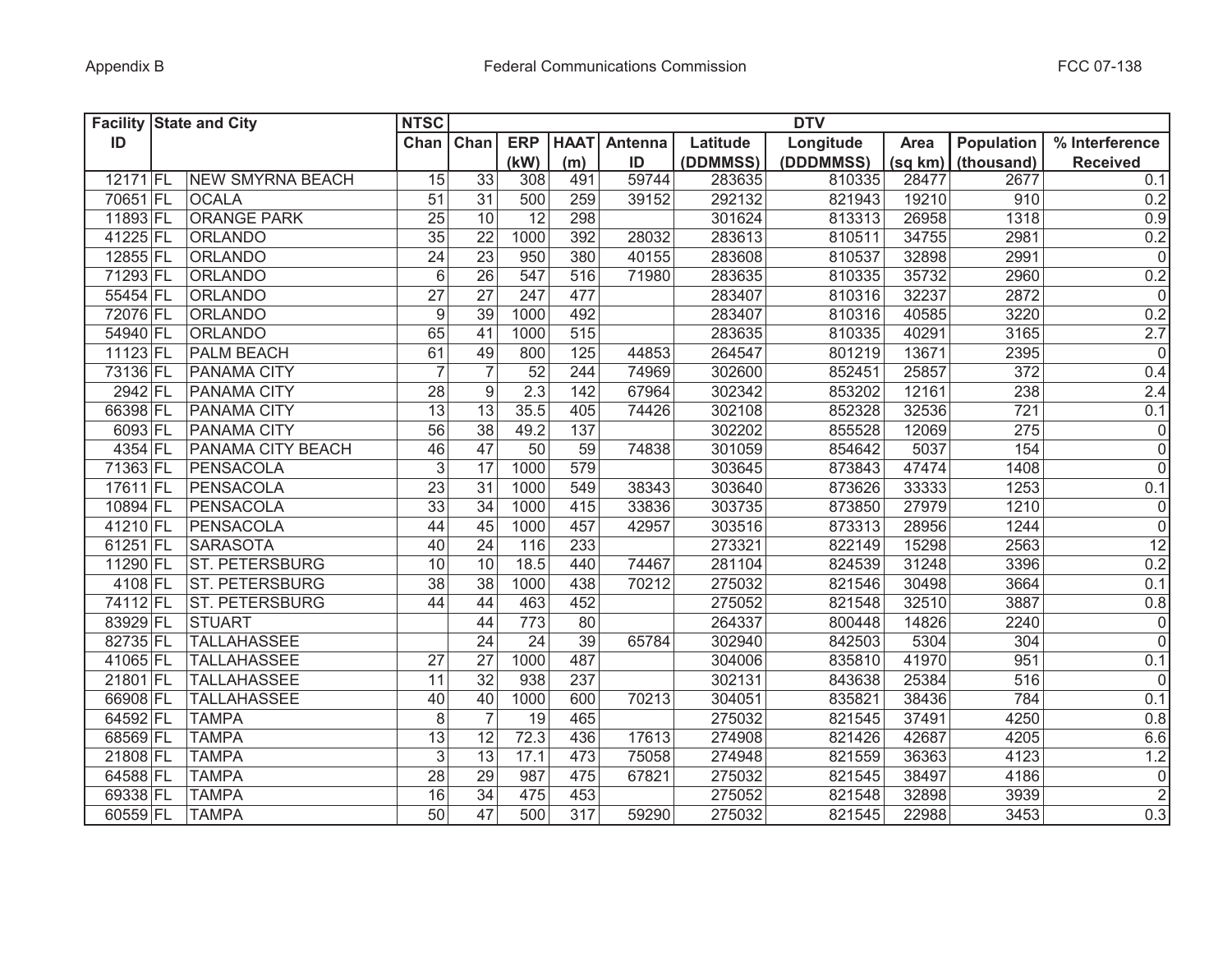| <b>Facility State and City</b> |                        | <b>NTSC</b>     |                 |             |             |         |          | <b>DTV</b> |         |                   |                     |
|--------------------------------|------------------------|-----------------|-----------------|-------------|-------------|---------|----------|------------|---------|-------------------|---------------------|
| ID                             |                        | Chan Chan       |                 | <b>ERP</b>  | <b>HAAT</b> | Antenna | Latitude | Longitude  | Area    | <b>Population</b> | % Interference      |
|                                |                        |                 |                 | (kW)        | (m)         | ID      | (DDMMSS) | (DDDMMSS)  | (sq km) | (thousand)        | <b>Received</b>     |
| 51988 FL                       | <b>TEQUESTA</b>        | 25              | 16              | 1000        | 454         | 29425   | 270717   | 802342     | 33467   | 2807              | 0.9                 |
| 71580 FL                       | <b>TICE</b>            | 49              | 33              | 1000        | 429         | 32880   | 264708   | 814741     | 27350   | 1275              | 0.4                 |
| 16788 FL                       | <b>VENICE</b>          | 62              | 25              | 750         | 472         | 39529   | 274910   | 821539     | 32426   | 3786              | 0.1                 |
| 59443 FL                       | <b>WEST PALM BEACH</b> | $\overline{5}$  | 12              | 13.4        | 387         | 74623   | 263520   | 801243     | 29999   | 4818              | $\boldsymbol{0}$    |
| 52527 FL                       | <b>WEST PALM BEACH</b> | $\overline{12}$ | 13              | 29.5        | 291         | 39117   | 263518   | 801230     | 28983   | 4782              | $\overline{0}$      |
| 61084 FL                       | <b>WEST PALM BEACH</b> | 42              | 27              | 400         | 440         | 44609   | 263437   | 801432     | 26429   | 4992              | $\overline{0}$      |
| 39736 FL                       | <b>WEST PALM BEACH</b> | 29              | 28              | 630         | 458         | 38600   | 263437   | 801432     | 31715   | 5137              | $\overline{0}$      |
| 70713 GA ALBANY                |                        | $\overline{10}$ | 10              | 18.2        | 272         | 74405   | 311952   | 835144     | 24614   | 626               | 1.2                 |
| 70815 GA ALBANY                |                        | $\overline{31}$ | 12              | 60          | 287         | 38373   | 311952   | 835143     | 28865   | 746               | 0.7                 |
| 23948 GA ATHENS                |                        | $\overline{8}$  | 8               | 15.6        | 305         | 74366   | 334818   | 840840     | 24589   | 4507              | 0.5                 |
| 48813 GA ATHENS                |                        | $\overline{34}$ | 48              | 1000        | 310         |         | 334826   | 842022     | 27603   | 4694              | 0.1                 |
|                                | 51163 GA ATLANTA       | $\overline{11}$ | 10              | 80          | 303         |         | 334524   | 841955     | 34627   | 4867              | 0.6                 |
|                                | 72120 GA ATLANTA       | 46              | 19              | 1000        | 329         |         | 334826   | 842022     | 32016   | 4822              | 0.1                 |
|                                | 64033 GA ATLANTA       | $\overline{17}$ | 20              | 1000        | 310         |         | 334826   | 842022     | 30474   | 4766              | 0.5                 |
|                                | 4190 GA ATLANTA        | $\overline{30}$ | 21              | 50          | 334         | 74839   | 334535   | 842007     | 17636   | 4101              | 4.3                 |
|                                | 22819 GA ATLANTA       | $\overline{36}$ | 25              | 500         | 332         |         | 334826   | 842022     | 26868   | 4612              | $\overline{2}$      |
|                                | 70689 GA ATLANTA       | $\overline{5}$  | 27              | 1000        | 332         |         | 334751   | 842002     | 30601   | 4773              | 0.6                 |
|                                | 23960 GA ATLANTA       | $\overline{2}$  | $\overline{39}$ | 1000        | 301         | 65852   | 334551   | 842142     | 27454   | 4618              | 0.1                 |
|                                | 13206 GA ATLANTA       | $\overline{57}$ | 41              | 165         | 319         |         | 340359   | 842717     | 20717   | 4373              | 0.5                 |
|                                | 6900 GA ATLANTA        | 69              | 43              | 1000        | 335         |         | 334440   | 842136     | 29766   | 4733              | 0.1                 |
|                                | 73937 GA AUGUSTA       | 12              | 12              | 20.2        | 485         | 74489   | 332429   | 815036     | 37025   | 1357              | 0.6                 |
|                                | 70699 GA AUGUSTA       | 26              | 30              | 400         | 483         |         | 332420   | 815001     | 34939   | 1259              | 0.2                 |
|                                | 27140 GA AUGUSTA       | 6               | 42              | 1000        | 507         |         | 332420   | 815001     | 40539   | 1454              | $\mathsf{O}\xspace$ |
|                                | 3228 GA AUGUSTA        | $\overline{54}$ | 51              | 37          | 363         | 67958   | 332500   | 815006     | 16372   | 615               | 0.1                 |
|                                | 23486 GA BAINBRIDGE    | 49              | 49              | 226         | 597         |         | 304051   | 835821     | 34589   | 873               | 0                   |
| 69446 GA BAXLEY                |                        | 34              | 35              | 650         | 454         |         | 320335   | 812043     | 36067   | 827               | $\overline{0}$      |
| 71236 GA                       | <b>BRUNSWICK</b>       | 21              | 24              | 500         | 418         | 75243   | 304939   | 814427     | 29155   | 1290              | $\overline{0}$      |
| 23942 GA                       | <b>CHATSWORTH</b>      | 18              | 33              | 426         | 537         | 32774   | 344506   | 844254     | 27651   | 2782              | 1.2                 |
| 23935 GA                       | <b>COCHRAN</b>         | 29              | $\overline{7}$  | 22          | 369         |         | 322811   | 831517     | 32901   | 784               | 1.7                 |
| 595 GA                         | <b>COLUMBUS</b>        | 9               | 9               | $\mathbf 1$ | 503         | 70342   | 321925   | 844646     | 22410   | 642               | 4.7                 |
| 3359 GA                        | <b>COLUMBUS</b>        | $\overline{3}$  | 15              | 1000        | 449         |         | 321925   | 844646     | 39904   | 1113              | 11.5                |
| 23918 GA                       | <b>COLUMBUS</b>        | 28              | 23              | 250         | 462         | 33233   | 325108   | 844204     | 27151   | 1332              | 0.1                 |
| 37179 GA                       | <b>COLUMBUS</b>        | 38              | 35              | 50          | 399         | 74840   | 322728   | 845308     | 21298   | 660               | $\overline{0}$      |
| 12472 GA                       | <b>COLUMBUS</b>        | $\overline{54}$ | 49              | 500         | 312         | 67961   | 322739   | 845243     | 19986   | 638               | 2.4                 |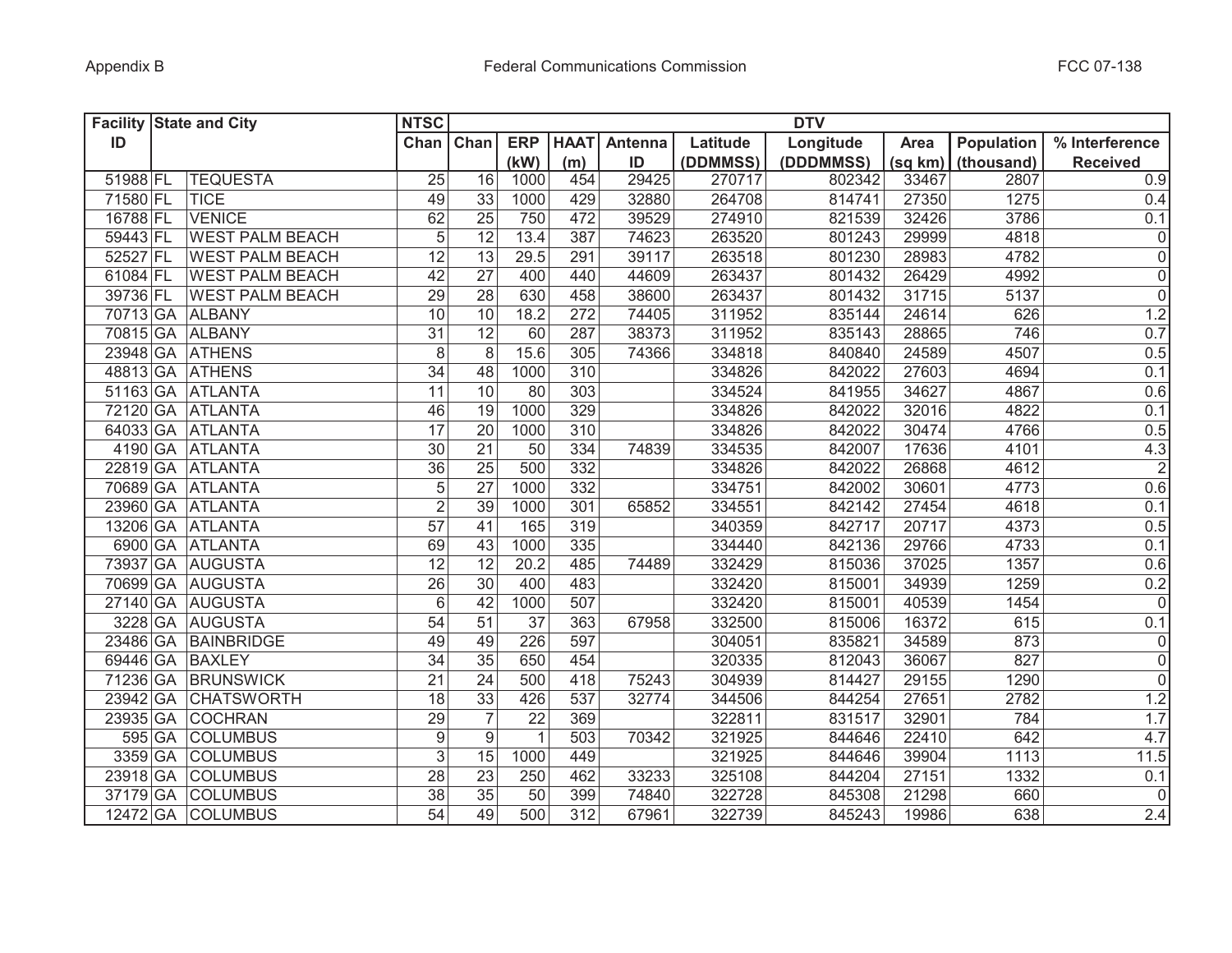| <b>Facility State and City</b> |                      | <b>NTSC</b>     |                  |                 |              |         |          | <b>DTV</b> |         |                 |                 |
|--------------------------------|----------------------|-----------------|------------------|-----------------|--------------|---------|----------|------------|---------|-----------------|-----------------|
| ID                             |                      | Chan            | Chan             | <b>ERP</b>      | <b>HAAT</b>  | Antenna | Latitude | Longitude  | Area    | Population      | % Interference  |
|                                |                      |                 |                  | (kW)            | (m)          | ID      | (DDMMSS) | (DDDMMSS)  | (sq km) | (thousand)      | <b>Received</b> |
|                                | 63867 GA CORDELE     | 55              | 51               | 200             | 109          |         | 315335   | 834818     | 14405   | 356             | 0.3             |
|                                | 60825 GA DALTON      | 23              | 16               | 300             | 425          | 28422   | 345707   | 852258     | 24445   | 1157            | 2.7             |
|                                | 23930 GA DAWSON      | 25              | 8                | 6               | 313          | 44505   | 315615   | 843315     | 19618   | 471             | 21              |
|                                | 46991 GA MACON       | 13              | $\overline{13}$  | $\overline{30}$ | 238          |         | 324510   | 833332     | 27301   | 820             | 4.2             |
|                                | 58262 GA MACON       | 24              | 16               | 1000            | 216          | 77955   | 324458   | 833335     | 21248   | 676             | 0.3             |
|                                | 43847 GA MACON       | 41              | 40               | 110             | 189          |         | 324512   | 833346     | 15105   | 538             | $\overline{0}$  |
|                                | 24618 GA MACON       | 64              | 45               | 1000            | 223          | 60980   | 324551   | 833332     | 19160   | 655             | 0.8             |
|                                | 68058 GA MONROE      | 63              | 44               | 700             | 303          |         | 334441   | 842136     | 25422   | 4531            | 0.2             |
|                                | 23917 GA PELHAM      | 14              | $6\phantom{1}$   | 3.8             | 474          | 74339   | 304013   | 835626     | 30535   | 844             | $\overline{0}$  |
| 54728 GA PERRY                 |                      | $\overline{58}$ | $\overline{32}$  | $\overline{50}$ | 247          | 74842   | 324509   | 833335     | 15647   | 553             | $\overline{0}$  |
| 51969 GA ROME                  |                      | 14              | 51               | 1000            | 622          | 32746   | 341848   | 843855     | 35465   | 5192            | 0.4             |
|                                | 23947 GA SAVANNAH    | 9               | 9                | 15.2            | 320          | 80230   | 320848   | 813705     | 28965   | 759             | 0.3             |
|                                | 590 GA SAVANNAH      | $\overline{11}$ | 11               | 14.8            | 420          | 74380   | 320314   | 812101     | 28682   | 752             | $\overline{0}$  |
|                                | 37174 GA SAVANNAH    | $\overline{22}$ | $\overline{22}$  | 166             | 436          | 74457   | 320330   | 812020     | 25120   | 667             | $\overline{0}$  |
|                                | 48662 GA SAVANNAH    | 3               | $\overline{39}$  | 1000            | 442          |         | 320331   | 811755     | 37667   | 832             | 0.1             |
|                                | 31590 GA THOMASVILLE | 6               | 46               | 1000            | 619          |         | 304013   | 835626     | 45196   | 972             | 0.1             |
|                                | 63329 GA   TOCCOA    | 32              | 24               | 600             | 209          |         | 343644   | 832205     | 20917   | 1161            | 1.8             |
| 28155 GA                       | <b>VALDOSTA</b>      | 44              | $\overline{43}$  | 50              | 253          | 40583   | 311018   | 832157     | 13316   | 328             | $\overline{0}$  |
| 23929 GA                       | <b>WAYCROSS</b>      | $\,8\,$         | $\,8\,$          | $\overline{20}$ | 286          |         | 311317   | 823424     | 28624   | 426             | 5.9             |
| 23937 GA                       | <b>WRENS</b>         | 20              | 6                | 30              | 436          | 74332   | 331533   | 821709     | 25555   | 782             | 0               |
| 36914 HI                       | <b>HILO</b>          | 9               | 9                | 3.2             | 33           | 74970   | 194300   | 1550813    | 10655   | 79              | $\overline{0}$  |
| 4146 HI                        | <b>HILO</b>          | 11              | 11               | 3.35            | 33           | 74440   | 194357   | 1550404    | 5336    | $\overline{78}$ | $\overline{0}$  |
| 64544 HI                       | <b>HILO</b>          | 13              | 13               | 3.73            | 1            | 74413   | 194357   | 1550404    | 6703    | 79              | $\overline{0}$  |
| 34846 HI                       | <b>HILO</b>          | $\overline{2}$  | 22               | 8               | $\mathbf{1}$ | 44792   | 194351   | 1550411    | 1638    | 64              | 0.5             |
| 37103 HI                       | <b>HILO</b>          | 14              | 23               | 35              | 33           | 28420   | 194300   | 1550813    | 7064    | 78              | 0               |
| 4144 HI                        | HONOLULU             | $\overline{2}$  | 8                | 7.2             | 1            |         | 211746   | 1575036    | 11570   | 817             | $\overline{0}$  |
| 36917 HI                       | HONOLULU             | 9               | $\boldsymbol{9}$ | $\overline{7}$  | 33           | 74971   | 211746   | 1575036    | 9210    | 826             | 0               |
| 51241 HI                       | HONOLULU             | 38              | 10               | 14.3            | 577          | 66350   | 212345   | 1580558    | 26942   | 812             | 7.5             |
| 26431 HI                       | HONOLULU             | 11              | 11               | 3.2             | 637          | 74414   | 212403   | 1580610    | 22766   | 862             | 0               |
| 34527 HI                       | HONOLULU             | 20              | 19               | 60.7            | 606          | 43104   | 212351   | 1580600    | 16294   | 788             | 0               |
| 34445 HI                       | HONOLULU             | $\sqrt{5}$      | 23               | 1000            | 629          | 74843   | 212403   | 1580610    | 31295   | 852             | 0.4             |
| 3246 HI                        | HONOLULU             | 26              | 27               | 262             | 580          | 45219   | 212345   | 1580558    | 14530   | 829             | $\overline{0}$  |
| 36846 HI                       | HONOLULU             | 14              | $\overline{31}$  | 50              | 33           | 28782   | 211849   | 1575143    | 6227    | 746             | $\overline{0}$  |
| 65395 HI                       | HONOLULU             | 32              | $\overline{33}$  | 49.6            | $\mathbf{1}$ | 77218   | 211849   | 1575143    | 5500    | 751             | $\overline{0}$  |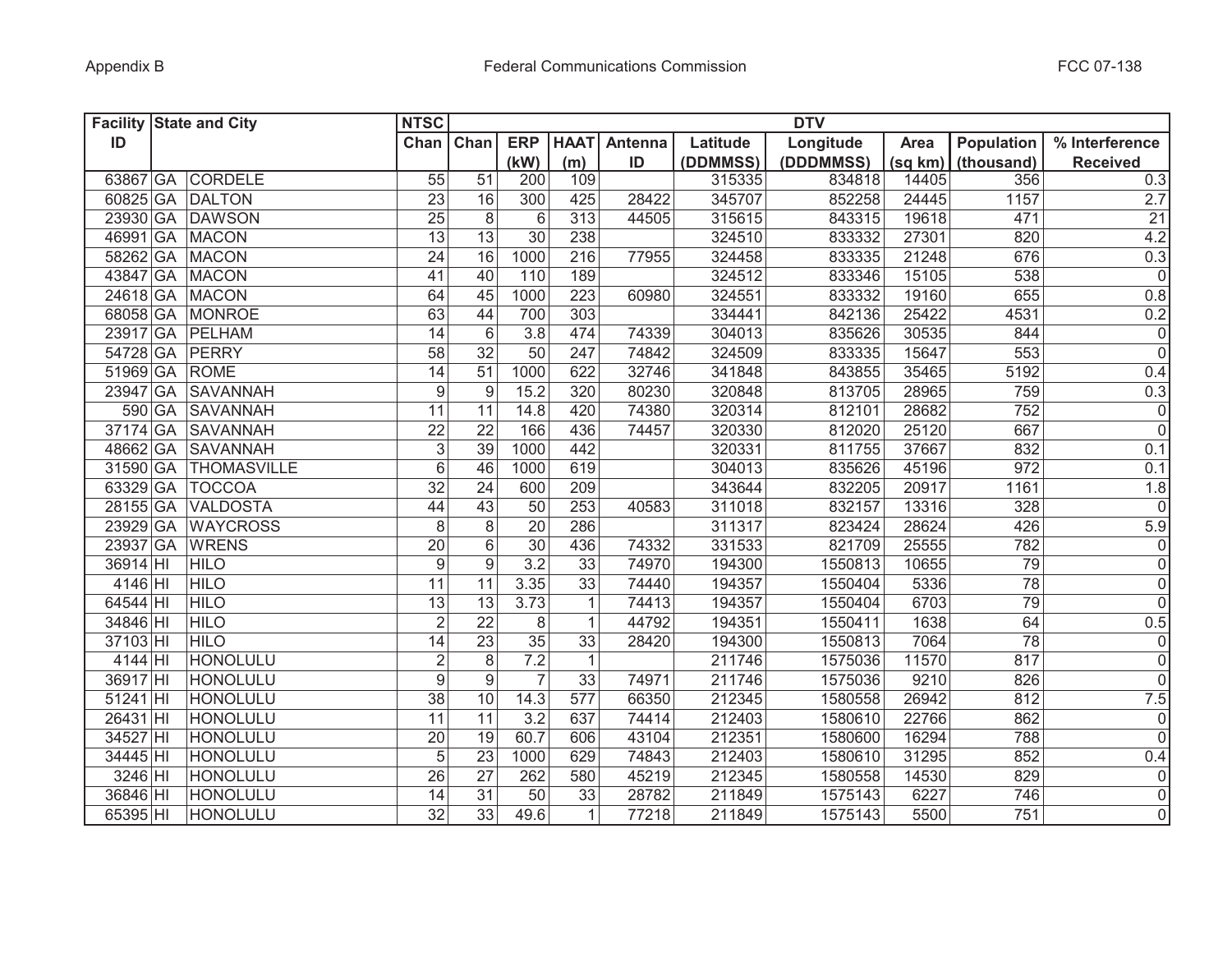|          | <b>Facility State and City</b> | <b>NTSC</b>               |                 |            |             |                |          | <b>DTV</b> |         |                   |                     |
|----------|--------------------------------|---------------------------|-----------------|------------|-------------|----------------|----------|------------|---------|-------------------|---------------------|
| ID       |                                | Chan Chan                 |                 | <b>ERP</b> | <b>HAAT</b> | <b>Antenna</b> | Latitude | Longitude  | Area    | <b>Population</b> | % Interference      |
|          |                                |                           |                 | (kW)       | (m)         | ID             | (DDMMSS) | (DDDMMSS)  | (sq km) | (thousand)        | <b>Received</b>     |
| 34867 HI | HONOLULU                       | 13                        | $\overline{35}$ | 550        | 33          | 74845          | 211709   | 1575019    | 10827   | 780               | $\overline{0}$      |
| 64548 HI | HONOLULU                       | 4                         | 40              | 85         | 1           | 68040          | 211737   | 1575034    | 4992    | 767               | 1.4                 |
| 27425 HI | HONOLULU                       | 44                        | 43              | 6.46       | 577         |                | 212345   | 1580558    | 14133   | 764               | $\pmb{0}$           |
| 83180 HI | <b>KAILUA</b>                  | 50                        | 50              | 50         | 632         | 74783          | 211949   | 1574524    | 25899   | 841               | $\overline{0}$      |
| 664 HI   | <b>KAILUA KONA</b>             | $\,6$                     | $\overline{25}$ | 700        | 871         | 66907          | 194316   | 1555515    | 42674   | 64                | $\overline{3.4}$    |
| 77483 HI | <b>KANEOHE</b>                 | 66                        | 41              | 297        | 632         |                | 211949   | 1574524    | 37079   | 778               | 8.5                 |
| 4145 HI  | WAILUKU                        | $\overline{7}$            | $\overline{7}$  | 3.69       | 1809        | 74519          | 204241   | 1561526    | 44292   | 146               | $\overline{0}$      |
| 26428 HI | <b>WAILUKU</b>                 | 10                        | 10              | 3.2        | 1811        | 74479          | 204240   | 1561534    | 41025   | 131               | 2.2                 |
| 64551 HI | WAILUKU                        | 12                        | 12              | 3.94       | 1664        | 75008          | 204216   | 1561635    | 30905   | 139               | $\overline{0}$      |
| 34859 HI | WAILUKU                        | $\overline{15}$           | $\overline{16}$ | 50         | 1723        | 74846          | 204234   | 1561554    | 27836   | $\overline{135}$  | $\overline{0}$      |
| 37105 HI | WAILUKU                        | $\overline{21}$           | 21              | 53.1       | 1298        | 75029          | 204058   | 1561907    | 28579   | 146               | $\overline{0}$      |
| 36920 HI | WAILUKU                        | $\ensuremath{\mathsf{3}}$ | 24              | 72.4       | 1814        |                | 204241   | 1561535    | 48946   | 137               | 9.2                 |
| 89714 HI | <b>WAIMANALO</b>               | $\overline{56}$           | 38              | 50         | 632         | 74789          | 211949   | 1574524    | 27066   | 843               | $\pmb{0}$           |
| 8661 IA  | <b>AMES</b>                    | $\overline{5}$            | 5               | 3.91       | 613         | 74683          | 414947   | 933656     | 43150   | 987               | $\overline{0}$      |
| 51502 IA | <b>AMES</b>                    | $\overline{23}$           | 23              | 246        | 613         | 74753          | 414947   | 933656     | 38510   | 952               | $\overline{0}$      |
| 82619 IA | <b>AMES</b>                    | $\overline{34}$           | $\overline{34}$ | 50         | 150         | 75070          | 415849   | 934423     | 12603   | 598               | $\overline{0}$      |
| 7841 IA  | <b>BURLINGTON</b>              | $\overline{26}$           | 41              | 500        | 388         | 29888          | 410808   | 904830     | 26895   | 855               | 0.4                 |
| 9719 IA  | <b>CEDAR RAPIDS</b>            | $\boldsymbol{9}$          | 9               | 19.2       | 607         | 74589          | 421859   | 915131     | 42342   | 970               | 0.8                 |
| 35336 IA | <b>CEDAR RAPIDS</b>            | 28                        | 27              | 1000       | 449         | 29380          | 420525   | 920513     | 33845   | 815               | $\mathsf{O}\xspace$ |
| 21156 IA | <b>CEDAR RAPIDS</b>            | 48                        | 47              | 500        | 309         |                | 421717   | 915254     | 25135   | 694               | $\overline{0}$      |
| 25685 IA | <b>CEDAR RAPIDS</b>            | $\overline{2}$            | 51              | 500        | 585         |                | 421859   | 915130     | 38136   | 900               | 0.1                 |
| 29108 IA | <b>COUNCIL BLUFFS</b>          | 32                        | 33              | 200        | 98          |                | 411515   | 955008     | 13206   | 816               | $\pmb{0}$           |
| 5471 IA  | <b>DAVENPORT</b>               | 36                        | 34              | 150        | 102         |                | 412829   | 902645     | 12845   | 542               | 0.1                 |
| 6885 IA  | <b>DAVENPORT</b>               | 6                         | 36              | 696        | 329         |                | 411844   | 902246     | 29295   | 999               | 0.2                 |
| 54011 IA | <b>DAVENPORT</b>               | 18                        | 49              | 1000       | 344         | 44477          | 411844   | 902245     | 28483   | 958               | $\mathbf 0$         |
| 33710 IA | <b>DES MOINES</b>              | 8                         | 8               | 29.4       | 566         | 74490          | 414835   | 933716     | 43178   | 984               | 1.2                 |
| 29102 IA | <b>DES MOINES</b>              | 11                        | 11              | 19.8       | 600         | 75043          | 414833   | 933653     | 43085   | 983               | 0.4                 |
| 66221 IA | <b>DES MOINES</b>              | 13                        | 13              | 36.1       | 609         | 74427          | 414947   | 933656     | 47702   | 1038              | 2.2                 |
| 56527 IA | <b>DES MOINES</b>              | 17                        | 16              | 500        | 612         | 39534          | 414947   | 933656     | 40497   | 974               | $\overline{0}$      |
| 78915 IA | <b>DES MOINES</b>              |                           | 31              | 628        | 589         | 74639          | 414947   | 933656     | 37868   | 947               | 0.1                 |
| 17625 IA | <b>DUBUQUE</b>                 | 40                        | 43              | 800        | 262         | 39740          | 423109   | 903711     | 19008   | 305               | 0.9                 |
| 29100 IA | <b>FORT DODGE</b>              | 21                        | 25              | 600        | 363         |                | 424903   | 942441     | 31286   | 337               | 4.1                 |
| 29095 IA | <b>IOWA CITY</b>               | 12                        | $\overline{12}$ | 17.8       | 439         | 75030          | 414315   | 912030     | 35044   | $1110$            | 0.1                 |
| 35096 IA | <b>IOWA CITY</b>               | 20                        | $\overline{25}$ | 1000       | 419         | 39521          | 414329   | 912110     | 33132   | 1058              | 1.4                 |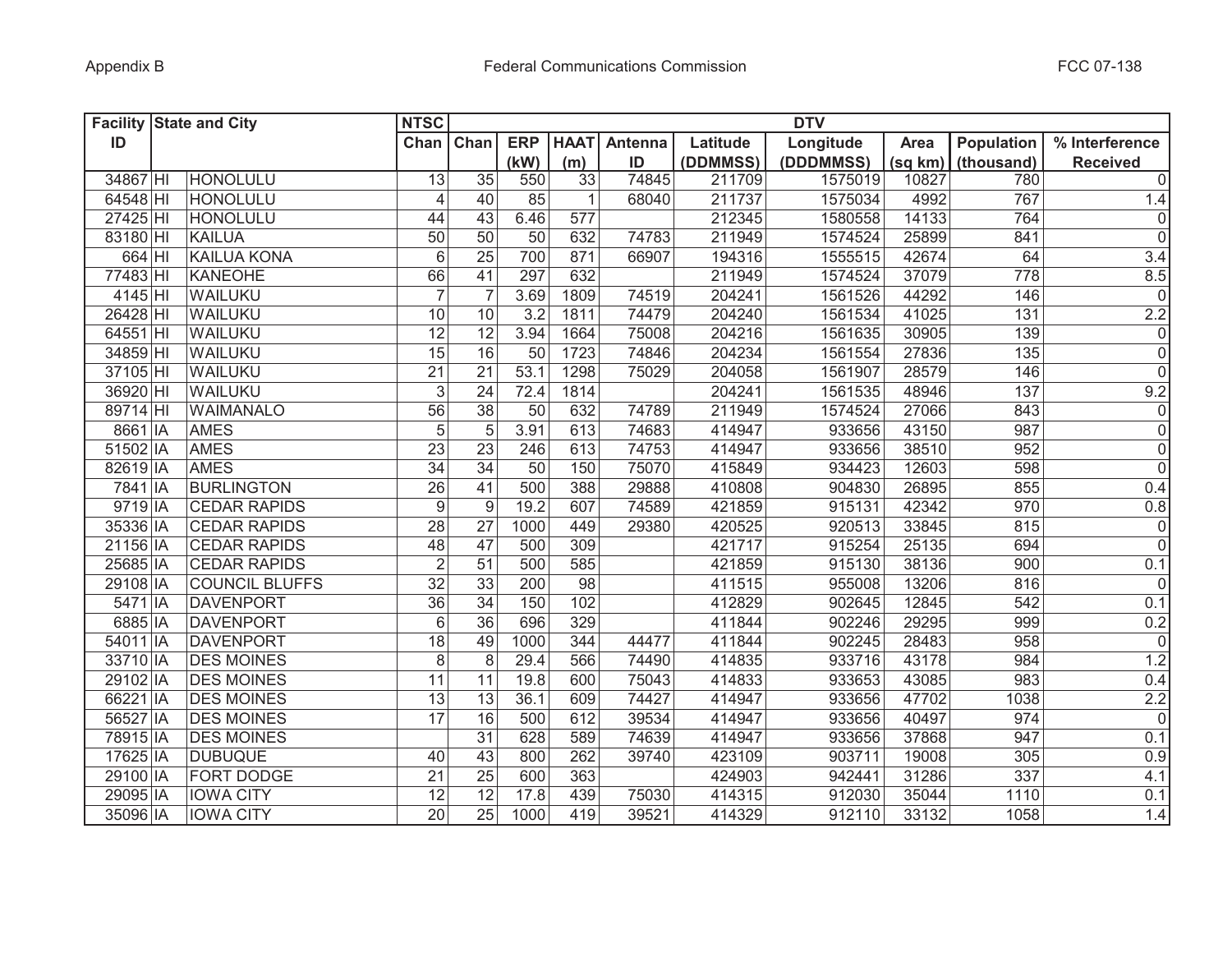|          | <b>Facility State and City</b> | <b>NTSC</b>      |                  |                 |             |         |          | <b>DTV</b> |         |            |                 |
|----------|--------------------------------|------------------|------------------|-----------------|-------------|---------|----------|------------|---------|------------|-----------------|
| ID       |                                | Chan             | Chan             | <b>ERP</b>      | <b>HAAT</b> | Antenna | Latitude | Longitude  | Area    | Population | % Interference  |
|          |                                |                  |                  | (kW)            | (m)         | ID      | (DDMMSS) | (DDDMMSS)  | (sq km) | (thousand) | <b>Received</b> |
| 29086 IA | <b>MASON CITY</b>              | 24               | 18               | 500             | 437         | 41152   | 432220   | 924959     | 30335   | 598        | $\overline{0}$  |
| 66402 IA | <b>MASON CITY</b>              | 3                | 42               | 1000            | 447         |         | 432220   | 924959     | 38283   | 717        | 1.2             |
| 81509 IA | <b>NEWTON</b>                  | 39               | 39               | 116             | 154         | 74772   | 414905   | 931232     | 11998   | 651        | 0               |
| 53820 IA | <b>OTTUMWA</b>                 | 15               | 15               | 50              | 332         | 74372   | 411142   | 915715     | 17119   | 305        | 0.1             |
| 29085 IA | <b>RED OAK</b>                 | $\overline{36}$  | $\overline{35}$  | 600             | 475         | 32182   | 412040   | 951521     | 30526   | 932        | 0.1             |
| 11265 IA | <b>SIOUX CITY</b>              | $\boldsymbol{9}$ | $\boldsymbol{9}$ | 22.3            | 616         | 74480   | 423512   | 961357     | 44501   | 639        | 1.5             |
| 29096 IA | <b>SIOUX CITY</b>              | 27               | 28               | 475             | 348         |         | 423053   | 961815     | 29270   | 353        | 0               |
| 39665 IA | <b>SIOUX CITY</b>              | 14               | $\overline{39}$  | 1000            | 611         |         | 423512   | 961319     | 45543   | 662        | $\overline{0}$  |
| 66170 IA | <b>SIOUX CITY</b>              | 4                | 41               | 873             | 609         |         | 423512   | 961318     | 44386   | 655        | $\overline{0}$  |
| 77451 IA | <b>SIOUX CITY</b>              | 44               | 44               | 914             | 587         | 75037   | 423512   | 961318     | 37919   | 553        | 0.7             |
| 593 IA   | <b>WATERLOO</b>                | $\overline{7}$   | $\overline{7}$   | 3.2             | 527         | 74624   | 422402   | 915036     | 29923   | 770        | 1.7             |
| 81595 IA | <b>WATERLOO</b>                | $\overline{22}$  | 22               | 80.9            | 198         | 74750   | 422453   | 920034     | 14283   | 453        | 0.2             |
| 29114 IA | <b>WATERLOO</b>                | $\overline{32}$  | 35               | 250             | 584         |         | 421859   | 915131     | 35668   | 869        | 1               |
| 34858 ID | <b>BOISE</b>                   | $\overline{7}$   | $\overline{7}$   | 39.8            | 785         | 74994   | 434516   | 1160556    | 42508   | 556        | $\overline{0}$  |
| 62442 ID | <b>BOISE</b>                   | $\overline{4}$   | $\overline{21}$  | 725             | 858         | 66936   | 434521   | 1160554    | 35287   | 552        | $\overline{0}$  |
| 49760 ID | <b>BOISE</b>                   | $\overline{2}$   | 28               | 978             | 777         | 74847   | 434517   | 1160553    | 45215   | 558        | $\overline{0}$  |
| 35097 ID | <b>BOISE</b>                   | 39               | $\overline{39}$  | 50              | 534         | 74773   | 434423   | 1160815    | 10348   | 464        | $\overline{0}$  |
| 59363 ID | <b>CALDWELL</b>                | 9                | 10               | 14              | 818         | 41421   | 434518   | 1160552    | 30230   | 551        | $\overline{0}$  |
| 62424 ID | <b>COEUR D'ALENE</b>           | 26               | 45               | 50              | 465         | 74848   | 474354   | 1164347    | 14948   | 548        | $\overline{0}$  |
| 12284 ID | <b>FILER</b>                   | $\overline{19}$  | 18               | 50              | 161         | 74849   | 424347   | 1142452    | 13431   | 132        | $\overline{0}$  |
| 66258 ID | <b>IDAHO FALLS</b>             | 8                | $\,8\,$          | 63              | 463         |         | 433003   | 1123936    | 42673   | 272        | $\overline{0}$  |
| 41238 ID | <b>IDAHO FALLS</b>             | 20               | 20               | 50              | 223         | 74745   | 434544   | 1115730    | 14669   | 165        | $\overline{0}$  |
| 56028 ID | <b>IDAHO FALLS</b>             | $\sqrt{3}$       | 36               | 200             | 457         | 28614   | 432951   | 1123950    | 22981   | 247        | $\overline{0}$  |
| 56032 ID | <b>LEWISTON</b>                | 3                | 32               | 200             | 361         | 29292   | 462727   | 1170556    | 16016   | 133        | $\overline{0}$  |
| 62382 ID | <b>MOSCOW</b>                  | 12               | $\overline{12}$  | 78              | 340         |         | 464054   | 1165813    | 35130   | 238        | 12.7            |
| 28230 ID | <b>NAMPA</b>                   | 12               | $\overline{12}$  | 17              | 829         |         | 434518   | 1160552    | 41395   | 555        | 0.2             |
| 59255 ID | <b>NAMPA</b>                   | $6\,$            | 24               | 823             | 811         | 74850   | 434520   | 1160555    | 45069   | 558        | 0               |
| 86205 ID | POCATELLO                      | 15               | 15               | 251             | 327         | 74733   | 425150   | 1123110    | 16199   | 216        | 0               |
| 62430 ID | POCATELLO                      | 10               | 17               | 190             | 465         | 74851   | 433002   | 1123936    | 29893   | 260        | 0               |
| 1270 ID  | POCATELLO                      | 6                | $\overline{23}$  | 505             | 452         | 28852   | 425515   | 1122044    | 24439   | 241        | 0               |
| 78910 ID | POCATELLO                      | 31               | $\overline{31}$  | 72.3            | 447         | 75065   | 425515   | 1122044    | 12855   | 207        | 0.1             |
| 81570 ID | <b>SUN VALLEY</b>              | 5                | 32               | 1000            | 572         | 74711   | 432647   | 1141252    | 28884   | 161        | 0               |
| 35200 ID | <b>TWIN FALLS</b>              | 11               | 11               | 16.4            | 323         | 74393   | 424348   | 1142452    | 27640   | 152        | $\overline{0}$  |
| 62427 ID | <b>TWIN FALLS</b>              | 13               | $\overline{22}$  | $\overline{50}$ | 161         | 74852   | 424347   | 1142452    | 12892   | 124        | $\overline{0}$  |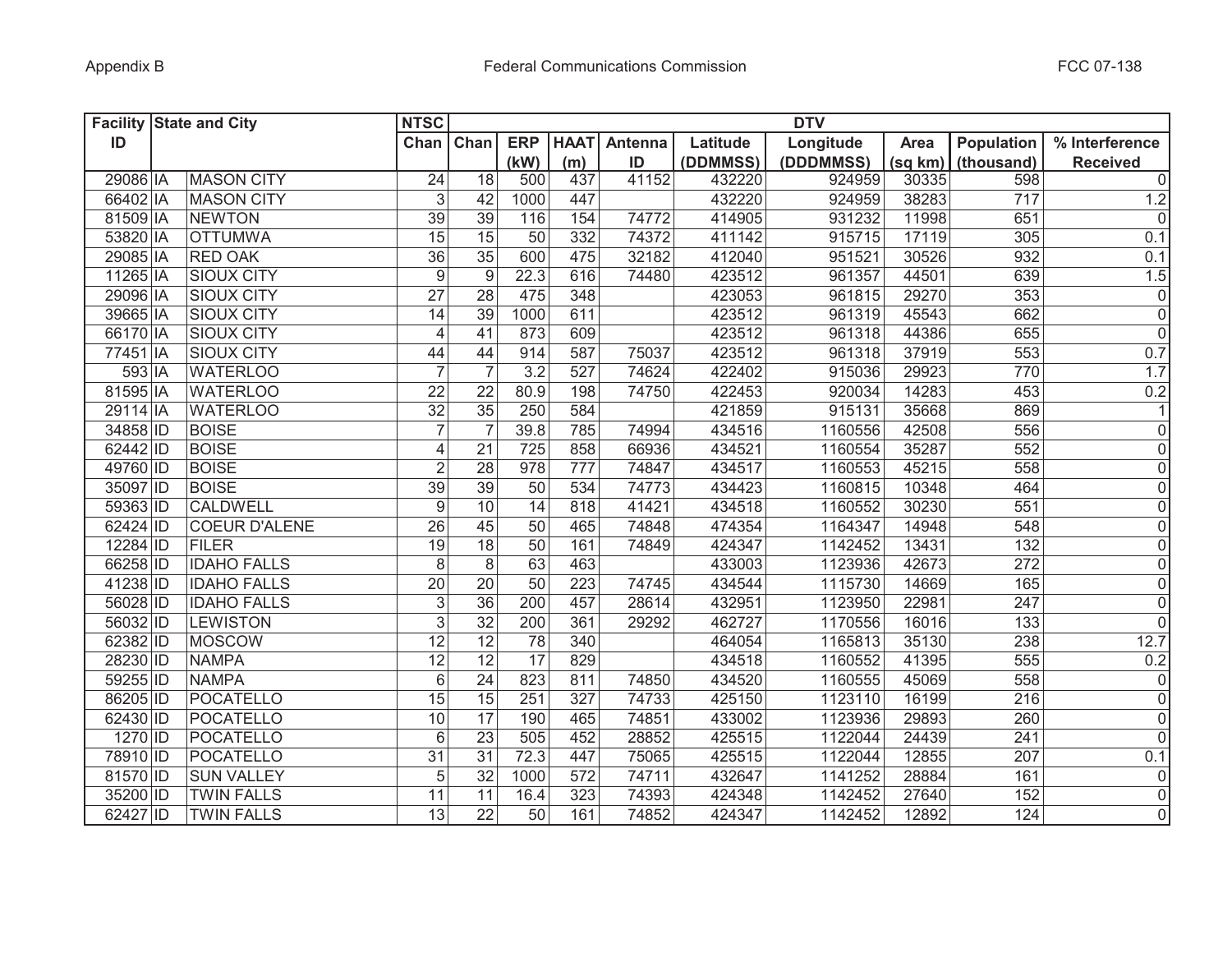|          | <b>Facility State and City</b> | <b>NTSC</b>               |                 |                  |                 |         |          | <b>DTV</b> |         |            |                 |
|----------|--------------------------------|---------------------------|-----------------|------------------|-----------------|---------|----------|------------|---------|------------|-----------------|
| ID       |                                | Chan                      | Chan            | <b>ERP</b>       | <b>HAAT</b>     | Antenna | Latitude | Longitude  | Area    | Population | % Interference  |
|          |                                |                           |                 | (kW)             | (m)             | ID      | (DDMMSS) | (DDDMMSS)  | (sq km) | (thousand) | <b>Received</b> |
| 1255 ID  | <b>TWIN FALLS</b>              | $\overline{35}$           | $\overline{34}$ | 21.7             | 152             | 66302   | 424342   | 1142443    | 7375    | 99         | $\overline{0}$  |
| 60539 IL | <b>AURORA</b>                  | 60                        | 50              | 172              | 509             | 74684   | 415244   | 873808     | 23585   | 9162       | 1               |
| 5875 IL  | <b>BLOOMINGTON</b>             | 43                        | 28              | 1000             | 293             |         | 403845   | 891045     | 30031   | 1013       | 0.2             |
| 4297 IL  | <b>CARBONDALE</b>              | $\,8\,$                   | 8               | 14.1             | 271             | 74549   | 380611   | 891440     | 25125   | 737        | 3.2             |
| 25684 IL | <b>CHAMPAIGN</b>               | 15                        | 41              | 950              | 375             | 68470   | 400411   | 875445     | 28692   | 921        | $\overline{7}$  |
| 42124 IL | <b>CHAMPAIGN</b>               | $\mathfrak{S}$            | 48              | 1000             | 245             |         | 400621   | 882700     | 23439   | 761        | 0.3             |
| 18301 IL | <b>CHARLESTON</b>              | 51                        | 50              | 255              | 146             | 69577   | 393415   | 881825     | 14097   | 449        | 0               |
| 73226 IL | <b>CHICAGO</b>                 | $\overline{7}$            | $\overline{7}$  | 3.2              | 515             | 74590   | 415244   | 873810     | 29082   | 9389       | 0.7             |
| 9617 IL  | <b>CHICAGO</b>                 | $\overline{2}$            | 12              | $\overline{3.2}$ | 497             |         | 415244   | 873808     | 28938   | 9367       | 0.5             |
| 72115 IL | <b>CHICAGO</b>                 | $\boldsymbol{9}$          | $\overline{19}$ | 645              | 453             | 39765   | 415244   | 873810     | 31644   | 9509       | 0.5             |
| 12279 IL | <b>CHICAGO</b>                 | 20                        | 21              | 98.9             | 378             | 33366   | 415356   | 873723     | 20833   | 8983       | 0.1             |
| 71428 IL | <b>CHICAGO</b>                 | $\overline{26}$           | $\overline{27}$ | 160              | 510             | 45223   | 415244   | 873810     | 26125   | 9284       | 0.1             |
| 47905 IL | <b>CHICAGO</b>                 | $\overline{5}$            | 29              | 350              | 508             | 31269   | 415244   | 873810     | 32116   | 9520       | 0.2             |
| 22211 IL | <b>CHICAGO</b>                 | 32                        | $\overline{31}$ | 690              | 475             |         | 415244   | 873810     | 37880   | 9711       | 0.1             |
| 10981 IL | <b>CHICAGO</b>                 | $\overline{38}$           | 43              | 200              | 509             | 38347   | 415244   | 873808     | 26028   | 9256       | 0.5             |
| 70119 IL | <b>CHICAGO</b>                 | 44                        | 45              | 467              | 472             | 27856   | 415244   | 873810     | 28750   | 9402       | 0.2             |
| 10802 IL | <b>CHICAGO</b>                 | $\overline{11}$           | $\overline{47}$ | 300              | 465             | 33534   | 415244   | 873810     | 27544   | 9338       | 0.3             |
| 70852 IL | <b>DECATUR</b>                 | $\overline{17}$           | $\overline{18}$ | 350              | $\frac{1}{375}$ | 29834   | 395707   | 884955     | 25571   | 913        | $\overline{0}$  |
| 16363 IL | <b>DECATUR</b>                 | $\overline{23}$           | $\overline{22}$ | 253              | 401             | 46084   | 395656   | 885012     | 25397   | 918        | $\overline{0}$  |
| 57221 IL | <b>EAST ST. LOUIS</b>          | 46                        | $\overline{47}$ | 187              | 345             | 74855   | 382318   | 902916     | 19175   | 2686       | $\overline{0}$  |
| 4689 IL  | FREEPORT                       | 23                        | 23              | 50               | 219             | 74557   | 421748   | 891015     | 14184   | 909        | 6.1             |
| 73999 IL | <b>HARRISBURG</b>              | $\ensuremath{\mathsf{3}}$ | 34              | 1000             | 302             |         | 373650   | 885220     | 31461   | 703        | 0.1             |
| 70536 IL | <b>JACKSONVILLE</b>            | 14                        | 15              | 75               | 295             |         | 393609   | 900247     | 19431   | 508        | 1.2             |
| 12498 IL | <b>JOLIET</b>                  | 66                        | 38              | 137              | 401             | 74605   | 415356   | 873723     | 19882   | 8980       | 0.2             |
| 998 IL   | <b>LASALLE</b>                 | 35                        | 10              | 16               | 403             | 28403   | 411651   | 885613     | 29036   | 2834       | 2.1             |
| 70537 IL | <b>MACOMB</b>                  | 22                        | 21              | 75               | 131             |         | 402354   | 904355     | 13181   | 224        | 0.2             |
| 67786 IL | <b>MARION</b>                  | 27                        | 17              | 800              | 213             | 41637   | 373326   | 890124     | 20778   | 529        | $\overline{0}$  |
| 5468 IL  | <b>MOLINE</b>                  | 24                        | 23              | 80               | 269             | 45050   | 411844   | 902245     | 16674   | 596        | 0.1             |
| 73319 IL | <b>MOLINE</b>                  | 8                         | 38              | 1000             | 334             |         | 411844   | 902246     | 30696   | 927        | 13.3            |
| 40861 IL | <b>MOUNT VERNON</b>            | 13                        | 21              | 1000             | 242             | 68044   | 383253   | 892917     | 22609   | 2280       | 0.6             |
| 4301 IL  | <b>OLNEY</b>                   | 16                        | 19              | 46               | 284             |         | 385019   | 880747     | 17582   | 308        | 0               |
| 6866 IL  | PEORIA                         | 19                        | 19              | 52.7             | 160             | 74550   | 403911   | 893514     | 12050   | 556        | 0.8             |
| 24801 IL | <b>PEORIA</b>                  | 25                        | $\overline{25}$ | 246              | 212             | 75203   | 403746   | 893253     | 17471   | 652        | 1.7             |
| 42121 IL | <b>PEORIA</b>                  | $\overline{31}$           | $\overline{30}$ | 800              | 193             | 71928   | 403806   | 893219     | 19343   | 710        | $\overline{0}$  |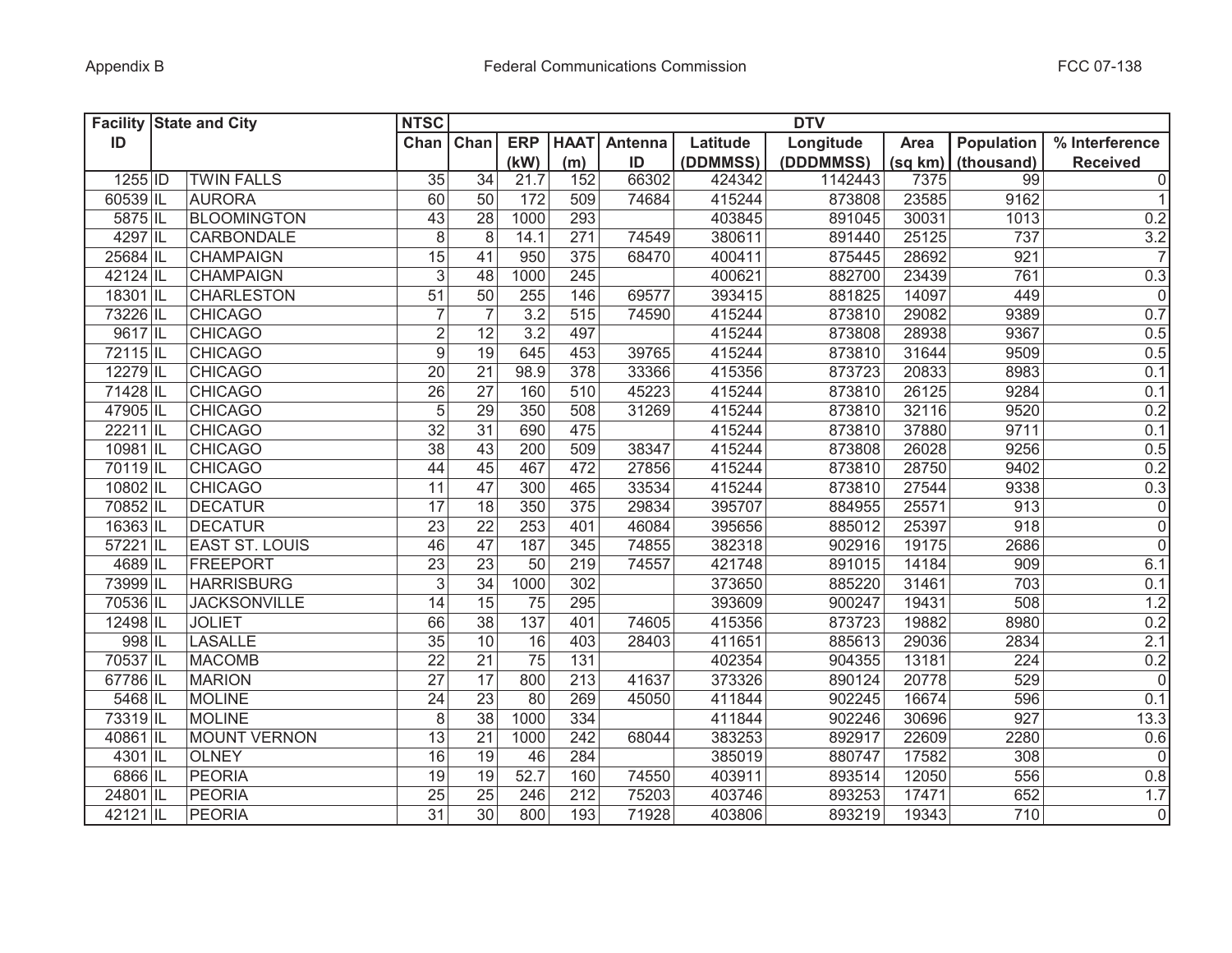|          | <b>Facility State and City</b> | <b>NTSC</b><br><b>DTV</b> |                  |                 |                 |         |          |           |         |            |                     |
|----------|--------------------------------|---------------------------|------------------|-----------------|-----------------|---------|----------|-----------|---------|------------|---------------------|
| ID       |                                | Chan                      | Chan             | <b>ERP</b>      | <b>HAAT</b>     | Antenna | Latitude | Longitude | Area    | Population | % Interference      |
|          |                                |                           |                  | (kW)            | (m)             | ID      | (DDMMSS) | (DDDMMSS) | (sq km) | (thousand) | <b>Received</b>     |
| 52280 IL | PEORIA                         | 59                        | 39               | 100             | 180             |         | 403834   | 893238    | 14576   | 599        | 0.1                 |
| 28311 IL | <b>PEORIA</b>                  | 47                        | 46               | 190             | 216             |         | 403744   | 893412    | 17264   | 655        | $\overline{0}$      |
| 54275 IL | <b>QUINCY</b>                  | 10                        | 10               | 13.9            | 238             | 80231   | 395703   | 911954    | 25734   | 311        | 1.3                 |
| 4593 IL  | <b>QUINCY</b>                  | 16                        | $\overline{32}$  | 50              | 302             | 74856   | 395818   | 911942    | 17825   | 236        | $\mathbf 0$         |
| 71561 IL | <b>QUINCY</b>                  | 27                        | 34               | 58.6            | 153             |         | 395841   | 911832    | 13012   | 184        | 1.4                 |
| 13950 IL | <b>ROCK ISLAND</b>             | $\overline{4}$            | $\overline{4}$   | 3.88            | 408             | 74670   | 413249   | 902835    | 33309   | 983        | $\mathbf 0$         |
| 73940 IL | <b>ROCKFORD</b>                | 13                        | 13               | 12.4            | 216             | 80211   | 421750   | 891424    | 22246   | 1487       | 8.7                 |
| 72945 IL | <b>ROCKFORD</b>                | 17                        | 16               | 196             | 201             |         | 421714   | 891015    | 18378   | 1234       | $\mathbf 0$         |
| 52408 IL | <b>ROCKFORD</b>                | $\overline{39}$           | 42               | 1000            | 149             | 40572   | 421726   | 890951    | 16227   | 1101       | 9.1                 |
| 42116 IL | SPRINGFIELD                    | 49                        | 13               | 5.08            | 183             | 74606   | 394727   | 893053    | 19180   | 552        | 0.4                 |
| 25686 IL | <b>SPRINGFIELD</b>             | $\overline{20}$           | 42               | 950             | 402             | 68475   | 394815   | 892740    | 29924   | 963        | 1.4                 |
| 62009 IL | <b>SPRINGFIELD</b>             | $\overline{55}$           | 44               | 335             | 416             |         | 394757   | 892646    | 28977   | 881        | $\boldsymbol{0}$    |
| 68939 IL | <b>URBANA</b>                  | $\overline{12}$           | $\overline{9}$   | $\overline{30}$ | 302             |         | 400218   | 884010    | 30142   | 1063       | 4.8                 |
| 69544 IL | <b>URBANA</b>                  | $\overline{27}$           | $\overline{26}$  | 507             | 138             | 44738   | 401846   | 875500    | 15153   | 385        | $\mathbf 0$         |
| 67787 IN | <b>ANGOLA</b>                  | 63                        | $\overline{12}$  | 16.5            | 132             | 33342   | 412715   | 844810    | 17294   | 874        | 6.2                 |
| 66536 IN | <b>BLOOMINGTON</b>             | 30                        | 14               | 224             | 221             | 43429   | 390831   | 862943    | 17415   | $1005$     | $\mathsf{O}\xspace$ |
| 10253 IN | <b>BLOOMINGTON</b>             | 63                        | 27               | 165             | 310             |         | 392416   | 860837    | 22019   | 1993       | $\overline{0}$      |
| 68007 IN | <b>BLOOMINGTON</b>             | 42                        | 42               | 391             | 297             |         | 392412   | 860850    | 23254   | 2054       | 0.1                 |
| 56523 IN | <b>BLOOMINGTON</b>             | $\overline{4}$            | 48               | 870             | $\frac{1}{337}$ | 66628   | 392427   | 860852    | 22528   | 2100       | 1.8                 |
| 74007 IN | <b>ELKHART</b>                 | $\overline{28}$           | $\overline{28}$  | 126             | 299             |         | 413658   | 861138    | 20179   | 1271       | 2.3                 |
| 67802 IN | <b>EVANSVILLE</b>              | $\boldsymbol{9}$          | $\boldsymbol{9}$ | 30              | 285             | 74975   | 375901   | 871613    | 24887   | 793        | 1.4                 |
| 24215 IN | <b>EVANSVILLE</b>              | $\overline{25}$           | $\overline{25}$  | $\overline{50}$ | 301             |         | 375157   | 873404    | 17960   | 632        | 0.4                 |
| 3661 IN  | <b>EVANSVILLE</b>              | $\overline{7}$            | $\overline{28}$  | 1000            | 273             | 39643   | 380127   | 872143    | 24657   | 765        | $\mathsf{O}\xspace$ |
| 72041 IN | <b>EVANSVILLE</b>              | 44                        | 45               | 500             | 288             |         | 375317   | 873237    | 23639   | 730        | 0.2                 |
| 13991 IN | <b>EVANSVILLE</b>              | 14                        | 46               | 250             | 310             |         | 375314   | 873107    | 22329   | 711        | $\mathbf 0$         |
| 13960 IN | <b>FORT WAYNE</b>              | 33                        | 19               | 285             | 239             |         | 410538   | 851036    | 19941   | 1027       | 2.7                 |
| 73905 IN | <b>FORT WAYNE</b>              | 21                        | 24               | 335             | 224             |         | 410608   | 851105    | 20240   | 1052       | 0.1                 |
| 39270 IN | FORT WAYNE                     | 15                        | 31               | 1000            | 242             | 66172   | 410538   | 851048    | 21871   | 1106       | $\overline{2}$      |
| 25040 IN | <b>FORT WAYNE</b>              | 55                        | 36               | 1000            | 219             | 77897   | 410633   | 851142    | 19630   | 1048       | 0.2                 |
| 22108 IN | FORT WAYNE                     | 39                        | 40               | 90              | 221             |         | 410613   | 851128    | 16043   | 835        | $\mathsf 0$         |
| 49803 IN | <b>GARY</b>                    | 56                        | $\overline{17}$  | 300             | 290             | 46333   | 412056   | 872402    | 17974   | 6919       | $\overline{0}$      |
| 48772 IN | <b>GARY</b>                    | 50                        | $\overline{51}$  | 1000            | 523             | 30328   | 415244   | 873810    | 36200   | 9648       | $\overline{0}$      |
| 32334 IN | <b>HAMMOND</b>                 | 62                        | $\overline{36}$  | 50              | 455             | 20094   | 415244   | 873810    | 13905   | 7988       | 0.2                 |
| 39269 IN | <b>INDIANAPOLIS</b>            | 8                         | 9                | 19.5            | 284             |         | 395325   | 861220    | 25906   | 2472       | 3.7                 |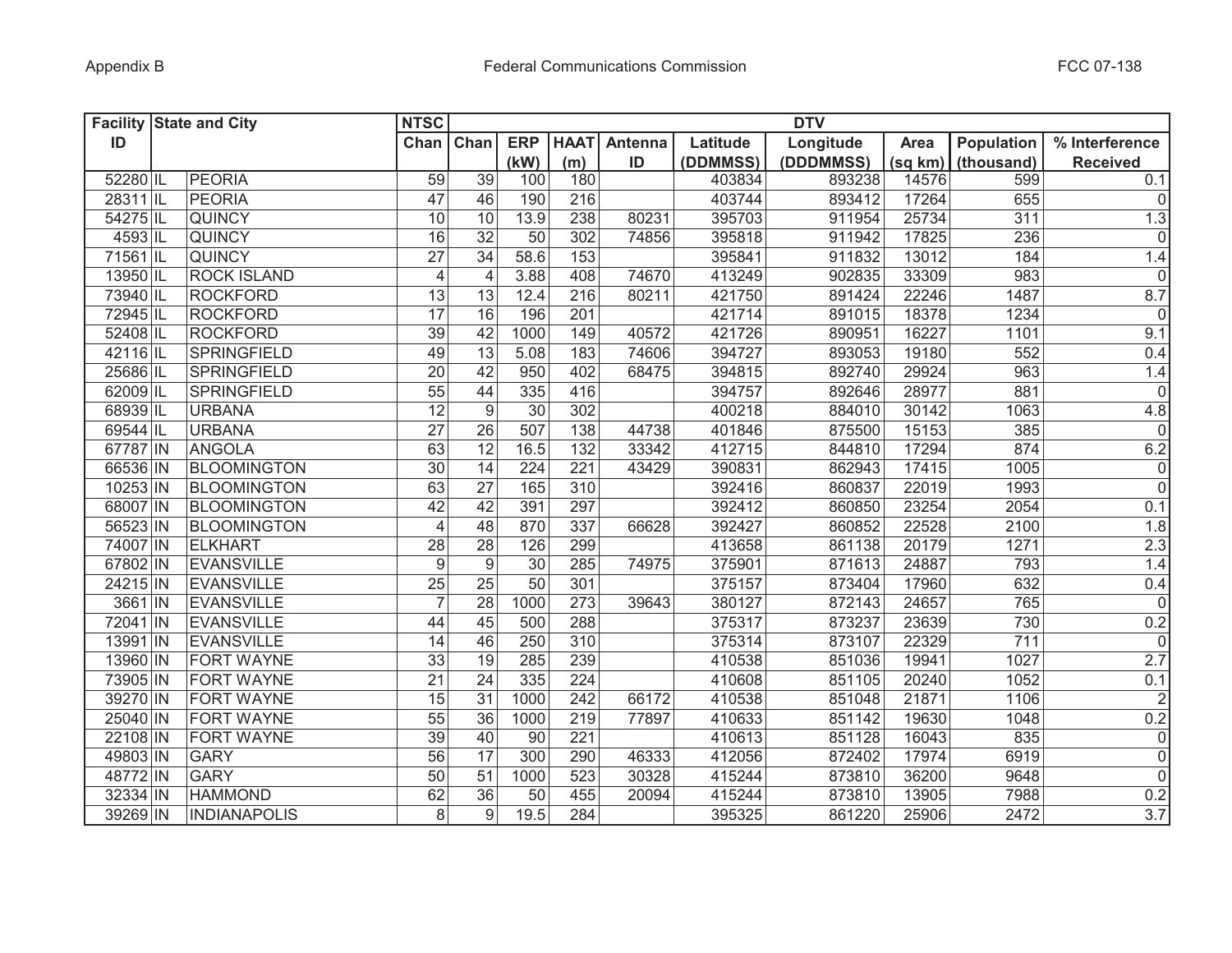|           | <b>Facility State and City</b> | <b>NTSC</b>             |                 |                 |             |         |          | <b>DTV</b> |         |            |                     |
|-----------|--------------------------------|-------------------------|-----------------|-----------------|-------------|---------|----------|------------|---------|------------|---------------------|
| ID        |                                | Chan                    | Chan            | <b>ERP</b>      | <b>HAAT</b> | Antenna | Latitude | Longitude  | Area    | Population | % Interference      |
|           |                                |                         |                 | (kW)            | (m)         | ID      | (DDMMSS) | (DDDMMSS)  | (sq km) | (thousand) | <b>Received</b>     |
| 70162 IN  | <b>INDIANAPOLIS</b>            | 13                      | 13              | 15.1            | 299         | 80212   | 395543   | 861055     | 26707   | 2510       | $\overline{0.8}$    |
| 37102 IN  | INDIANAPOLIS                   | 40                      | 16              | 225             | 284         | 28275   | 395340   | 861221     | 19773   | 2154       | 0.4                 |
| 41397 IN  | <b>INDIANAPOLIS</b>            | 20                      | 21              | 200             | 236         | 33405   | 395359   | 861201     | 16842   | 1912       | 0.1                 |
| 40877 IN  | <b>INDIANAPOLIS</b>            | $6\phantom{1}$          | 25              | 898             | 294         |         | 395357   | 861204     | 29468   | 2603       | 0.1                 |
| 7908 IN   | <b>INDIANAPOLIS</b>            | 69                      | 44              | 215             | 167         |         | 395320   | 861207     | 14297   | 1830       | 3.7                 |
| 146 IN    | <b>INDIANAPOLIS</b>            | 59                      | 45              | 700             | 285         |         | 395320   | 861207     | 24873   | 2432       | $\mathbf{1}$        |
| 56526 IN  | <b>KOKOMO</b>                  | 29                      | 29              | 624             | 285         | 75202   | 395320   | 861207     | 22949   | 2371       | 0.5                 |
| 73204 IN  | <b>LAFAYETTE</b>               | 18                      | 11              | 30              | 214         | 46110   | 402320   | 863646     | 26854   | 2022       | 1.1                 |
| 28462 IN  | <b>MARION</b>                  | 23                      | $\overline{32}$ | 1000            | 271         | 33152   | 400856   | 855615     | 24181   | 2240       | 1.2                 |
| 3646 IN   | <b>MUNCIE</b>                  | 49                      | 23              | 79.1            | 246         |         | 400537   | 852332     | 17374   | 1494       | 0.1                 |
| 67869 IN  | <b>RICHMOND</b>                | 43                      | 39              | 500             | 281         | 17601   | 393044   | 843809     | 20981   | 3107       | 0.7                 |
| 34167 IN  | <b>SALEM</b>                   | $\overline{58}$         | $\overline{51}$ | 1000            | 390         | 43303   | 382100   | 855057     | 30937   | 1759       | 0.7                 |
| 73983 IN  | <b>SOUTH BEND</b>              | $\overline{22}$         | $\overline{22}$ | 203             | 325         | 74481   | 413700   | 861301     | 24469   | 1519       | 2.1                 |
| 41671 IN  | <b>SOUTH BEND</b>              | $\overline{34}$         | $\overline{35}$ | 50              | 333         |         | 413649   | 861120     | 18549   | 1202       | 1.2                 |
| 41674 IN  | <b>SOUTH BEND</b>              | 16                      | 42              | 695             | 299         |         | 413620   | 861246     | 26344   | 1633       | 0.8                 |
| 36117 IN  | <b>SOUTH BEND</b>              | 46                      | $\overline{48}$ | 300             | 295         | 30032   | 413543   | 860938     | 20015   | 1214       | 2.2                 |
| 70655 IN  | <b>TERRE HAUTE</b>             | 10                      | 10              | 14.2            | 293         | 74468   | 391436   | 872307     | 26481   | 742        | 2.5                 |
| 20426 IN  | <b>TERRE HAUTE</b>             | $\overline{2}$          | 36              | 1000            | 248         |         | 391433   | 872329     | 24733   | 706        | 0.3                 |
| 65247 IN  | <b>TERRE HAUTE</b>             | 38                      | 39              | 850             | 248         |         | 391433   | 872329     | 23495   | 664        | 0.1                 |
| 4329 IN   | <b>VINCENNES</b>               | $\overline{22}$         | $\overline{22}$ | $\overline{50}$ | 174         | 74592   | 383906   | 872837     | 11671   | 268        | 0.5                 |
| 65523 KS  | <b>COLBY</b>                   | $\overline{\mathbf{4}}$ | 17              | 1000            | 232         |         | 391509   | 1012109    | 26138   | 40         | $\mathsf{O}\xspace$ |
| 162115 KS | <b>COLBY</b>                   |                         | 19              | 500             | 384         | 67184   | 391431   | 1012138    | 28456   | 43         | 0.6                 |
| 166332 KS | <b>DERBY</b>                   |                         | 46              | 570             | 276         |         | 374801   | 973129     | 23316   | 712        | $\mathsf{O}\xspace$ |
| 79258 KS  | <b>DODGE CITY</b>              | 21                      | 21              | 8.42            | 99          |         | 374933   | 1001040    | 8571    | 41         | $\mathsf 0$         |
| 66414 KS  | <b>ENSIGN</b>                  | $6\,$                   | $6\phantom{1}$  | 20              | 198         |         | 373828   | 1002039    | 35374   | 155        | $\mathsf 0$         |
| 72361 KS  | <b>GARDEN CITY</b>             | 11                      | 11              | 7.4             | 244         | 74394   | 374640   | 1005208    | 23078   | 136        | $\mathsf{O}\xspace$ |
| 65535 KS  | <b>GARDEN CITY</b>             | 13                      | 13              | 21.2            | 250         | 74415   | 373900   | 1004006    | 26607   | 139        | 0.6                 |
| 66416 KS  | <b>GOODLAND</b>                | $10$                    | 10              | 34.7            | 285         | 74373   | 392810   | 1013319    | 29681   | 45         | 0                   |
| 72359 KS  | <b>GREAT BEND</b>              | $\sqrt{2}$              | 22              | 1000            | 296         | 74857   | 382554   | 984618     | 30069   | 200        | $\mathsf 0$         |
| 66415 KS  | <b>HAYS</b>                    | $\overline{7}$          | $\overline{7}$  | 10.3            | 216         | 74434   | 385301   | 992015     | 23256   | 93         | $\mathbf 0$         |
| 60675 KS  | <b>HAYS</b>                    | 9                       | 16              | 496             | 304         | 43521   | 384616   | 984416     | 26243   | 116        | 0.4                 |
| 83181 KS  | <b>HOISINGTON</b>              | 14                      | 14              | 50              | 163         | 74728   | 383754   | 985052     | 13887   | 84         | $\mathsf{O}\xspace$ |
| 33345 KS  | <b>HUTCHINSON</b>              | 8                       | 8               | 9.28            | 244         | 75009   | 380321   | 974635     | 22260   | 672        | 4.1                 |
| 66413 KS  | <b>HUTCHINSON</b>              | $\overline{12}$         | $\overline{12}$ | 18.5            | 463         | 74428   | 380340   | 974549     | 36509   | 822        | 0.1                 |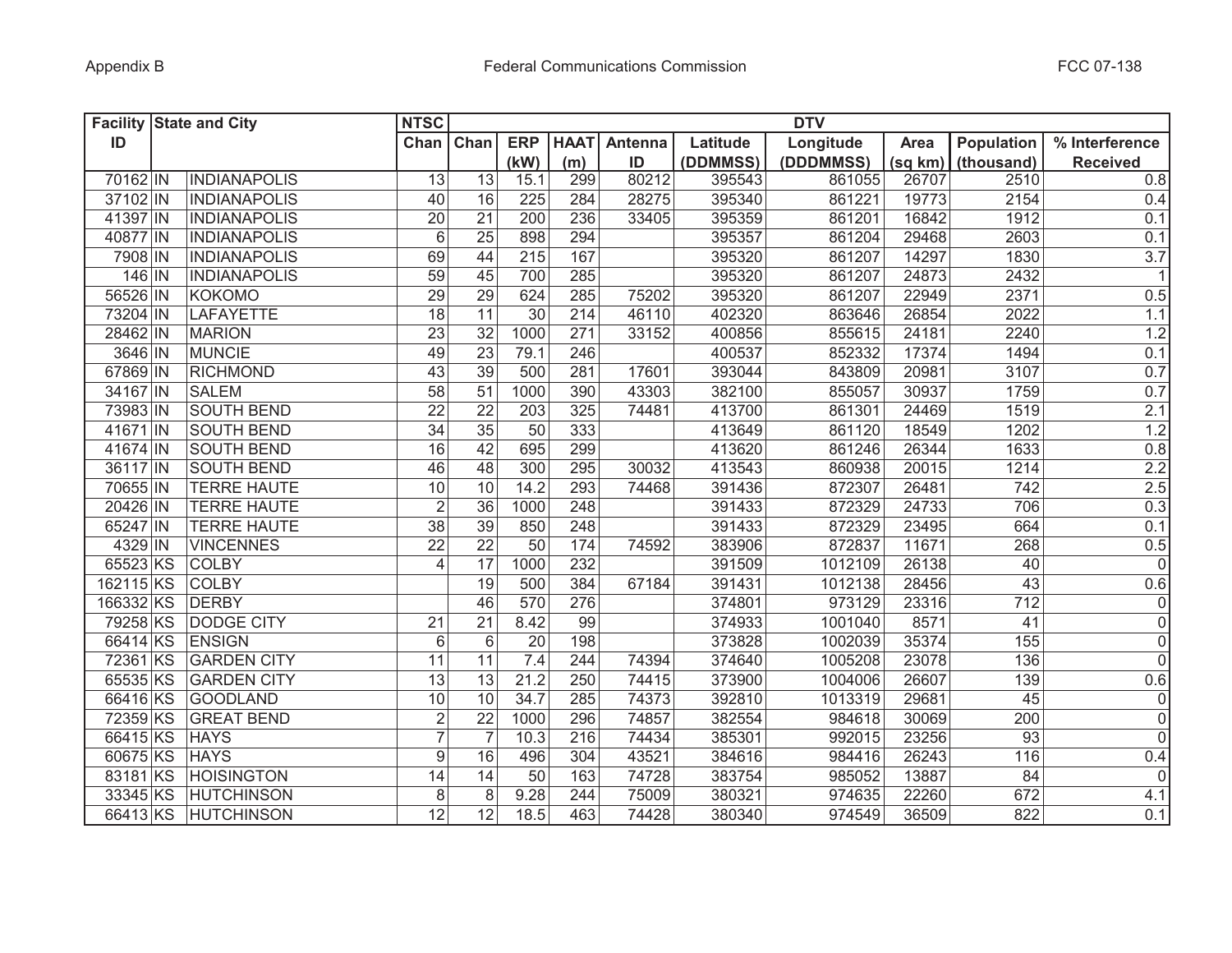|           | <b>Facility State and City</b> | <b>NTSC</b>     |                 |                  |             |                |          | <b>DTV</b> |         |                   |                 |
|-----------|--------------------------------|-----------------|-----------------|------------------|-------------|----------------|----------|------------|---------|-------------------|-----------------|
| ID        |                                | Chan Chan       |                 | <b>ERP</b>       | <b>HAAT</b> | <b>Antenna</b> | Latitude | Longitude  | Area    | <b>Population</b> | % Interference  |
|           |                                |                 |                 | (kW)             | (m)         | ID             | (DDMMSS) | (DDDMMSS)  | (sq km) | (thousand)        | <b>Received</b> |
| 77063 KS  | HUTCHINSON                     | 36              | $\overline{35}$ | 1000             | 310         | 29560          | 375623   | 973042     | 22741   | 712               | $\overline{0}$  |
| 60683 KS  | <b>LAKIN</b>                   | 3               | 8               | 35               | 149         | 64618          | 374940   | 1010635    | 20549   | 77                | 7.4             |
| 42636 KS  | LAWRENCE                       | 38              | 41              | 551              | 291         | 74520          | 385842   | 943201     | 19399   | 1978              | 0               |
| 58552 KS  | PITTSBURG                      | $\overline{7}$  | $\overline{7}$  | 4.2              | 340         |                | 371315   | 944225     | 23837   | 455               | 0.4             |
| 83992 KS  | <b>PITTSBURG</b>               | 14              | 13              | 3.2              | 163         | 80187          | 371315   | 944222     | 13434   | 303               | 3.2             |
| 11912 KS  | <b>SALINA</b>                  | 18              | 17              | 65               | 314         | 28829          | 390616   | 972315     | 15730   | 202               | $\overline{0}$  |
| 70938 KS  | <b>TOPEKA</b>                  | 11              | 11              | 15.4             | 305         | 80233          | 390351   | 954549     | 27177   | 1122              | 0.3             |
| 166546 KS | <b>TOPEKA</b>                  | 22              | 12              | 3.2              | 225         | 80241          | 390350   | 954549     | 13374   | 420               | 8.6             |
| 63160 KS  | <b>TOPEKA</b>                  | $\overline{13}$ | 13              | 18.1             | 421         | 75026          | 390019   | 960258     | 33510   | 674               | 0.5             |
| 67335 KS  | <b>TOPEKA</b>                  | $\overline{27}$ | $\overline{27}$ | 50               | 320         | 74472          | 390534   | 954704     | 18654   | 485               | $\overline{0}$  |
| 49397 KS  | <b>TOPEKA</b>                  | 49              | 49              | $\overline{123}$ | 451         | 75032          | 390134   | 955458     | 19858   | 519               | $\overline{0}$  |
| 65522 KS  | <b>WICHITA</b>                 | 10              | 10              | 24.6             | 310         | 74441          | 374653   | 973108     | 30061   | 743               | 0.1             |
| 11911 KS  | <b>WICHITA</b>                 | $\overline{24}$ | $\overline{26}$ | 350              | 303         | 43659          | 374640   | 973037     | 21248   | 704               | $\mathbf 0$     |
| 72348 KS  | <b>WICHITA</b>                 | 33              | $\overline{31}$ | 1000             | 345         |                | 374801   | 973129     | 31920   | 747               | 0.1             |
| 72358 KS  | <b>WICHITA</b>                 | $\overline{3}$  | 45              | 891              | 312         |                | 374626   | 973051     | 28473   | 740               | 0.1             |
| 34171 KY  | <b>ASHLAND</b>                 | $\overline{25}$ | $\overline{26}$ | 61.3             | 137         | 31365          | 382744   | 823712     | 11240   | 483               | 0.8             |
| 67798 KY  | <b>ASHLAND</b>                 | 61              | 44              | 50               | 189         | 74858          | 382511   | 822406     | 9527    | 517               | 1.8             |
| 27696 KY  | <b>BEATTYVILLE</b>             | 65              | $\overline{7}$  | $\overline{28}$  | 322         |                | 373647   | 834018     | 29307   | 1000              | 0.8             |
| 4692 KY   | <b>BOWLING GREEN</b>           | $\overline{13}$ | 13              | 7.65             | 226         | 74498          | 370352   | 862607     | 20962   | 542               | 2.1             |
| 61217 KY  | <b>BOWLING GREEN</b>           | 40              | 16              | 600              | 224         | 43547          | 370210   | 861020     | 18291   | 424               | 1.5             |
| 71861 KY  | <b>BOWLING GREEN</b>           | 24              | 18              | 61               | 177         |                | 370349   | 862607     | 14430   | 362               | 0.9             |
| 34177 KY  | <b>BOWLING GREEN</b>           | 53              | 48              | 54.8             | 234         | 44491          | 370522   | 863805     | 13561   | 342               | 0.1             |
| 25173 KY  | <b>CAMPBELLSVILLE</b>          | 34              | 19              | 1000             | 370         | 32906          | 373151   | 852645     | 29998   | 2015              | 0.6             |
| 34204 KY  | <b>COVINGTON</b>               | 54              | 24              | 53.5             | 117         | 31523          | 390150   | 843023     | 10320   | 1949              | 2.2             |
| 64017 KY  | <b>DANVILLE</b>                | 56              | 4               | 26.5             | 327         | 64813          | 375251   | 841916     | 36995   | 1251              | $\mathsf 0$     |
| 34181 KY  | <b>ELIZABETHTOWN</b>           | 23              | 43              | 61               | 178         | 31543          | 374055   | 855031     | 12210   | 840               | $\mathbf 0$     |
| 37809 KY  | <b>HARLAN</b>                  | 44              | 51              | 550              | 577         |                | 364800   | 832236     | 33564   | 1196              | 3.3             |
| 24915 KY  | <b>HAZARD</b>                  | 57              | 12              | 50               | 398         |                | 371138   | 831052     | 32160   | 793               | 8               |
| 34196 KY  | <b>HAZARD</b>                  | 35              | 16              | 53.2             | 369         | 31615          | 371135   | 831117     | 16906   | 377               | 2.2             |
| 24914 KY  | <b>LEXINGTON</b>               | 27              | 13              | 30               | 282         | 40363          | 380223   | 842410     | 23929   | 921               | $\sqrt{3}$      |
| 73203 KY  | <b>LEXINGTON</b>               | 18              | 39              | 475              | 286         | 70206          | 380203   | 842339     | 19494   | 830               | 3.5             |
| 51597 KY  | <b>LEXINGTON</b>               | 36              | 40              | 69.5             | 305         | 74859          | 380203   | 842339     | 17819   | 810               | 0.1             |
| 34207 KY  | <b>LEXINGTON</b>               | 46              | 42              | 48               | 252         | 31539          | 375245   | 841933     | 13467   | 735               | 0.3             |
| 73692 KY  | <b>LOUISVILLE</b>              | $\overline{21}$ | 8               | $\overline{27}$  | 200         | 45865          | 380159   | 854517     | 21952   | 1500              | 0.7             |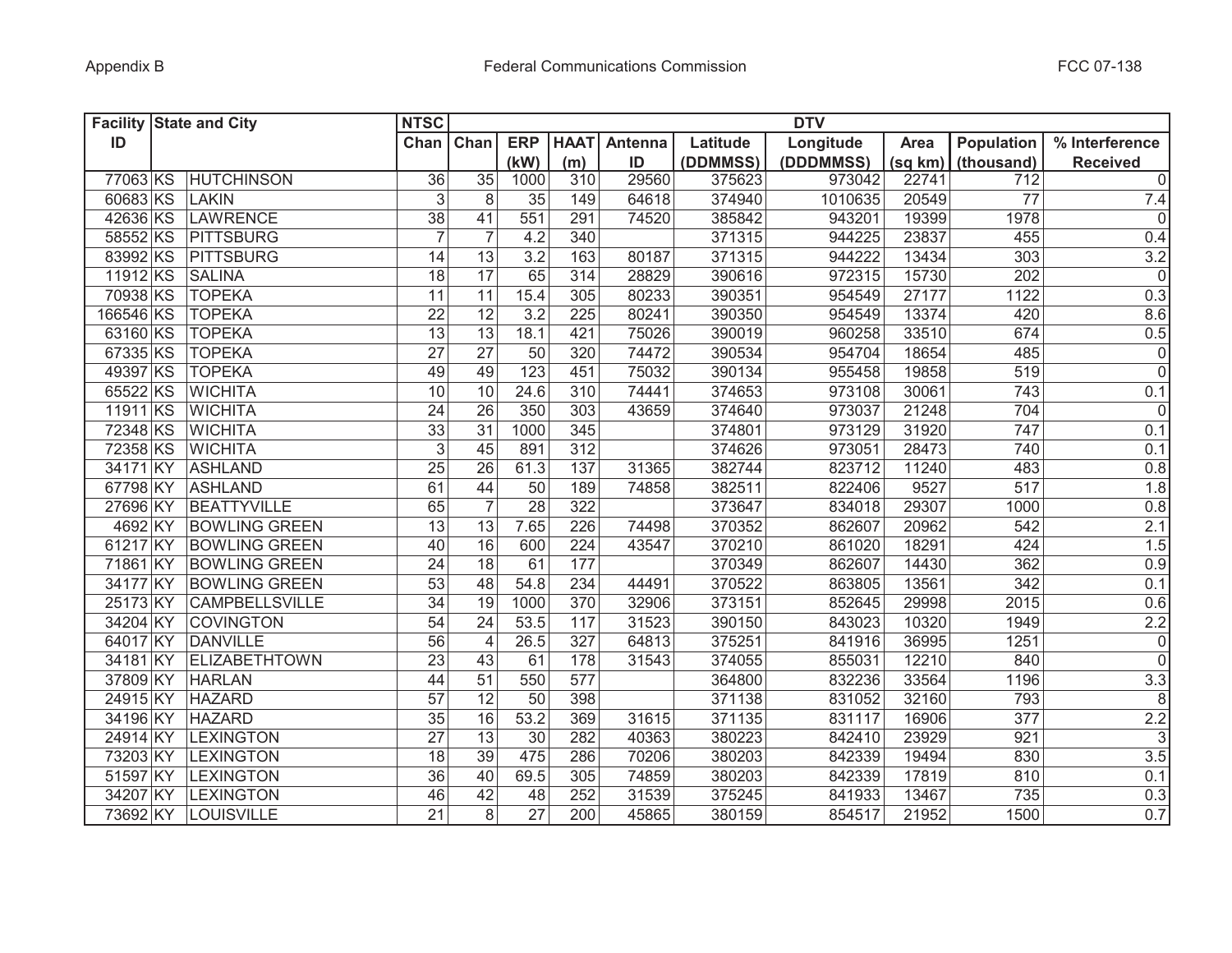|          | <b>Facility State and City</b> | <b>NTSC</b>      |                  |                 |             |         |          | <b>DTV</b> |         |            |                 |
|----------|--------------------------------|------------------|------------------|-----------------|-------------|---------|----------|------------|---------|------------|-----------------|
| ID       |                                | Chan             | Chan             | <b>ERP</b>      | <b>HAAT</b> | Antenna | Latitude | Longitude  | Area    | Population | % Interference  |
|          |                                |                  |                  | (kW)            | (m)         | ID      | (DDMMSS) | (DDDMMSS)  | (sq km) | (thousand) | <b>Received</b> |
| 32327 KY | LOUISVILLE                     | 11               | 11               | 15.7            | 370         | 74625   | 382123   | 855052     | 27238   | 1613       | 0.3             |
| 21432 KY | LOUISVILLE                     | 15               | 17               | 60.3            | 237         | 17602   | 382201   | 854954     | 15178   | 1350       | 0               |
| 53939 KY | LOUISVILLE                     | 32               | 26               | 600             | 392         | 39847   | 382208   | 854948     | 29065   | 1687       | 0.1             |
| 34195 KY | LOUISVILLE                     | 68               | $\overline{38}$  | 61.6            | 218         | 64196   | 382201   | 854954     | 13653   | 1295       | $\overline{0}$  |
| 13989 KY | LOUISVILLE                     | $\mathfrak{S}$   | 47               | 1000            | 392         | 42782   | 382208   | 854948     | 29283   | 1681       | 0.1             |
| 28476 KY | LOUISVILLE                     | 41               | 49               | 1000            | 390         | 29606   | 382100   | 855057     | 32130   | 1759       | 0.7             |
| 74592 KY | MADISONVILLE                   | 19               | 20               | 1000            | 216         |         | 372456   | 873130     | 23946   | 744        | 0.4             |
| 34212 KY | MADISONVILLE                   | 35               | 42               | 55.1            | 298         | 31621   | 371121   | 873049     | 15780   | 419        | 0.1             |
| 34202 KY | MOREHEAD                       | 38               | $\overline{15}$  | 51.4            | 289         | 31617   | 381038   | 832417     | 16277   | 340        | 0.3             |
| 23128 KY | MOREHEAD                       | 67               | 21               | 719             | 428         | 67075   | 375426   | 833801     | 30369   | 1018       | 1.5             |
| 34174 KY | MURRAY                         | 21               | 36               | 56.9            | 187         | 31619   | 364134   | 883211     | 12682   | 320        | 0.6             |
| 39738 KY | <b>NEWPORT</b>                 | 19               | 29               | 227             | 290         | 19124   | 390719   | 843252     | 17827   | 2366       | 12.3            |
| 34205 KY | OWENSBORO                      | $\overline{31}$  | $\overline{30}$  | 63.3            | 124         | 31660   | 375107   | 871944     | 11399   | 529        | $\overline{0}$  |
| 34211 KY | <b>OWENTON</b>                 | 52               | 44               | 49.7            | 214         | 31662   | 383131   | 844839     | 12714   | 763        | 2.4             |
| 51991 KY | PADUCAH                        | 6                | 32               | 906             | 492         |         | 371131   | 885853     | 40545   | 865        | 0.1             |
| 65758 KY | PADUCAH                        | 29               | 41               | 55.7            | 143         | 44512   | 370539   | 884020     | 11313   | 239        | 0.1             |
| 39561 KY | PADUCAH                        | 49               | 49               | 550             | 324         |         | 372342   | 885623     | 26292   | 631        | 0.4             |
| 34200 KY | <b>PIKEVILLE</b>               | 22               | 24               | 50.4            | 423         | 32103   | 371706   | 823128     | 16779   | 419        | 0.6             |
| 34222 KY | SOMERSET                       | 29               | 14               | 53.3            | 429         | 31822   | 371003   | 844930     | 21530   | 541        | 0.2             |
| 38590 LA | ALEXANDRIA                     | $\overline{25}$  | $\overline{26}$  | $\overline{76}$ | 413         | 64838   | 313356   | 923250     | 20977   | 324        | $\overline{0}$  |
| 52907 LA | <b>ALEXANDRIA</b>              | 31               | 31               | 50              | 333         | 75022   | 313354   | 923300     | 19028   | 273        | 0.1             |
| 51598 LA | <b>ALEXANDRIA</b>              | 5                | 35               | 1000            | 485         | 74860   | 310215   | 922945     | 38228   | 921        | 2.1             |
| 16940 LA | <b>ALEXANDRIA</b>              | 41               | 41               | 191             | 307         | 74775   | 305420   | 923717     | 16245   | 368        | 0               |
| 589 LA   | <b>BATON ROUGE</b>             | $\boldsymbol{9}$ | $\boldsymbol{9}$ | 0.36            | 509         | 70344   | 302158   | 911247     | 16013   | 847        | 1.1             |
| 38616 LA | <b>BATON ROUGE</b>             | $\overline{2}$   | 13               | 30              | 515         | 36880   | 301749   | 911140     | 34334   | 1962       | 8 <sup>1</sup>  |
| 38586 LA | <b>BATON ROUGE</b>             | 27               | $\overline{25}$  | 200             | 295         | 65435   | 302222   | 911216     | 19232   | 997        | $\overline{0}$  |
| 70021 LA | <b>BATON ROUGE</b>             | 33               | 34               | 1000            | 522         | 32895   | 301934   | 911636     | 37256   | 1695       | 0.1             |
| 12520 LA | <b>BATON ROUGE</b>             | 44               | 45               | 1000            | 424         | 29743   | 301935   | 911636     | 30315   | 1564       | $\overline{0}$  |
| 52046 LA | <b>COLUMBIA</b>                | 11               | 11               | 17.8            | 572         | 74657   | 320319   | 921112     | 41213   | 677        | 0.3             |
| 83945 LA | <b>HAMMOND</b>                 |                  | 42               | 1000            | 294         | 58980   | 295841   | 895626     | 25352   | 1754       | 0               |
| 35059 LA | LAFAYETTE                      | 10               | 10               | 17.2            | 507         | 74641   | 301919   | 921659     | 39308   | 1166       | 1.9             |
| 33261 LA | <b>LAFAYETTE</b>               | 15               | 16               | 800             | 359         | 29847   | 302144   | 921253     | 29700   | 851        | $\overline{0}$  |
| 38588 LA | <b>LAFAYETTE</b>               | 24               | 23               | $\overline{50}$ | 463         | 32658   | 301919   | 921658     | 21068   | 658        | $\overline{0}$  |
| 33471 LA | <b>LAFAYETTE</b>               | 3                | $\overline{28}$  | 1000            | 537         | 75545   | 301925   | 921724     | 42222   | 1279       | 0.2             |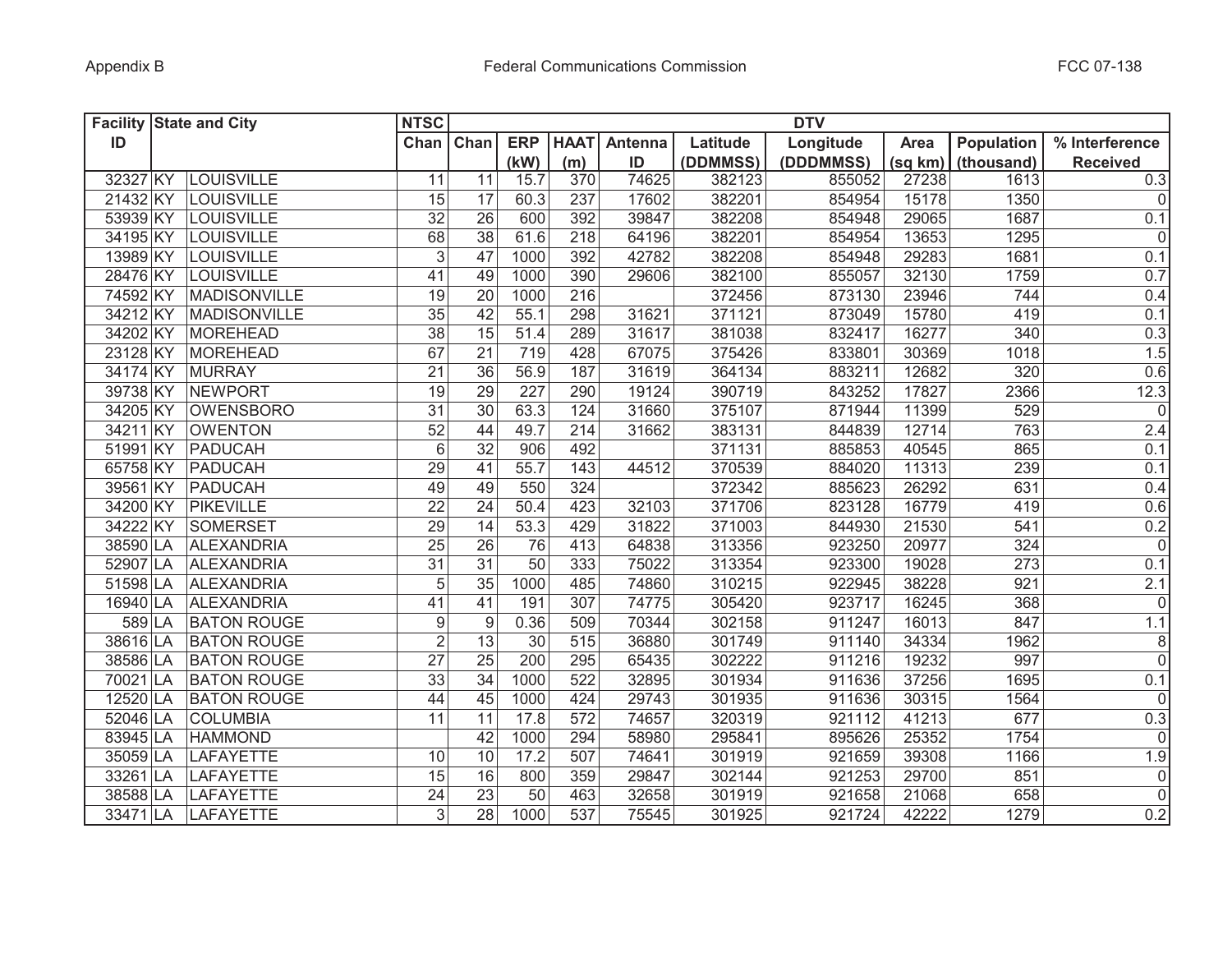| <b>Facility State and City</b> |                     | <b>NTSC</b>     |                 |                  |                 |         |          | <b>DTV</b> |         |                   |                     |
|--------------------------------|---------------------|-----------------|-----------------|------------------|-----------------|---------|----------|------------|---------|-------------------|---------------------|
| ID                             |                     | Chan Chan       |                 | <b>ERP</b>       | <b>HAAT</b>     | Antenna | Latitude | Longitude  | Area    | <b>Population</b> | % Interference      |
|                                |                     |                 |                 | (kW)             | (m)             | ID      | (DDMMSS) | (DDDMMSS)  | (sq km) | (thousand)        | <b>Received</b>     |
| 13994 LA                       | <b>LAKE CHARLES</b> | $\overline{7}$  | 7               | 17               | 451             |         | 302346   | 930003     | 36541   | 1017              | $\overline{0}$      |
| 38587 LA                       | <b>LAKE CHARLES</b> | 18              | 20              | 55               | 299             | 59155   | 302346   | 930003     | 16195   | 351               | $\mathsf 0$         |
| 35852 LA                       | <b>LAKE CHARLES</b> | 29              | 30              | 1000             | 315             | 17585   | 301726   | 933435     | 25760   | 730               | $\mathsf 0$         |
| 81507 LA                       | <b>MINDEN</b>       | 21              | 21              | 1000             | 502             | 66613   | 324108   | 935600     | 36243   | 952               | 2.4                 |
| 48975 LA                       | <b>MONROE</b>       | $\,8\,$         | 8               | 17               | 518             |         | 321150   | 920414     | 39190   | 663               | 0.3                 |
| 38589 LA                       | <b>MONROE</b>       | $\overline{13}$ | 13              | 21.1             | 543             | 74429   | 321145   | 920410     | 38398   | 679               | 2.1                 |
| 82476 LA                       | <b>NEW IBERIA</b>   | 50              | 50              | 179              | 303             | 74784   | 302032   | 915832     | 17747   | 767               | $\pmb{0}$           |
| 4149 LA                        | <b>NEW ORLEANS</b>  | $\overline{8}$  | $\overline{8}$  | 14.7             | 302             | 75010   | 295714   | 895658     | 28567   | 1795              | $\overline{0}$      |
| 25090 LA                       | <b>NEW ORLEANS</b>  | 12              | 11              | 70.8             | 306             | 67937   | 295713   | 895658     | 30008   | 1898              | $\overline{0}$      |
| 54280 LA                       | <b>NEW ORLEANS</b>  | $\overline{38}$ | 15              | 360              | 309             | 69135   | 295857   | 895658     | 27134   | 1781              | 0.2                 |
| 37106 LA                       | <b>NEW ORLEANS</b>  | 20              | 21              | 300              | 254             | 41946   | 295511   | 900129     | 19099   | 1617              | $\pmb{0}$           |
| 72119 LA                       | <b>NEW ORLEANS</b>  | $\overline{26}$ | $\overline{26}$ | 1000             | 309             | 74381   | 295857   | 895658     | 31417   | 1910              | $\overline{0}$      |
| 18819 LA                       | <b>NEW ORLEANS</b>  | $\overline{32}$ | $\overline{31}$ | 200              | 274             | 31303   | 295857   | 895709     | 17661   | 1516              | $\mathsf{O}\xspace$ |
| 74192 LA                       | <b>NEW ORLEANS</b>  | $\overline{4}$  | $\overline{36}$ | 958              | 311             |         | 295422   | 900222     | 30245   | 1829              | $\mathsf{O}\xspace$ |
| 71357 LA                       | <b>NEW ORLEANS</b>  | 6               | 43              | 1000             | 283             | 74862   | 295701   | 895728     | 28471   | 1791              | $\mathsf 0$         |
| 21729 LA                       | <b>NEW ORLEANS</b>  | 49              | $\overline{50}$ | 1000             | 272             | 44211   | 295511   | 900129     | 21583   | 1671              | $\mathsf 0$         |
| 70482 LA                       | <b>SHREVEPORT</b>   | $\overline{12}$ | 17              | $\overline{175}$ | 518             |         | 324028   | 935600     | 33403   | 943               | 1.5                 |
| 38591 LA                       | <b>SHREVEPORT</b>   | 24              | 25              | 50               | 326             | 74863   | 324041   | 935535     | 19407   | 591               | $\overline{0}$      |
| 35652 LA                       | <b>SHREVEPORT</b>   | 3               | 28              | 1000             | 543             | 74864   | 324108   | 935600     | 42940   | 1075              | 1.7                 |
| 12525 LA                       | <b>SHREVEPORT</b>   | $\overline{33}$ | $\overline{34}$ | 1000             | 551             | 29201   | 323958   | 935559     | 38998   | 1012              | 0.1                 |
| 73706 LA                       | <b>SHREVEPORT</b>   | 45              | 44              | 500              | 505             | 32870   | 323957   | 935558     | 30463   | 888               | 0.1                 |
| 13938 LA                       | <b>SLIDELL</b>      | 54              | 24              | 1000             | 272             | 43616   | 295511   | 900129     | 24235   | 1729              | 0                   |
| 3658 LA                        | <b>WEST MONROE</b>  | 14              | 36              | 1000             | 521             |         | 320542   | 921034     | 40992   | 629               | 9.7                 |
| 38584 LA                       | <b>WEST MONROE</b>  | 39              | 38              | 1000             | 154             |         | 323021   | 920855     | 19639   | 356               | 0                   |
| 74419 MA                       | <b>ADAMS</b>        | 19              | 36              | 48               | 631             | 68110   | 423814   | 731008     | 20520   | 1724              | 7.7                 |
| 72145 MA BOSTON                |                     | $\overline{7}$  |                 | 15.4             | 306             | 80205   | 421840   | 711300     | 27184   | 7035              | 0.1                 |
| 72099 MA BOSTON                |                     | $\overline{2}$  | 19              | 700              | 374             |         | 421837   | 711414     | 32268   | 7320              | 0.4                 |
| 65684 MA BOSTON                |                     | 5               | 20              | 625              | 390             |         | 421837   | 711414     | 30535   | 7199              | 2.1                 |
| 25456 MA BOSTON                |                     | $\overline{4}$  | 30              | 825              | 390             |         | 421837   | 711414     | 31712   | 7274              | 1.2                 |
|                                | 6463 MA BOSTON      | 25              | 31              | 1000             | 341             | 30342   | 421812   | 711308     | 26108   | 6911              | 3.2                 |
|                                | 7692 MA BOSTON      | 68              | 32              | 300              | 292             | 41971   | 421827   | 711327     | 19066   | 6343              | 2.3                 |
| 73982 MA BOSTON                |                     | 38              | 39              | 70.8             | 354             | 74865   | 421812   | 711308     | 19832   | 6586              | 1.1                 |
| 72098 MA BOSTON                |                     | 44              | $\overline{43}$ | 500              | 391             |         | 421837   | 711414     | 28103   | 7091              | 0.6                 |
|                                | 73238 MA CAMBRIDGE  | $\overline{56}$ | 41              | 550              | $\frac{1}{345}$ | 46190   | 421812   | 711308     | 22764   | 6870              | 0.2                 |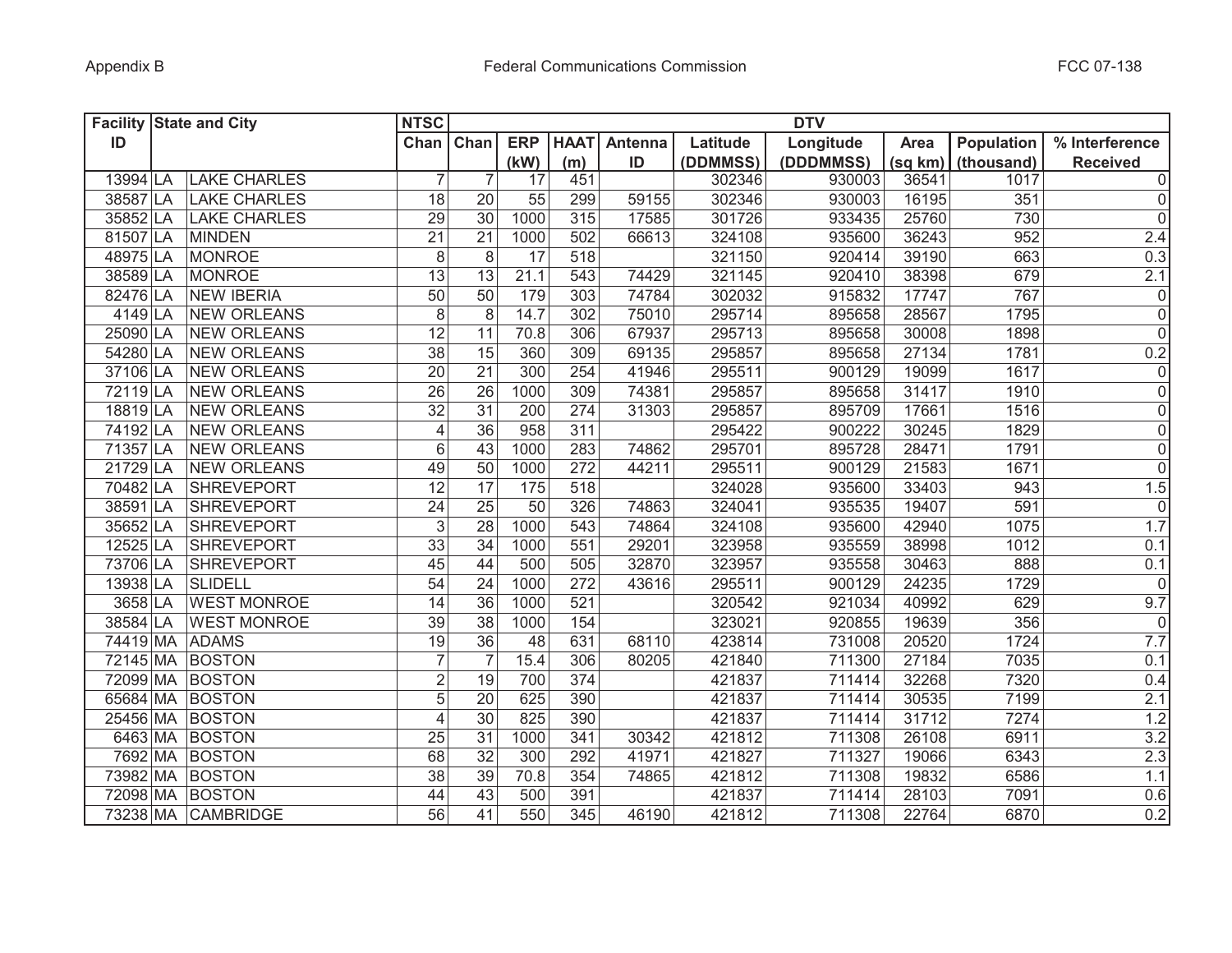| <b>Facility State and City</b> |                        | <b>NTSC</b>     |                 |                  |                 |         |          | <b>DTV</b> |         |                   |                 |
|--------------------------------|------------------------|-----------------|-----------------|------------------|-----------------|---------|----------|------------|---------|-------------------|-----------------|
| ID                             |                        | Chan Chan       |                 | <b>ERP</b>       | <b>HAAT</b>     | Antenna | Latitude | Longitude  | Area    | <b>Population</b> | % Interference  |
|                                |                        |                 |                 | (kW)             | (m)             | ID      | (DDMMSS) | (DDDMMSS)  | (sq km) | (thousand)        | <b>Received</b> |
|                                | 41436 MA LAWRENCE      | 62              | 18              | 1000             | 357             | 67714   | 421827   | 711327     | 28934   | 6962              | 2.1             |
|                                | 60551 MA MARLBOROUGH   | 66              | 27              | 100              | 334             | 69136   | 422302   | 712937     | 17821   | 6431              | 0.4             |
|                                | 3978 MA NEW BEDFORD    | 28              | 22              | 350              | 203             | 64975   | 414639   | 705541     | 17274   | 4604              | 0.9             |
|                                | 22591 MA NEW BEDFORD   | $6\,$           | 49              | 350              | 284             | 66255   | 415154   | 711715     | 19160   | 5455              | 0.6             |
|                                | 23671 MA NORWELL       | 46              | 10              | 5                | 144             |         | 420038   | 710242     | 15414   | 5297              | 3.4             |
|                                | 136751 MA PITTSFIELD   | 51              | 13              | 12.6             | 396             | 71986   | 423731   | 740038     | 7283    | 653               | 27.5            |
|                                | 6868 MA SPRINGFIELD    | 22              | 11              | 10               | 268             | 65476   | 420505   | 724214     | 16679   | 2449              | 12.8            |
|                                | 72096 MA SPRINGFIELD   | $\overline{57}$ | 22              | $\overline{50}$  | 306             | 74672   | 421430   | 723854     | 14133   | 2074              | 9.7             |
|                                | 25682 MA SPRINGFIELD   | 40              | 40              | 380              | 324             | 70318   | 421430   | 723857     | 17575   | 2286              | 10.6            |
|                                | 6476 MA VINEYARD HAVEN | $\overline{58}$ | 40              | 300              | 153             | 42283   | 414120   | 702049     | 14774   | 973               | 3.7             |
|                                | 30577 MA WORCESTER     | $\overline{27}$ | 29              | 200              | 453             |         | 422007   | 714254     | 24769   | 6977              | 8.9             |
|                                | 18783 MA WORCESTER     | 48              | 47              | 365              | 217             | 40890   | 421827   | 711327     | 15283   | 5984              | $\overline{0}$  |
|                                | 65942 MD ANNAPOLIS     | $\overline{22}$ | 42              | 350              | 265             | 74866   | 390036   | 763633     | 19328   | 6752              | 2.4             |
|                                | 65696 MD BALTIMORE     | 11              | 11              | 6.91             | 312             | 74686   | 392005   | 763903     | 22401   | 6953              | 3.9             |
|                                | 25455 MD BALTIMORE     | $\overline{13}$ | $\overline{13}$ | 21.4             | 312             | 70306   | 392005   | 763903     | 25622   | 7452              | $\overline{5}$  |
|                                | 65944 MD BALTIMORE     | 67              | $\overline{29}$ | 50               | 250             | 74867   | 392701   | 764637     | 14260   | 5285              | 4.6             |
|                                | 59442 MD BALTIMORE     | $\overline{2}$  | $\overline{38}$ | 775              | 305             | 74593   | 392005   | 763903     | 26023   | 7730              | 0.3             |
|                                | 7933 MD BALTIMORE      | $\overline{54}$ | 40              | 845              | 373             | 46004   | 392010   | 763859     | 26825   | 7782              | 0.5             |
|                                | 60552 MD BALTIMORE     | 24              | 41              | 200              | 313             | 66845   | 391715   | 764538     | 17292   | 6151              | 5.6             |
|                                | 10758 MD BALTIMORE     | 45              | 46              | 550              | $\frac{1}{373}$ | 46108   | 392010   | 763859     | 22859   | 7059              | 5.2             |
|                                | 40626 MD FREDERICK     | 62              | 28              | 30               | 159             | 67466   | 391537   | 771844     | 7313    | 2448              | 34.6            |
|                                | 25045 MD HAGERSTOWN    | 25              | 26              | 575              | 359             | 74627   | 393945   | 775754     | 22215   | 1362              | 28.7            |
|                                | 10259 MD HAGERSTOWN    | 68              | 39              | 82.5             | 394             | 74528   | 395331   | 775802     | 13861   | 814               | 6               |
|                                | 65943 MD HAGERSTOWN    | 31              | 44              | 209              | 359             | 33311   | 393904   | 775815     | 15728   | 977               | 4.1             |
| 40619 MD                       | <b>OAKLAND</b>         | 36              | 36              | 71.7             | 291             | 75062   | 392414   | 791737     | 10542   | 216               | 6.8             |
| 71218 MD                       | SALISBURY              | 16              | 21              | 635              | 279             | 64847   | 383017   | 753837     | 21695   | 659               | $\mathsf 0$     |
| 40618 MD                       | <b>SALISBURY</b>       | 28              | 28              | 76.7             | 157             |         | 382309   | 753533     | 14077   | 426               | $\overline{0}$  |
| 16455 MD                       | <b>SALISBURY</b>       | 47              | 47              | 225              | 292             | 75201   | 383006   | 754400     | 18155   | 579               | 0.4             |
|                                | 39659 ME AUGUSTA       | 10              | 10              | 15.3             | 305             | 74406   | 440916   | 700037     | 25690   | 818               | 1.3             |
|                                | 39644 ME BANGOR        | $\overline{2}$  | $\overline{2}$  | 2.37             | 199             | 74986   | 444410   | 684017     | 19580   | 334               | $\mathbf 0$     |
|                                | 3667 ME BANGOR         | $\overline{7}$  |                 | 14.5             | 250             | 74374   | 444535   | 683401     | 24704   | 334               | 0.6             |
|                                | 17005 ME BANGOR        | 5               | 19              | 465              | 402             | 74868   | 444213   | 690447     | 30384   | 488               | 1.1             |
|                                | 39656 ME BIDDEFORD     | 26              | 45              | 50               | 231             | 41344   | 432500   | 704817     | 10502   | 659               | $\sqrt{5}$      |
| 39649 ME CALAIS                |                        | $\overline{13}$ | 10              | $\overline{3.5}$ | 133             |         | 450145   | 671925     | 13040   | $\overline{29}$   | 3.4             |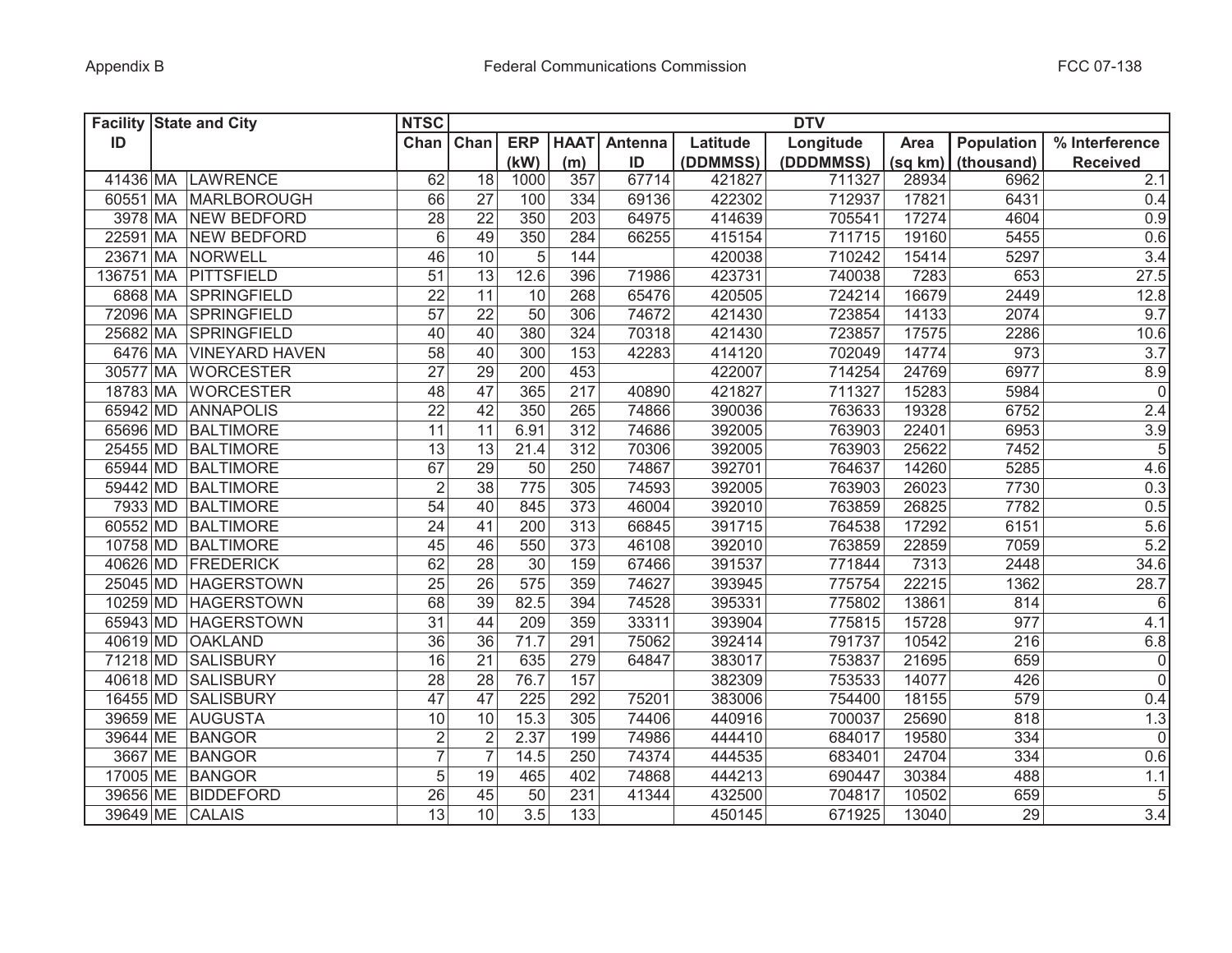| <b>Facility State and City</b> |                        | <b>NTSC</b>             |                 |                  |             |         |          | <b>DTV</b> |         |                   |                     |
|--------------------------------|------------------------|-------------------------|-----------------|------------------|-------------|---------|----------|------------|---------|-------------------|---------------------|
| ID                             |                        | Chan Chan               |                 | <b>ERP</b>       | <b>HAAT</b> | Antenna | Latitude | Longitude  | Area    | <b>Population</b> | % Interference      |
|                                |                        |                         |                 | (kW)             | (m)         | ID      | (DDMMSS) | (DDDMMSS)  | (sq km) | (thousand)        | <b>Received</b>     |
|                                | 48408 ME LEWISTON      | 35                      | $\overline{35}$ | 57.2             | 241         | 80218   | 435106   | 701940     | 13589   | 641               | 0.4                 |
| 39648 ME ORONO                 |                        | 12                      | 9               | 15               | 375         | 40127   | 444211   | 690447     | 25072   | 442               | 5.5                 |
|                                | 73288 ME POLAND SPRING | 8                       | 8               | 21.3             | 586         | 74574   | 435044   | 704543     | 33555   | 1358              | 4.1                 |
|                                | 25683 ME PORTLAND      | $\overline{13}$         | 38              | 1000             | 491         | 28274   | 435528   | 702928     | 34527   | 1169              | $\pmb{0}$           |
|                                | 53065 ME PORTLAND      | 51                      | 43              | 137              | 254         |         | 435106   | 701940     | 14615   | 619               | 11                  |
|                                | 39664 ME PORTLAND      | $6\,$                   | 44              | 1000             | 610         | 74869   | 435132   | 704240     | 34340   | 1319              | $\mathbf{1}$        |
|                                | 48305 ME PRESQUE ISLE  | $\overline{8}$          | 8               | 3.2              | 333         | 80189   | 463305   | 674836     | 19268   | 58                | $\mathbf 0$         |
|                                | 39662 ME PRESQUE ISLE  | 10                      | 10              | 16.4             | 332         | 74435   | 463305   | 674837     | 25597   | 66                | 0.6                 |
|                                | 83708 ME PRESQUE ISLE  | 47                      | 47              | 50               | 86          | 75129   | 464512   | 681028     | 6607    | $\overline{39}$   | $\overline{0}$      |
|                                | 84088 ME WATERVILLE    | $\overline{23}$         | $\overline{23}$ | 213              | 331         | 74754   | 440915   | 700037     | 18925   | 769               | $\overline{0}$      |
| 67048 MI                       | <b>ALPENA</b>          | $\overline{11}$         | 11              | 19.8             | 202         | 74982   | 444211   | 833126     | 20697   | 131               | 1.9                 |
| 9917 MI                        | <b>ALPENA</b>          | $6\,$                   | 24              | 106              | 393         |         | 450818   | 840945     | 24405   | 219               | 1.5                 |
| 5800 MI                        | <b>ANN ARBOR</b>       | $\overline{31}$         | 31              | 106              | 328         | 74499   | 422225   | 840410     | 18881   | 4073              | 7.1                 |
| 16530 MI                       | <b>BAD AXE</b>         | $\overline{35}$         | 15              | 200              | 309         |         | 433233   | 833937     | 23073   | 1204              | 6.1                 |
| 10212 MI                       | <b>BATTLE CREEK</b>    | 41                      | $\overline{20}$ | 270              | 311         |         | 423415   | 852807     | 25083   | 2119              | 0.4                 |
| 71871 MI                       | <b>BATTLE CREEK</b>    | 43                      | 44              | $\overline{212}$ | 305         |         | 424045   | 850357     | 20028   | 1909              | 4.7                 |
| 41221 MI                       | <b>BAY CITY</b>        | $\overline{5}$          | 22              | 1000             | 275         | 67337   | 432814   | 835036     | 26723   | 1507              | 4.6                 |
| 82627 MI                       | <b>BAY CITY</b>        | 46                      | 46              | 50               | 306         | 74778   | 432826   | 835044     | 12942   | 965               | $\mathsf{O}\xspace$ |
| 26994 MI                       | <b>CADILLAC</b>        | 9                       | 9               | 20.1             | 497         | 74551   | 440812   | 852033     | 38645   | 826               | $\overline{0}$      |
| 9922 MI                        | <b>CADILLAC</b>        | $\overline{27}$         | $\overline{17}$ | 338              | 393         | 60511   | 444453   | 850408     | 26844   | 392               | $\overline{0}$      |
| 25396 MI                       | <b>CADILLAC</b>        | 33                      | 47              | 500              | 393         | 67847   | 444453   | 850408     | 25466   | 378               | $\overline{0}$      |
| 76001 MI                       | <b>CALUMET</b>         | 5                       | 5               | 20.5             | 388         | 74362   | 462617   | 880258     | 37246   | 196               | $\overline{0}$      |
| 21254 MI                       | <b>CHEBOYGAN</b>       | $\overline{\mathbf{4}}$ | 35              | 78               | 168         | 58961   | 453901   | 842037     | 11815   | 82                | $\mathbf 0$         |
| 73123 MI                       | <b>DETROIT</b>         | $\overline{2}$          |                 | 11.2             | 305         | 74673   | 422738   | 831250     | 24581   | 5551              | 2.5                 |
| 51570 MI                       | <b>DETROIT</b>         | 50                      | 14              | 50               | 293         | 74870   | 422901   | 831844     | 18484   | 5122              | 0.1                 |
| 74211 MI                       | <b>DETROIT</b>         | 20                      | 21              | 500              | 324         | 28693   | 422653   | 831023     | 25252   | 5597              | $\mathsf 3$         |
| 10267 MI                       | <b>DETROIT</b>         | $\overline{7}$          | 41              | 1000             | 305         | 74871   | 422815   | 831500     | 27193   | 5767              | 0.3                 |
| 16817 MI                       | <b>DETROIT</b>         | 56                      | 43              | 200              | 318         |         | 422652   | 831023     | 22343   | 5247              | $\overline{0}$      |
| 72123 MI                       | <b>DETROIT</b>         | 62                      | 44              | 345              | 323         |         | 422653   | 831023     | 22661   | 5131              | 5.6                 |
| 53114 MI                       | <b>DETROIT</b>         | 4                       | 45              | 973              | 281         | 19013   | 422858   | 831219     | 22741   | 5397              | 1.2                 |
| 6104 MI                        | <b>EAST LANSING</b>    | 23                      | 40              | 50               | 296         | 74628   | 424208   | 842451     | 16787   | 1481              | 4.4                 |
| 9630 MI                        | ESCANABA               | 3                       | 48              | 989              | 327         |         | 460805   | 865655     | 29896   | 159               | $\overline{0}$      |
| 21735 MI                       | FLINT                  | $\overline{12}$         | $\overline{12}$ | 13.7             | 287         | 74521   | 431348   | 840335     | 26526   | 2103              | 5.5                 |
| 21737 MI                       | FLINT                  | 66                      | 16              | 1000             | 287         | 28994   | 431318   | 840314     | 23878   | 2363              | 1.7                 |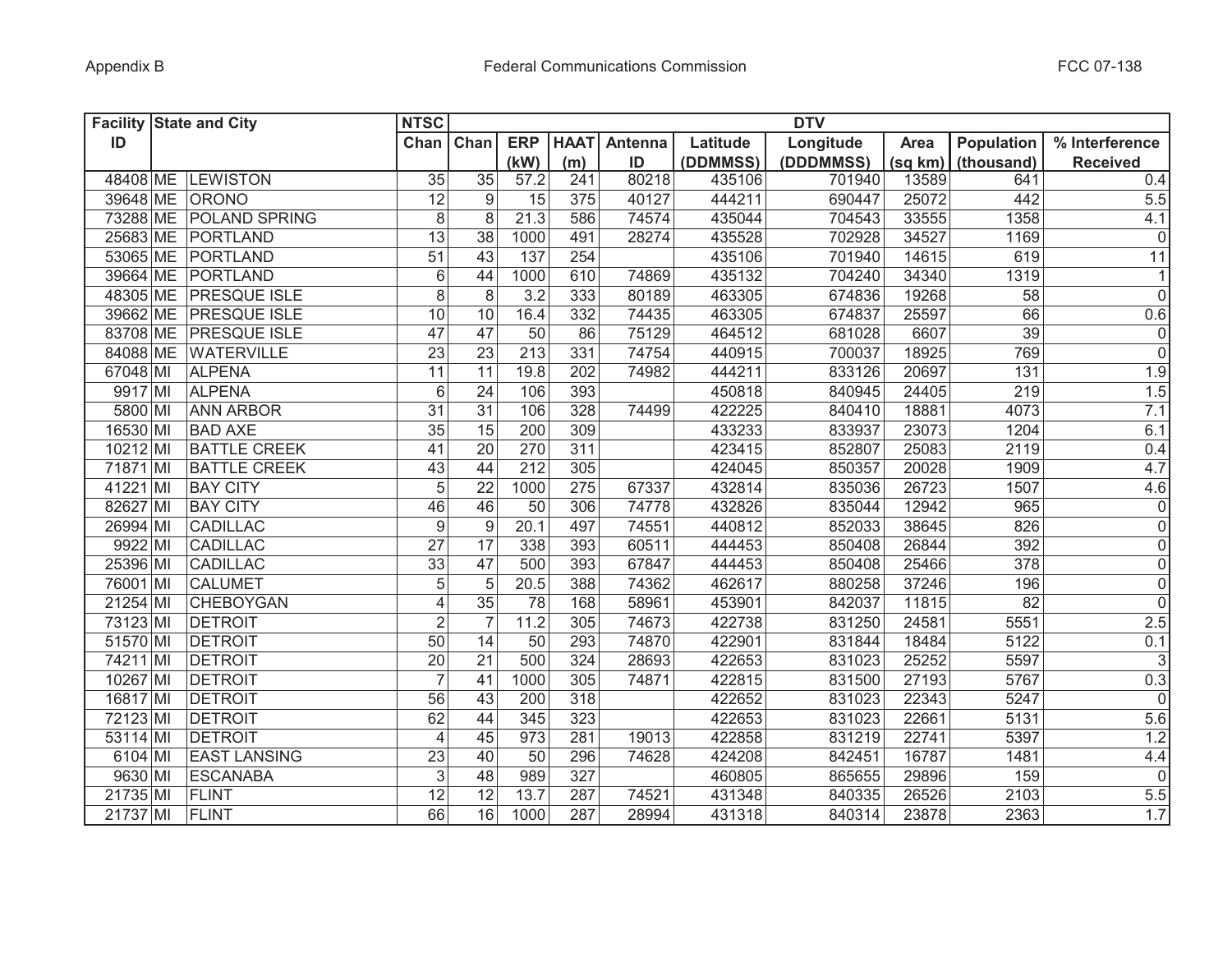| <b>Facility State and City</b> |                         | <b>NTSC</b>     |                  |            |             |         |          | <b>DTV</b> |             |                   |                 |
|--------------------------------|-------------------------|-----------------|------------------|------------|-------------|---------|----------|------------|-------------|-------------------|-----------------|
| ID                             |                         | Chan Chan       |                  | <b>ERP</b> | <b>HAAT</b> | Antenna | Latitude | Longitude  | <b>Area</b> | <b>Population</b> | % Interference  |
|                                |                         |                 |                  | (kW)       | (m)         | ID      | (DDMMSS) | (DDDMMSS)  | (sq km)     | (thousand)        | <b>Received</b> |
| 69273 MI                       | FLINT                   | 28              | $\overline{28}$  | 126        | 258         | 74594   | 425356   | 832741     | 17128       | 4320              | $\mathbf 0$     |
| 36838 MI                       | <b>GRAND RAPIDS</b>     | 8               | $\overline{7}$   | 30         | 288         |         | 424114   | 853034     | 28306       | 2299              | 4.5             |
| 24784 MI                       | <b>GRAND RAPIDS</b>     | 35              | 11               | 50         | 238         | 64586   | 425735   | 855345     | 25764       | 1698              | 3.1             |
| 49713 MI                       | <b>GRAND RAPIDS</b>     | 13              | 13               | 15.1       | 305         | 74541   | 431834   | 855444     | 27942       | 1392              | 0.1             |
| 68433 MI                       | <b>GRAND RAPIDS</b>     | 17              | 19               | 725        | 306         | 43453   | 424115   | 853157     | 22476       | 1789              | 6.1             |
| 15498 MI                       | <b>IRON MOUNTAIN</b>    | 8               | 8                | 3.2        | 190         | 74452   | 454910   | 880235     | 16892       | 112               | 2.6             |
| 59281 MI                       | <b>ISHPEMING</b>        | 10              | 10               | 4.54       | 105         | 74721   | 462110   | 875115     | 11135       | 84                | 3.2             |
| 29706 MI                       | <b>JACKSON</b>          | $\overline{18}$ | 34               | 130        | 299         | 39980   | 422513   | 843125     | 18640       | 1398              | 2.2             |
| 24783 MI                       | <b>KALAMAZOO</b>        | $\overline{52}$ | 5                | 10         | 174         |         | 421823   | 853925     | 26295       | 2246              | 4.9             |
| 74195 MI                       | <b>KALAMAZOO</b>        | $\overline{3}$  | 8                | 20         | 305         | 74333   | 423756   | 853216     | 28560       | 2341              | 1.4             |
| 11033 MI                       | <b>KALAMAZOO</b>        | 64              | 45               | 420        | 331         | 69393   | 423352   | 852731     | 18737       | 1717              | 11.8            |
| 74420 MI                       | LANSING                 | $\overline{6}$  | $\overline{36}$  | 663        | 288         | 72523   | 424119   | 842235     | 25555       | 3054              | $\overline{2}$  |
| 74094 MI                       | LANSING                 | $\overline{47}$ | $\overline{38}$  | 1000       | 281         | 29954   | 422803   | 843906     | 20865       | 1458              | $\overline{0}$  |
| 36533 MI                       | LANSING                 | $\overline{53}$ | $\overline{51}$  | 900        | 300         | 59127   | 422513   | 843125     | 24069       | 1807              | 0.2             |
| 9913 MI                        | <b>MANISTEE</b>         | $\overline{21}$ | 21               | 50         | 93          | 74674   | 440357   | 861958     | 9143        | 81                | 4.3             |
| 4318 MI                        | <b>MARQUETTE</b>        | 13              | 13               | 15.7       | 332         | 74500   | 462109   | 875132     | 29278       | 183               | 0.1             |
| 81448 MI                       | <b>MARQUETTE</b>        | 19              | 19               | 50         | 248         | 74742   | 463614   | 873715     | 12597       | 69                | $\overline{0}$  |
| 21259 MI                       | <b>MARQUETTE</b>        | 6               | 35               | 83         | 262         | 67896   | 462011   | 875056     | 13760       | $\overline{93}$   | $\overline{0}$  |
| 455 MI                         | <b>MOUNT CLEMENS</b>    | $\overline{38}$ | 39               | 1000       | 170         | 32831   | 423315   | 825315     | 16235       | 4698              | 1.2             |
| 9908 MI                        | <b>MOUNT PLEASANT</b>   | $\overline{14}$ | $\overline{26}$  | 226        | 299         |         | 434511   | 851240     | 22581       | 643               | $\mathsf 0$     |
| 67781 MI                       | <b>MUSKEGON</b>         | 54              | 24               | 280        | 281         | 40886   | 425725   | 855407     | 20561       | 1480              | 2.3             |
| 6863 MI                        | <b>ONONDAGA</b>         | 10              | 10               | 11.6       | 299         | 74659   | 422633   | 843421     | 26535       | 2284              | 1.2             |
| 72052 MI                       | <b>SAGINAW</b>          | 25              | 30               | 193        | 356         |         | 431301   | 834317     | 24557       | 2414              | $3.8\,$         |
| 67792 MI                       | <b>SAGINAW</b>          | 49              | 48               | 1000       | 287         | 40887   | 431318   | 840314     | 23991       | 2035              | 0.1             |
| 59279 MI                       | <b>SAULT STE. MARIE</b> | 8               | 8                | 24         | 288         | 74353   | 460308   | 840638     | 23547       | 98                | 0.1             |
| 26993 MI                       | <b>SAULT STE. MARIE</b> | 10              | 10               | 16.3       | 370         | 75038   | 460349   | 840608     | 30785       | 103               | 0.1             |
| 21253 MI                       | <b>TRAVERSE CITY</b>    | $\overline{7}$  |                  | 3.2        | 230         | 75044   | 444636   | 854102     | 14835       | 225               | 5.4             |
| 59280 MI                       | <b>TRAVERSE CITY</b>    | 29              | 29               | 62.1       | 393         | 74491   | 444453   | 850408     | 19503       | 332               | $\overline{0}$  |
| 9632 MN                        | <b>ALEXANDRIA</b>       | $\overline{7}$  |                  | 15.6       | 341         | 74469   | 454103   | 950814     | 30282       | 438               | 0.1             |
|                                | 35584 MN ALEXANDRIA     | 42              | 42               | 395        | 358         |         | 454159   | 951035     | 27590       | 404               | 0.3             |
|                                | 71549 MN APPLETON       | 10              | 10               | 24.2       | 364         | 74492   | 451003   | 960002     | 29007       | 219               | 0.4             |
| 28510 MN AUSTIN                |                         | 15              | 20               | 400        | 303         |         | 433834   | 923135     | 26035       | 497               | 0.1             |
| 18285 MN AUSTIN                |                         | 6               | 36               | 500        | 295         |         | 433742   | 930912     | 25023       | 484               | 0.1             |
| 49578 MN BEMIDJI               |                         | 9               | $\boldsymbol{9}$ | 15.4       | 329         | 74416   | 474203   | 942915     | 29401       | 114               | $\overline{2}$  |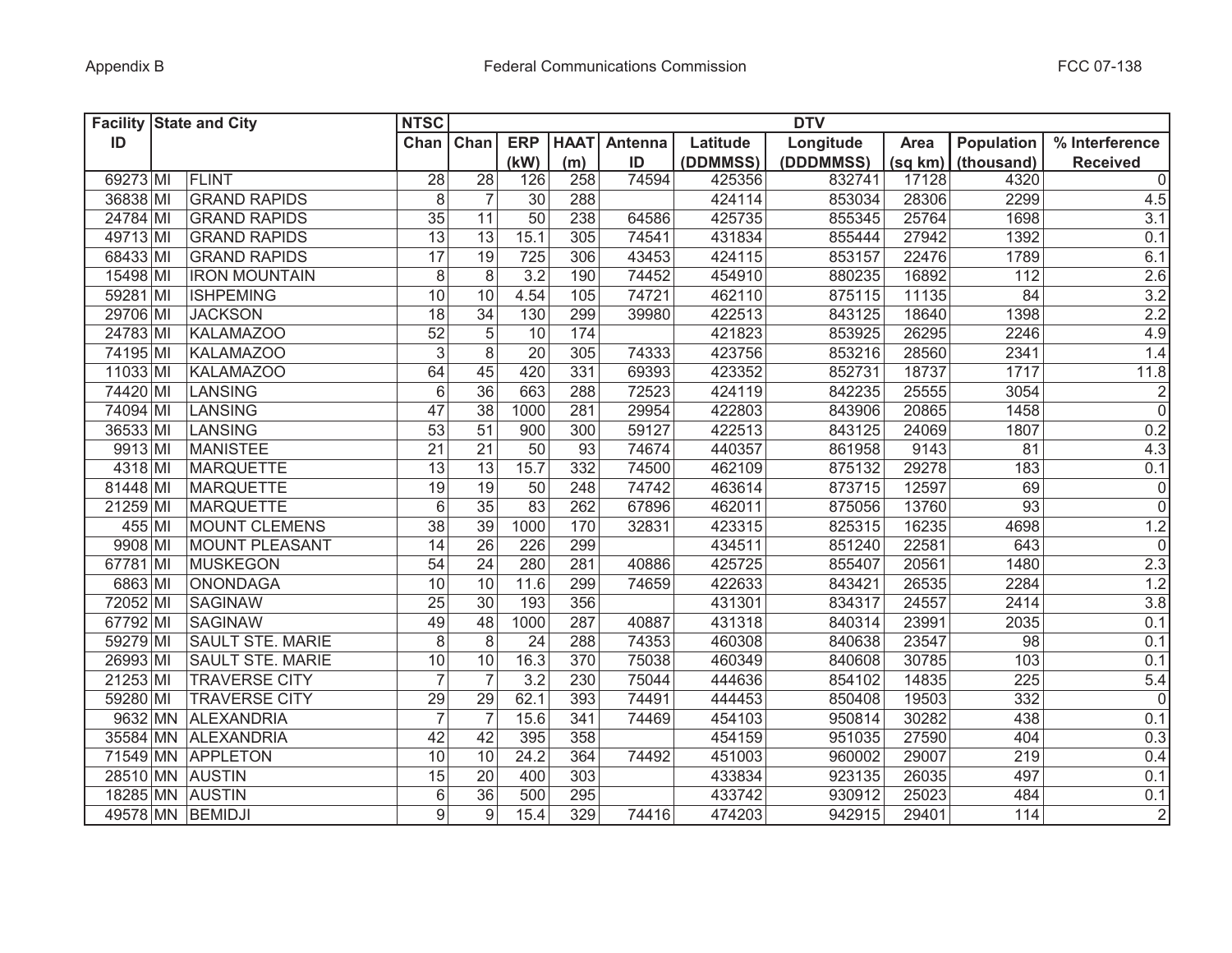| <b>Facility State and City</b> |                            | <b>NTSC</b>      |                 |                   |             |         |          | <b>DTV</b> |             |                   |                 |
|--------------------------------|----------------------------|------------------|-----------------|-------------------|-------------|---------|----------|------------|-------------|-------------------|-----------------|
| ID                             |                            | Chan             | Chan            | <b>ERP</b>        | <b>HAAT</b> | Antenna | Latitude | Longitude  | <b>Area</b> | <b>Population</b> | % Interference  |
|                                |                            |                  |                 | (kW)              | (m)         | ID      | (DDMMSS) | (DDDMMSS)  | (sq km)     | (thousand)        | <b>Received</b> |
|                                | 83714 MN BEMIDJI           | 26               | $\overline{26}$ | 50                | 141         | 74758   | 472807   | 944923     | 12672       | 72                | $\overline{0}$  |
|                                | 49579 MN BRAINERD          | 22               | 28              | 46.8              | 227         |         | 462521   | 942742     | 15201       | 153               | 0               |
|                                | 82698 MN CHISHOLM          | 11               | 11              | 12.2              | 200         | 74723   | 475139   | 925646     | 22244       | 112               | 2.9             |
|                                | 132606 MN CROOKSTON        |                  | 16              | 105               | 220         | 38385   | 475838   | 963618     | 15345       | 124               | 0               |
|                                | 17726 MN DULUTH            | 8                | 8               | 17.4              | 290         | 80226   | 464731   | 920721     | 27233       | 271               | 1               |
|                                | 71338 MN DULUTH            | 10               | 10              | 19.4              | 268         | 74568   | 464715   | 920721     | 25154       | 252               | 0.2             |
|                                | 35525 MN DULUTH            | 21               | 17              | 1000              | 299         |         | 464737   | 920703     | 30737       | 294               | 0.2             |
| 166511 MN DULUTH               |                            | 27               | $\overline{27}$ | 50                | 268         | 80242   | 464715   | 920721     | 13164       | 204               | 0.4             |
|                                | 4691 MN DULUTH             | $\mathfrak{S}$   | 33              | 381               | 312         |         | 464721   | 920650     | 24856       | 252               | $\overline{0}$  |
|                                | 71336 MN HIBBING           | $\overline{13}$  | $\overline{13}$ | 3.9               | 211         | 74522   | 472253   | 925715     | 15849       | 116               | 0.2             |
| 159007 MN HIBBING              |                            |                  | $\overline{31}$ | 500               | 212         | 59939   | 472253   | 925715     | 16478       | 118               | 0               |
|                                | 68853 MN MANKATO           | 12               | $\overline{12}$ | 17.4              | 291         | 74530   | 435613   | 942438     | 26737       | 345               | 1.9             |
|                                | 68883 MN MINNEAPOLIS       | $\boldsymbol{9}$ | $9\,$           | 17.9              | 435         | 74995   | 450330   | 930727     | 34544       | 3381              | 0.6             |
|                                | 23079 MN MINNEAPOLIS       | 11               | 11              | 24                | 435         | 74511   | 450344   | 930821     | 36657       | 3438              | 0.1             |
|                                | 36395 MN MINNEAPOLIS       | 23               | 22              | 1000              | 410         | 30005   | 450344   | 930821     | 33367       | 3310              | $\overline{0}$  |
|                                | 11913 MN MINNEAPOLIS       | 29               | $\overline{29}$ | 1000              | 352         | 74442   | 450330   | 930727     | 29943       | 3302              | $\overline{0}$  |
|                                | 9629 MN MINNEAPOLIS        | $\overline{4}$   | $\overline{32}$ | 1000              | 432         |         | 450344   | 930821     | 37736       | 3468              | $\overline{0}$  |
|                                | 35843 MN MINNEAPOLIS       | 45               | 45              | 1000              | 430         |         | 450345   | 930821     | 35610       | 3421              | $\overline{0}$  |
|                                | 35585 MN REDWOOD FALLS     | 43               | $\overline{27}$ | 50                | 167         | 74875   | 442903   | 952927     | 10112       | 84                | $\overline{0}$  |
|                                | 35678 MN ROCHESTER         | 10               | 10              | 16.8              | 381         | 74523   | 433415   | 922537     | 31210       | 565               | 0.9             |
|                                | 35906 MN ROCHESTER         | 47               | 46              | 1000              | 343         | 28767   | 433834   | 923135     | 19950       | 424               | 0.7             |
|                                | 35907 MN ST. CLOUD         | 41               | 40              | 1000              | 430         | 64438   | 452300   | 934230     | 30570       | 3263              | 0               |
|                                | 68597 MN ST. PAUL          | 17               | 26              | 63.1              | 396         | 74396   | 450329   | 930727     | 19236       | 3053              | 0               |
|                                | 68594 MN ST. PAUL          | $\overline{2}$   | 34              | 662               | 411         | 75131   | 450330   | 930727     | 30531       | 3331              | 0.2             |
|                                | 28010 MN ST. PAUL          | $\overline{5}$   | 35              | 755               | 433         |         | 450344   | 930821     | 35389       | 3408              | 0.1             |
|                                | 55370 MN THIEF RIVER FALLS | 10               | 10              | 9.7               | 113         | 74660   | 480119   | 962212     | 16952       | 121               | 0.3             |
|                                | 9640 MN WALKER             | 12               | 12              | 14.3              | 283         | 74436   | 465603   | 942725     | 26947       | 214               | 1.5             |
|                                | 71558 MN WORTHINGTON       | 20               | 15              | 200               | 290         | 33521   | 435352   | 955650     | 19967       | 290               | 0               |
|                                | 592 MO CAPE GIRARDEAU      | 12               | 12              | 4.01              | 564         | 74661   | 372546   | 893014     | 32285       | 689               | 0.5             |
|                                | 19593 MO CAPE GIRARDEAU    | 23               | $\overline{22}$ | 435               | 543         | 66965   | 372423   | 893344     | 31962       | 691               | $\vert$ 1       |
|                                | 65583 MO COLUMBIA          | 8                | 8               | 13.6              | 242         | 80227   | 385316   | 921548     | 25229       | 493               | 0.5             |
|                                | 63164 MO COLUMBIA          | 17               | 17              | 50                | 348         |         | 384629   | 923322     | 20656       | 475               | 0               |
|                                | 4690 MO HANNIBAL           | $\overline{7}$   | $\overline{7}$  | $13.\overline{6}$ | 271         | 75011   | 395822   | 911954     | 25163       | 309               | 0.1             |
|                                | 41110 MO JEFFERSON CITY    | 13               | $\overline{12}$ | 15.1              | 308         |         | 384130   | 920544     | 27879       | 590               | 0.7             |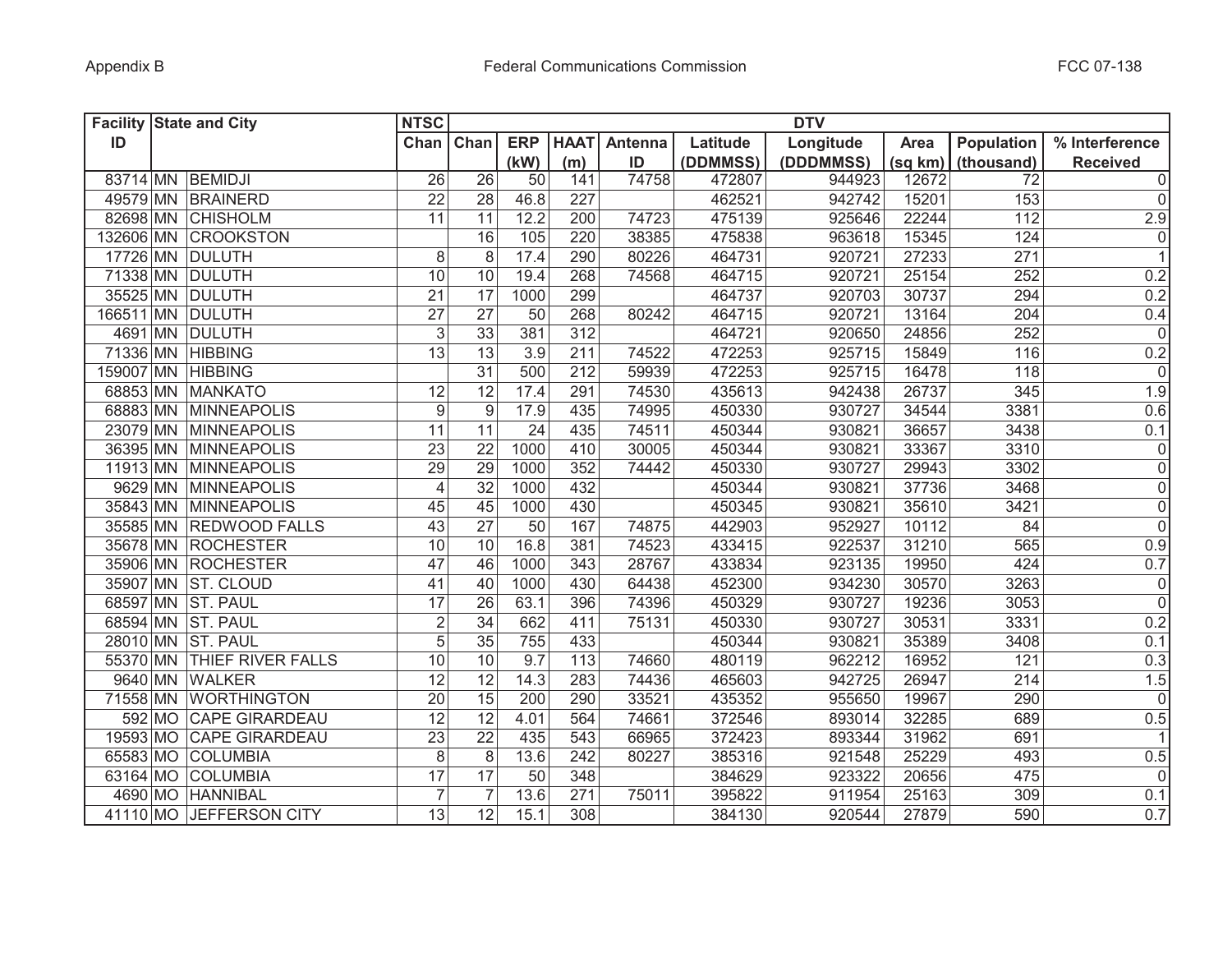|          | <b>Facility State and City</b> | <b>NTSC</b><br><b>DTV</b> |                 |            |             |         |          |           |         |            |                 |
|----------|--------------------------------|---------------------------|-----------------|------------|-------------|---------|----------|-----------|---------|------------|-----------------|
| ID       |                                | Chan Chan                 |                 | <b>ERP</b> | <b>HAAT</b> | Antenna | Latitude | Longitude | Area    | Population | % Interference  |
|          |                                |                           |                 | (kW)       | (m)         | ID      | (DDMMSS) | (DDDMMSS) | (sq km) | (thousand) | <b>Received</b> |
|          | 48521 MO JEFFERSON CITY        | 25                        | 20              | 1000       | 293         | 29933   | 384215   | 920521    | 25334   | 533        | 0.2             |
|          | 51101 MO JOPLIN                | 26                        | 25              | 55         | 280         |         | 370437   | 943215    | 17491   | 402        | 0               |
|          | 18283 MO JOPLIN                | 12                        | 43              | 1000       | 269         |         | 370437   | 943215    | 25261   | 532        | 1.6             |
|          | 67766 MO JOPLIN                | 16                        | 46              | 175        | 322         |         | 370433   | 943316    | 21648   | 461        | 0.2             |
|          | 65686 MO KANSAS CITY           | $\boldsymbol{9}$          | 9               | 85         | 357         | 74967   | 390501   | 943057    | 34707   | 2334       | 0               |
|          | 53843 MO KANSAS CITY           | 19                        | 18              | 55         | 355         |         | 390459   | 942849    | 21206   | 2033       | 0               |
|          | 41230 MO KANSAS CITY           | 5                         | 24              | 1000       | 319         | 67335   | 390415   | 943457    | 29717   | 2259       | 0               |
|          | 64444 MO KANSAS CITY           | $\overline{29}$           | $\overline{31}$ | 1000       | 332         |         | 390501   | 943057    | 31070   | 2224       | 0.2             |
|          | 11291 MO KANSAS CITY           | $\overline{4}$            | $\overline{34}$ | 1000       | 344         | 74877   | 390420   | 943545    | 31293   | 2286       | 0.5             |
|          | 59444 MO KANSAS CITY           | 41                        | 42              | 450        | 276         | 43791   | 385842   | 943201    | 21585   | 1987       | $\overline{0}$  |
|          | 33336 MO KANSAS CITY           | 62                        | 47              | 1000       | 356         |         | 390526   | 942818    | 31520   | 2174       | $\overline{0}$  |
|          | 33337 MO KANSAS CITY           | $\overline{50}$           | 51              | 1000       | 339         |         | 390120   | 943049    | 30240   | 2158       | $\overline{0}$  |
|          | 21251 MO KIRKSVILLE            | $\overline{3}$            | 33              | 87         | 290         | 44120   | 403147   | 922629    | 15915   | 149        | $\overline{0}$  |
|          | 166319 MO OSAGE BEACH          | 49                        | 49              | 204        | 463         | 80245   | 374910   | 924452    | 23362   | 524        | $\overline{0}$  |
|          | 73998 MO POPLAR BLUFF          | $\overline{15}$           | 15              | 50         | 184         | 74417   | 364804   | 902706    | 11945   | 143        | 1.2             |
|          | 4326 MO SEDALIA                | $\overline{6}$            | $\overline{15}$ | 322        | 603         |         | 383736   | 925203    | 41154   | 733        | 0.1             |
|          | 28496 MO SPRINGFIELD           | 10                        | 10              | 19.6       | 573         | 74595   | 371308   | 925656    | 41152   | 838        | 0.3             |
|          | 35630 MO SPRINGFIELD           | $\overline{33}$           | $\overline{19}$ | 1000       | 596         |         | 371308   | 925656    | 47590   | 935        | 0.1             |
|          | 51102 MO SPRINGFIELD           | $\overline{21}$           | $\overline{23}$ | 100        | 617         |         | 371011   | 925630    | 33191   | 715        | $\overline{0}$  |
|          | 3659 MO SPRINGFIELD            | $\overline{27}$           | 28              | 1000       | 493         |         | 371308   | 925656    | 41263   | 844        | 0.5             |
|          | 36003 MO SPRINGFIELD           | 3                         | 44              | 1000       | 622         | 74878   | 371011   | 925630    | 43697   | 864        | 2.3             |
|          | 20427 MO ST. JOSEPH            | $\overline{2}$            | $\overline{7}$  | 7.45       | 247         | 74608   | 394612   | 944753    | 22032   | 970        | 0.8             |
|          | 999 MO ST. JOSEPH              | 16                        | 21              | 1000       | 316         | 68463   | 390120   | 943049    | 27013   | 2118       | 0               |
|          | 48525 MO ST. LOUIS             | 24                        | 14              | 1000       | 396         | 33092   | 382140   | 903254    | 32831   | 2821       | 0               |
| 70034 MO | <b>ST. LOUIS</b>               | $\overline{4}$            | 24              | 540        | 335         | 74644   | 383147   | 901758    | 29120   | 2842       | 0               |
| 35417 MO | <b>ST. LOUIS</b>               | 11                        | 26              | 1000       | 288         |         | 383424   | 901930    | 29590   | 2841       | 0               |
|          | 56524 MO ST. LOUIS             | 30                        | 31              | 1000       | 321         |         | 383450   | 901945    | 31023   | 2858       | 0               |
|          | 46981 MO ST. LOUIS             | 5                         | 35              | 1000       | 332         | 74879   | 383405   | 901955    | 31112   | 2855       | 0.1             |
|          | 62182 MO ST. LOUIS             | 9                         | 39              | 991        | 326         | 74880   | 382856   | 902353    | 29480   | 2832       | 0.1             |
|          | 35693 MO ST. LOUIS             | $\overline{2}$            | 43              | 1000       | 337         |         | 383207   | 902223    | 30721   | 2851       | 0               |
| 13995 MS | <b>BILOXI</b>                  | 13                        | 13              | 14.1       | 366         | 74542   | 304323   | 890528    | 27980   | 951        | 4.8             |
| 43197 MS | <b>BILOXI</b>                  | 19                        | 16              | 150        | 477         | 45861   | 304518   | 885644    | 25131   | 878        | 16.7            |
| 43170 MS | <b>BOONEVILLE</b>              | 12                        | 12              | 5.89       | 227         | 74629   | 344000   | 884505    | 20448   | 418        | 2.9             |
|          | 43184 MS BUDE                  | $\overline{17}$           | 18              | 1000       | 341         |         | 312222   | 904504    | 34462   | 721        | $\overline{0}$  |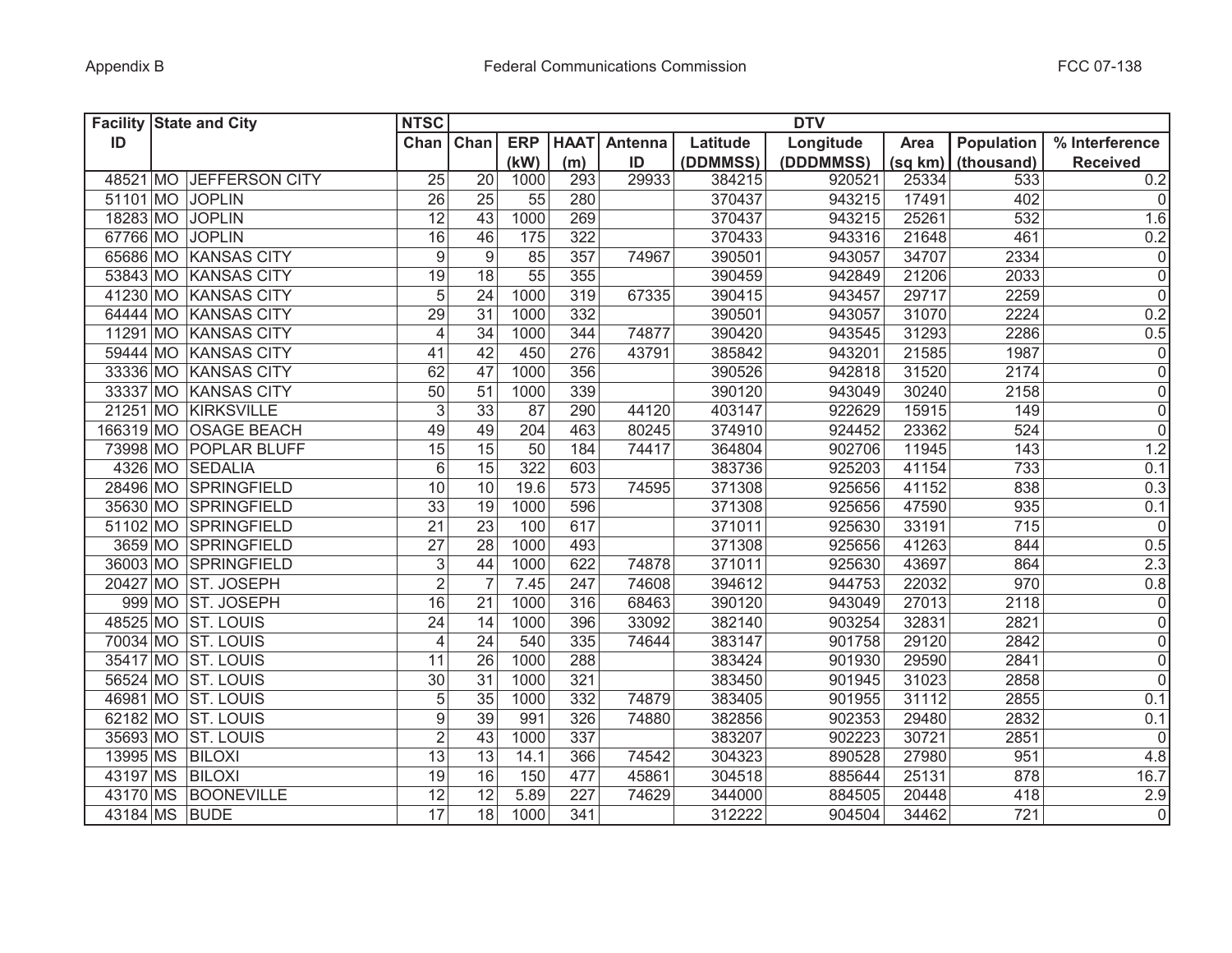| <b>Facility State and City</b> | <b>NTSC</b>       |                                   |                |             |         |          | <b>DTV</b> |         |                   |                     |
|--------------------------------|-------------------|-----------------------------------|----------------|-------------|---------|----------|------------|---------|-------------------|---------------------|
| ID                             |                   | Chan Chan                         | <b>ERP</b>     | <b>HAAT</b> | Antenna | Latitude | Longitude  | Area    | <b>Population</b> | % Interference      |
|                                |                   |                                   | (kW)           | (m)         | ID      | (DDMMSS) | (DDDMMSS)  | (sq km) | (thousand)        | <b>Received</b>     |
| 12477 MS COLUMBUS              |                   | 35<br>4                           | 1000           | 610         | 74881   | 334506   | 885240     | 44448   | 727               | 3.9                 |
| 83735 MS COLUMBUS              |                   | 43                                | 81             | 204         | 43679   | 335031   | 884148     | 18843   | 412               | 2.6                 |
| 25236 MS GREENVILLE            |                   | 15<br>15                          | 330            | 269         |         | 333926   | 904218     | 23434   | 322               | $\mathsf{O}\xspace$ |
| 43176 MS GREENWOOD             |                   | $\overline{25}$<br>23             | 625            | 317         |         | 332234   | 903232     | 28909   | 387               | 3.6                 |
| 43203 MS GREENWOOD             |                   | $6\phantom{1}6$<br>32             | 1000           | 572         | 68863   | 332223   | 903225     | 34348   | 442               | 0.9                 |
| 53517 MS GULFPORT              |                   | 25<br>48                          | 300            | 456         | 28507   | 304448   | 890330     | 26058   | 946               | 14.2                |
| 48668 MS HATTIESBURG           |                   | 22<br>22                          | 140            | 244         |         | 312420   | 891413     | 18687   | 353               | 0.1                 |
| 60830 MS HOLLY SPRINGS         |                   | 40<br>41                          | 500            | 122         |         | 345920   | 894113     | 16080   | 1279              | 0.1                 |
| 83310 MS HOUSTON               |                   | 45<br>45                          | 537            | 491         | 72853   | 334739   | 890515     | 27543   | 525               | $\overline{0}$      |
| 68542 MS JACKSON               |                   | $\overline{3}$<br>$\overline{7}$  | $\overline{7}$ | 393         |         | 321249   | 902256     | 28290   | 725               | 0.2                 |
| 48667 MS JACKSON               |                   | 12<br>12                          | 17.9           | 464         | 74596   | 321426   | 902415     | 36477   | 816               | 0.4                 |
| 43168 MS JACKSON               |                   | $\overline{29}$<br>20             | 400            | 482         |         | 321129   | 902422     | 36368   | 826               | 0.1                 |
| 49712 MS JACKSON               |                   | 16<br>$\overline{21}$             | 1000           | 332         | 39758   | 321641   | 901740     | 28450   | 740               | 2.5                 |
| 71326 MS JACKSON               |                   | 40<br>40                          | 981            | 598         | 80223   | 321249   | 902256     | 40292   | 886               | $\overline{0}$      |
| 166512 MS JACKSON              |                   | $\overline{51}$<br>51             | 184            | 384         | 80213   | 321426   | 902415     | 24384   | 681               | 0.7                 |
| 21250 MS LAUREL                |                   | $\overline{7}$<br>$\overline{28}$ | 79             | 128         | 42804   | 312712   | 891705     | 11124   | 251               | 0.1                 |
| 136749 MS MAGEE                |                   | $\overline{34}$<br>34             | 98.7           | 305         | 75071   | 320718   | 893239     | 19368   | 665               | 2.7                 |
| 4686 MS MERIDIAN               |                   | 11<br>11                          | 6.15           | 165         | 75039   | 321938   | 884128     | 18166   | 254               | 2.3                 |
| 73255 MS MERIDIAN              |                   | 24<br>24                          | 956            | 170         | 74996   | 321940   | 884131     | 18636   | 278               | 0.1                 |
| 24314 MS MERIDIAN              |                   | 30<br>31                          | 1000           | 183         | 27899   | 321940   | 884131     | 18932   | 263               | 0.4                 |
| 43169 MS MERIDIAN              |                   | 14<br>44                          | 880            | 369         |         | 320818   | 890536     | 31834   | 662               | 0                   |
| 43192 MS MISSISSIPPI STATE     |                   | $\overline{2}$<br>10              | 4.3            | 349         |         | 332114   | 890900     | 24647   | 370               | 0.3                 |
| 16539 MS NATCHEZ               |                   | 48<br>49                          | 1000           | 313         | 38528   | 314008   | 914130     | 24377   | 340               | 0                   |
| 43193 MS<br><b>OXFORD</b>      |                   | 18<br>36                          | 225            | 421         | 33510   | 341728   | 894221     | 23767   | 905               | 2.1                 |
| 74148 MS<br><b>TUPELO</b>      |                   | 9<br>8                            | 9              | 542         | 74662   | 334740   | 890516     | 35700   | 634               | $3.2\,$             |
| 84253 MS                       | <b>VICKSBURG</b>  | 35<br>35                          | 186            | 253         | 70324   | 321935   | 903703     | 14176   | 526               | 11                  |
| 37732 MS                       | <b>WEST POINT</b> | $\overline{27}$<br>16             | 450            | 494         | 39741   | 334740   | 890516     | 33099   | 599               | 0.6                 |
| 35694 MT<br><b>BILLINGS</b>    |                   | $\overline{2}$<br>10              | 26.1           | 180         |         | 454601   | 1082726    | 21980   | 155               | 0                   |
| 35724 MT<br><b>BILLINGS</b>    |                   | 8<br>11                           | 14.5           | 229         | 74882   | 454535   | 1082714    | 21681   | 152               | $\mathsf{O}\xspace$ |
| 5243 MT<br><b>BILLINGS</b>     |                   | 6<br>18                           | 1000           | 228         |         | 454826   | 1082025    | 24478   | 153               | $\mathbf 0$         |
| 43567 MT<br><b>BOZEMAN</b>     |                   | $\overline{9}$<br>8               | 17.9           | 251         | 67316   | 454024   | 1105202    | 14163   | 84                | 0.3                 |
| 33756 MT<br><b>BOZEMAN</b>     |                   | $\overline{7}$<br>13              | 18.9           | 271         | 67232   | 454024   | 1105202    | 13985   | 84                | $\mathsf{O}\xspace$ |
| 35959 MT<br><b>BUTTE</b>       |                   | 4<br>5                            | 10.7           | 588         | 43752   | 460027   | 1122630    | 43135   | 183               | $\mathsf 0$         |
| 18066 MT BUTTE                 |                   | 6<br>6                            | 11.2           | 591         | 80201   | 460027   | 1122630    | 42931   | 192               | $\mathbf 0$         |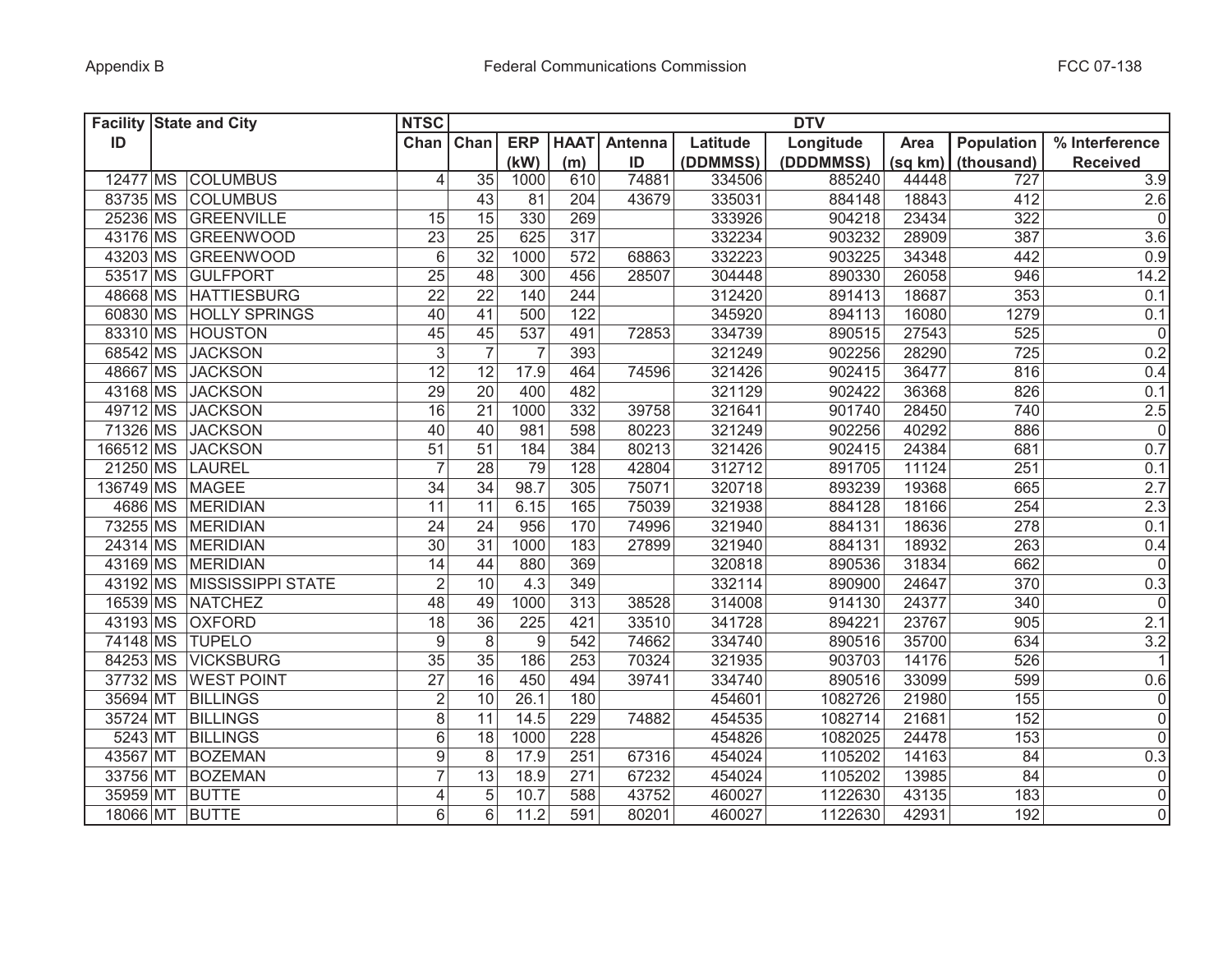|          | <b>Facility State and City</b> | <b>NTSC</b>      |                  |                  |                 |         |          | <b>DTV</b> |         |                  |                 |
|----------|--------------------------------|------------------|------------------|------------------|-----------------|---------|----------|------------|---------|------------------|-----------------|
| ID       |                                | Chan             | Chan             | <b>ERP</b>       | <b>HAAT</b>     | Antenna | Latitude | Longitude  | Area    | Population       | % Interference  |
|          |                                |                  |                  | (kW)             | (m)             | ID      | (DDMMSS) | (DDDMMSS)  | (sq km) | (thousand)       | <b>Received</b> |
| 14674 MT | <b>BUTTE</b>                   | 18               | 19               | 125              | 585             | 42948   | 460024   | 1122630    | 15884   | 65               | 0               |
| 81438 MT | <b>BUTTE</b>                   | 24               | 24               | 50               | 570             | 74755   | 460024   | 1122630    | 15762   | 67               | 0               |
| 24287 MT | <b>GLENDIVE</b>                | 5                | 10               | 30               | 152             |         | 470315   | 1044045    | 20893   | 21               | 1.3             |
|          | 35567 MT GREAT FALLS           | $\overline{3}$   | $\overline{7}$   | 28.5             | 150             | 73758   | 473209   | 1111702    | 19067   | 89               | 0               |
|          | 34412 MT GREAT FALLS           | $\overline{5}$   | 8                | 28.6             | 180             |         | 473208   | 1111702    | 22360   | $\overline{91}$  | $\overline{0}$  |
|          | 81331 MT GREAT FALLS           | 26               | 26               | 50               | 65              | 74759   | 473223   | 1111706    | 8905    | 84               | 0               |
|          | 13792 MT GREAT FALLS           | 16               | 45               | 157              | 300             | 30029   | 473626   | 1112127    | 16946   | 90               | 0               |
|          | 47670 MT HARDIN                | $\overline{4}$   | $\overline{22}$  | 1000             | 248             |         | 454424   | 1080818    | 24748   | 151              | $\overline{0}$  |
|          | 83689 MT HAVRE                 | 9                | $\overline{9}$   | $\overline{3.2}$ | 389             | 74719   | 482032   | 1094341    | 22474   | $\overline{25}$  | $\overline{0}$  |
|          | 5290 MT HELENA                 | 12               | 12               | 9.36             | 697             | 74375   | 464935   | 1114233    | 26659   | 152              | $\overline{0}$  |
|          | 68717 MT HELENA                | 10               | $\overline{29}$  | 43.4             | 697             | 68037   | 464935   | 1114233    | 14425   | 139              | $\overline{0}$  |
|          | 18079 MT KALISPELL             | $\boldsymbol{9}$ | $\boldsymbol{9}$ | 3.2              | 850             | 80210   | 480048   | 1142155    | 28213   | 110              | $\overline{0}$  |
|          | 84794 MT LEWISTOWN             | $\overline{13}$  | $\overline{13}$  | 3.2              | 636             | 74726   | 471046   | 1093205    | 25112   | 16               | 0.4             |
|          | 5237 MT MILES CITY             | $\overline{3}$   | $\overline{3}$   | 1.03             | $\overline{30}$ | 74367   | 462534   | 1055138    | 7580    | $\overline{11}$  | $\overline{0}$  |
|          | 35455 MT MISSOULA              | $\overline{8}$   | $\overline{7}$   | 22.5             | 654             |         | 470106   | 1140041    | 36798   | 170              | $\overline{0}$  |
|          | 66611 MT MISSOULA              | 11               | 11               | 3.2              | 631             | 74999   | 464809   | 1135821    | 18430   | $\overline{132}$ | $\overline{0}$  |
|          | 18084 MT MISSOULA              | 13               | 13               | 26.7             | 610             | 80239   | 470104   | 1140047    | 35664   | 168              | 0.1             |
|          | 81348 MT MISSOULA              | $\overline{17}$  | $\overline{17}$  | $\overline{50}$  | 628             | 74739   | 464808   | 1135819    | 16846   | $\overline{132}$ | $\overline{0}$  |
|          | 14675 MT MISSOULA              | 23               | $\overline{23}$  | 92.6             | 618             | 74525   | 470110   | 1140046    | 18786   | 150              | $\overline{0}$  |
|          | 56537 NC ASHEVILLE             | 13               | $\overline{13}$  | 29.8             | 853             | 70317   | 352532   | 824525     | 37759   | 2349             | 2.1             |
|          | 69300 NC ASHEVILLE             | 33               | 25               | 185              | 797             | 41130   | 352532   | 824525     | 22420   | 1437             | 5.8             |
|          | 70149 NC ASHEVILLE             | 62               | $\overline{45}$  | 1000             | 555             |         | 351320   | 823258     | 34531   | 2043             | 0.1             |
| 73152 NC | BELMONT                        | 46               | 47               | 1000             | 595             |         | 352144   | 810919     | 40397   | 3404             | 0.6             |
|          | 65074 NC BURLINGTON            | 16               | 14               | 95               | 213             |         | 361454   | 793921     | 16777   | 1712             | 1.1             |
|          | 69080 NC CHAPEL HILL           | $\overline{4}$   | 25               | 300              | 448             | 69110   | 355159   | 791000     | 26537   | 2744             | 0.4             |
| 10645 NC | <b>CHARLOTTE</b>               | 42               | 11               | 2.2              | 363             |         | 351714   | 804145     | 20685   | 2180             | 3.7             |
| 32326 NC | <b>CHARLOTTE</b>               | 36               | $\overline{22}$  | 791              | 577             | 64697   | 352049   | 811015     | 36939   | 3096             | 1.3             |
| 30826 NC | <b>CHARLOTTE</b>               | 3                | $\overline{23}$  | 1000             | 565             |         | 352151   | 811113     | 43975   | 3599             | 0.1             |
| 49157 NC | <b>CHARLOTTE</b>               | 18               | 27               | 1000             | 368             | 28621   | 351601   | 804405     | 30079   | 2748             | 6.1             |
|          | 74070 NC CHARLOTTE             | 9                | 34               | 1000             | 348             |         | 351541   | 804338     | 31482   | 2747             | 5.7             |
|          | 69124 NC CONCORD               | 58               | 44               | 149              | 422             | 74886   | 352130   | 803637     | 24194   | 2537             | 3.7             |
|          | 8617 NC DURHAM                 | 11               | 11               | 19.2             | 607             | 74597   | 354005   | 783158     | 40935   | 2807             | 4.5             |
|          | 54963 NC DURHAM                | 28               | $\overline{28}$  | 225              | 610             |         | 354028   | 783140     | 36204   | 2685             | 1.5             |
|          | 69292 NC EDENTON               | $\overline{2}$   | $\overline{20}$  | 543              | 489             |         | 355400   | 762045     | 39125   | 1359             | $\overline{0}$  |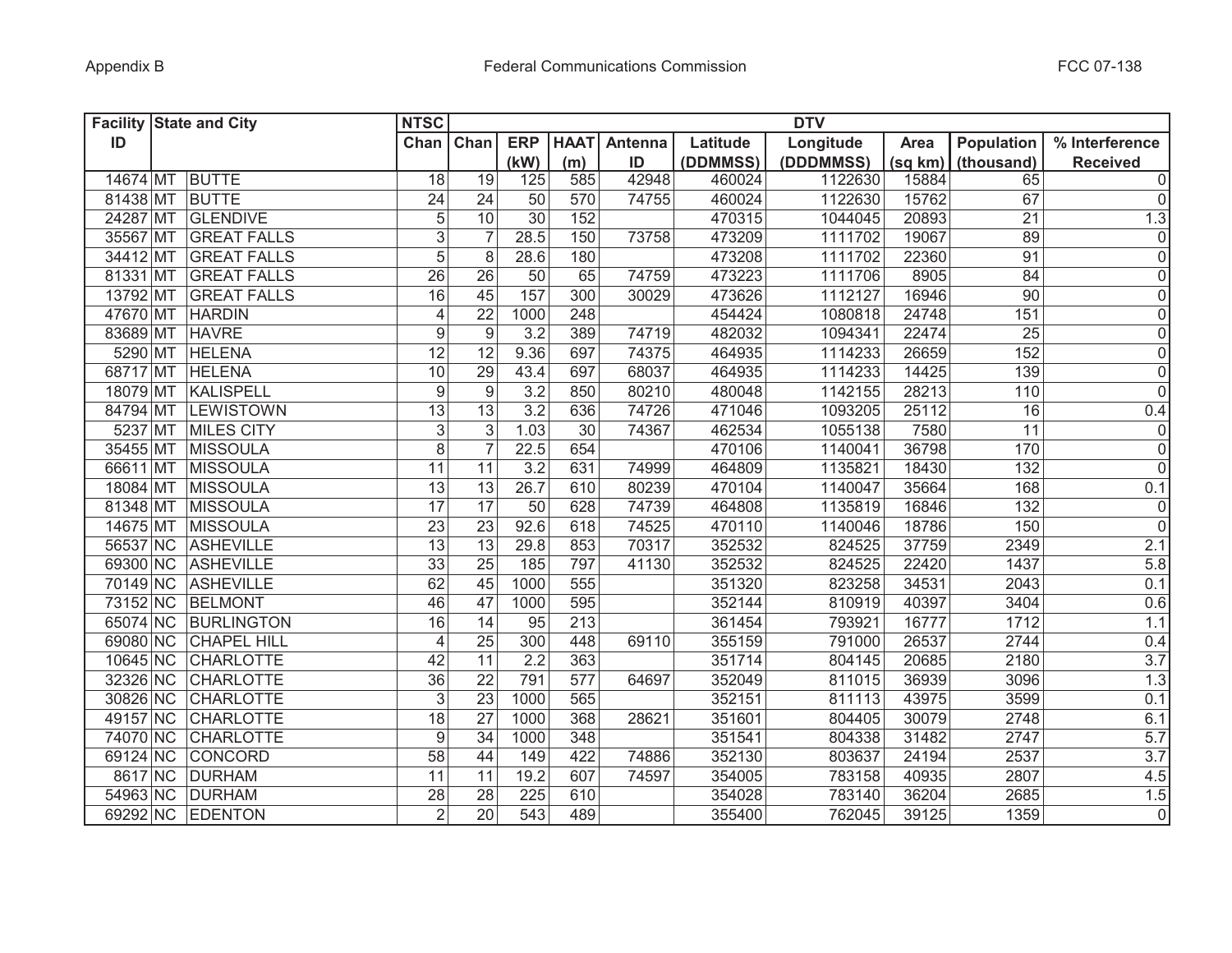|          | <b>Facility State and City</b> | <b>NTSC</b><br><b>DTV</b> |                  |                 |                  |         |          |           |             |            |                     |
|----------|--------------------------------|---------------------------|------------------|-----------------|------------------|---------|----------|-----------|-------------|------------|---------------------|
| ID       |                                | Chan                      | Chan             | <b>ERP</b>      | <b>HAAT</b>      | Antenna | Latitude | Longitude | <b>Area</b> | Population | % Interference      |
|          |                                |                           |                  | (kW)            | (m)              | ID      | (DDMMSS) | (DDDMMSS) | (sq km)     | (thousand) | <b>Received</b>     |
| 21245 NC | FAYETTEVILLE                   | 62                        | 36               | 1000            | 242              | 36997   | 345305   | 790429    | 20318       | 985        | 0.2                 |
| 16517 NC | FAYETTEVILLE                   | 40                        | 38               | 500             | 509              | 60837   | 353044   | 785841    | 33401       | 2898       | 0.6                 |
| 50782 NC | <b>GOLDSBORO</b>               | 17                        | 17               | 244             | 628              | 70663   | 354029   | 783140    | 32343       | 2496       | $\overline{7}$      |
| 25544 NC | GREENSBORO                     | 48                        | 33               | 700             | 575              | 38478   | 355203   | 794926    | 33109       | 2816       | $11.\overline{6}$   |
| 54452 NC | GREENSBORO                     | 61                        | $\overline{43}$  | 105             | 527              | 42438   | 355202   | 794926    | 25142       | 2207       | 5.7                 |
| 72064 NC | GREENSBORO                     | $\overline{2}$            | 51               | 1000            | 569              |         | 355213   | 795025    | 41290       | 3777       | 5.9                 |
| 57838 NC | GREENVILLE                     | 9                         | 10               | 35              | 575              |         | 352155   | 772338    | 45399       | 1370       | 15.8                |
| 35582 NC | GREENVILLE                     | 14                        | 14               | 50              | 205              |         | 352644   | 772208    | 15450       | 649        | $\mathbf{0}$        |
| 69149 NC | GREENVILLE                     | 25                        | $\overline{23}$  | $\overline{71}$ | 331              | 42548   | 353310   | 773606    | 17438       | 801        | 0.1                 |
| 81508 NC | GREENVILLE                     | 38                        | $\overline{51}$  | 90.7            | 155              | 74769   | 352409   | 772510    | 13446       | 594        | 0.1                 |
| 65919 NC | <b>HICKORY</b>                 | $\overline{14}$           | 40               | 600             | 182              | 67111   | 354359   | 811951    | 11030       | 776        | 19.1                |
| 72106 NC | <b>HIGH POINT</b>              | $\,8\,$                   | 8                | 15              | 398              | 70590   | 354846   | 795029    | 29992       | 2769       | 3.7                 |
| 69444 NC | <b>JACKSONVILLE</b>            | 19                        | 19               | 66.6            | 561              | 74418   | 350618   | 772015    | 23999       | 799        | 0.4                 |
| 37971 NC | <b>JACKSONVILLE</b>            | 35                        | $\overline{34}$  | 600             | 199              | 41098   | 343110   | 772652    | 18502       | 568        | $\mathbf 0$         |
| 12793 NC | <b>KANNAPOLIS</b>              | 64                        | $\overline{50}$  | $\overline{50}$ | 348              |         | 351541   | 804338    | 18157       | 2047       | 2.1                 |
| 35385 NC | <b>LEXINGTON</b>               | $\overline{20}$           | $\overline{19}$  | 800             | 576              |         | 355202   | 794926    | 44436       | 4287       | 2.1                 |
| 69114 NC | <b>LINVILLE</b>                | $\overline{17}$           | $\overline{17}$  | 61.6            | 546              | 74613   | 360347   | 815033    | 18558       | 1085       | 4.1                 |
| 69416 NC | <b>LUMBERTON</b>               | 31                        | $\overline{31}$  | 109             | 319              | 69624   | 344750   | 790242    | 17329       | 889        | 3.6                 |
| 76324 NC | <b>MANTEO</b>                  | $\overline{4}$            | $\boldsymbol{9}$ | 21.3            | 274              | 74336   | 363254   | 761116    | 29522       | 1725       | $\pmb{0}$           |
| 37982 NC | <b>MOREHEAD CITY</b>           | 8                         | 8                | 9.88            | 216              | 74470   | 345301   | 763021    | 20774       | 299        | $\overline{0}$      |
| 18334 NC | <b>NEW BERN</b>                | 12                        | 12               | 22.2            | 591              | 80237   | 350618   | 772015    | 42635       | 1324       | 2.9                 |
| 73205 NC | <b>RALEIGH</b>                 | 22                        | 27               | 568             | 610              |         | 354028   | 783140    | 41286       | 2847       | 2.8                 |
| 8688 NC  | <b>RALEIGH</b>                 | 5                         | 48               | 916             | 629              | 69133   | 354029   | 783139    | 41666       | 2852       | 0.1                 |
| 64611 NC | <b>RALEIGH</b>                 | 50                        | 49               | 1000            | 614              |         | 354029   | 783140    | 44278       | 2980       | 0.1                 |
| 69397 NC | <b>ROANOKE RAPIDS</b>          | 36                        | 36               | 50              | 368              | 74543   | 361728   | 775010    | 19141       | 604        | 8.4                 |
| 20590 NC | <b>ROCKY MOUNT</b>             | 47                        | 15               | 180             | 354              | 36353   | 360611   | 781129    | 22787       | 1759       | 0.1                 |
| 594 NC   | <b>WASHINGTON</b>              | $\overline{7}$            | 32               | 806             | 594              | 74887   | 352155   | 772338    | 44561       | 1497       | 1.1                 |
| 69332 NC | <b>WILMINGTON</b>              | 39                        | 29               | 700             | 297              |         | 341916   | 781343    | 27800       | 786        | 2.2                 |
| 72871 NC | <b>WILMINGTON</b>              | 26                        | 30               | 547             | 419              | 67959   | 340753   | 781117    | 27737       | 750        | 0.1                 |
| 48666 NC | <b>WILMINGTON</b>              | $6\,$                     | 44               | 575             | 280              | 59015   | 341916   | 781343    | 20378       | 591        | $\mathsf{O}\xspace$ |
| 12033 NC | <b>WILMINGTON</b>              | 3                         | 46               | 1000            | 594              | 74888   | 340751   | 781116    | 44363       | 1060       | $\mathbf 0$         |
| 10133 NC | <b>WILSON</b>                  | 30                        | 42               | 873             | 539              | 68096   | 354953   | 780850    | 32166       | 2162       | $\mathbf 2$         |
| 414 NC   | <b>WINSTON-SALEM</b>           | 45                        | 29               | 990             | 576              | 39890   | 355203   | 794926    | 37521       | 3484       | 4.8                 |
| 53921 NC | WINSTON-SALEM                  | $\overline{12}$           | $\overline{31}$  | 815             | $\overline{572}$ |         | 362231   | 802226    | 37577       | 2625       | 4.2                 |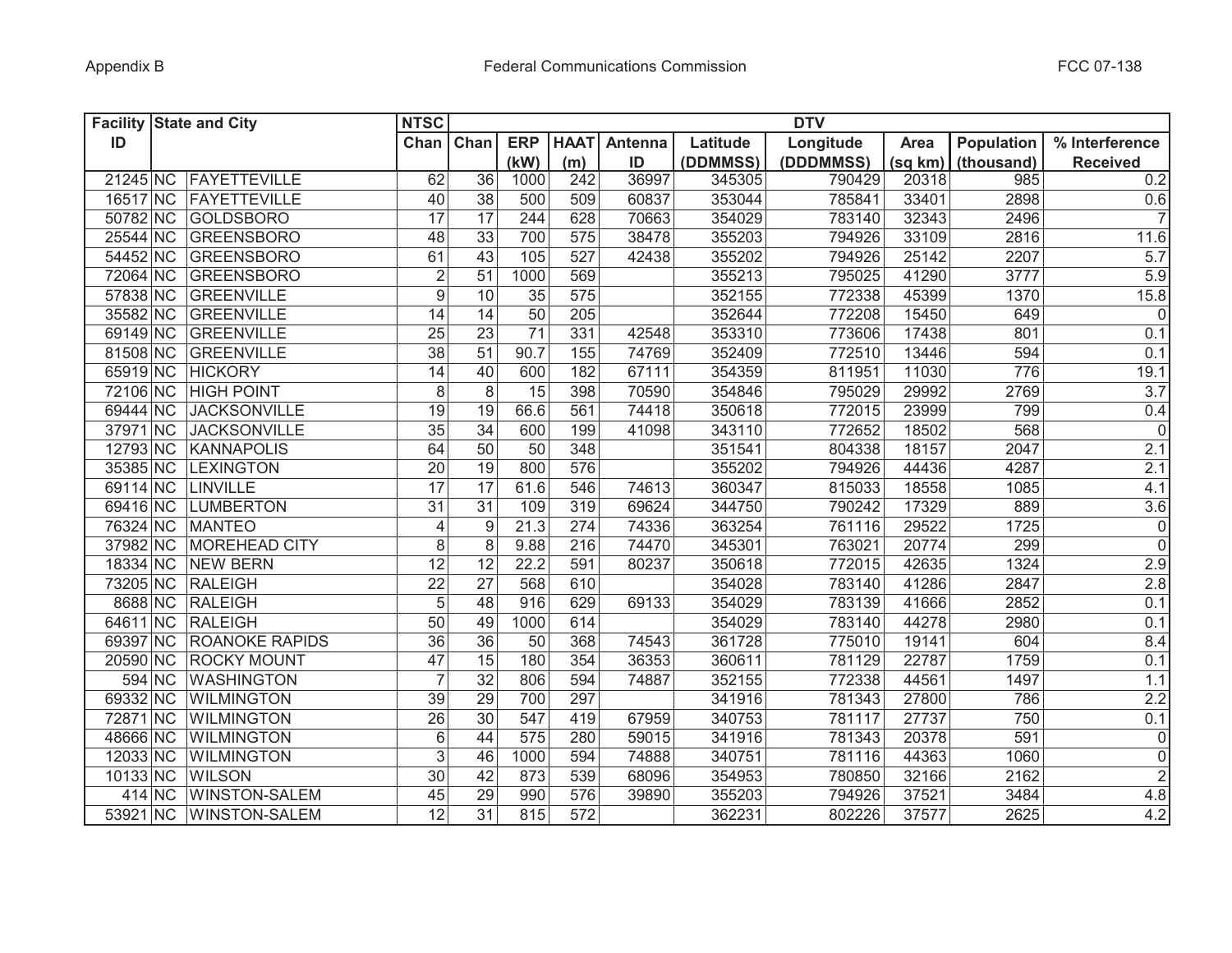| <b>Facility State and City</b> | <b>NTSC</b>                           |                                  |                   |                  |         |          | <b>DTV</b> |         |                   |                     |
|--------------------------------|---------------------------------------|----------------------------------|-------------------|------------------|---------|----------|------------|---------|-------------------|---------------------|
| ID                             |                                       | Chan Chan                        | <b>ERP</b>        | <b>HAAT</b>      | Antenna | Latitude | Longitude  | Area    | <b>Population</b> | % Interference      |
|                                |                                       |                                  | (kW)              | (m)              | ID      | (DDMMSS) | (DDDMMSS)  | (sq km) | (thousand)        | <b>Received</b>     |
| 69360 NC WINSTON-SALEM         | 26                                    | $\overline{32}$                  | 263               | 504              | 74889   | 362234   | 802214     | 22283   | 1867              | 6.9                 |
| 55686 ND BISMARCK              | 12                                    | 12                               | 19.1              | 466              | 74459   | 463517   | 1004826    | 35655   | 127               | 0.3                 |
| 22121 ND BISMARCK              | 17                                    | 16                               | 1000              | 275              | 68012   | 463515   | 1004820    | 25005   | 113               | $\mathsf{O}\xspace$ |
| 53324 ND BISMARCK              |                                       | 3<br>22                          | 97.3              | 392              | 18952   | 463523   | 1004802    | 21415   | 110               | $\mathsf{O}\xspace$ |
| 82611 ND BISMARCK              | $\overline{26}$                       | 26                               | 50                | 300              | 74760   | 463523   | 1004739    | 17826   | 104               | $\mathsf{O}\xspace$ |
| 41427 ND BISMARCK              |                                       | $\overline{5}$<br>31             | 500               | 389              | 73210   | 463620   | 1004822    | 26522   | 118               | $\mathsf{O}\xspace$ |
| 22124 ND DEVILS LAKE           |                                       | $\overline{8}$<br>8              | 16.2              | 451              | 74687   | 480824   | 975938     | 35778   | 150               | $\mathsf 0$         |
| 162016 ND DEVILS LAKE          |                                       | 25                               | 134               | 245              | 66852   | 480347   | 992008     | 18194   | 39                | $\overline{0}$      |
| 41430 ND DICKINSON             |                                       | 7<br>$\overline{7}$              | 11.3              | 223              | 74419   | 465649   | 1025917    | 22461   | $\overline{33}$   | 0.9                 |
| 53329 ND DICKINSON             |                                       | $\boldsymbol{9}$<br>9            | 8.35              | 246              | 74437   | 464334   | 1025456    | 22539   | $\overline{36}$   | $\mathsf{O}\xspace$ |
| 55684 ND DICKINSON             |                                       | $\overline{2}$<br>19             | 50                | 217              | 59817   | 464335   | 1025457    | 13157   | $\overline{28}$   | $\overline{0}$      |
| 53315 ND ELLENDALE             | 19                                    | 20                               | 72.3              | 163              | 64873   | 461756   | 985156     | 13632   | $\overline{18}$   | $\mathsf 0$         |
| 53321 ND FARGO                 | $\overline{13}$                       | $\overline{13}$                  | 11.4              | 344              | 74460   | 470048   | 971137     | 28996   | 257               | $\overline{0}$      |
| 55372 ND FARGO                 | $\overline{15}$                       | $\overline{19}$                  | 1000              | 379              | 28940   | 464029   | 961340     | 28028   | 320               | 0.1                 |
| 22129 ND FARGO                 | 6                                     | 21                               | 1000              | 356              |         | 470028   | 971202     | 34973   | 345               | $\pmb{0}$           |
| 61961 ND FARGO                 | $\overline{11}$                       | 44                               | 356               | 576              | 73213   | 472032   | 971720     | 31290   | 314               | $\mathsf{O}\xspace$ |
| 53320 ND                       | <b>GRAND FORKS</b>                    | $\overline{2}$<br>15             | 50                | 408              | 74645   | 480818   | 975935     | 20362   | 116               | $\mathsf 0$         |
| 86208 ND                       | $\overline{27}$<br><b>GRAND FORKS</b> | $\overline{27}$                  | 50                | 96               | 74762   | 475745   | 970312     | 11054   | 108               | $\overline{0}$      |
| 55364 ND                       | <b>JAMESTOWN</b>                      | $\overline{7}$<br>$\overline{7}$ | $\overline{13}$   | 135              | 80206   | 465530   | 984621     | 18175   | 42                | 0.5                 |
| 41425 ND<br><b>MINOT</b>       | 10                                    | 10                               | $7.\overline{69}$ | 207              | 80232   | 481256   | 1011905    | 21143   | $\overline{75}$   | 1.7                 |
| 55685 ND<br><b>MINOT</b>       | 13                                    | 13                               | 16.1              | 344              | 74570   | 480302   | 1012029    | 29701   | 89                | 0                   |
| 22127 ND<br><b>MINOT</b>       | 14                                    | 14                               | 60                | 216              |         | 480311   | 1012305    | 16113   | $\overline{70}$   | $\mathsf{O}\xspace$ |
| 82615 ND<br><b>MINOT</b>       | 24                                    | 24                               | 50                | 239              | 74756   | 480314   | 1012603    | 15862   | 69                | $\mathsf 0$         |
| 53313 ND<br><b>MINOT</b>       | 6                                     | 40                               | 146               | 249              | 59853   | 480302   | 1012325    | 15514   | 70                | $\mathsf{O}\xspace$ |
| 55362 ND<br>PEMBINA            | 12                                    | 12                               | 28.7              | 413              | 74382   | 485944   | 972428     | 35647   | 43                | 0.1                 |
| 49134 ND                       | <b>VALLEY CITY</b>                    | 38<br>$\overline{4}$             | 382               | 573              | 73275   | 471645   | 972026     | 32236   | 317               | 0                   |
| 41429 ND<br><b>WILLISTON</b>   |                                       | 8<br>8                           | 7.21              | 323              | 74598   | 480802   | 1035136    | 24857   | 38                | $\mathbf 0$         |
| 55683 ND<br><b>WILLISTON</b>   | $\overline{11}$                       | 14                               | 50                | 257              | 59878   | 480830   | 1035334    | 14655   | 32                | 0.5                 |
| 53318 ND<br><b>WILLISTON</b>   |                                       | $\overline{4}$<br>51             | 53.9              | 248              | 64823   | 480830   | 1035334    | 12463   | 31                | $\mathbf 0$         |
| 47996 NE<br><b>ALLIANCE</b>    | 13                                    | 13                               | 20.9              | 469              | 74471   | 415024   | 1030318    | 33136   | 89                | 1.5                 |
| 47981 NE<br><b>BASSETT</b>     |                                       | $\overline{7}$                   | 18.7              | 453              | 74383   | 422005   | 992901     | 35064   | 41                | 3.3                 |
| 7894 NE                        | <b>GRAND ISLAND</b><br>11             | 11                               | 15.2              | 308              | 74493   | 403520   | 984810     | 28343   | 219               | 0.3                 |
| 27220 NE                       | <b>GRAND ISLAND</b><br>17             | 19                               | 1000              | 186              | 28644   | 404344   | 983413     | 18605   | 195               | $\mathsf{O}\xspace$ |
| 48003 NE HASTINGS              |                                       | 5<br>5                           | 6.78              | $\overline{223}$ | 80198   | 403906   | 982304     | 28719   | 229               | $\mathbf 0$         |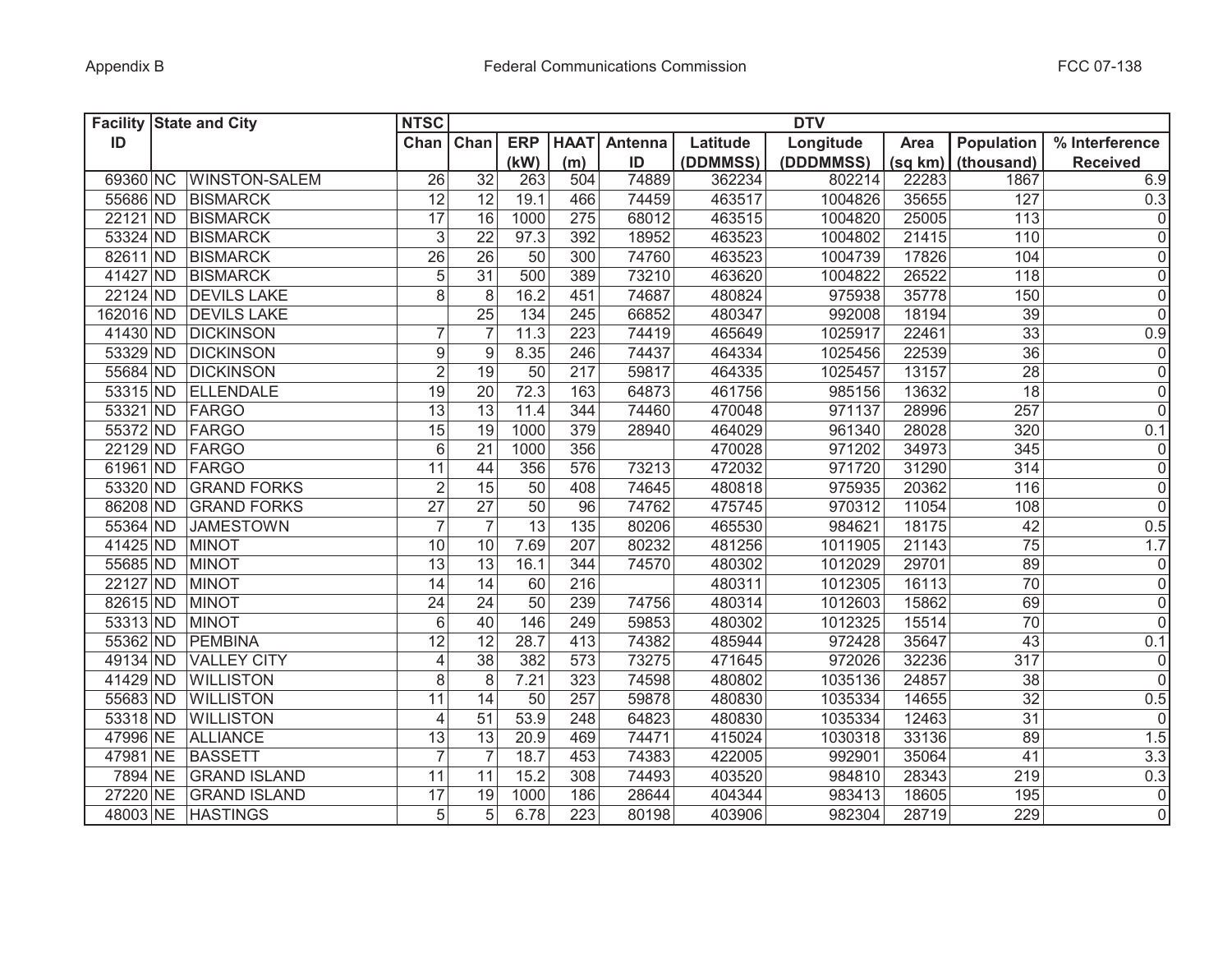| <b>Facility State and City</b> |                      | <b>NTSC</b>               |                 |            |             |                |          | <b>DTV</b> |         |                   |                  |
|--------------------------------|----------------------|---------------------------|-----------------|------------|-------------|----------------|----------|------------|---------|-------------------|------------------|
| ID                             |                      | Chan Chan                 |                 | <b>ERP</b> | <b>HAAT</b> | <b>Antenna</b> | Latitude | Longitude  | Area    | <b>Population</b> | % Interference   |
|                                |                      |                           |                 | (kW)       | (m)         | ID             | (DDMMSS) | (DDDMMSS)  | (sq km) | (thousand)        | <b>Received</b>  |
|                                | 47987 NE HASTINGS    | 29                        | 28              | 200        | 366         | 39665          | 404620   | 980521     | 22084   | 179               | 0.1              |
| 21162 NE                       | <b>HAYES CENTER</b>  | 6                         | 18              | 1000       | 216         | 74892          | 403729   | 1010158    | 24515   | 76                | $\overline{0}$   |
| 21160 NE                       | <b>KEARNEY</b>       | 13                        | 36              | 753        | 338         | 74893          | 403928   | 985204     | 30484   | 227               | $\overline{0}$   |
| 47975 NE                       | <b>LEXINGTON</b>     | $\ensuremath{\mathsf{3}}$ | $\overline{26}$ | 375        | 251         | 32442          | 402305   | 992730     | 19875   | 107               | $\overline{0}$   |
| 11264 NE                       | <b>LINCOLN</b>       | $\overline{8}$            | 8               | 17.8       | 440         | 75015          | 405259   | 971820     | 35535   | 695               | 2.8              |
| 7890 NE                        | <b>LINCOLN</b>       | 10                        | 10              | 18.4       | 454         | 74987          | 404808   | 971046     | 36426   | 887               | 0.4              |
| 66589 NE                       | LINCOLN              | 12                        | 12              | 8.16       | 253         | 74553          | 410818   | 962719     | 23231   | 1145              | 0.1              |
| 84453 NE                       | <b>LINCOLN</b>       | 51                        | 51              | 200        | 461         | 74786          | 404738   | 971422     | 25974   | 454               | $\mathbf 0$      |
| 72362 NE                       | <b>MCCOOK</b>        | $\,8\,$                   | $\overline{12}$ | 10.4       | 218         |                | 394948   | 1004204    | 23270   | 48                | 0.3              |
| 47971 NE                       | <b>MERRIMAN</b>      | $\overline{12}$           | 12              | 15.7       | 328         | 74407          | 424038   | 1014236    | 26596   | $\overline{27}$   | 1.2              |
| 47995 NE                       | NORFOLK              | 19                        | 19              | 53.8       | 348         | 74397          | 421415   | 971641     | 16025   | 214               | 5.8              |
| 49273 NE                       | NORTH PLATTE         | $\overline{2}$            | $\overline{2}$  | 6.75       | 192         | 80195          | 411213   | 1004358    | 27013   | 67                | $\overline{0}$   |
| 47973 NE                       | <b>NORTH PLATTE</b>  | $\overline{9}$            | 9               | 15.5       | 311         | 74398          | 410116   | 1010910    | 28103   | 66                | $\overline{0}$   |
| 23277 NE                       | <b>OMAHA</b>         | $\overline{15}$           | 15              | 295        | 475         |                | 410416   | 961331     | 34708   | 1240              | $\overline{0}$   |
| 47974 NE                       | <b>OMAHA</b>         | $\overline{26}$           | $\overline{17}$ | 200        | 117         |                | 411528   | 960032     | 15002   | 836               | $\overline{0}$   |
| 53903 NE                       | <b>OMAHA</b>         | $\overline{7}$            | $\overline{20}$ | 700        | 396         |                | 411832   | 960133     | 35092   | 1220              | $\overline{0}$   |
| 65528 NE                       | <b>OMAHA</b>         | $6\,$                     | $\overline{22}$ | 1000       | 398         |                | 411840   | 960137     | 37205   | 1242              | $\overline{0}$   |
| 51491 NE                       | <b>OMAHA</b>         | 42                        | $\overline{43}$ | 700        | 475         |                | 410414   | 961333     | 36280   | 1255              | $\overline{0}$   |
| 35190 NE                       | <b>OMAHA</b>         | $\mathsf 3$               | $\overline{45}$ | 1000       | 426         |                | 411824   | 960136     | 35409   | 1221              | 0.3              |
| 17683 NE                       | <b>SCOTTSBLUFF</b>   | $\overline{\mathbf{4}}$   | $\overline{7}$  | 32         | 475         |                | 415028   | 1030427    | 37186   | 95                | $\overline{3.4}$ |
| 136747 NE                      | <b>SCOTTSBLUFF</b>   | 16                        | 17              | 91.5       | 238         | 74736          | 415023   | 1034935    | 14585   | 56                | 0.2              |
| 63182 NE                       | <b>SCOTTSBLUFF</b>   | 10                        | 29              | 1000       | 256         | 74894          | 415958   | 1033955    | 23761   | 74                | 1.2              |
| 21161 NE                       | <b>SUPERIOR</b>      | $\overline{\mathbf{4}}$   | 34              | 1000       | 344         | 74895          | 400515   | 975512     | 31807   | 185               | 0.1              |
| 48406 NH                       | CONCORD              | 21                        | 33              | 100        | 344         | 42932          | 431104   | 711912     | 16703   | 2327              | 3.5              |
| 14682 NH                       | DERRY                | 50                        | 35              | 7.3        | 191         |                | 424407   | 712331     | 8996    | 3843              | 2.3              |
| 69237 NH                       | <b>DURHAM</b>        | 11                        | 11              | 15.8       | 302         | 80234          | 431033   | 711229     | 26397   | 4074              | 0.5              |
| 69271 NH                       | KEENE                | 52                        | 49              | 50         | 329         | 74896          | 430200   | 722204     | 11793   | 404               | $\sqrt{5}$       |
| 69328 NH                       | <b>LITTLETON</b>     | 49                        | 48              | 50         | 390         | 74897          | 442114   | 714423     | 11253   | 131               | $\mathbf 0$      |
| 73292 NH                       | <b>MANCHESTER</b>    | 9                         | 9               | 7.11       | 305         | 74688          | 425902   | 713524     | 20862   | 4589              | 2.6              |
|                                | 51864 NH MERRIMACK   | 60                        | 34              | 80         | 293         | 28154          | 425902   | 713520     | 13421   | 3094              | $\overline{4}$   |
| 9739 NJ                        | <b>ATLANTIC CITY</b> |                           | 44              | 200        | 284         | 40339          | 394341   | 745039     | 13582   | 5320              | 11               |
| 23142 NJ                       | <b>ATLANTIC CITY</b> | 62                        | 49              | 130        | 296         | 27898          | 393753   | 742112     | 15516   | 1908              | 0.2              |
| 7623 NJ                        | <b>BURLINGTON</b>    | 48                        | $\overline{27}$ | 160        | 354         | 68951          | 400230   | 751411     | 19775   | 7092              | 4.5              |
| 48481 NJ                       | <b>CAMDEN</b>        | $\overline{23}$           | $\overline{22}$ | 197        | 266         |                | 394341   | 745039     | 20659   | 6862              | $\pmb{0}$        |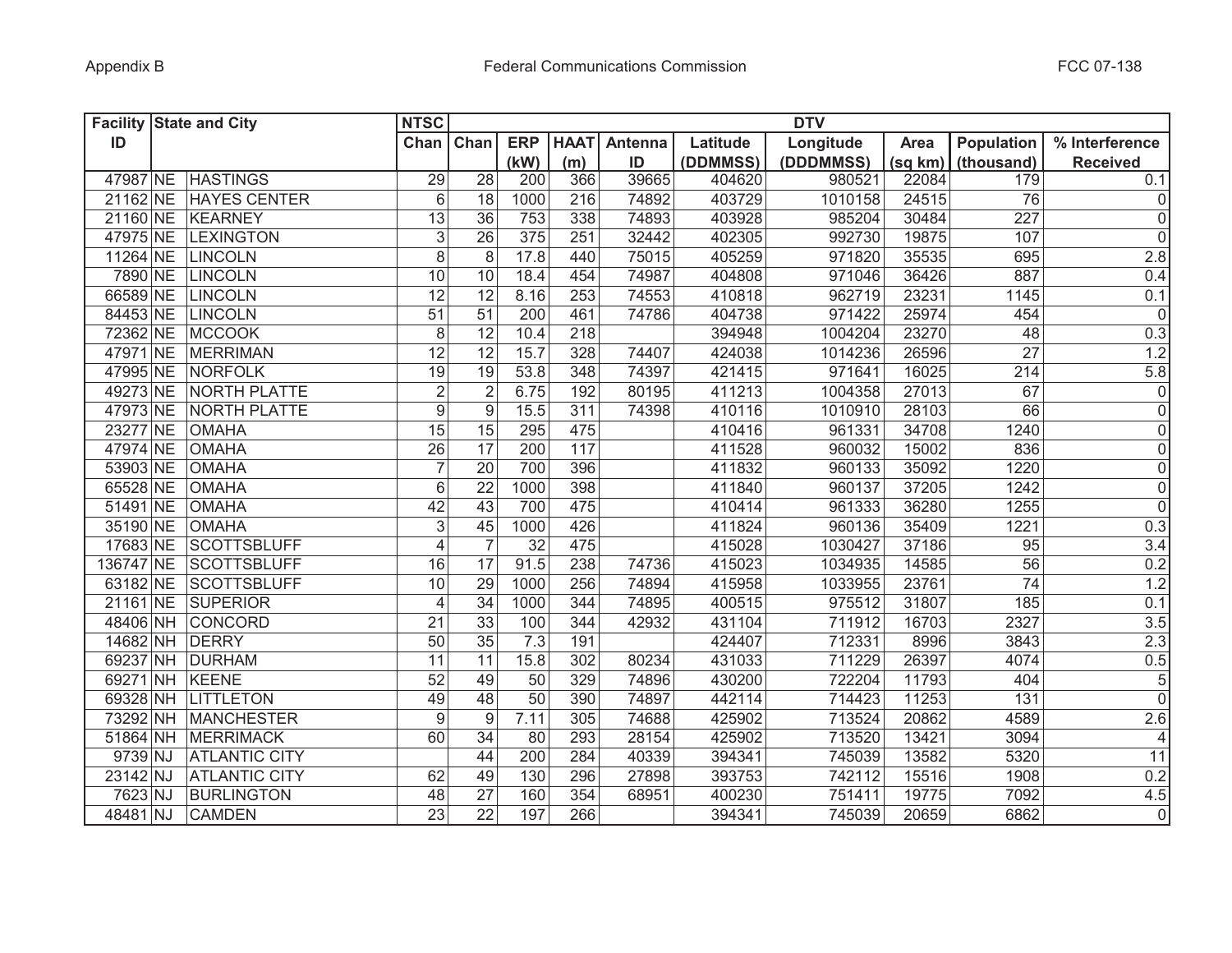| <b>Facility State and City</b> |                      | <b>NTSC</b>      |                 |                  |             |         |          | <b>DTV</b> |         |                 |                 |
|--------------------------------|----------------------|------------------|-----------------|------------------|-------------|---------|----------|------------|---------|-----------------|-----------------|
| ID                             |                      | Chan             | Chan            | <b>ERP</b>       | <b>HAAT</b> | Antenna | Latitude | Longitude  | Area    | Population      | % Interference  |
|                                |                      |                  |                 | (kW)             | (m)         | ID      | (DDMMSS) | (DDDMMSS)  | (sq km) | (thousand)      | <b>Received</b> |
| 73333 NJ                       | <b>LINDEN</b>        | 47               | 36              | 832              | 408         | 42433   | 404454   | 735910     | 28648   | 19697           | 1.7             |
| 48477 NJ                       | <b>MONTCLAIR</b>     | 50               | 51              | 200              | 238         |         | 405153   | 741203     | 16560   | 17216           | 0.3             |
| 48457 NJ                       | <b>NEW BRUNSWICK</b> | 58               | 8               | 20.2             | 212         | 32754   | 403717   | 743015     | 20833   | 17069           | 9.7             |
| 18795 NJ                       | <b>NEWARK</b>        | 13               | 13              | 3.2              | 500         | 74696   | 404243   | 740049     | 25707   | 19255           | 1.5             |
| 60555 NJ                       | <b>NEWARK</b>        | 68               | $\overline{30}$ | 189              | 321         | 80192   | 404522   | 735912     | 16609   | 17182           | $2.8\,$         |
| 43952 NJ                       | <b>NEWTON</b>        | 63               | $\overline{18}$ | 1000             | 250         | 67170   | 405153   | 741203     | 18520   | 17260           | $\overline{0}$  |
| 74215 NJ                       | <b>PATERSON</b>      | 41               | 40              | 300              | 421         | 29858   | 404454   | 735910     | 23316   | 19038           | 0.4             |
| 74197 NJ                       | <b>SECAUCUS</b>      | $\boldsymbol{9}$ | 38              | 136              | 500         | 74898   | 404243   | 740049     | 26502   | 19428           | 0.3             |
| 48465 NJ                       | <b>TRENTON</b>       | $\overline{52}$  | 43              | 50               | 271         | 74899   | 401700   | 744120     | 14075   | 8748            | 11.3            |
| 60560 NJ                       | <b>VINELAND</b>      | 65               | $\overline{29}$ | 225              | 396         | 72018   | 400230   | 751411     | 20524   | 7421            | 5.7             |
| 20818 NJ                       | <b>WEST MILFORD</b>  | 66               | 29              | 200              | 167         | 33869   | 404718   | 741519     | 8192    | 13959           | 12.2            |
| 61111 NJ                       | <b>WILDWOOD</b>      | 40               | 36              | $\overline{200}$ | 128         |         | 390728   | 744556     | 14738   | 739             | 0.9             |
|                                | 53928 NM ALBUQUERQUE | $\overline{7}$   | $\overline{7}$  | 27.6             | 1243        | 74445   | 351253   | 1062701    | 53948   | 961             | $\overline{0}$  |
|                                | 48575 NM ALBUQUERQUE | $\overline{13}$  | 13              | 7.03             | 1287        | 74399   | 351240   | 1062657    | 43540   | 925             | $\overline{0}$  |
|                                | 1151 NM ALBUQUERQUE  | $\overline{32}$  | $\overline{17}$ | 65.6             | 1247        | 58949   | 351251   | 1062701    | 34322   | 913             | $\overline{0}$  |
|                                | 57220 NM ALBUQUERQUE | 14               | $\overline{22}$ | 303              | 376         | 74730   | 352444   | 1064332    | 16156   | 820             | $\overline{0}$  |
|                                | 993 NM ALBUQUERQUE   | 23               | $\overline{24}$ | 200              | 1243        |         | 351254   | 1062702    | 47308   | 935             | $\overline{0}$  |
|                                | 35313 NM ALBUQUERQUE | $\overline{4}$   | $\overline{26}$ | 270              | 1277        |         | 351242   | 1062658    | 48914   | 934             | 0.1             |
|                                | 55528 NM ALBUQUERQUE | 5                | $\overline{35}$ | 250              | 1287        |         | 351249   | 1062701    | 46539   | 929             | $\overline{0}$  |
|                                | 35084 NM ALBUQUERQUE | 41               | 42              | 321              | 1262        |         | 351241   | 1062656    | 46959   | 928             | $\overline{0}$  |
|                                | 55049 NM ALBUQUERQUE | 50               | 45              | 245              | 1287        | 41944   | 351248   | 1062700    | 42560   | 921             | 0               |
|                                | 53908 NM CARLSBAD    | $6\,$            | 19              | 912              | 333         |         | 324738   | 1041229    | 32390   | 153             | 0.6             |
|                                | 83707 NM CARLSBAD    | 25               | 25              | 50               | 134         | 74757   | 322609   | 1041114    | 11804   | 51              | 0               |
| 40450 NM CLOVIS                |                      | 12               | 20              | 598              | 204         | 74900   | 341134   | 1031644    | 21451   | 87              | 0               |
|                                | 53904 NM FARMINGTON  | $\sqrt{3}$       | 8               | 40               | 166         |         | 364017   | 1081352    | 23531   | 151             | 0               |
|                                | 35321 NM FARMINGTON  | 12               | 12              | 12.7             | 102         | 74408   | 364143   | 1081314    | 13056   | 121             | 0               |
| 27431 NM HOBBS                 |                      | 29               | $\overline{29}$ | 67.4             | 159         | 74400   | 324328   | 1030546    | 13761   | 81              | 0               |
|                                | 55516 NM LAS CRUCES  | 22               | 23              | 1000             | 223         | 44448   | 321722   | 1064149    | 21045   | 708             | 0               |
|                                | 36916 NM LAS CRUCES  | 48               | 47              | 200              | 134         | 74901   | 320230   | 1062741    | 8205    | 693             | 0               |
|                                | 18338 NM PORTALES    | 3                | 32              | 82.6             | 190         |         | 341508   | 1031420    | 15679   | 81              | 0               |
|                                | 62272 NM ROSWELL     | 8                | 8               | 20.8             | 499         | 74533   | 332231   | 1034612    | 38887   | 159             | $\overline{0}$  |
|                                | 48556 NM ROSWELL     | 10               | 10              | 24.3             | 610         | 74558   | 330320   | 1034912    | 43742   | 187             | 0.1             |
|                                | 84157 NM ROSWELL     | 21               | $\overline{21}$ | 164              | 128         | 74747   | 330601   | 1041515    | 11510   | $\overline{77}$ | $\overline{0}$  |
|                                | 53539 NM ROSWELL     | $\overline{27}$  | $\overline{27}$ | $\overline{50}$  | 115         | 74474   | 332458   | 1043359    | 7382    | 63              | $\overline{0}$  |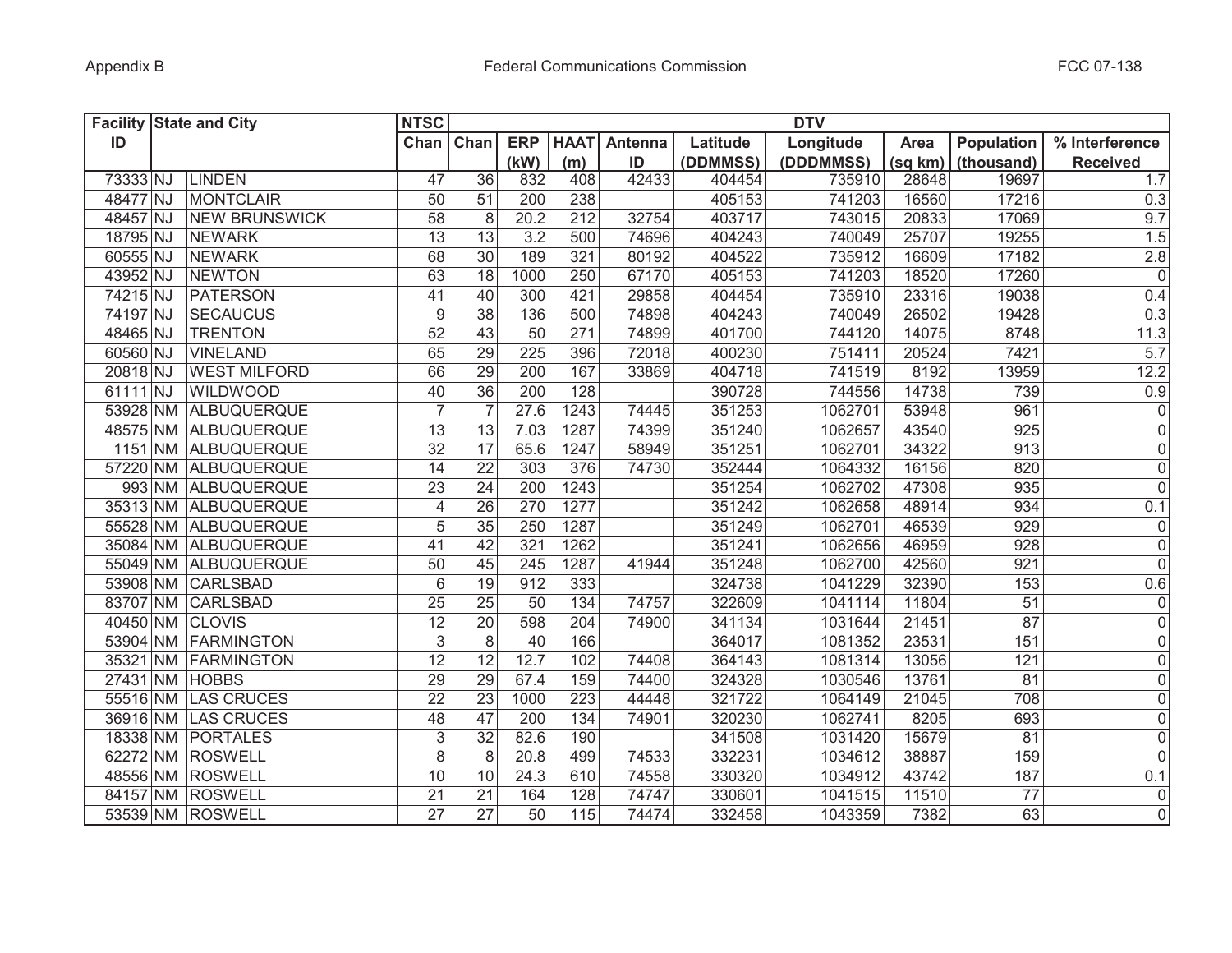| <b>Facility State and City</b> |                      | <b>NTSC</b>      |                  |                 |             |         |          | <b>DTV</b> |         |                 |                 |
|--------------------------------|----------------------|------------------|------------------|-----------------|-------------|---------|----------|------------|---------|-----------------|-----------------|
| ID                             |                      | Chan             | Chan             | <b>ERP</b>      | <b>HAAT</b> | Antenna | Latitude | Longitude  | Area    | Population      | % Interference  |
|                                |                      |                  |                  | (kW)            | (m)         | ID      | (DDMMSS) | (DDDMMSS)  | (sq km) | (thousand)      | <b>Received</b> |
|                                | 84215 NM SANTA FE    |                  | 9                | 0.2             | 1241        | 67438   | 351245   | 1062658    | 20827   | 857             | 0.8             |
|                                | 60793 NM SANTA FE    | 11               | 10               | 30              | 608         |         | 354648   | 1063133    | 38985   | 904             | 1.3             |
|                                | 32311 NM SANTA FE    | $\overline{2}$   | 27               | 255             | 1278        |         | 351250   | 1062701    | 48241   | 933             | 0.2             |
|                                | 76268 NM SANTA FE    | 19               | 29               | 245             | 1289        |         | 351244   | 1062657    | 47629   | 935             | $\overline{0}$  |
|                                | 53911 NM SILVER CITY | 10               | 10               | 3.2             | 485         | 74976   | 325146   | 1081428    | 22295   | 59              | 0.2             |
|                                | 85114 NM SILVER CITY | $6\phantom{1}$   | $\overline{12}$  | 3.2             | 502         | 74712   | 325149   | 1081427    | 16454   | $\overline{58}$ | 0               |
| 63845 NV ELKO                  |                      | 10               | 10               | 3.2             | 557         |         | 404152   | 1155413    | 21628   | $\overline{36}$ | $\overline{0}$  |
| 86537 NV ELY                   |                      | $\mathfrak{S}$   | $\overline{3}$   | $\mathbf{1}$    | 279         | 74709   | 391446   | 1145536    | 6317    | $\overline{8}$  | $\overline{0}$  |
| 86538 NV ELY                   |                      | $\overline{6}$   | $\overline{27}$  | 1000            | 270         | 74713   | 391553   | 1145335    | 13318   | $\overline{8}$  | $\overline{0}$  |
| 86201 NV                       | GOLDFIELD            | $\overline{7}$   | $\overline{50}$  | 50              | 448         | 74716   | 380305   | 1171330    | 8739    | $\overline{3}$  | $\overline{0}$  |
|                                | 35870 NV HENDERSON   | 5                | 9                | 86              | 385         |         | 360026   | 1150022    | 29838   | 1362            | 0.1             |
| 69677 NV                       | LAS VEGAS            | $\overline{3}$   | $\overline{2}$   | 27.7            | 384         |         | 360030   | 1150020    | 41279   | 1419            | $\overline{0}$  |
| 35042 NV                       | LAS VEGAS            | $\overline{8}$   | $\overline{7}$   | 30.1            | 609         |         | 355644   | 1150233    | 33021   | 1366            | $\overline{0}$  |
| 11683 NV                       | LAS VEGAS            | $\overline{10}$  | 11               | 105             | 371         |         | 360027   | 1150024    | 30092   | 1360            | $\overline{0}$  |
| 74100 NV                       | LAS VEGAS            | $\overline{13}$  | $\overline{13}$  | $\overline{16}$ | 606         |         | 355643   | 1150232    | 27920   | 1363            | $\overline{0}$  |
| 67089 NV                       | LAS VEGAS            | 15               | 16               | 1000            | 571         | 36067   | 355646   | 1150234    | 24277   | 1352            | $\overline{0}$  |
| 10179 NV                       | LAS VEGAS            | 21               | $\overline{22}$  | 630             | 383         | 73225   | 360028   | 1150024    | 18735   | 1351            | $\overline{0}$  |
| 10195 NV                       | LAS VEGAS            | $\overline{33}$  | 29               | 1000            | 383         | 73223   | 360028   | 1150024    | 19334   | 1351            | $\overline{0}$  |
| 41237 NV                       | LAUGHLIN             | $\overline{34}$  | $\overline{32}$  | 1000            | 607         | 66737   | 353907   | 1141842    | 27099   | 1276            | 0.1             |
| 63768 NV                       | PARADISE             | 39               | 40               | 200             | 357         |         | 360036   | 1150020    | 14586   | 1350            | 0               |
| 60307 NV                       | <b>RENO</b>          | $\overline{4}$   | $\overline{7}$   | 16.1            | 879         |         | 391857   | 1195302    | 39300   | 677             | $\overline{3}$  |
| 63331 NV                       | <b>RENO</b>          | 8                | $\boldsymbol{9}$ | 15.6            | 893         |         | 391849   | 1195300    | 38673   | 660             | 3.1             |
| 59139 NV                       | <b>RENO</b>          | $\overline{2}$   | 13               | 16.1            | 876         |         | 391857   | 1195302    | 38571   | 678             | 0.3             |
| 10228 NV                       | <b>RENO</b>          | 5                | 15               | 50              | 140         | 74902   | 393501   | 1194752    | 6245    | 389             | 0               |
| 19191 NV                       | <b>RENO</b>          | 21               | 20               | 53              | 176         | 42485   | 393503   | 1194751    | 6065    | 363             | 0               |
| 51493 NV                       | <b>RENO</b>          | 27               | 26               | 1000            | 894         | 28095   | 391847   | 1195259    | 36813   | 577             | 0.5             |
| 48360 NV                       | <b>RENO</b>          | 11               | 44               | 1000            | 836         | 44000   | 393523   | 1195537    | 19310   | 403             | 0               |
| 86643 NV                       | <b>TONOPAH</b>       | $\boldsymbol{9}$ | $\boldsymbol{9}$ | 3.2             | 448         | 74720   | 380305   | 1171330    | 12823   | 3               | 0               |
| 63846 NV                       | <b>WINNEMUCCA</b>    | $\overline{7}$   | $\overline{7}$   | 3.2             | 650         |         | 410041   | 1174559    | 23032   | $\overline{17}$ | 0               |
|                                | 11970 NY ALBANY      | 23               | $\overline{7}$   | 10              | 434         |         | 423731   | 740038     | 26085   | 1488            | 1.1             |
|                                | 73363 NY ALBANY      | 13               | $\overline{12}$  | 9.1             | 436         |         | 423731   | 740038     | 26438   | 1477            | 0.2             |
|                                | 74422 NY ALBANY      | 10               | 26               | 700             | 426         | 67986   | 423731   | 740038     | 27072   | 1496            | 1.5             |
|                                | 13933 NY AMSTERDAM   | 55               | 50               | 450             | 207         | 38556   | 425904   | 741056     | 13763   | 993             | $\overline{0}$  |
|                                | 2325 NY BATAVIA      | 51               | 23               | 445             | 279         | 74609   | 425342   | 780056     | 19868   | 2211            | 0.5             |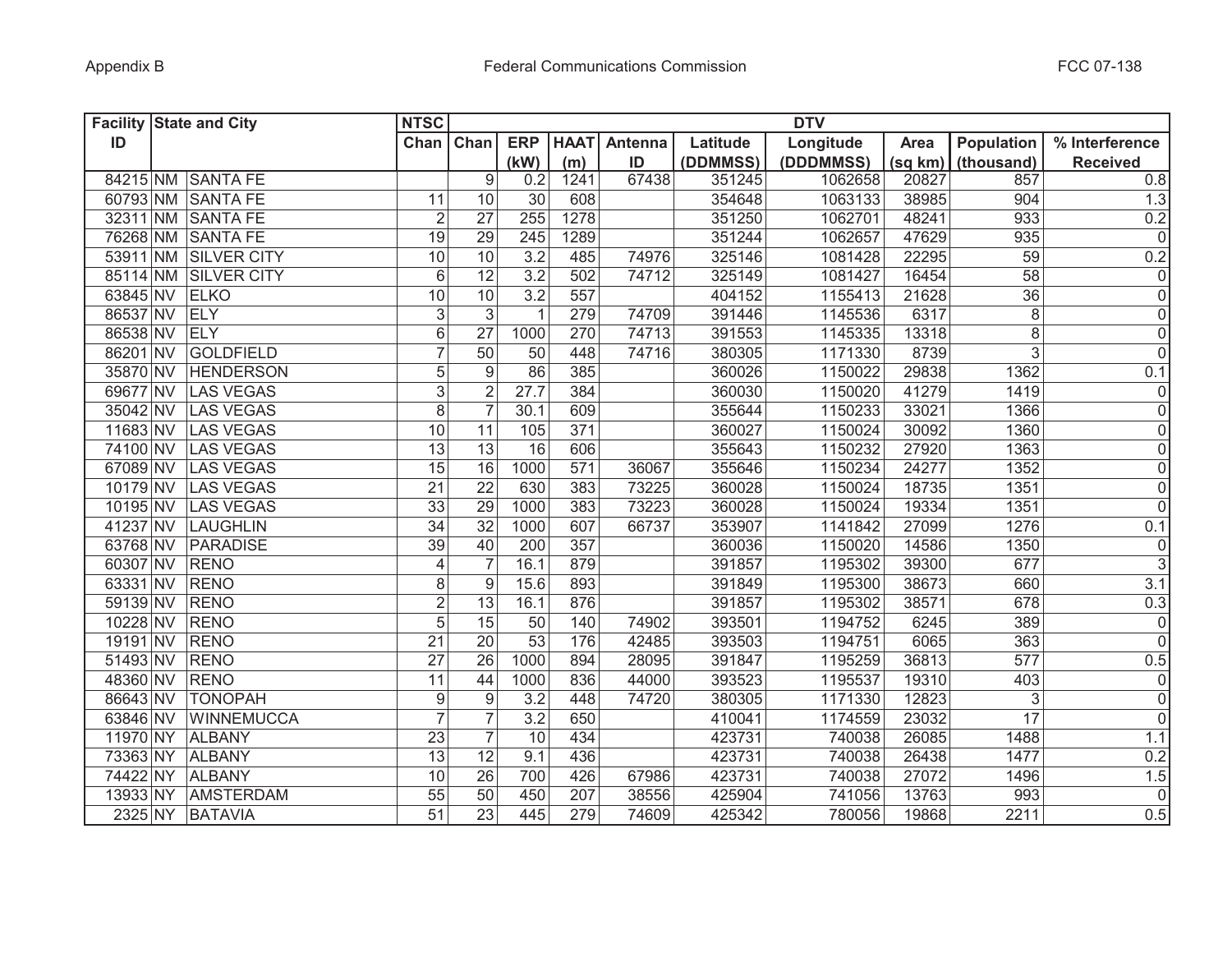| <b>Facility State and City</b> |                    | <b>NTSC</b>              |                 |                  |              |                |          | <b>DTV</b> |         |                   |                  |
|--------------------------------|--------------------|--------------------------|-----------------|------------------|--------------|----------------|----------|------------|---------|-------------------|------------------|
| ID                             |                    | Chan Chan                |                 | <b>ERP</b>       | <b>HAAT</b>  | <b>Antenna</b> | Latitude | Longitude  | Area    | <b>Population</b> | % Interference   |
|                                |                    |                          |                 | (kW)             | (m)          | ID             | (DDMMSS) | (DDDMMSS)  | (sq km) | (thousand)        | <b>Received</b>  |
| 72623 NY                       | BATH               | 14                       | 14              | 50               | 318          | 74731          | 421828   | 771317     | 15650   | 468               | 14.6             |
| 23337 NY                       | <b>BINGHAMTON</b>  | 12                       | $\overline{7}$  | 20.4             | 342          |                | 420331   | 755706     | 27244   | 1001              | 1.8              |
| 62210 NY                       | <b>BINGHAMTON</b>  | 40                       | 8               | 7.9              | 371          | 70921          | 420322   | 755639     | 21231   | 750               | 1.5              |
| 11260 NY                       | <b>BINGHAMTON</b>  | $\overline{34}$          | 34              | 450              | 263          | 70326          | 420339   | 755636     | 16714   | 635               | 2.2              |
| 74034 NY                       | BINGHAMTON         | 46                       | 42              | 50               | 408          |                | 420340   | 755645     | 17846   | 603               | 1.2              |
| 415 NY                         | <b>BUFFALO</b>     | 29                       | 14              | 1000             | 300          | 76608          | 430132   | 785543     | 20685   | 1403              | 1.1              |
| 71905 NY                       | <b>BUFFALO</b>     | 23                       | 32              | 1000             | 314          |                | 430148   | 785515     | 28800   | 1538              | 2.1              |
| 64547 NY                       | <b>BUFFALO</b>     | $\overline{2}$           | 33              | 480              | 295          |                | 424307   | 783347     | 22864   | 1848              | 1.2              |
| 67784 NY                       | <b>BUFFALO</b>     | 49                       | $\overline{34}$ | $\overline{175}$ | 288          | 78226          | 430132   | 785543     | 12091   | 1291              | 1.9              |
| 54176 NY                       | <b>BUFFALO</b>     | $\overline{7}$           | $\overline{38}$ | 358              | 433          |                | 423815   | 783712     | 29175   | 1990              | 0.2              |
| 7780 NY                        | <b>BUFFALO</b>     | $\overline{\mathcal{L}}$ | $\overline{39}$ | 790              | 417          |                | 423933   | 783733     | 32947   | 2280              | 0.1              |
| 71928 NY                       | <b>BUFFALO</b>     | 17                       | 43              | 156              | 330          | 74905          | 430148   | 785515     | 21439   | 1386              | 0.1              |
| 68851 NY                       | <b>CARTHAGE</b>    | $\overline{7}$           |                 | 15.6             | 203          | 74512          | 435715   | 754345     | 17022   | 191               | 7.9              |
| 78908 NY                       | <b>CORNING</b>     | $\overline{30}$          | 30              | 50               | 319          |                | 420829   | 770439     | 16043   | 439               | 0.6              |
| 62219 NY                       | <b>CORNING</b>     | 48                       | 48              | $\overline{50}$  | 166          | 75045          | 420943   | 770215     | 9513    | 285               | $\mathbf{1}$     |
| 60653 NY                       | <b>ELMIRA</b>      | 18                       | $\overline{18}$ | 90               | 363          | 70327          | 420622   | 765217     | 16933   | 606               | 3.1              |
| 71508 NY                       | <b>ELMIRA</b>      | 36                       | $\overline{36}$ | $\overline{50}$  | 320          | 74631          | 420620   | 765217     | 15689   | 544               | 0.3              |
| 38336 NY                       | <b>GARDEN CITY</b> | $\overline{21}$          | $\overline{21}$ | 89.9             | 111          | 74455          | 404719   | 732709     | 10930   | 13638             | 0.1              |
| 34329 NY                       | <b>ITHACA</b>      | $\overline{52}$          | 20              | 0.015            | $\mathbf{1}$ |                | 422546   | 762948     | 382     | 66                | 2.6              |
| 30303 NY                       | <b>JAMESTOWN</b>   | 26                       | 26              | 234              | 463          | 75000          | 422336   | 791344     | 22922   | 1548              | 0.2              |
| 74156 NY                       | <b>KINGSTON</b>    |                          | 48              | 950              | 378          | 65356          | 412918   | 735656     | 23706   | 14181             | 1.2              |
| 1328 NY                        | <b>NEW YORK</b>    | $\overline{7}$           |                 | 3.2              | 491          | 74571          | 404243   | 740049     | 26545   | 19366             | 0.9              |
| 73881 NY                       | <b>NEW YORK</b>    | 11                       | 11              | 3.2              | 506          | 80235          | 404243   | 740049     | 26014   | 19252             | 1.9              |
| 6048 NY                        | <b>NEW YORK</b>    | 25                       | 24              | 151              | 310          |                | 404522   | 735912     | 20843   | 18220             | 1.3              |
| 47535 NY                       | <b>NEW YORK</b>    | 4                        | 28              | 164              | 515          | 74906          | 404243   | 740049     | 28669   | 19696             | $\mathbf{1}$     |
| 73356 NY                       | <b>NEW YORK</b>    | 31                       | 31              | 225              | 458          | 74482          | 404243   | 740049     | 20490   | 17944             | 5.8              |
| 9610 NY                        | <b>NEW YORK</b>    | $\mathbf 2$              | 33              | 239              | 482          | 74646          | 404243   | 740049     | 26765   | 19217             | 3.4              |
| 22206 NY                       | <b>NEW YORK</b>    | 5                        | 44              | 225              | 515          | 74907          | 404243   | 740049     | 27036   | 19135             | 3.6              |
| 57476 NY                       | <b>NORTH POLE</b>  | 5                        | 14              | 650              | 845          | 72521          | 443132   | 724858     | 39057   | 642               | $\mathbf 0$      |
| 62137 NY                       | NORWOOD            | 18                       | 23              | 40               | 242          |                | 442929   | 745127     | 14994   | 163               | 0.1              |
| 46755 NY                       | PLATTSBURGH        | 57                       | 38              | 100              | 737          | 66309          | 444143   | 735300     | 26048   | 413               | $\mathbf 0$      |
| 67993 NY                       | POUGHKEEPSIE       | 54                       | 27              | 800              | 358          | 43683          | 412920   | 735653     | 23834   | 10810             | $\frac{1}{34.2}$ |
| 73206 NY                       | <b>RIVERHEAD</b>   | 55                       | 47              | 410              | 196          | 72009          | 405350   | 725456     | 14328   | 4541              | 1                |
|                                | 70041 NY ROCHESTER | 10                       | 10              | $\overline{5.9}$ | 152          | 74676          | 430807   | 773502     | 17449   | 1148              | $\mathbf 0$      |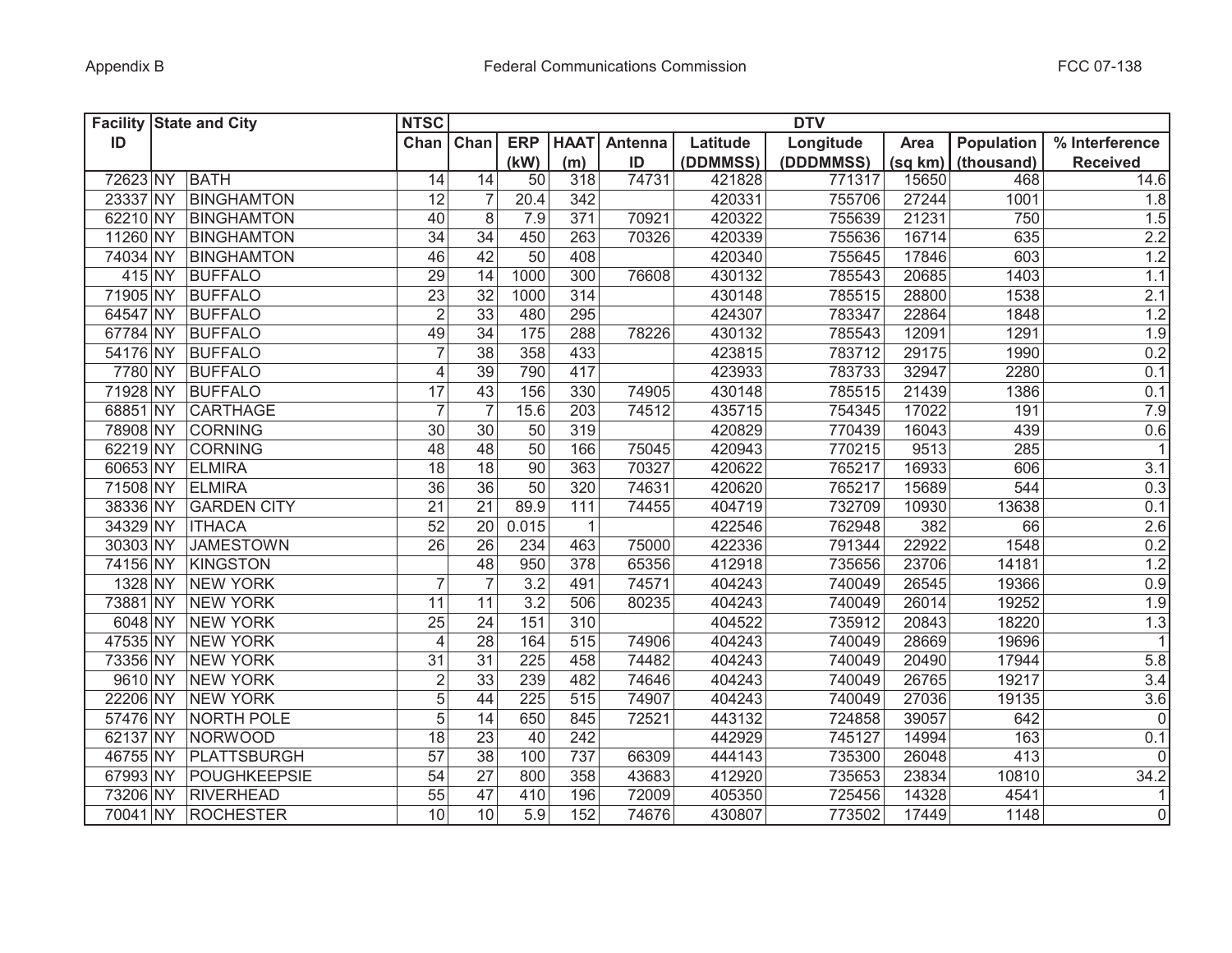|          | <b>Facility State and City</b> | <b>NTSC</b>      |                 |            |             |         |          | <b>DTV</b> |         |            |                     |
|----------|--------------------------------|------------------|-----------------|------------|-------------|---------|----------|------------|---------|------------|---------------------|
| ID       |                                | Chan             | Chan            | <b>ERP</b> | <b>HAAT</b> | Antenna | Latitude | Longitude  | Area    | Population | % Interference      |
|          |                                |                  |                 | (kW)       | (m)         | ID      | (DDMMSS) | (DDDMMSS)  | (sq km) | (thousand) | <b>Received</b>     |
| 73371 NY | <b>ROCHESTER</b>               | 13               | 13              | 5.83       | 152         | 74689   | 430807   | 773503     | 17099   | 1134       | 0.7                 |
| 57274 NY | <b>ROCHESTER</b>               | 21               | 16              | 180        | 130         | 68025   | 430807   | 773503     | 12874   | 1118       | 0.1                 |
| 413 NY   | <b>ROCHESTER</b>               | 31               | 28              | 320        | 161         | 66841   | 430805   | 773507     | 13190   | 1127       | $\overline{0}$      |
| 73964 NY | <b>ROCHESTER</b>               | $\,8\,$          | 45              | 1000       | 122         | 69994   | 430807   | 773502     | 15154   | 1146       | 0.4                 |
| 77515 NY | <b>SARANAC LAKE</b>            | 40               | 40              | 50         | 440         | 74774   | 440935   | 742834     | 11926   | 38         | 1.7                 |
| 73942 NY | <b>SCHENECTADY</b>             | $6\phantom{1}$   | $6\phantom{1}$  | 4.46       | 426         | 74544   | 423731   | 740038     | 30364   | 1567       | 1.7                 |
| 73263 NY | <b>SCHENECTADY</b>             | 17               | 34              | 325        | 426         |         | 423731   | 740038     | 24147   | 1423       | 0.8                 |
| 73264 NY | <b>SCHENECTADY</b>             | 45               | 43              | 676        | 413         | 67289   | 423731   | 740038     | 24332   | 1399       | 0.9                 |
| 60553 NY | SMITHTOWN                      | 67               | 23              | 150        | 204         | 39829   | 405323   | 725713     | 13615   | 4096       | 15.2                |
| 9088 NY  | SPRINGVILLE                    | 67               | $\overline{7}$  | 15.5       | 411         | 74575   | 423814   | 783711     | 16571   | 1369       | 0.7                 |
| 64352 NY | SYRACUSE                       | 56               | 15              | 78.2       | 379         | 74790   | 431818   | 760300     | 17835   | 1053       | 0.8                 |
| 73113 NY | <b>SYRACUSE</b>                | $\boldsymbol{9}$ | $\overline{17}$ | 105        | 402         | 44725   | 425642   | 760128     | 22102   | 1222       | 0.1                 |
| 40758 NY | <b>SYRACUSE</b>                | 68               | $\overline{19}$ | 621        | 445         | 29285   | 425250   | 761200     | 29954   | 1648       | 0.3                 |
| 21252 NY | <b>SYRACUSE</b>                | 3                | $\overline{24}$ | 210        | 405         |         | 425642   | 760707     | 26452   | 1367       | 0.2                 |
| 53734 NY | <b>SYRACUSE</b>                | 24               | 25              | 97         | 393         |         | 425644   | 760707     | 22595   | 1276       | 0                   |
| 58725 NY | <b>SYRACUSE</b>                | $\overline{43}$  | 44              | 680        | 445         | 68111   | 425250   | 761200     | 27037   | 1403       | $\overline{0}$      |
| 74151 NY | <b>SYRACUSE</b>                | 5                | $\overline{47}$ | 500        | 290         |         | 425719   | 760634     | 22565   | 1246       | $\mathsf{O}\xspace$ |
| 43424 NY | <b>UTICA</b>                   | $\overline{33}$  | $\overline{27}$ | 688        | 433         | 59327   | 430213   | 752641     | 25154   | 1066       | 2.1                 |
| 60654 NY | <b>UTICA</b>                   | $\overline{2}$   | 29              | 708        | 402         | 45240   | 430609   | 745627     | 28378   | 1294       | 3.3                 |
| 57837 NY | <b>UTICA</b>                   | $\overline{20}$  | $\overline{30}$ | 50         | 227         | 45963   | 430843   | 751035     | 10411   | 447        | 8.7                 |
| 16747 NY | <b>WATERTOWN</b>               | 50               | 21              | 25         | 331         | 44780   | 435247   | 754312     | 15745   | 186        | 0                   |
| 62136 NY | <b>WATERTOWN</b>               | 16               | 41              | 50         | 370         | 74911   | 435144   | 754340     | 18784   | 234        | 0.3                 |
|          | 70491 OH AKRON                 | 23               | 23              | 317        | 296         | 74690   | 410353   | 813459     | 21976   | 4065       | $0.2\,$             |
|          | 72958 OH AKRON                 | 55               | 30              | 1000       | 334         | 66037   | 412302   | 814144     | 16202   | 3445       | 0                   |
| 49421    | OH AKRON                       | 49               | 50              | 180        | 305         |         | 410458   | 813802     | 18680   | 3641       | 6.7                 |
|          | 49439 OH ALLIANCE              | 45               | 45              | 388        | 223         | 74576   | 405423   | 805439     | 15811   | 2304       | 0                   |
|          | 50147 OH ATHENS                | 20               | 27              | 250        | 242         |         | 391852   | 820859     | 19485   | 708        | 1.9                 |
|          | 6568 OH BOWLING GREEN          | 27               | $\overline{27}$ | 110        | 320         |         | 410812   | 835424     | 21416   | 1313       | $\mathsf{O}\xspace$ |
|          | 50141 OH CAMBRIDGE             | 44               | 35              | 310        | 385         | 68039   | 400532   | 811719     | 24017   | 1218       | 1.1                 |
|          | 67893 OH CANTON                | 17               | 39              | 200        | 292         |         | 410320   | 813538     | 20718   | 3970       | 1                   |
|          | 43870 OH CANTON                | 67               | 47              | 1000       | 134         | 40562   | 410633   | 812010     | 15829   | 3690       | 0.1                 |
|          | 21158 OH CHILLICOTHE           | 53               | 46              | 1000       | 328         | 33138   | 393520   | 830644     | 27391   | 2595       | 0.2                 |
|          | 59438 OH CINCINNATI            | $\boldsymbol{9}$ | 10              | 15.4       | 305         | 75072   | 390731   | 842957     | 27021   | 3082       | 0.6                 |
|          | 11289 OH CINCINNATI            | $\overline{12}$  | $\overline{12}$ | 15.6       | 305         | 75016   | 390658   | 843005     | 26165   | 3013       | 1.9                 |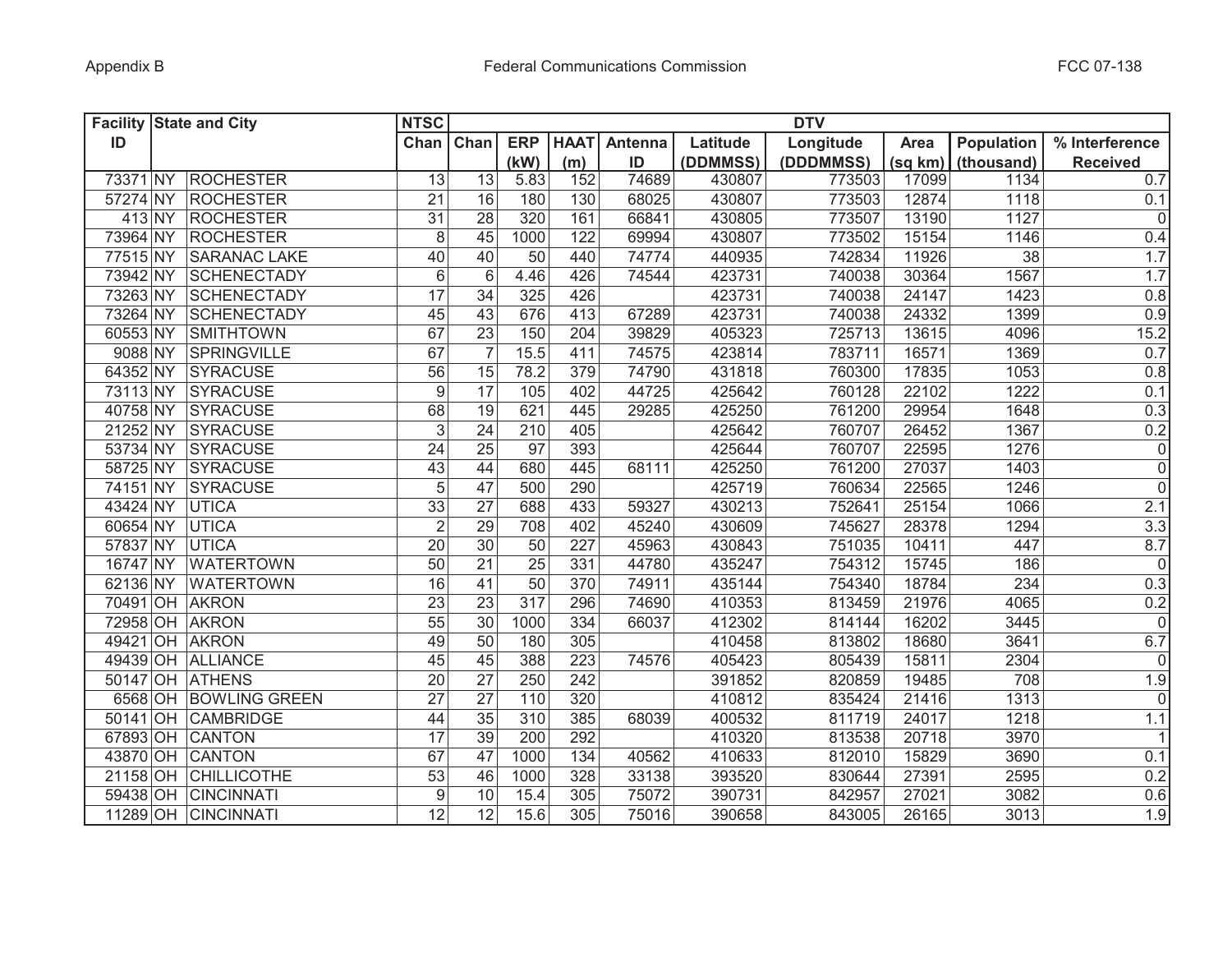|          | <b>Facility State and City</b> | <b>NTSC</b>              |                  |                 |             |         |          | <b>DTV</b> |         |            |                     |
|----------|--------------------------------|--------------------------|------------------|-----------------|-------------|---------|----------|------------|---------|------------|---------------------|
| ID       |                                | Chan                     | Chan             | <b>ERP</b>      | <b>HAAT</b> | Antenna | Latitude | Longitude  | Area    | Population | % Interference      |
|          |                                |                          |                  | (kW)            | (m)         | ID      | (DDMMSS) | (DDDMMSS)  | (sq km) | (thousand) | <b>Received</b>     |
|          | 11204 OH CINCINNATI            | 64                       | 33               | 500             | 337         | 39190   | 391201   | 843122     | 24978   | 3100       | $\mathbf 0$         |
|          | 65666 OH CINCINNATI            | 48                       | 34               | 500             | 326         | 32656   | 390727   | 843118     | 24471   | 3023       | 0.1                 |
|          | 46979 OH CINCINNATI            | $\overline{5}$           | $\overline{35}$  | 1000            | 311         |         | 390727   | 843118     | 29790   | 3176       | 0.1                 |
|          | 73150 OH CLEVELAND             | $\overline{8}$           | 8                | 15.7            | 305         | 75017   | 412147   | 814258     | 27942   | 3966       | 1.5                 |
| 59441    | OH CLEVELAND                   | $\overline{5}$           | 15               | 1000            | 311         | 75073   | 412227   | 814306     | 31477   | 4147       | 3.2                 |
|          | 73195 OH CLEVELAND             | 3                        | 17               | 1000            | 296         | 72095   | 412310   | 814121     | 30737   | 4170       | $\mathbf 0$         |
|          | 18753 OH CLEVELAND             | 25                       | 26               | 100             | 313         | 42131   | 412028   | 814425     | 18860   | 3498       | 0.1                 |
|          | 60556 OH CLEVELAND             | 61                       | $\overline{34}$  | 525             | 334         | 40362   | 412258   | 814207     | 25232   | 3931       | 0.3                 |
|          | 56549 OH COLUMBUS              | $\,6$                    | 13               | 59              | 286         | 39803   | 395614   | 830116     | 26405   | 2526       | 10.4                |
|          | 50781 OH COLUMBUS              | $\overline{\mathcal{L}}$ | 14               | 902             | 264         |         | 395816   | 830140     | 28164   | 2467       | 0.4                 |
|          | 71217 OH COLUMBUS              | 10                       | 21               | 1000            | 279         |         | 395816   | 830140     | 28074   | 2497       | 2.6                 |
|          | 74137 OH COLUMBUS              | $\overline{28}$          | $\overline{36}$  | 1000            | 271         |         | 395614   | 830116     | 25893   | 2312       | 1.6                 |
|          | 66185 OH COLUMBUS              | $\overline{34}$          | 38               | 250             | 291         |         | 400933   | 825523     | 21605   | 2191       | 0.4                 |
|          | 25067 OH DAYTON                | 16                       | 16               | 126             | 320         |         | 394316   | 841500     | 21274   | 3118       | $\frac{2.2}{7}$     |
| 411      | OH DAYTON                      | 45                       | 30               | 425             | 351         | 29247   | 394328   | 841518     | 22724   | 2886       |                     |
|          | 41458 OH DAYTON                | $\overline{7}$           | 41               | 1000            | 290         | 67218   | 394402   | 841453     | 24364   | 3196       | 0.5                 |
|          | 65690 OH DAYTON                | $\overline{2}$           | 50               | 1000            | 323         |         | 394307   | 841522     | 29198   | 3497       | 0.3                 |
|          | 73155 OH DAYTON                | 22                       | 51               | 138             | 351         |         | 394328   | 841518     | 21345   | 3050       | 1.9                 |
| 37503 OH | <b>LIMA</b>                    | 35                       | $\,8\,$          | 30              | 165         | 36733   | 404454   | 840755     | 23276   | 1109       | 8.5                 |
| 1222 OH  | <b>LIMA</b>                    | 44                       | 47               | $\overline{50}$ | 207         | 75074   | 404547   | 841059     | 14055   | 556        | 0.1                 |
| 8532 OH  | <b>LORAIN</b>                  | 43                       | 28               | 200             | 337         | 38130   | 412245   | 814312     | 22230   | 3706       | $\mathsf{O}\xspace$ |
|          | 41893 OH MANSFIELD             | 68                       | 12               | 14              | 180         | 69497   | 404550   | 823704     | 19484   | 1109       | 12.2                |
|          | 11118 OH NEWARK                | 51                       | 24               | 1000            | 132         | 39194   | 400445   | 824141     | 18218   | 1935       | 0.2                 |
|          | 25065 OH OXFORD                | 14                       | 28               | 400             | 268         | 43343   | 390719   | 843252     | 20730   | 2781       | $\mathsf{O}\xspace$ |
|          | 65130 OH PORTSMOUTH            | 30                       | 17               | 50              | 237         | 75075   | 384542   | 830341     | 16947   | 596        | 1.5                 |
|          | 66190 OH PORTSMOUTH            | 42                       | 43               | 50              | 382         |         | 384542   | 830341     | 19181   | 604        | 8.3                 |
|          | 11027 OH SANDUSKY              | 52                       | 42               | 700             | 213         | 41148   | 412348   | 824731     | 18330   | 1542       | 0.1                 |
|          | 39746 OH SHAKER HEIGHTS        | 19                       | 10               | 3.5             | 304         | 19316   | 412315   | 814143     | 18681   | 3562       | 1.2                 |
|          | 70138 OH SPRINGFIELD           | 26                       | 26               | 50              | 291         | 74421   | 394328   | 841518     | 15181   | 2003       | 0.9                 |
|          | 74122 OH STEUBENVILLE          | $9\,$                    | $\boldsymbol{9}$ | 8.82            | 261         | 74665   | 402033   | 803714     | 21161   | 2829       | 0.1                 |
| 17076 OH | <b>TOLEDO</b>                  | 40                       | 5                | 10              | 155         | 43356   | 414441   | 840106     | 18262   | 2235       | 17.4                |
| 13992 OH | <b>TOLEDO</b>                  | 11                       | $\overline{11}$  | 13.1            | 263         | 74409   | 414022   | 832247     | 22529   | 2388       | 0.5                 |
|          | 74150 OH TOLEDO                | $\overline{13}$          | $\overline{13}$  | 14.6            | 305         | 74430   | 414100   | 832449     | 22711   | 2547       | $\overline{3}$      |
|          | 66285 OH TOLEDO                | 30                       | $\overline{29}$  | $\overline{50}$ | 314         | 75078   | 413927   | 832555     | 18428   | 2208       | $\overline{0}$      |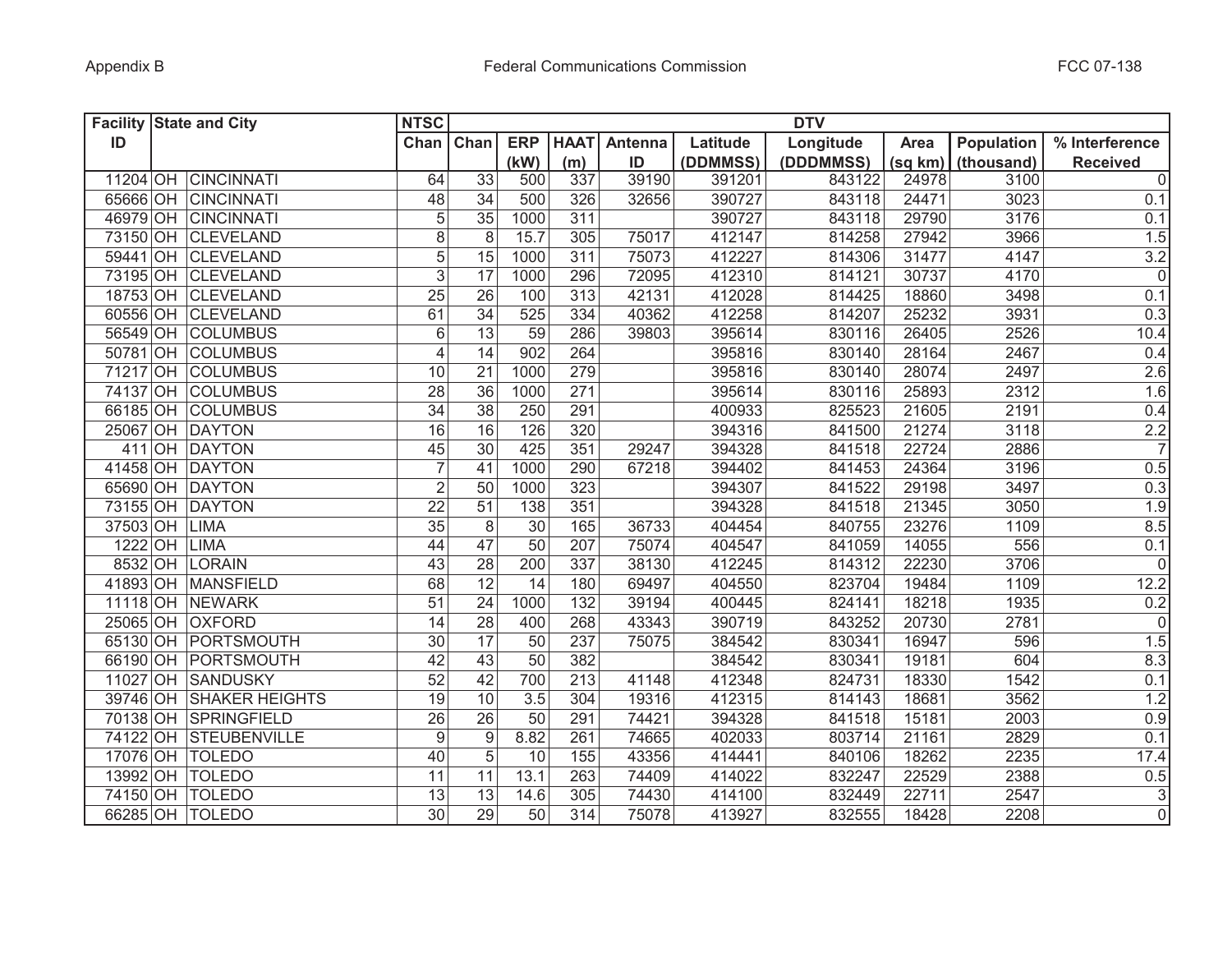|          | <b>Facility State and City</b> | <b>NTSC</b>     |    |                 |             |         |          | <b>DTV</b> |         |                   |                     |
|----------|--------------------------------|-----------------|----|-----------------|-------------|---------|----------|------------|---------|-------------------|---------------------|
| ID       |                                | Chan Chan       |    | <b>ERP</b>      | <b>HAAT</b> | Antenna | Latitude | Longitude  | Area    | <b>Population</b> | % Interference      |
|          |                                |                 |    | (kW)            | (m)         | ID      | (DDMMSS) | (DDDMMSS)  | (sq km) | (thousand)        | <b>Received</b>     |
|          | 19190 OH TOLEDO                | 36              | 46 | 110             | 356         | 40304   | 413922   | 832641     | 18875   | 2041              | 0.8                 |
| 73354 OH | <b>TOLEDO</b>                  | 24              | 49 | 59              | 409         | 42576   | 414003   | 832122     | 18182   | 1915              | $\mathbf 0$         |
| 72062 OH | YOUNGSTOWN                     | 21              | 20 | 460             | 295         | 43442   | 410448   | 803825     | 23468   | 3296              | $\mathsf{O}\xspace$ |
|          | 4693 OH YOUNGSTOWN             | 33              | 36 | 50              | 148         |         | 410343   | 803807     | 12151   | 1299              | 3.1                 |
|          | 73153 OH YOUNGSTOWN            | $\overline{27}$ | 41 | 700             | 418         |         | 410324   | 803844     | 29686   | 3817              | 26.3                |
|          | 61216 OH ZANESVILLE            | 18              | 40 | 620             | 169         |         | 395542   | 815907     | 18268   | 818               | 1.3                 |
|          | 35666 OK ADA                   | 10              | 26 | 1000            | 426         |         | 342134   | 963334     | 37746   | 516               | 1.1                 |
|          | 1005 OK BARTLESVILLE           | 17              | 17 | 210             | 296         | 74384   | 363059   | 954610     | 20962   | 949               | $\mathbf 0$         |
|          | 50194 OK CHEYENNE              | $\overline{12}$ | 8  | 30              | 303         |         | 353536   | 994002     | 30003   | 101               | 2.9                 |
|          | 57431 OK CLAREMORE             | 35              | 36 | 144             | 255         | 76140   | 362403   | 953630     | 15572   | 915               | $\mathsf{O}\xspace$ |
|          | 50198 OK EUFAULA               | $\overline{3}$  | 31 | 1000            | 364         |         | 351101   | 952019     | 31355   | 600               | 0.1                 |
|          | 35645 OK LAWTON                | $\overline{7}$  | 11 | 138             | 327         |         | 341255   | 984313     | 40212   | 446               | 1.6                 |
|          | 78322 OK MUSKOGEE              | 19              | 20 | 245             | 252         | 80215   | 354508   | 954815     | 20096   | 1001              | 0.4                 |
|          | 84225 OK NORMAN                | 46              | 46 | 50              | 416         | 74779   | 353552   | 972922     | 18745   | 1211              | 0.1                 |
|          | 12508 OK OKLAHOMA CITY         | $\overline{5}$  |    | $\overline{34}$ | 430         | 41104   | 353345   | 972924     | 34028   | 1407              | 0.1                 |
|          | 25382 OK OKLAHOMA CITY         | $\overline{9}$  | 9  | 19.4            | 465         | 74545   | 353258   | 972950     | 36596   | 1436              | 0.2                 |
|          | 50205 OK OKLAHOMA CITY         | $\overline{13}$ | 13 | 26.4            | 465         | 74494   | 353552   | 972922     | 38899   | 1455              | 0                   |
|          | 67999 OK OKLAHOMA CITY         | 14              | 15 | 500             | 358         |         | 353435   | 972909     | 29701   | 1365              | 1.1                 |
| 35388 OK | <b>OKLAHOMA CITY</b>           | 25              | 24 | 1000            | 476         | 44126   | 353258   | 972918     | 37403   | 1448              | 0                   |
| 66222 OK | <b>OKLAHOMA CITY</b>           | $\overline{4}$  | 27 | 790             | 489         |         | 353552   | 972922     | 39060   | 1449              | 0.7                 |
| 50170 OK | <b>OKLAHOMA CITY</b>           | 34              | 33 | 1000            | 458         |         | 353258   | 972918     | 39194   | 1464              | 0                   |
| 50182 OK | <b>OKLAHOMA CITY</b>           | 43              | 40 | 55.6            | 475         | 74566   | 353522   | 972903     | 23666   | 1272              | $\mathsf{O}\xspace$ |
| 2566 OK  | <b>OKLAHOMA CITY</b>           | 62              | 50 | 200             | 483         |         | 353552   | 972922     | 28774   | 1341              | $\mathsf 0$         |
| 38214 OK | <b>OKLAHOMA CITY</b>           | 52              | 51 | 1000            | 458         |         | 353552   | 972922     | 36936   | 1428              | $\mathsf 0$         |
| 7078 OK  | <b>OKMULGEE</b>                | 44              | 28 | 1000            | 219         | 19049   | 355002   | 960728     | 20118   | 978               | 0.5                 |
| 77480 OK | <b>SHAWNEE</b>                 | 30              | 29 | 770             | 474         |         | 353336   | 972907     | 38646   | 1451              | 0.5                 |
| 59439 OK | <b>TULSA</b>                   | $\overline{2}$  | 8  | 18.2            | 558         | 74648   | 360115   | 954032     | 40080   | 1293              | 0.2                 |
| 35685 OK | <b>TULSA</b>                   | 8               | 10 | 6.9             | 542         | 42996   | 355808   | 953655     | 28865   | 1168              | 1.7                 |
| 66195 OK | <b>TULSA</b>                   | 11              | 11 | 22.2            | 396         | 74534   | 360115   | 954032     | 33165   | 1210              | 0.3                 |
| 11910 OK | <b>TULSA</b>                   | 23              | 22 | 1000            | 400         |         | 360136   | 954044     | 35867   | 1235              | $\mathbf{1}$        |
| 54420 OK | <b>TULSA</b>                   | 41              | 42 | 900             | 381         |         | 360136   | 954044     | 32279   | 1195              | 0.2                 |
| 35434 OK | <b>TULSA</b>                   | 6               | 45 | 840             | 573         | 74632   | 360115   | 954032     | 40750   | 1297              | 0.7                 |
|          | 37099 OK TULSA                 | $\overline{47}$ | 47 | 50              | 460         | 75034   | 360115   | 954032     | 19212   | 1018              | $\mathsf{O}\xspace$ |
|          | 24485 OK TULSA                 | $\overline{53}$ | 49 | 50              | 182         | 74912   | 360234   | 955711     | 13058   | 893               | $\mathbf 0$         |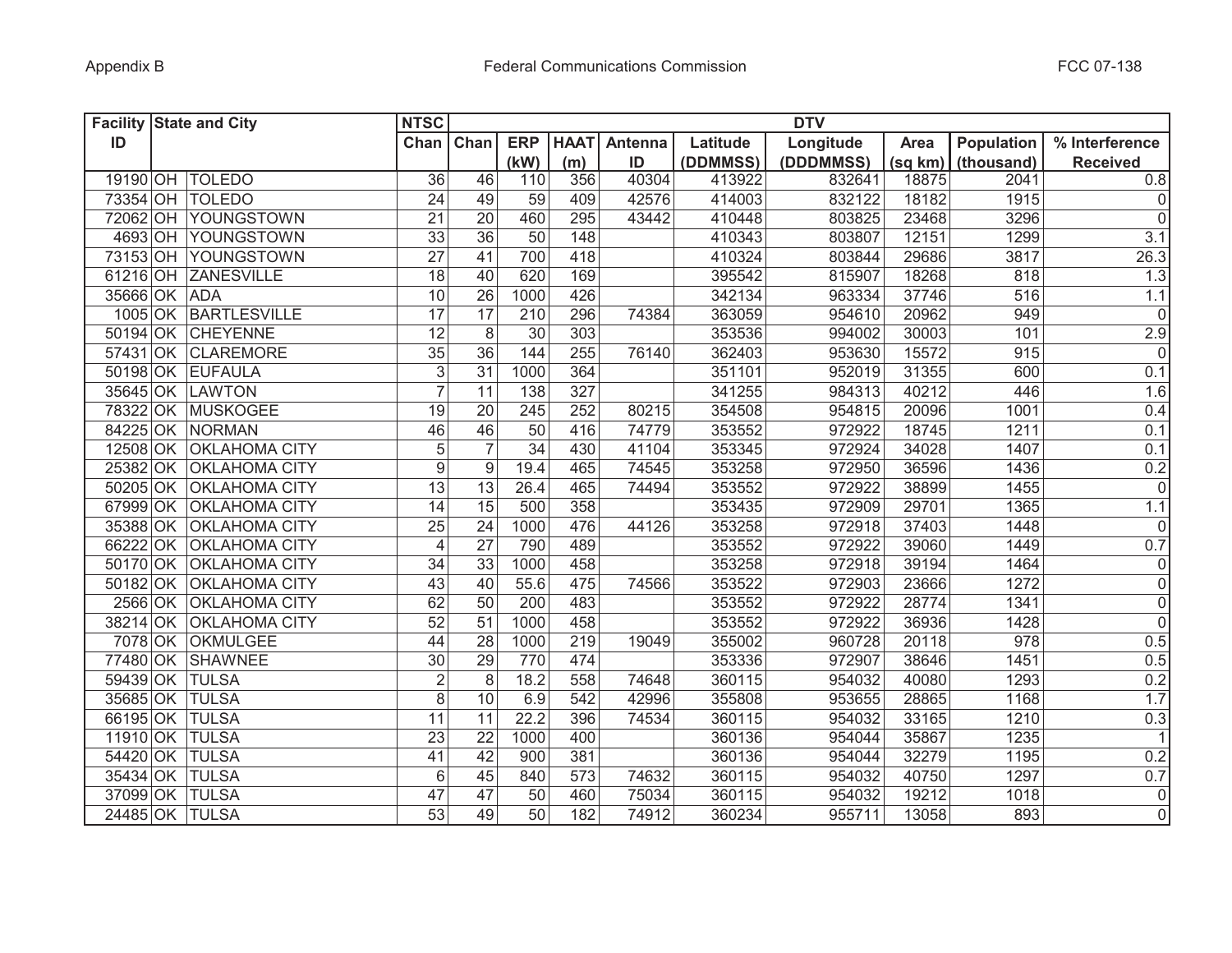| <b>Facility State and City</b> |                        | <b>NTSC</b>     |                 |                 |             |         |          | <b>DTV</b> |         |                 |                 |
|--------------------------------|------------------------|-----------------|-----------------|-----------------|-------------|---------|----------|------------|---------|-----------------|-----------------|
| ID                             |                        | Chan            | Chan            | <b>ERP</b>      | <b>HAAT</b> | Antenna | Latitude | Longitude  | Area    | Population      | % Interference  |
|                                |                        |                 |                 | (kW)            | (m)         | ID      | (DDMMSS) | (DDDMMSS)  | (sq km) | (thousand)      | <b>Received</b> |
|                                | 86532 OK WOODWARD      | 35              | $\overline{35}$ | 50              | 339         | 74767   | 361606   | 992656     | 16828   | 37              | 0               |
| 50588 OR BEND                  |                        | 3               | 11              | 160             | 226         |         | 440441   | 1211957    | 29073   | 157             | 0               |
| 55907 OR BEND                  |                        | 21              | 21              | 53.7            | 197         | 74422   | 440440   | 1211949    | 10195   | 150             | 0               |
| 166534 OR BEND                 |                        |                 | 51              | 84.1            | 206         | 75180   | 440440   | 1211956    | 10034   | 148             | 0               |
|                                | 49750 OR COOS BAY      | 11              | 11              | 3.2             | 188         | 74446   | 432326   | 1240746    | 12943   | 82              | $\overline{0}$  |
|                                | 35183 OR COOS BAY      | 23              | 22              | 10              | 179         | 44658   | 432339   | 1240756    | 8368    | 65              | 0.9             |
|                                | 50590 OR CORVALLIS     | $\overline{7}$  | $\overline{7}$  | 10.1            | 375         | 74546   | 443825   | 1231625    | 24451   | 1118            | 9.6             |
|                                | 34406 OR EUGENE        | 9               | 9               | 12.1            | 502         | 75028   | 440657   | 1225957    | 24311   | 513             | 0.1             |
|                                | 49766 OR EUGENE        | $\overline{13}$ | 13              | 30.9            | 407         | 74988   | 440007   | 1230653    | 28949   | 648             | 7.6             |
|                                | 35189 OR EUGENE        | 16              | $\overline{17}$ | 70              | 473         | 44473   | 440657   | 1225957    | 17731   | 465             | 0.1             |
|                                | 50591 OR EUGENE        | $\overline{28}$ | $\overline{29}$ | 100             | 403         | 60215   | 440007   | 1230653    | 15614   | 477             | $\overline{0}$  |
|                                | 8322 OR EUGENE         | $\overline{34}$ | $\overline{31}$ | 88              | 372         | 67996   | 440004   | 1230645    | 13922   | 460             | $\overline{0}$  |
|                                | 83306 OR GRANTS PASS   | $\overline{30}$ | 30              | 50              | 654         | 74763   | 422256   | 1231629    | 19481   | 185             | $\overline{0}$  |
|                                | 8284 OR KLAMATH FALLS  | $\overline{2}$  | 13              | $\overline{9}$  | 659         |         | 420548   | 1213757    | 29481   | $\overline{84}$ | 0.2             |
|                                | 60740 OR KLAMATH FALLS | $\overline{31}$ | $\overline{29}$ | $\overline{50}$ | 691         | 74913   | 420550   | 1213759    | 19200   | 65              | $\overline{0}$  |
|                                | 61335 OR KLAMATH FALLS | 22              | 33              | $\overline{50}$ | 656         | 74914   | 420550   | 1213759    | 20779   | 67              | $\overline{0}$  |
|                                | 50592 OR LA GRANDE     | 13              | 13              | 31.8            | 775         | 74341   | 451833   | 1174354    | 28984   | 78              | 3.1             |
|                                | 81447 OR LA GRANDE     | 16              | $\overline{29}$ | 50              | 773         | 74737   | 451835   | 1174357    | 20192   | 42              | $\overline{0}$  |
|                                | 8260 OR MEDFORD        | $\sqrt{5}$      | 5               | 6.35            | 823         | 74385   | 424149   | 1231339    | 49279   | 483             | $\overline{0}$  |
|                                | 61350 OR MEDFORD       | 8               | 8               | 16.9            | 818         | 74567   | 424132   | 1231345    | 36640   | 386             | 1               |
|                                | 22570 OR MEDFORD       | 10              | 10              | 11.5            | 1009        | 74513   | 420455   | 1224307    | 38336   | 337             | 0               |
|                                | 60736 OR MEDFORD       | 12              | 12              | 16.9            | 823         | 74535   | 424132   | 1231346    | 35257   | 377             | 2.2             |
|                                | 32958 OR MEDFORD       | 26              | 26              | 50              | 428         | 75001   | 421754   | 1224459    | 11117   | 216             | 0               |
|                                | 12729 OR PENDLETON     | 11              | 11              | $\overline{22}$ | 472         | 74974   | 454451   | 1180211    | 30211   | 316             | 0               |
|                                | 34874 OR PORTLAND      | 8               | 8               | 21.9            | 509         | 74577   | 453121   | 1224446    | 30424   | 2379            | 3.6             |
|                                | 50589 OR PORTLAND      | 10              | 10              | 32              | 509         | 75002   | 453121   | 1224445    | 32672   | 2474            | 0.1             |
|                                | 50633 OR PORTLAND      | 12              | $\overline{12}$ | 21.9            | 543         | 74483   | 453119   | 1224453    | 30824   | 2429            | 1.2             |
|                                | 35380 OR PORTLAND      | $6\,$           | 40              | 1000            | 523         |         | 453058   | 1224358    | 30516   | 2489            | 0               |
|                                | 21649 OR PORTLAND      | $\overline{2}$  | 43              | 1000            | 524         |         | 453057   | 1224359    | 30145   | 2486            | 0               |
|                                | 47707 OR PORTLAND      | 24              | 45              | 1000            | 522         |         | 453058   | 1224359    | 29841   | 2479            | 0               |
|                                | 31437 OR ROSEBURG      | 36              | 18              | 50              | 213         | 34395   | 431409   | 1231916    | 9672    | 93              | $\overline{0}$  |
|                                | 61551 OR ROSEBURG      | $\overline{4}$  | 19              | 50              | 274         | 28609   | 431408   | 1231918    | 9394    | 89              | 0               |
|                                | 35187 OR ROSEBURG      | 46              | 45              | $\overline{12}$ | 109         | 44472   | 431222   | 1232156    | 5477    | $\overline{76}$ | 0.2             |
|                                | 5801 OR SALEM          | $\overline{22}$ | $\overline{22}$ | 1000            | 490         | 74337   | 453121   | 1224445    | 31809   | 2507            | $\overline{0}$  |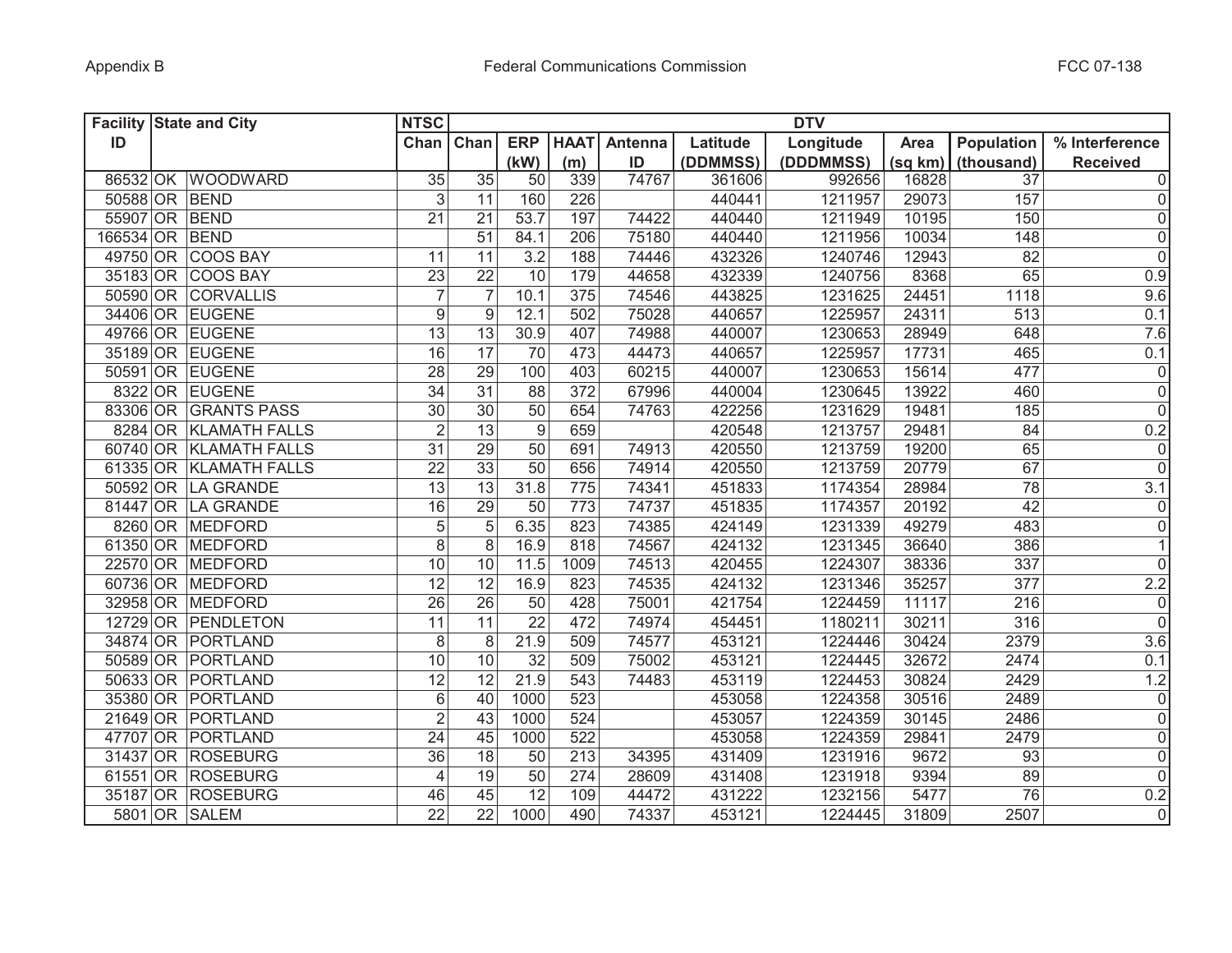|          | <b>Facility State and City</b> | <b>NTSC</b>     |                  |                 |                  |         |          | <b>DTV</b> |         |                   |                     |
|----------|--------------------------------|-----------------|------------------|-----------------|------------------|---------|----------|------------|---------|-------------------|---------------------|
| ID       |                                | Chan            | Chan             | <b>ERP</b>      | <b>HAAT</b>      | Antenna | Latitude | Longitude  | Area    | <b>Population</b> | % Interference      |
|          |                                |                 |                  | (kW)            | (m)              | ID      | (DDMMSS) | (DDDMMSS)  | (sq km) | (thousand)        | <b>Received</b>     |
|          | 10192 OR SALEM                 | 32              | 33               | 750             | 523              |         | 453058   | 1224358    | 30060   | 2482              | 0.1                 |
| 36989 PA | <b>ALLENTOWN</b>               | 39              | 39               | 50              | 302              | 74699   | 403358   | 752606     | 15373   | 4857              | 2.5                 |
| 39884 PA | <b>ALLENTOWN</b>               | 69              | 46               | 500             | 314              | 59122   | 403352   | 752624     | 16547   | 6539              | 2.3                 |
| 20287 PA | <b>ALTOONA</b>                 | $\overline{23}$ | 24               | 1000            | 311              | 29784   | 403406   | 782638     | 19812   | 757               | 0.8                 |
| 23341 PA | <b>ALTOONA</b>                 | 10              | 32               | 883             | 305              | 70018   | 403401   | 782630     | 22732   | 817               | 1.6                 |
| 13929 PA | <b>ALTOONA</b>                 | 47              | 46               | 50              | 308              | 74915   | 403412   | 782626     | 13077   | 575               | 0.7                 |
| 60850 PA | <b>BETHLEHEM</b>               | 60              | $\boldsymbol{9}$ | 3.2             | 284              | 59326   | 403352   | 752624     | 15841   | 5342              | 8.4                 |
| 66219 PA | <b>CLEARFIELD</b>              | $\overline{3}$  | 15               | 810             | 413              | 59340   | 410720   | 782629     | 31830   | 862               | 1.4                 |
| 24970 PA | <b>ERIE</b>                    | 12              | $\overline{12}$  | 8.63            | 305              | 74599   | 420352   | 800019     | 24248   | 675               | 0.7                 |
| 49711 PA | <b>ERIE</b>                    | $\overline{35}$ | 16               | 200             | 279              | 30039   | 420215   | 800343     | 19713   | 636               | 0.6                 |
| 19707 PA | <b>ERIE</b>                    | 66              | 22               | 850             | 276              | 65637   | 420233   | 800356     | 14972   | 581               | $\mathbf 0$         |
| 65749 PA | <b>ERIE</b>                    | $\overline{24}$ | $\overline{24}$  | 523             | 310              | 70354   | 420225   | 800409     | 20313   | 702               | 1.1                 |
| 53716 PA | <b>ERIE</b>                    | $\overline{54}$ | $\overline{50}$  | 200             | 271              | 67971   | 420234   | 800356     | 18066   | 531               | 3.5                 |
| 13924 PA | <b>GREENSBURG</b>              | 40              | $\overline{50}$  | 362             | 264              | 44438   | 402334   | 794654     | 16084   | 2634              | 2.8                 |
| 72326 PA | <b>HARRISBURG</b>              | $\overline{27}$ | 10               | 14              | 346              | 40451   | 401857   | 765702     | 22372   | 2185              | 0.6                 |
| 72313 PA | <b>HARRISBURG</b>              | $\overline{21}$ | $\overline{21}$  | 500             | $\overline{372}$ | 70325   | 402043   | 765209     | 22848   | 2357              | 4.6                 |
| 73083 PA | <b>HARRISBURG</b>              | $\overline{33}$ | $\overline{36}$  | $\overline{50}$ | 427              | 74916   | 402045   | 765206     | 16831   | 1972              | 8.6                 |
| 73375 PA | <b>HAZLETON</b>                | 56              | 45               | 420             | 488              |         | 411100   | 755210     | 26172   | 1848              | 17.9                |
| 69880 PA | <b>JEANNETTE</b>               | 19              | 49               | 233             | 325              | 74484   | 401051   | 790946     | 19207   | 2016              | 19.9                |
| 20295 PA | <b>JOHNSTOWN</b>               | 8               | 8                | 6.5             | 352              | 70335   | 401053   | 790905     | 20947   | 2534              | 0.8                 |
| 73120 PA | <b>JOHNSTOWN</b>               | 6               | 34               | 1000            | 386              | 65822   | 402217   | 785856     | 24695   | 1984              | $\mathsf 3$         |
| 53930 PA | <b>LANCASTER</b>               | 8               | 8                | 13.4            | 393              | 74678   | 400204   | 763708     | 23713   | 3313              | 2.5                 |
| 23338 PA | <b>LANCASTER</b>               | 15              | 23               | 500             | 381              | 41227   | 401545   | 762751     | 25174   | 3340              | 1.1                 |
| 8616 PA  | PHILADELPHIA                   | 6               | $6\,$            | 6.22            | 332              | 80202   | 400239   | 751426     | 32281   | 10186             | 0.2                 |
| 73879 PA | PHILADELPHIA                   | 17              | 17               | 237             | 354              | 74615   | 400230   | 751411     | 24810   | 8188              | $\mathsf{O}\xspace$ |
| 25453 PA | PHILADELPHIA                   | 3               | 26               | 770             | 375              |         | 400233   | 751433     | 31614   | 10075             | 1.6                 |
| 12499 PA | PHILADELPHIA                   | 57              | 32               | 250             | 400              | 44229   | 400230   | 751411     | 22512   | 7859              | 3.6                 |
| 63153 PA | PHILADELPHIA                   | 10              | 34               | 325             | 377              | 71122   | 400230   | 751411     | 27178   | 8934              | 1.6                 |
| 28480 PA | PHILADELPHIA                   | 35              | 35               | 358             | 377              | 71123   | 400230   | 751411     | 25390   | 8573              | 4.3                 |
| 51568 PA | PHILADELPHIA                   | 29              | 42               | 273             | 347              | 74917   | 400226   | 751420     | 22077   | 7633              | 8.6                 |
| 41315 PA | PITTSBURGH                     | 13              | 13               | 12.6            | 210              | 80240   | 402646   | 795751     | 21749   | 2933              | 1.3                 |
| 25454 PA | PITTSBURGH                     | $\overline{2}$  | 25               | 1000            | 311              |         | 402938   | 800109     | 29482   | 3587              | 0.1                 |
| 41314 PA | <b>PITTSBURGH</b>              | 16              | $\overline{38}$  | 64.1            | 215              | 74997   | 402646   | 795751     | 14493   | 2602              | 0.2                 |
| 73907 PA | <b>PITTSBURGH</b>              | $\overline{22}$ | $\overline{42}$  | 1000            | 315              | 43259   | 402943   | 800017     | 22255   | 2996              | 3.9                 |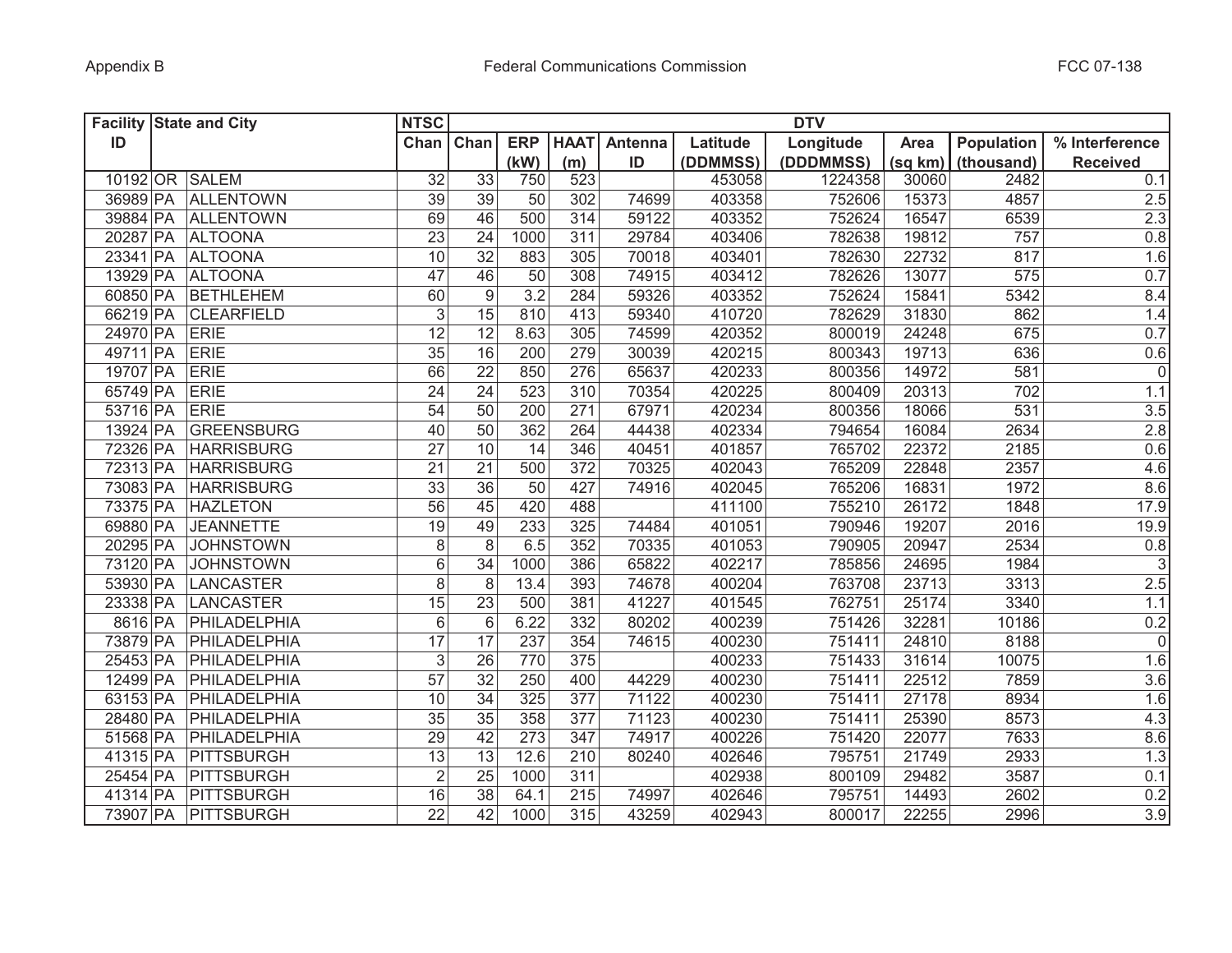|           | <b>Facility State and City</b> | <b>NTSC</b>     | <b>DTV</b>       |                 |             |         |          |           |         |            |                   |  |  |
|-----------|--------------------------------|-----------------|------------------|-----------------|-------------|---------|----------|-----------|---------|------------|-------------------|--|--|
| ID        |                                | Chan            | Chan             | <b>ERP</b>      | <b>HAAT</b> | Antenna | Latitude | Longitude | Area    | Population | % Interference    |  |  |
|           |                                |                 |                  | (kW)            | (m)         | ID      | (DDMMSS) | (DDDMMSS) | (sq km) | (thousand) | <b>Received</b>   |  |  |
| 73875 PA  | PITTSBURGH                     | $\overline{53}$ | 43               | 1000            | 303         | 45946   | 402943   | 800018    | 23931   | 3093       | $\overline{0}$    |  |  |
| 73910 PA  | PITTSBURGH                     | 11              | 48               | 1000            | 289         |         | 402748   | 800016    | 24863   | 3239       | 0.6               |  |  |
| 65681 PA  | PITTSBURGH                     | $\overline{4}$  | 51               | 1000            | 273         | 40377   | 401649   | 794811    | 20794   | 2868       | 0.6               |  |  |
| 55305 PA  | <b>READING</b>                 | 51              | 25               | 900             | 395         | 67694   | 401952   | 754141    | 20961   | 5185       | 35.2              |  |  |
| 55350 PA  | <b>RED LION</b>                | 49              | $\overline{30}$  | 50              | 177         | 74918   | 395418   | 763500    | 11529   | 1959       | $17.\overline{2}$ |  |  |
| 17010 PA  | <b>SCRANTON</b>                | 22              | $\overline{13}$  | $\overline{30}$ | 471         |         | 411058   | 755226    | 32173   | 2482       | 5.9               |  |  |
| 64690 PA  | <b>SCRANTON</b>                | 64              | $\overline{32}$  | 528             | 354         | 59210   | 412606   | 754335    | 20285   | 1051       | 5.2               |  |  |
| 73374 PA  | <b>SCRANTON</b>                | $\overline{38}$ | $\overline{38}$  | 57.6            | 385         | 75018   | 412609   | 754345    | 15550   | 899        | 3.7               |  |  |
| 47929 PA  | <b>SCRANTON</b>                | 44              | 41               | 200             | 487         |         | 411055   | 755217    | 23850   | 1905       | 2.3               |  |  |
| 73318 PA  | <b>SCRANTON</b>                | 16              | 49               | 100             | 506         |         | 411100   | 755210    | 21352   | 1725       | 0.9               |  |  |
| 71225 PA  | <b>WILKES-BARRE</b>            | $\overline{28}$ | $\overline{11}$  | $\overline{30}$ | 471         |         | 411058   | 755226    | 32646   | 2524       | 5.2               |  |  |
| 52075 PA  | WILLIAMSPORT                   | 53              | 29               | 200             | 223         | 17599   | 411157   | 770739    | 12694   | 325        | 2.2               |  |  |
| 10213 PA  | <b>YORK</b>                    | $\overline{43}$ | $\overline{47}$  | 933             | 385         | 45937   | 400141   | 763600    | 22841   | 3255       | 26.3              |  |  |
| 50063 RI  | <b>BLOCK ISLAND</b>            | 69              | $\overline{17}$  | 1000            | 228         | 67093   | 412941   | 714706    | 21896   | 2966       | $\overline{4}$    |  |  |
| 73311 RI  | <b>PROVIDENCE</b>              | 64              | 12               | 11.5            | 295         | 74616   | 415214   | 711745    | 21844   | 5899       | 0.8               |  |  |
| 47404 RI  | <b>PROVIDENCE</b>              | $\overline{12}$ | $\overline{13}$  | 18              | 305         |         | 415236   | 711657    | 28045   | 6539       | 0.8               |  |  |
| 56092 RI  | <b>PROVIDENCE</b>              | 36              | $\overline{21}$  | 50              | 268         | 65226   | 415154   | 711715    | 11209   | 2916       | 34.3              |  |  |
| 50780 RI  | <b>PROVIDENCE</b>              | 10              | 51               | 1000            | 305         | 74926   | 415154   | 711715    | 27224   | 6489       | 0.4               |  |  |
| 61003 SC  | <b>ALLENDALE</b>               | 14              | $\overline{33}$  | 427             | 241         | 67765   | 331115   | 812350    | 15210   | 603        | $\pmb{0}$         |  |  |
| 56548 SC  | <b>ANDERSON</b>                | 40              | $\overline{14}$  | 310             | 311         | 30073   | 343851   | 821613    | 22074   | 1365       | $\overline{0}$    |  |  |
| 61007 SC  | <b>BEAUFORT</b>                | 16              | 44               | 440             | 365         | 70516   | 324242   | 804054    | 19925   | 835        | $\overline{0}$    |  |  |
| 61005 SC  | <b>CHARLESTON</b>              | $\overline{7}$  | $\overline{7}$   | 12              | 562         | 70358   | 325528   | 794158    | 31487   | 849        | $\overline{0}$    |  |  |
| $416$ SC  | <b>CHARLESTON</b>              | 24              | 24               | 283             | 583         | 74554   | 325624   | 794145    | 30857   | 818        | $\mathsf 0$       |  |  |
| 21536 SC  | <b>CHARLESTON</b>              | 4               | 34               | 630             | 522         | 43263   | 325528   | 794158    | 32715   | 848        | $\mathsf 0$       |  |  |
| 9015 SC   | <b>CHARLESTON</b>              | 36              | $\overline{36}$  | 50              | 583         | 74514   | 325624   | 794145    | 21692   | 657        | $\mathbf 0$       |  |  |
| 71297 SC  | <b>CHARLESTON</b>              | 5               | 47               | 1000            | 521         | 45846   | 325528   | 794158    | 33547   | 866        | 0.3               |  |  |
| 10587 SC  | <b>CHARLESTON</b>              | $\overline{2}$  | 50               | 1000            | 581         | 66300   | 325624   | 794145    | 35154   | 925        | $\mathbf 0$       |  |  |
| 60963 SC  | <b>COLUMBIA</b>                | 25              | 8                | 43.7            | 529         | 34078   | 340658   | 804551    | 40798   | 1724       | 9.5               |  |  |
| 13990 SC  | <b>COLUMBIA</b>                | 10              | 10               | 18.1            | 462         | 74559   | 340729   | 804523    | 32006   | 1450       | 1.8               |  |  |
| 37176 SC  | <b>COLUMBIA</b>                | 19              | 17               | 1000            | 500         | 43474   | 340549   | 804551    | 33240   | 1341       | 6.5               |  |  |
| 61013 SC  | <b>COLUMBIA</b>                | 35              | $\overline{32}$  | 65              | 314         |         | 340706   | 805613    | 18946   | 969        | $\mathsf 0$       |  |  |
| 136750 SC | <b>COLUMBIA</b>                | 47              | 47               | 50              | 192         | 74780   | 340238   | 805951    | 5835    | 584        | 16.7              |  |  |
| 19199 SC  | <b>COLUMBIA</b>                | 57              | 48               | 520             | 464         | 43955   | 340658   | 804551    | 27312   | 1158       | 1.4               |  |  |
| 61004 SC  | <b>CONWAY</b>                  | $\overline{23}$ | $\boldsymbol{9}$ | $\overline{20}$ | 230         |         | 335658   | 790631    | 27745   | 778        | $\pmb{0}$         |  |  |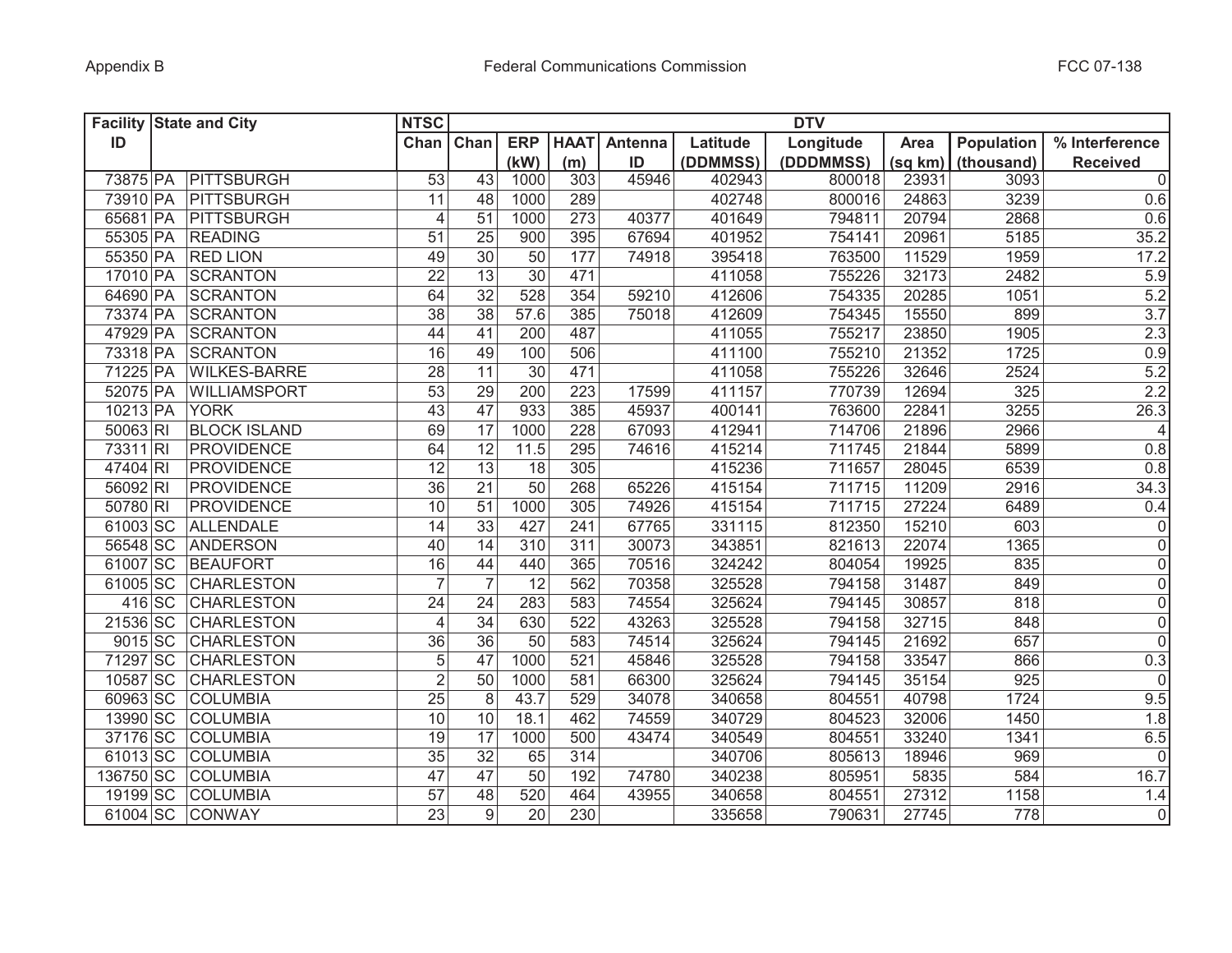|          | <b>Facility State and City</b> | <b>NTSC</b>      |                  |            |             |         |          | <b>DTV</b> |         |                  |                 |
|----------|--------------------------------|------------------|------------------|------------|-------------|---------|----------|------------|---------|------------------|-----------------|
| ID       |                                | Chan             | Chan             | <b>ERP</b> | <b>HAAT</b> | Antenna | Latitude | Longitude  | Area    | Population       | % Interference  |
|          |                                |                  |                  | (kW)       | (m)         | ID      | (DDMMSS) | (DDDMMSS)  | (sq km) | (thousand)       | <b>Received</b> |
|          | 66407 SC FLORENCE              | 13               | 13               | 18.3       | 541         | 74650   | 342204   | 791921     | 40668   | 1577             | $\vert$ 1       |
|          | 17012 SC FLORENCE              | 15               | 16               | 421        | 602         |         | 342153   | 791949     | 42129   | 1611             | 1.2             |
|          | 3133 SC FLORENCE               | 21               | 21               | 384        | 581         | 74438   | 342153   | 791949     | 32643   | 1311             | 0.1             |
|          | 61008 SC FLORENCE              | 33               | 45               | 45         | 242         |         | 341648   | 794435     | 14727   | 495              | 0.2             |
|          | 82494 SC GEORGETOWN            |                  | $\overline{38}$  | 500        | 171         | 66448   | 335012   | 785111     | 14797   | 379              | $\overline{2}$  |
|          | 61010 SC GREENVILLE            | 29               | 9                | 65         | 378         | 64722   | 345629   | 822438     | 30476   | 1753             | 0.1             |
|          | 9064 SC GREENVILLE             | 16               | 16               | 98.4       | 337         |         | 345626   | 822441     | 20693   | 1507             | 0.5             |
|          | 72300 SC GREENVILLE            | $\overline{21}$  | $\overline{21}$  | 496        | 744         | 70350   | 351056   | 824056     | 32127   | 1918             | 0.9             |
|          | 53905 SC GREENVILLE            | $\overline{4}$   | $\overline{36}$  | 664        | 577         | 74692   | 350643   | 823624     | 35642   | 2008             | 0.2             |
|          | 60931 SC GREENWOOD             | $\overline{38}$  | 18               | 49         | 230         |         | 342219   | 821005     | 15770   | 1009             | 0.7             |
| 27245 SC | <b>HARDEEVILLE</b>             | 28               | $\overline{28}$  | 1000       | 455         | 75003   | 320245   | 812027     | 34454   | 819              | $\overline{0}$  |
|          | 9054 SC MYRTLE BEACH           | 43               | 18               | 1000       | 459         | 39594   | 341119   | 791100     | 36913   | 1343             | 0.9             |
|          | 83969 SC MYRTLE BEACH          | $\overline{32}$  | $\overline{32}$  | 165        | 186         | 77954   | 334350   | 790432     | 13305   | 334              | $\overline{0}$  |
|          | 61009 SC ROCK HILL             | $\overline{30}$  | 15               | 403        | 212         | 67767   | 345023   | 810107     | 15304   | 1610             | 0.2             |
|          | 20624 SC ROCK HILL             | 55               | 39               | 200        | 595         |         | 352144   | 810919     | 30125   | 2793             | 2.7             |
|          | 66391 SC SPARTANBURG           | $\overline{7}$   | $\overline{7}$   | 20.5       | 657         | 74611   | 351012   | 821727     | 40644   | 2745             | 0.4             |
|          | 61011 SC SPARTANBURG           | 49               | 43               | 50         | 302         |         | 345311   | 814916     | 16629   | 1263             | $\overline{4}$  |
|          | 61012 SC SUMTER                | $\overline{27}$  | $\overline{28}$  | 98.4       | 364         |         | 335251   | 801615     | 22690   | 1018             | 0.4             |
|          | 40902 SC SUMTER                | 63               | $\overline{39}$  | 500        | 391         | 66995   | 340658   | 804551     | 23915   | 1157             | 7.1             |
|          | 48659 SD ABERDEEN              | $\boldsymbol{9}$ | $\boldsymbol{9}$ | 19.4       | 427         | 74475   | 450632   | 975330     | 32920   | 127              | 2.8             |
| 61064 SD | ABERDEEN                       | 16               | 17               | 50         | 357         | 74927   | 452955   | 974035     | 21097   | 80               | $\overline{0}$  |
| 61067 SD | <b>BROOKINGS</b>               | 8                | 8                | 9.16       | 230         | 70586   | 442016   | 971342     | 19513   | 123              | 4.1             |
| 61071 SD | <b>EAGLE BUTTE</b>             | 13               | 13               | 21.9       | 518         | 74989   | 450320   | 1021540    | 37160   | 18               | $\overline{3}$  |
| 41975 SD | FLORENCE                       | $\sqrt{3}$       | 3                | 3.7        | 241         | 74334   | 445753   | 973450     | 25730   | 122              | $\overline{0}$  |
| 28501 SD | <b>HURON</b>                   | 12               | 12               | 11.8       | 217         | 74456   | 441139   | 981905     | 19995   | 64               | 1.5             |
| 17686 SD | LEAD                           | 11               | 10               | 34.8       | 576         |         | 441936   | 1035012    | 44028   | 162              | 0               |
| 34348 SD | LEAD                           | 5                | 29               | 1000       | 564         | 74928   | 441930   | 1035014    | 39408   | 160              | 1.3             |
| 61063 SD | LOWRY                          | 11               | 11               | 10.6       | 317         | 74386   | 451634   | 995903     | 27187   | 27               | 0.7             |
| 61062 SD | <b>MARTIN</b>                  | 8                | 8                | 12.9       | 265         | 74461   | 432606   | 1013314    | 24925   | 28               | 0               |
| 55375 SD | <b>MITCHELL</b>                | 5                | 26               | 1000       | 315         |         | 434533   | 982444     | 31314   | 100              | 0               |
| 61066 SD | PIERRE                         | 10               | 10               | 21.4       | 488         | 74447   | 435755   | 993556     | 37734   | 62               | 1.3             |
| 48660 SD | <b>PIERRE</b>                  | 4                | 19               | 61         | 347         | 44050   | 440307   | 1000503    | 17986   | 32               | 0               |
| 17688 SD | <b>RAPID CITY</b>              | 3                | $\overline{2}$   | 7.1        | 185         | 39981   | 440407   | 1031503    | 21008   | $\overline{131}$ | $\overline{0}$  |
| 34347 SD | <b>RAPID CITY</b>              | $\overline{7}$   | $\overline{7}$   | 12.3       | 204         | 80208   | 440400   | 1031501    | 19308   | 129              | 1               |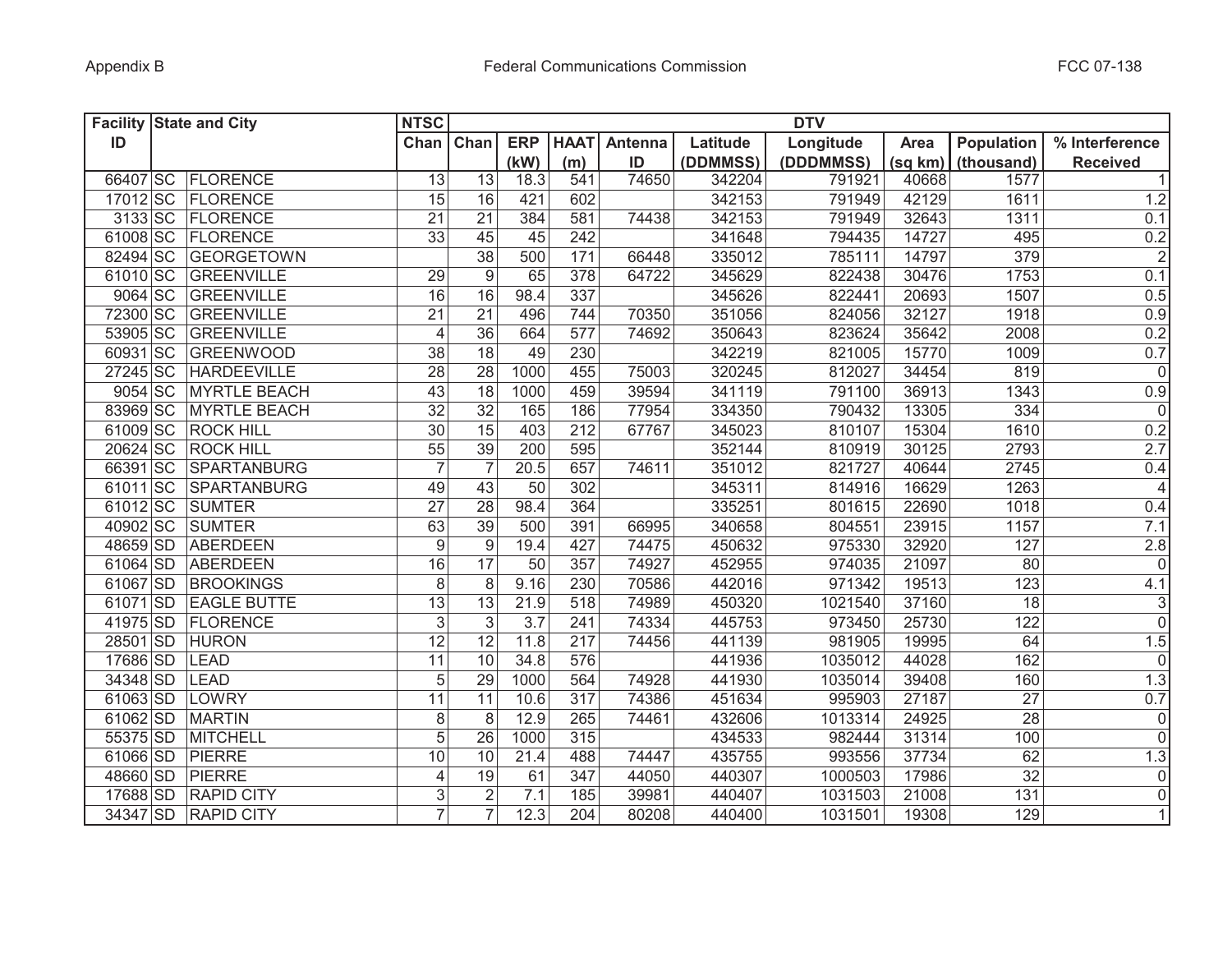| <b>Facility State and City</b> | <b>NTSC</b>                          |                 |                 |                 |         |          | <b>DTV</b> |         |                   |                     |
|--------------------------------|--------------------------------------|-----------------|-----------------|-----------------|---------|----------|------------|---------|-------------------|---------------------|
| ID                             | Chan                                 | Chan            | <b>ERP</b>      | <b>HAAT</b>     | Antenna | Latitude | Longitude  | Area    | <b>Population</b> | % Interference      |
|                                |                                      |                 | (kW)            | (m)             | ID      | (DDMMSS) | (DDDMMSS)  | (sq km) | (thousand)        | <b>Received</b>     |
| <b>RAPID CITY</b><br>41969 SD  | 15                                   | 16              | 150             | 154             | 68112   | 440413   | 1031501    | 14080   | 118               | $\mathsf 0$         |
| 81464 SD<br><b>RAPID CITY</b>  | 21                                   | 21              | 50              | 211             | 74748   | 440533   | 1031453    | 14030   | 121               | $\mathsf 0$         |
| 61068 SD<br><b>RAPID CITY</b>  | $\boldsymbol{9}$                     | 26              | 76.3            | 202             | 74931   | 440307   | 1031436    | 13945   | 117               | $\mathsf{O}\xspace$ |
| 41964 SD<br><b>RELIANCE</b>    | $\overline{6}$                       | 13              | 40              | 318             | 45870   | 435757   | 993611     | 27299   | 49                | 6.6                 |
| 28521 SD<br><b>SIOUX FALLS</b> | $\overline{17}$                      | $\overline{7}$  | 65              | 126             | 29257   | 432920   | 964540     | 21044   | 318               | $\frac{2.5}{2}$     |
| 41983 SD<br><b>SIOUX FALLS</b> | 11                                   | 11              | 24.1            | 589             | 74495   | 433107   | 963205     | 41072   | 530               |                     |
| 48658 SD<br><b>SIOUX FALLS</b> | 13                                   | 13              | 22.7            | 610             | 75012   | 433107   | 963205     | 41131   | 542               | 6.5                 |
| 60728 SD<br><b>SIOUX FALLS</b> | 23                                   | 24              | 29              | 75              |         | 433428   | 963919     | 9342    | 217               | $\mathsf{O}\xspace$ |
| 29121 SD<br><b>SIOUX FALLS</b> | 36                                   | $\overline{36}$ | 152             | 209             |         | 433019   | 963419     | 16927   | 287               | $\overline{0}$      |
| 55379 SD<br><b>SIOUX FALLS</b> | 46                                   | 47              | 1000            | 608             |         | 433018   | 963322     | 43736   | 577               | $\overline{0}$      |
| 61072 SD<br><b>VERMILLION</b>  | $\overline{2}$                       | 34              | 236             | 204             |         | 430301   | 964701     | 17956   | 395               | 1.4                 |
| 22590 TN                       | $\overline{9}$<br><b>CHATTANOOGA</b> | 9               | 10.7            | 317             | 74516   | 350941   | 851903     | 21458   | 1022              | 4.4                 |
| 54385 TN                       | 12<br><b>CHATTANOOGA</b>             | 12              | 20.3            | 376             | 74582   | 350806   | 851925     | 25744   | 1171              | 1.8                 |
| 59137 TN                       | $\overline{3}$<br><b>CHATTANOOGA</b> | $\overline{13}$ | 34.8            | $\frac{1}{335}$ | 39987   | 350940   | 851851     | 22387   | 1068              | 3.3                 |
| 65667 TN                       | 45<br><b>CHATTANOOGA</b>             | 29              | 200             | 336             |         | 351226   | 851652     | 20169   | 974               | 1.1                 |
| 71353 TN                       | 61<br><b>CHATTANOOGA</b>             | 40              | 84              | 350             | 68567   | 351234   | 851639     | 15882   | 880               | 0.3                 |
| 72060 TN<br><b>CLEVELAND</b>   | $\overline{53}$                      | 42              | 500             | 333             | 67273   | 351234   | 851639     | 21132   | 1017              | 0.3                 |
| 69479 TN<br><b>COOKEVILLE</b>  | $\overline{22}$                      | $\overline{22}$ | $\overline{50}$ | 425             | 74600   | 361026   | 852037     | 20631   | 418               | 4.5                 |
| 28468 TN<br><b>COOKEVILLE</b>  | $\overline{28}$                      | $\overline{36}$ | 733             | 429             | 64292   | 361604   | 864744     | 28993   | 1833              | 0.5                 |
| 72971 TN<br><b>CROSSVILLE</b>  | 20                                   | $\overline{20}$ | 189             | 719             | 75046   | 360633   | 842017     | 33281   | 1435              | 0.8                 |
| 40761 TN                       | 39<br><b>GREENEVILLE</b>             | 38              | 1000            | 795             | 59933   | 360124   | 824256     | 33197   | 1840              | 0.2                 |
| 60820 TN                       | 50<br><b>HENDERSONVILLE</b>          | 51              | 264             | 417             | 62261   | 361603   | 864744     | 23496   | 1687              | 1.5                 |
| 68519 TN<br><b>JACKSON</b>     | 16                                   | 39              | 392             | 296             |         | 354722   | 890614     | 23937   | 609               | $\mathbf 0$         |
| 65204 TN<br><b>JACKSON</b>     | $\overline{7}$                       | 43              | 920             | 323             | 74935   | 353815   | 884132     | 29064   | 630               | 0.5                 |
| 52628 TN<br><b>JELLICO</b>     | 54                                   | 23              | 18              | 608             | 29572   | 361153   | 841351     | 18076   | 1024              | 0.6                 |
| 57826 TN                       | <b>JOHNSON CITY</b><br>11            | 11              | 23              | 692             | 74679   | 362555   | 820815     | 33619   | 1273              | 5.9                 |
| 27504 TN<br>KINGSPORT          | 19                                   | 19              | 167             | 699             | 75004   | 362552   | 820817     | 19914   | 813               | 2.5                 |
| 83931 TN<br>KNOXVILLE          |                                      | $\overline{7}$  | 55              | 382             | 66337   | 360036   | 835557     | 27676   | 1275              | 2.7                 |
| 46984 TN<br>KNOXVILLE          | 10                                   | 10              | 24.7            | 530             | 75019   | 360013   | 835635     | 32937   | 1395              | 3.2                 |
| 18267 TN<br>KNOXVILLE          | 15                                   | 17              | 100             | 551             |         | 355944   | 835723     | 25564   | 1229              | 0.4                 |
| 71082 TN<br>KNOXVILLE          | 6                                    | 26              | 930             | 529             |         | 360013   | 835634     | 34036   | 1441              | 1.7                 |
| 35908 TN<br>KNOXVILLE          | 8                                    | 30              | 398             | 551             |         | 355944   | 835723     | 29948   | 1352              | 0.8                 |
| 19200 TN<br>KNOXVILLE          | 43                                   | 34              | 460             | 529             |         | 360013   | 835634     | 29596   | 1344              | 0.2                 |
| 7651 TN<br><b>LEBANON</b>      | 66                                   | 44              | 50              | 161             | 74936   | 360913   | 862246     | 9894    | 1179              | $\overline{0}$      |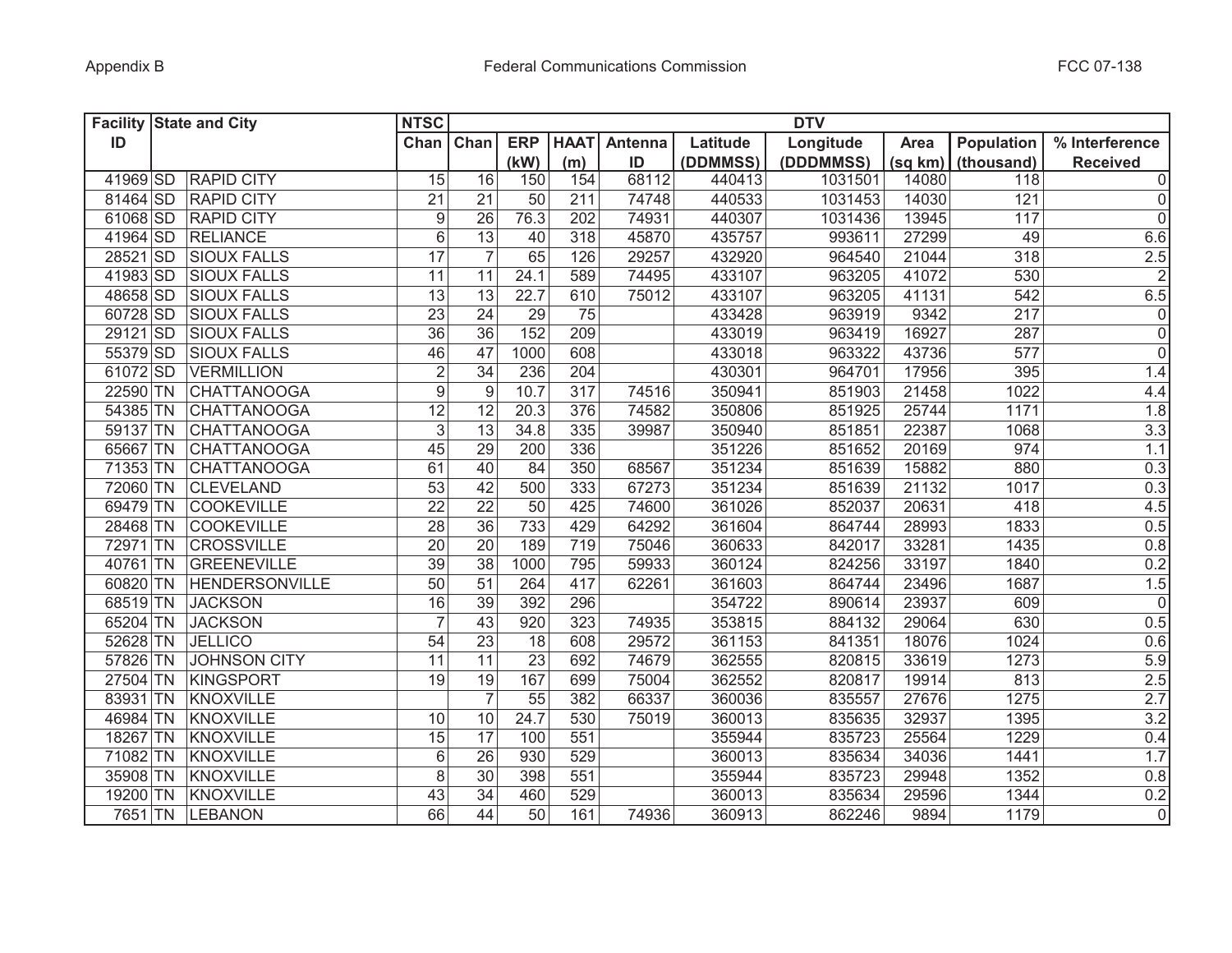| <b>Facility State and City</b> |                     | <b>NTSC</b>     |                 |            |             |         |          | <b>DTV</b> |         |                   |                 |
|--------------------------------|---------------------|-----------------|-----------------|------------|-------------|---------|----------|------------|---------|-------------------|-----------------|
| ID                             |                     | Chan            | Chan            | <b>ERP</b> | <b>HAAT</b> | Antenna | Latitude | Longitude  | Area    | Population        | % Interference  |
|                                |                     |                 |                 | (kW)       | (m)         | ID      | (DDMMSS) | (DDDMMSS)  | (sq km) | (thousand)        | <b>Received</b> |
| 71645 TN                       | <b>LEXINGTON</b>    | 11              | 47              | 1000       | 195         | 74937   | 354212   | 883610     | 20726   | 465               | $\overline{0}$  |
|                                | 19184 TN MEMPHIS    | 5               | 5               | 1.46       | 338         | 74601   | 351633   | 894638     | 24916   | 1412              | 0.6             |
|                                | 85102 TN MEMPHIS    |                 | 10              | 3.2        | 306         | 74651   | 350916   | 894920     | 18964   | 1299              | 0.2             |
|                                | 12521 TN MEMPHIS    | 13              | 13              | 12.9       | 308         | 75055   | 351028   | 895041     | 26715   | 1453              | 0.6             |
| 81692 TN                       | <b>MEMPHIS</b>      | 14              | $\overline{23}$ | 255        | 379         | 80188   | 352803   | 901127     | 19956   | 1415              | 0.1             |
| 11907 TN                       | <b>MEMPHIS</b>      | 24              | 25              | 1000       | 340         |         | 351633   | 894638     | 32105   | 1643              | 1.3             |
|                                | 66174 TN MEMPHIS    | $\mathfrak{S}$  | 28              | 1000       | 305         | 74938   | 351052   | 894956     | 30178   | 1518              | 0.3             |
|                                | 42061 TN MEMPHIS    | 10              | $\overline{29}$ | 835        | 320         |         | 350916   | 894920     | 30623   | 1534              | $\overline{0}$  |
|                                | 68518 TN MEMPHIS    | 30              | $\overline{31}$ | 871        | 340         |         | 351633   | 894638     | 31598   | 1615              | 0.2             |
| 21726 TN                       | <b>MEMPHIS</b>      | $\overline{50}$ | $\overline{51}$ | 1000       | 298         |         | 351241   | 894854     | 27402   | 1452              | 0.1             |
| $11117$ TN                     | <b>MURFREESBORO</b> | $\overline{39}$ | 38              | 1000       | 250         | 32815   | 360458   | 862552     | 20770   | 1547              | 0.1             |
|                                | 36504 TN NASHVILLE  | $\overline{5}$  | $\overline{5}$  | 10.3       | 425         | 80199   | 361605   | 864716     | 39572   | 2091              | 0.1             |
|                                | 41398 TN NASHVILLE  | $\overline{8}$  | 8               | 17.6       | 411         | 74578   | 360250   | 864949     | 31980   | 1855              | 1.7             |
|                                | 41232 TN NASHVILLE  | $\overline{4}$  | 10              | 39.7       | 434         | 74939   | 360827   | 865156     | 37842   | 2019              | 0.7             |
|                                | 418 TN NASHVILLE    | $\overline{17}$ | 15              | 1000       | 411         | 39931   | 361550   | 864739     | 31670   | 1874              | $\overline{3}$  |
|                                | 9971 TN NASHVILLE   | $\overline{30}$ | $\overline{21}$ | 1000       | 413         | 39919   | 361550   | 864739     | 31591   | 1916              | 0.9             |
| 73310 TN                       | NASHVILLE           | 58              | $\overline{23}$ | 350        | 367         | 65623   | 361550   | 864739     | 25194   | 1708              | 0.1             |
| 73188 TN                       | NASHVILLE           | $\overline{2}$  | $\overline{27}$ | 946        | 411         |         | 360250   | 864949     | 36057   | 2007              | 0.1             |
| 18252 TN                       | SNEEDVILLE          | $\overline{2}$  | 41              | 445        | 567         |         | 362252   | 831049     | 30546   | 1678              | 1.1             |
| 81750 TN                       | <b>TAZEWELL</b>     | 48              | 48              | 193        | 431         | 74781   | 361530   | 833743     | 16166   | $100\overline{3}$ | 0.3             |
| 62293 TX                       | <b>ABILENE</b>      | 15              | $\overline{15}$ | 165        | 298         | 74734   | 321631   | 993523     | 18689   | 215               | $2.4$           |
| 59988 TX                       | <b>ABILENE</b>      | 32              | 24              | 1000       | 258         |         | 321638   | 993551     | 27447   | 268               | $\overline{0}$  |
| $306$ TX                       | <b>ABILENE</b>      | 9               | 29              | 1000       | 258         | 77885   | 321638   | 993551     | 22366   | 226               | $\overline{0}$  |
| 60537 TX                       | <b>ALVIN</b>        | 67              | 36              | 1000       | 579         | 43470   | 293415   | 953037     | 41745   | 4843              | $\overline{0}$  |
| 40446 TX                       | AMARILLO            | $\overline{7}$  | $\overline{7}$  | 21.9       | 518         | 74462   | 352229   | 1015258    | 39374   | 350               | $\overline{0}$  |
| 1236 TX                        | <b>AMARILLO</b>     | $\overline{2}$  | 8               | 5          | 519         |         | 352230   | 1015256    | 29273   | 314               | 5.6             |
| 51466 TX                       | AMARILLO            | 10              | 10              | 20.8       | 466         |         | 351734   | 1015042    | 37002   | 347               | 0.1             |
| 33722 TX                       | <b>AMARILLO</b>     | 14              | 15              | 925        | 464         |         | 352033   | 1014921    | 40775   | 356               | 0.1             |
| 8523 TX                        | <b>AMARILLO</b>     | $\overline{4}$  | 19              | 400        | 455         |         | 352033   | 1014921    | 34791   | 341               | 0               |
| 68834 TX                       | <b>ARLINGTON</b>    | 68              | 42              | 1000       | 368         | 60704   | 323525   | 965823     | 26621   | 5223              | 0.9             |
| 35649 TX                       | <b>AUSTIN</b>       | $\overline{7}$  | $\overline{7}$  | 15.9       | 384         | 74653   | 301836   | 974733     | 31188   | 1835              | 0               |
| 35920 TX                       | <b>AUSTIN</b>       | 36              | 21              | 700        | 396         |         | 301933   | 974758     | 34107   | 1900              | 1.6             |
| 8564 TX                        | <b>AUSTIN</b>       | 18              | $\overline{22}$ | 700        | 358         |         | 301919   | 974812     | 33104   | 1897              | 0.1             |
| 35867 TX AUSTIN                |                     | $\overline{24}$ | 33              | 1000       | 376         |         | 301918   | 974811     | 33409   | 1874              | $\overline{3}$  |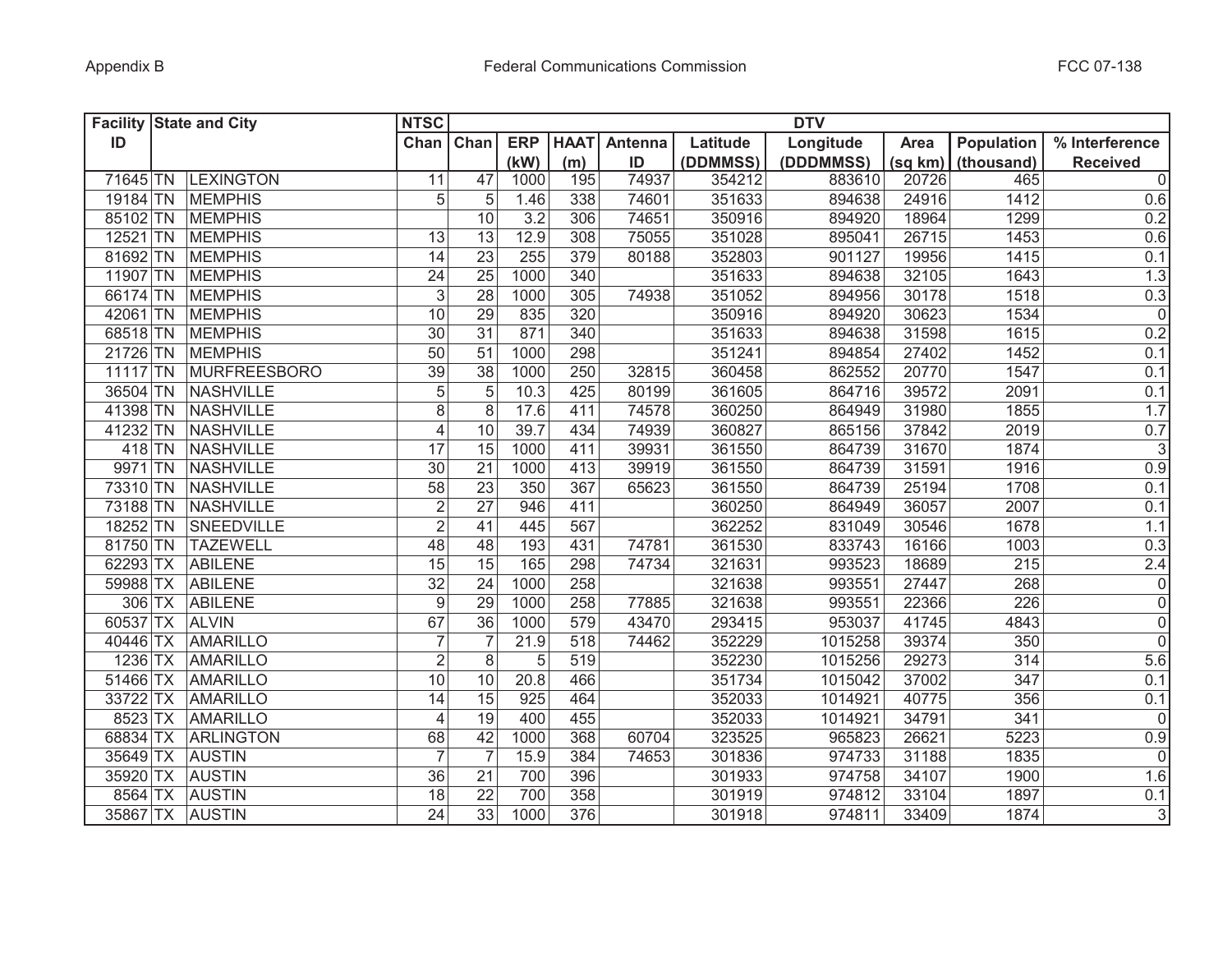|            |           | <b>Facility State and City</b> | <b>NTSC</b>     |                 |                  |                 |         |          | <b>DTV</b> |         |                   |                     |
|------------|-----------|--------------------------------|-----------------|-----------------|------------------|-----------------|---------|----------|------------|---------|-------------------|---------------------|
| ID         |           |                                | Chan            | Chan            | <b>ERP</b>       | <b>HAAT</b>     | Antenna | Latitude | Longitude  | Area    | <b>Population</b> | % Interference      |
|            |           |                                |                 |                 | (kW)             | (m)             | ID      | (DDMMSS) | (DDDMMSS)  | (sq km) | (thousand)        | <b>Received</b>     |
| 33691      | <b>TX</b> | <b>AUSTIN</b>                  | 42              | 43              | 1000             | 395             | 60307   | 301918   | 974811     | 31315   | 1837              | 2.1                 |
| $144$ TX   |           | <b>AUSTIN</b>                  | 54              | 49              | 500              | 396             | 28952   | 301933   | 974758     | 26233   | 1589              | $3.2\,$             |
| 70492 TX   |           | <b>BAYTOWN</b>                 | $\overline{57}$ | 41              | 1000             | 596             | 38691   | 293415   | 953037     | 40536   | 4831              | $\pmb{0}$           |
| 10150 TX   |           | BEAUMONT                       | 12              | 12              | 12.9             | 292             | 75047   | 301124   | 935315     | 27428   | 707               | $\mathsf 0$         |
| 22589 TX   |           | BEAUMONT                       | $6\,$           | 21              | 50               | 254             | 44573   | 300824   | 935844     | 14995   | 489               | $\mathsf 0$         |
| 12896 TX   |           | BEAUMONT                       | 34              | 33              | 500              | 312             | 29808   | 301041   | 935426     | 23659   | 661               | $\mathsf{O}\xspace$ |
| 9754 TX    |           | <b>BELTON</b>                  | 46              | 46              | 232              | 360             | 74537   | 305908   | 973751     | 22126   | 1398              | 5.6                 |
| 42008 TX   |           | <b>BIG SPRING</b>              | $\overline{4}$  | 33              | 174              | $\overline{83}$ | 66027   | 321655   | 1012934    | 10867   | 96                | $\mathsf{O}\xspace$ |
| 125710 TX  |           | <b>BLANCO</b>                  | 17              | 18              | 224              | 204             | 75128   | 294148   | 983045     | 16790   | 1769              | $\overline{0}$      |
| 83715 TX   |           | BORGER                         |                 | $\overline{31}$ | 700              | 306             | 66220   | 352033   | 1014920    | 23168   | 314               | $\overline{0}$      |
| $12523$ TX |           | <b>BROWNSVILLE</b>             | 23              | 24              | 1000             | 445             | 39305   | 260601   | 975020     | 35542   | 959               | $\mathsf{O}\xspace$ |
| 60384 TX   |           | BRYAN                          | $\overline{28}$ | 28              | $\overline{50}$  | 220             | 75013   | 304118   | 962535     | 12801   | 270               | $\overline{0}$      |
| 6669 TX    |           | <b>BRYAN</b>                   | $\overline{3}$  | $\overline{50}$ | 1000             | 477             | 43579   | 303316   | 960151     | 36945   | 2953              | $\overline{0}$      |
| 65301 TX   |           | <b>COLLEGE STATION</b>         | $\overline{15}$ | 12              | $\overline{3.2}$ | 119             | 74940   | 303748   | 962033     | 13045   | 278               | 4.9                 |
| 58835 TX   |           | <b>CONROE</b>                  | 49              | 32              | 1000             | 555             | 74342   | 293415   | 953037     | 38783   | 4814              | $\pmb{0}$           |
| 28324 TX   |           | <b>CONROE</b>                  | $\overline{55}$ | 42              | 1000             | 597             | 43288   | 293344   | 953035     | 39190   | 4840              | $\overline{0}$      |
| 10188 TX   |           | <b>CORPUS CHRISTI</b>          | $\sqrt{3}$      | $\overline{8}$  | 160              | 269             | 65123   | 273930   | 973604     | 36835   | 541               | 0.1                 |
| 33079 TX   |           | <b>CORPUS CHRISTI</b>          | 10              | 10              | 14.3             | 287             | 74423   | 274650   | 973803     | 27676   | 539               | 0                   |
| 25559 TX   |           | <b>CORPUS CHRISTI</b>          | 6               | 13              | 46.1             | 240             | 71769   | 274429   | 973609     | 24373   | 527               | 1.8                 |
| 58408 TX   |           | <b>CORPUS CHRISTI</b>          | 16              | $\overline{23}$ | 200              | 273             | 31667   | 273920   | 973355     | 18472   | 500               | 0                   |
| 64877 TX   |           | <b>CORPUS CHRISTI</b>          | 28              | 27              | 1000             | 287             | 38420   | 274227   | 973759     | 26335   | 536               | $\mathsf 0$         |
| 82910 TX   |           | <b>CORPUS CHRISTI</b>          | 38              | 38              | 50               | 280             | 74770   | 274522   | 973625     | 12804   | 476               | $\mathbf 0$         |
| 72054 TX   |           | <b>DALLAS</b>                  | 8               | 8               | 21.5             | 512             | 74356   | 323506   | 965841     | 39164   | 5431              | 0.5                 |
| 49324 TX   |           | <b>DALLAS</b>                  | 13              | 14              | 475              | 500             |         | 323443   | 965712     | 39475   | 5462              | 0                   |
| 22201      | <b>TX</b> | <b>DALLAS</b>                  | 33              | $\overline{32}$ | 780              | 537             | 36873   | 323235   | 965732     | 36512   | 5404              | $\mathsf 0$         |
| 33770 TX   |           | <b>DALLAS</b>                  | $\overline{4}$  | $\overline{35}$ | 1000             | 511             | 74941   | 323506   | 965841     | 41095   | 5492              | $\mathbf 0$         |
| 17037 TX   |           | <b>DALLAS</b>                  | 27              | 36              | 1000             | 495             | 29430   | 323236   | 965732     | 37393   | 5405              | 0.1                 |
| 35994 TX   |           | <b>DALLAS</b>                  | 39              | 40              | 1000             | 494             |         | 323507   | 965806     | 40034   | 5463              | 0.1                 |
| 67910 TX   |           | <b>DALLAS</b>                  | 58              | 45              | 1000             | 494             | 65026   | 323236   | 965732     | 33987   | 5352              | $\mathsf 0$         |
| 73701 TX   |           | <b>DECATUR</b>                 | 29              | 30              | 1000             | 544             | 65411   | 323519   | 965805     | 37279   | 5435              | $\mathsf 0$         |
| 55762 TX   |           | <b>DEL RIO</b>                 | 10              | 28              | 1000             | 100             |         | 292039   | 1005139    | 17248   | 56                | $\mathsf{O}\xspace$ |
| 49326 TX   |           | <b>DENTON</b>                  | $\overline{2}$  | 43              | 1000             | 494             | 64993   | 323235   | 965732     | 33538   | 5346              | $\mathsf{O}\xspace$ |
| 32621 TX   |           | <b>EAGLE PASS</b>              | 16              | $\overline{18}$ | $\overline{50}$  | 85              | 36900   | 284332   | 1002835    | 17853   | 68                | $\mathsf 0$         |
| 49832 TX   |           | <b>EL PASO</b>                 | $\overline{7}$  | $\overline{7}$  | 38.1             | 574             | 74410   | 314818   | 1062858    | 42990   | 854               | $\overline{0}$      |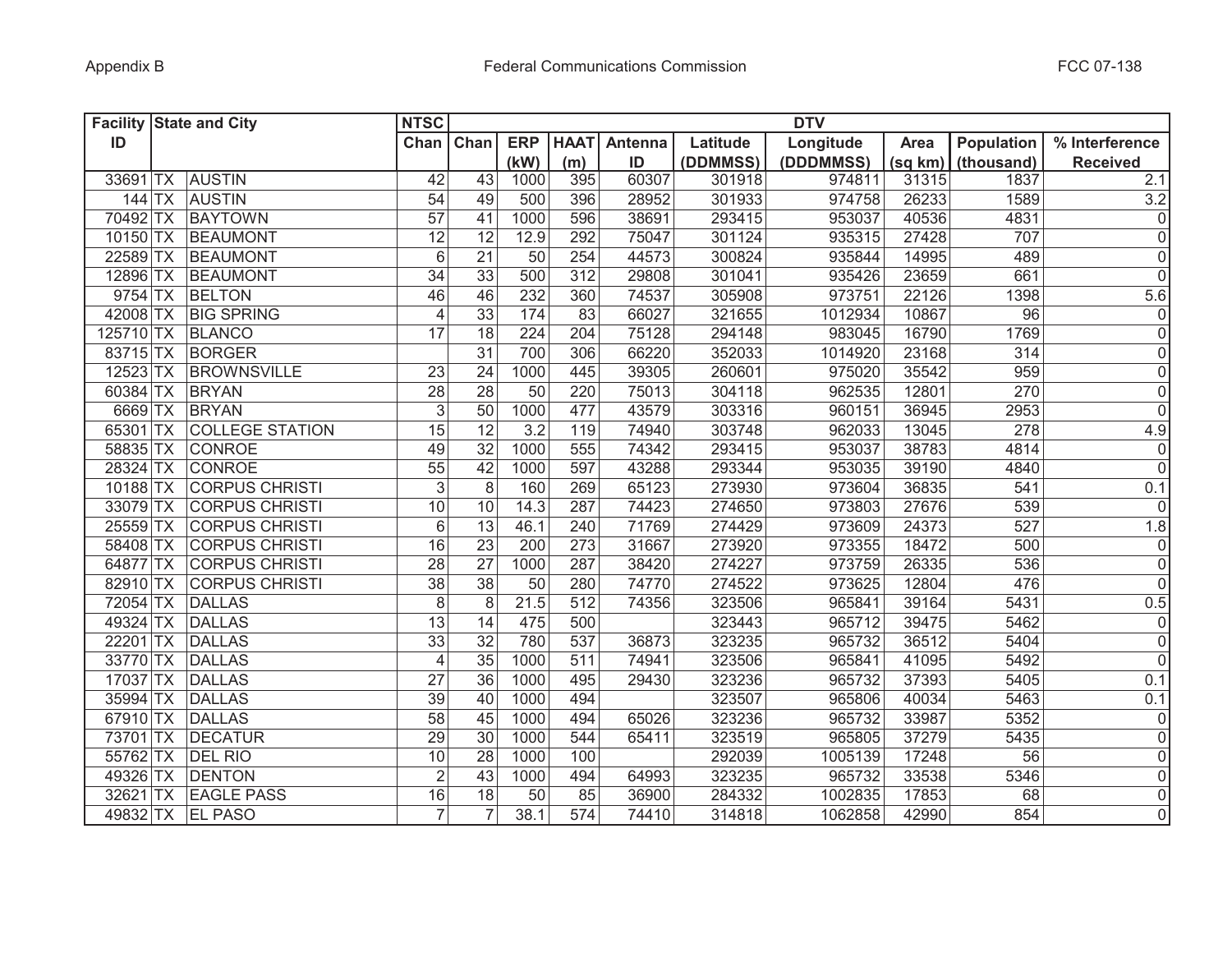| <b>Facility State and City</b>      | <b>NTSC</b>      |                 |            |             |         |          | <b>DTV</b> |         |            |                 |
|-------------------------------------|------------------|-----------------|------------|-------------|---------|----------|------------|---------|------------|-----------------|
| ID                                  | Chan Chan        |                 | <b>ERP</b> | <b>HAAT</b> | Antenna | Latitude | Longitude  | Area    | Population | % Interference  |
|                                     |                  |                 | (kW)       | (m)         | ID      | (DDMMSS) | (DDDMMSS)  | (sq km) | (thousand) | <b>Received</b> |
| 67760 TX EL PASO                    | $\boldsymbol{9}$ | 9               | 24         | 582         | 74401   | 314818   | 1062857    | 39562   | 854        | 0               |
| 19117 TX<br><b>EL PASO</b>          | 13               | 13              | 24.4       | 265         | 74485   | 314715   | 1062847    | 22908   | 849        | 0               |
| 33716 TX EL PASO                    | 14               | 15              | 1000       | 602         | 68879   | 314855   | 1062920    | 39112   | 857        | 0               |
| 33764 TX EL PASO                    | $\overline{4}$   | 18              | 1000       | 475         | 74942   | 314746   | 1062857    | 35035   | 851        | 0               |
| 51708 TX EL PASO                    | 26               | 25              | 1000       | 439         | 36510   | 314746   | 1062857    | 28858   | 851        | 0               |
| 10202 TX EL PASO                    | $\overline{38}$  | 39              | 50         | 557         | 74943   | 314855   | 1062917    | 18504   | 851        | 0               |
| 68753 TX EL PASO                    | 65               | 51              | 70         | 525         | 29633   | 314818   | 1062859    | 16890   | 846        | 0               |
| 81445 TX FARWELL                    | $\overline{18}$  | $\overline{18}$ | 50         | 112         | 74740   | 342621   | 1031222    | 9122    | 77         | $\overline{0}$  |
| 29015 TX<br><b>FORT WORTH</b>       | $\overline{52}$  | 9               | 6.87       | 545         | 75052   | 323519   | 965805     | 25183   | 5229       | 1.5             |
| 23422 TX<br><b>FORT WORTH</b>       | $\overline{11}$  | 11              | 26.3       | 500         | 74431   | 323443   | 965712     | 38000   | 5412       | 1.3             |
| $51517$ TX<br><b>FORT WORTH</b>     | $\overline{21}$  | 18              | 220        | 535         | 19052   | 323235   | 965732     | 28958   | 5279       | 0.4             |
| <b>FORT WORTH</b><br>49330 TX       | $\overline{5}$   | 41              | 1000       | 514         | 74944   | 323515   | 965759     | 40533   | 5475       | $\overline{0}$  |
| 24316 TX FREDERICKSBURG             | $\overline{2}$   | 5               | 10.2       | 413         | 74707   | 300813   | 983635     | 38961   | 2966       | $\overline{0}$  |
| 24436 TX<br><b>GALVESTON</b>        | $\overline{22}$  | 23              | 247        | 566         |         | 291756   | 951411     | 35208   | 4479       | 2.3             |
| 64984 TX<br><b>GALVESTON</b>        | 47               | 48              | 1000       | 597         | 43454   | 293415   | 953037     | 39815   | 4836       | $\overline{0}$  |
| 35841 TX<br><b>GARLAND</b>          | $\overline{23}$  | $\overline{23}$ | 186        | 518         |         | 323521   | 965812     | 33002   | 5332       | $\overline{0}$  |
| $\overline{42}359$ TX<br>GREENVILLE | 47               | 46              | 600        | 496         | 60867   | 323236   | 965732     | 30628   | 5313       | 0.1             |
| 34457 TX<br><b>HARLINGEN</b>        | $\overline{4}$   | 31              | 1000       | 368         | 44581   | 260856   | 974918     | 26278   | 949        | $\overline{0}$  |
| $12913$ TX<br><b>HARLINGEN</b>      | 44               | 34              | 200        | 283         | 65860   | 261300   | 974648     | 18751   | 925        | $\overline{0}$  |
| 56079 TX<br><b>HARLINGEN</b>        | 60               | 38              | 1000       | 346         | 46306   | 260714   | 974918     | 25290   | 944        | $\overline{0}$  |
| 69269 TX<br><b>HOUSTON</b>          | 8                | 8               | 21.9       | 564         | 80228   | 293428   | 952937     | 37914   | 4826       | 0.1             |
| 34529 TX<br><b>HOUSTON</b>          | 11               | 11              | 17         | 570         |         | 293340   | 953004     | 38950   | 4822       | 0.5             |
| 35675 TX<br><b>HOUSTON</b>          | 13               | 13              | 22.2       | 588         | 70860   | 293427   | 952937     | 42534   | 4833       | 0.4             |
| 51569 TX<br><b>HOUSTON</b>          | 20               | 19              | 421        | 596         | 33045   | 293344   | 953035     | 36222   | 4827       | 0               |
| 12895 TX<br><b>HOUSTON</b>          | 14               | 24              | 900        | 579         | 59136   | 293415   | 953037     | 42319   | 4848       | $\overline{0}$  |
| 22204 TX<br><b>HOUSTON</b>          | 26               | 26              | 234        | 594         | 75005   | 293428   | 952937     | 31274   | 4768       | 0.1             |
| 53117 TX<br><b>HOUSTON</b>          | $\overline{2}$   | 35              | 1000       | 585         |         | 293406   | 952957     | 45364   | 4862       | 0               |
| 23394 TX<br><b>HOUSTON</b>          | 39               | 38              | 1000       | 582         | 33161   | 293406   | 952957     | 35952   | 4818       | 0               |
| 69531 TX<br><b>HOUSTON</b>          | 61               | 44              | 1000       | 461         | 68030   | 293344   | 953035     | 32739   | 4777       | 0               |
| 60534 TX<br><b>IRVING</b>           | 49               | 48              | 225        | 535         | 39591   | 323235   | 965732     | 27401   | 5245       | 0               |
| <b>JACKSONVILLE</b><br>55643 TX     | 56               | 22              | 1000       | 459         | 33098   | 320340   | 951850     | 35608   | 924        | 0.8             |
| 31870 TX<br>KATY                    | 51               | 47              | 1000       | 597         | 69142   | 293415   | 953037     | 40037   | 4838       | 0               |
| 51518 TX<br><b>KERRVILLE</b>        | 35               | $\overline{32}$ | 1000       | 531         | 46137   | 293638   | 985333     | 33391   | 1818       | 0.2             |
| 148 TX KILLEEN                      | 62               | $\overline{13}$ | 45         | 484         |         | 304334   | 975923     | 41662   | 1828       | 1.2             |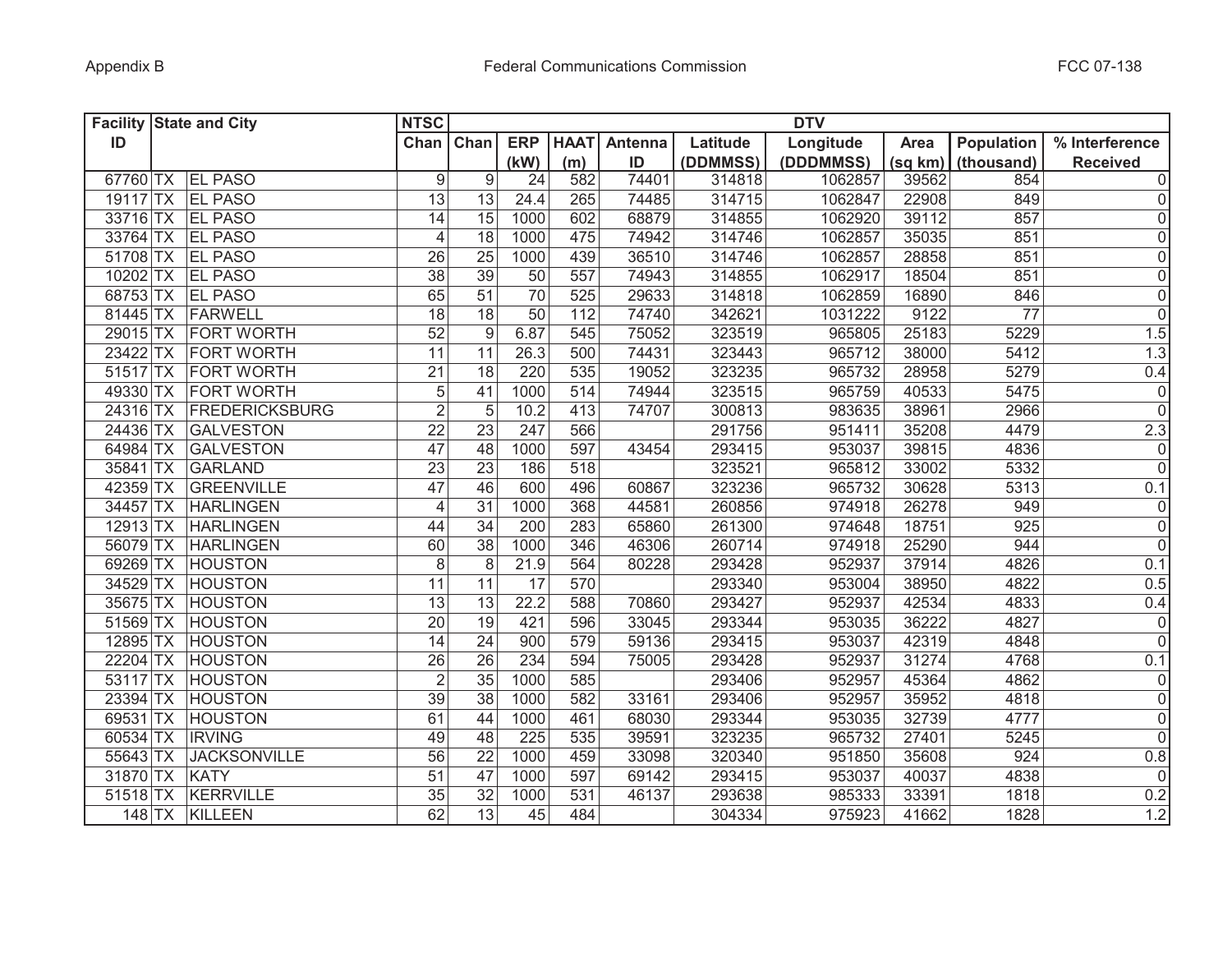|            | <b>Facility State and City</b> | <b>NTSC</b>      |                  |            |             |         |          | <b>DTV</b> |         |                   |                     |
|------------|--------------------------------|------------------|------------------|------------|-------------|---------|----------|------------|---------|-------------------|---------------------|
| ID         |                                | Chan             | Chan             | <b>ERP</b> | <b>HAAT</b> | Antenna | Latitude | Longitude  | Area    | <b>Population</b> | % Interference      |
|            |                                |                  |                  | (kW)       | (m)         | ID      | (DDMMSS) | (DDDMMSS)  | (sq km) | (thousand)        | <b>Received</b>     |
| 17433 TX   | <b>LAKE DALLAS</b>             | 55               | 39               | 57.3       | 494         | 74617   | 323236   | 965732     | 18912   | 5077              | 0.9                 |
| $10061$ TX | <b>LAREDO</b>                  | 8                | 8                | 33.3       | 285         | 74387   | 274021   | 993951     | 27256   | 199               | 5.9                 |
| 33078 TX   | <b>LAREDO</b>                  | 13               | 13               | 3.2        | 280         | 74376   | 273114   | 993119     | 19464   | 201               | 1.8                 |
| 51479 TX   | LAREDO                         | $\overline{27}$  | 19               | 200        | 49          | 36711   | 273004   | 993037     | 8202    | 193               | $\mathsf{O}\xspace$ |
| 35909 TX   | <b>LLANO</b>                   | 14               | $\overline{27}$  | 660        | 249         |         | 304036   | 983359     | 22137   | 903               | 9.7                 |
| 70917 TX   | LONGVIEW                       | 51               | 31               | 1000       | 361         | 29517   | 321535   | 945702     | 29711   | 821               | 0.5                 |
| 83913 TX   | <b>LONGVIEW</b>                | 38               | 38               | 191        | 268         | 74771   | 321536   | 945702     | 15446   | 554               | 0.3                 |
| 27507 TX   | <b>LUBBOCK</b>                 | 11               | $\overline{11}$  | 15         | 232         |         | 333232   | 1015014    | 24161   | 371               | 0.6                 |
| 53544 TX   | <b>LUBBOCK</b>                 | 16               | 16               | 50         | 83          | 74990   | 333312   | 1014913    | 9355    | 283               | $\overline{0}$      |
| 40820 TX   | <b>LUBBOCK</b>                 | $\overline{28}$  | $\overline{27}$  | 1000       | 219         |         | 333133   | 1015207    | 23831   | 358               | $\overline{0}$      |
| 55031 TX   | <b>LUBBOCK</b>                 | 34               | 35               | 1000       | 274         |         | 333008   | 1015220    | 27678   | 377               | $\mathsf 0$         |
| 65355 TX   | <b>LUBBOCK</b>                 | $\overline{5}$   | 39               | 890        | 143         | 32592   | 333455   | 1015325    | 14440   | 342               | 1.4                 |
| 3660 TX    | <b>LUBBOCK</b>                 | $\overline{13}$  | 40               | 1000       | 219         |         | 333133   | 1015207    | 22626   | 354               | $\mathsf{O}\xspace$ |
| 68541 TX   | LUFKIN                         | $\boldsymbol{9}$ | $\boldsymbol{9}$ | 10         | 204         | 74363   | 312509   | 944803     | 20490   | 309               | 4.7                 |
| 69692 TX   | <b>MCALLEN</b>                 | 48               | 49               | 1000       | 286         | 39111   | 260518   | 980344     | 23860   | 956               | 0                   |
| 86263 TX   | <b>MIDLAND</b>                 | $\overline{18}$  | 18               | 240        | 284         | 74741   | 315019   | 1023159    | 16457   | 276               | $\overline{0}$      |
| 35131 TX   | <b>MIDLAND</b>                 | $\overline{2}$   | $\overline{26}$  | 1000       | 323         |         | 320511   | 1021710    | 32226   | 345               | $\mathsf{O}\xspace$ |
| 55644 TX   | <b>NACOGDOCHES</b>             | 19               | $\overline{18}$  | 640        | 457         |         | 315420   | 950505     | 35050   | 829               | 8.3                 |
| 6865 TX    | <b>ODESSA</b>                  | $\overline{7}$   | $\overline{7}$   | 13.1       | 226         | 80209   | 315150   | 1023441    | 25197   | 283               | 0                   |
| 42007 TX   | <b>ODESSA</b>                  | $\overline{9}$   | $\boldsymbol{9}$ | 25.7       | 391         |         | 315917   | 1025241    | 34523   | 341               | $\overline{0}$      |
| 12524 TX   | <b>ODESSA</b>                  | 24               | 23               | 600        | 333         | 39998   | 320551   | 1021721    | 26889   | 324               | $\mathsf{O}\xspace$ |
| 84410 TX   | <b>ODESSA</b>                  | 30               | 30               | 50         | 212         | 74764   | 320551   | 1021721    | 11292   | 254               | $\mathsf{O}\xspace$ |
| 50044 TX   | <b>ODESSA</b>                  | 36               | 38               | 500        | 82          |         | 315158   | 1022248    | 14075   | 267               | $\mathsf{O}\xspace$ |
| 53541 TX   | <b>ODESSA</b>                  | 42               | 42               | 50         | 142         | 75023   | 320254   | 1021804    | 9745    | 254               | $\mathsf{O}\xspace$ |
| 61214 TX   | PORT ARTHUR                    | 4                | 40               | 1000       | 360         |         | 300920   | 935910     | 32745   | 776               | $\mathsf{O}\xspace$ |
| 62354 TX   | <b>RIO GRANDE CITY</b>         | 40               | 20               | 50         | 113         | 74946   | 262547   | 984925     | 12057   | 225               | $\mathsf{O}\xspace$ |
| 53847 TX   | <b>ROSENBERG</b>               | 45               | 45               | 356        | 578         | 74579   | 293344   | 953035     | 33056   | 4793              | $\mathbf 0$         |
| 31114 TX   | <b>SAN ANGELO</b>              | $\,8\,$          | 11               | 18.8       | 434         |         | 312201   | 1000248    | 33418   | 163               | 2.4                 |
| 307 TX     | <b>SAN ANGELO</b>              | 3                | 16               | 1000       | 160         |         | 313722   | 1002614    | 21754   | 130               | $\mathbf 0$         |
| 58560 TX   | <b>SAN ANGELO</b>              | 6                | 19               | 1000       | 277         | 74948   | 313521   | 1003100    | 27865   | 132               | 0.3                 |
| 749 TX     | <b>SAN ANTONIO</b>             | 9                | $\boldsymbol{9}$ | 8.3        | 259         | 74347   | 291938   | 982117     | 21643   | 1787              | 0.4                 |
| 53118 TX   | <b>SAN ANTONIO</b>             | 12               | 12               | 18.4       | 427         | 70242   | 291611   | 981531     | 32978   | 1888              | 0.7                 |
| 27300 TX   | <b>SAN ANTONIO</b>             | $\overline{23}$  | 16               | 500        | 307         | 45032   | 291724   | 981520     | 24963   | 1830              | 0.2                 |
| 56528 TX   | <b>SAN ANTONIO</b>             | $\overline{29}$  | $\overline{30}$  | 1000       | 441         | 28869   | 291728   | 981612     | 34435   | 1982              | $\overline{0}$      |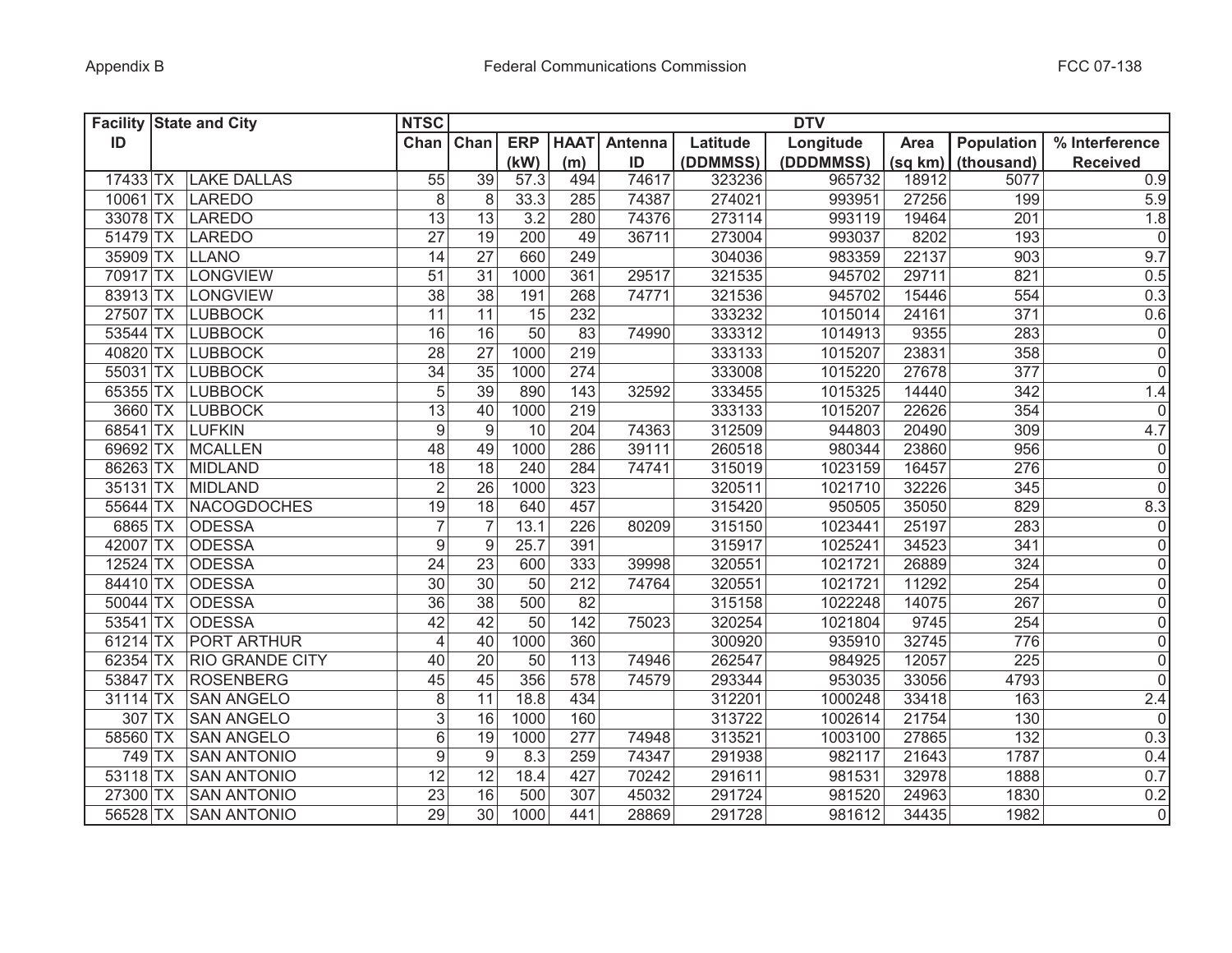| <b>Facility State and City</b> |                       | <b>NTSC</b>      |                 |                 |             |         |          | <b>DTV</b> |         |            |                 |
|--------------------------------|-----------------------|------------------|-----------------|-----------------|-------------|---------|----------|------------|---------|------------|-----------------|
| ID                             |                       | Chan             | Chan            | <b>ERP</b>      | <b>HAAT</b> | Antenna | Latitude | Longitude  | Area    | Population | % Interference  |
|                                |                       |                  |                 | (kW)            | (m)         | ID      | (DDMMSS) | (DDDMMSS)  | (sq km) | (thousand) | <b>Received</b> |
| 64969 TX                       | <b>SAN ANTONIO</b>    | 60               | $\overline{38}$ | 1000            | 414         | 41078   | 291738   | 981530     | 29713   | 1891       | 0.2             |
| 26304 TX                       | <b>SAN ANTONIO</b>    | 5                | 39              | 751             | 424         | 74634   | 291607   | 981555     | 34215   | 1903       | 0.1             |
| 35881 TX                       | <b>SAN ANTONIO</b>    | 41               | 41              | 416             | 414         | 74547   | 291738   | 981530     | 25480   | 1848       | 0.2             |
| 69618 TX                       | <b>SAN ANTONIO</b>    | $\overline{4}$   | 48              | 844             | 451         | 74680   | 291610   | 981555     | 34527   | 1894       | 1.3             |
| 35954 TX                       | <b>SHERMAN</b>        | 12               | 12              | 14.4            | 543         | 74439   | 340158   | 964800     | 38337   | 946        | 13              |
| 77452 TX                       | SNYDER                | 17               | 17              | 184             | 138         | 74359   | 324652   | 1005352    | 8618    | 45         | $\overline{0}$  |
| $308$ TX                       | <b>SWEETWATER</b>     | 12               | 20              | 561             | 427         | 74949   | 322448   | 1000625    | 31757   | 243        | 2.6             |
|                                | 10245 TX TEMPLE       | 6                | $\overline{9}$  | 25              | 527         | 41595   | 311624   | 971314     | 34738   | 1265       | 6.8             |
| 35648 TX                       | <b>TEXARKANA</b>      | 6                | $\overline{15}$ | 1000            | 454         |         | 325411   | 940020     | 42049   | 1055       | 0.1             |
| 68540 TX                       | <b>TYLER</b>          | $\overline{7}$   | $\overline{7}$  | $\overline{15}$ | 302         | 74360   | 323223   | 951312     | 25525   | 762        | 0.4             |
| $61173$ TX                     | <b>UVALDE</b>         | $\overline{26}$  | $\overline{26}$ | 235             | 560         | 74761   | 293711   | 990257     | 31324   | 1771       | 1.6             |
| 35846 TX                       | <b>VICTORIA</b>       | 19               | $\overline{11}$ | $\overline{18}$ | 290         |         | 285042   | 970733     | 24235   | 256        | 13.4            |
| 73101 TX                       | <b>VICTORIA</b>       | $\overline{25}$  | $\overline{15}$ | 900             | 312         | 59285   | 285042   | 970733     | 29932   | 310        | 1.8             |
| 35903 TX                       | <b>WACO</b>           | 10               | 10              | 13.8            | 552         | 75056   | 311919   | 971858     | 38053   | 1164       | 1.1             |
| 6673 TX                        | <b>WACO</b>           | $\overline{34}$  | $\overline{20}$ | 700             | 319         | 69374   | 311917   | 972040     | 25553   | 679        | 0.9             |
| 9781 TX                        | <b>WACO</b>           | $\overline{25}$  | 26              | 1000            | 561         | 58939   | 312016   | 971836     | 38287   | 1343       | 2.2             |
| $12522$ TX                     | <b>WACO</b>           | 44               | 44              | 160             | 552         | 74667   | 311852   | 971937     | 22371   | 743        | 10              |
| 43328 TX                       | <b>WESLACO</b>        | $\sqrt{5}$       | $\overline{13}$ | 57              | 445         | 38452   | 260602   | 975021     | 33861   | 962        | $\overline{0}$  |
| 7675 TX                        | <b>WICHITA FALLS</b>  | 18               | 15              | 1000            | 325         | 39767   | 341205   | 984345     | 24386   | 379        | $\overline{3}$  |
| 6864 TX                        | <b>WICHITA FALLS</b>  | $6\,$            | $\overline{22}$ | 200             | 311         |         | 335404   | 983221     | 23697   | 346        | $\overline{0}$  |
| 65370 TX                       | <b>WICHITA FALLS</b>  | $\overline{3}$   | $\overline{28}$ | 1000            | 274         |         | 335323   | 983330     | 28507   | 377        | $\overline{0}$  |
| 77719 TX                       | <b>WOLFFORTH</b>      | 22               | 43              | 77.1            | 228         | 80190   | 333008   | 1015220    | 15511   | 312        | $\overline{0}$  |
| 59494 UT                       | <b>CEDAR CITY</b>     | $\overline{4}$   | 14              | 1000            | 819         |         | 373229   | 1130404    | 45405   | 141        | $\overline{0}$  |
| 69694 UT                       | LOGAN                 | 12               | 12              | 22.3            | 690         | 74725   | 414703   | 1121355    | 32939   | 792        | 5.9             |
| 77512 UT                       | <b>OGDEN</b>          | 24               | 24              | 450             | 1229        | 59860   | 403933   | 1121207    | 37197   | 1798       | 0               |
| 69582 UT                       | <b>OGDEN</b>          | $\boldsymbol{9}$ | 36              | 200             | 1256        | 38687   | 403933   | 1121207    | 29628   | 1781       | $\overline{0}$  |
| 1136 UT                        | <b>OGDEN</b>          | 30               | 48              | 200             | 1257        | 41318   | 403933   | 1121207    | 27529   | 1768       | 0               |
| 84277 UT                       | <b>PRICE</b>          | 3                | 11              | 51.1            | 658         | 74335   | 394522   | 1105922    | 39858   | 210        | 0               |
| 57884 UT                       | PROVO                 | 16               | 29              | 530             | 1171        | 18846   | 403912   | 1121206    | 27532   | 1785       | 0               |
| 81451 UT                       | <b>PROVO</b>          | 32               | $\overline{32}$ | 138             | 812         | 75067   | 401645   | 1115600    | 17405   | 1617       | 0               |
| 6823 UT                        | PROVO                 | 11               | 44              | 403             | 1257        |         | 403933   | 1121207    | 36321   | 1791       | 0               |
| 82576 UT                       | <b>RICHFIELD</b>      |                  | 19              | 0.33            | 441         | 46081   | 383804   | 1120333    | 4806    | 22         | 0               |
| 22215 UT                       | <b>SALT LAKE CITY</b> | 13               | 13              | 43.4            | 1234        | 74476   | 403932   | 1121208    | 38745   | 1812       | 0.4             |
| 10177 UT                       | <b>SALT LAKE CITY</b> | 20               | $\overline{20}$ | 73.3            | 1171        | 74746   | 403912   | 1121206    | 24439   | 1734       | $\overline{0}$  |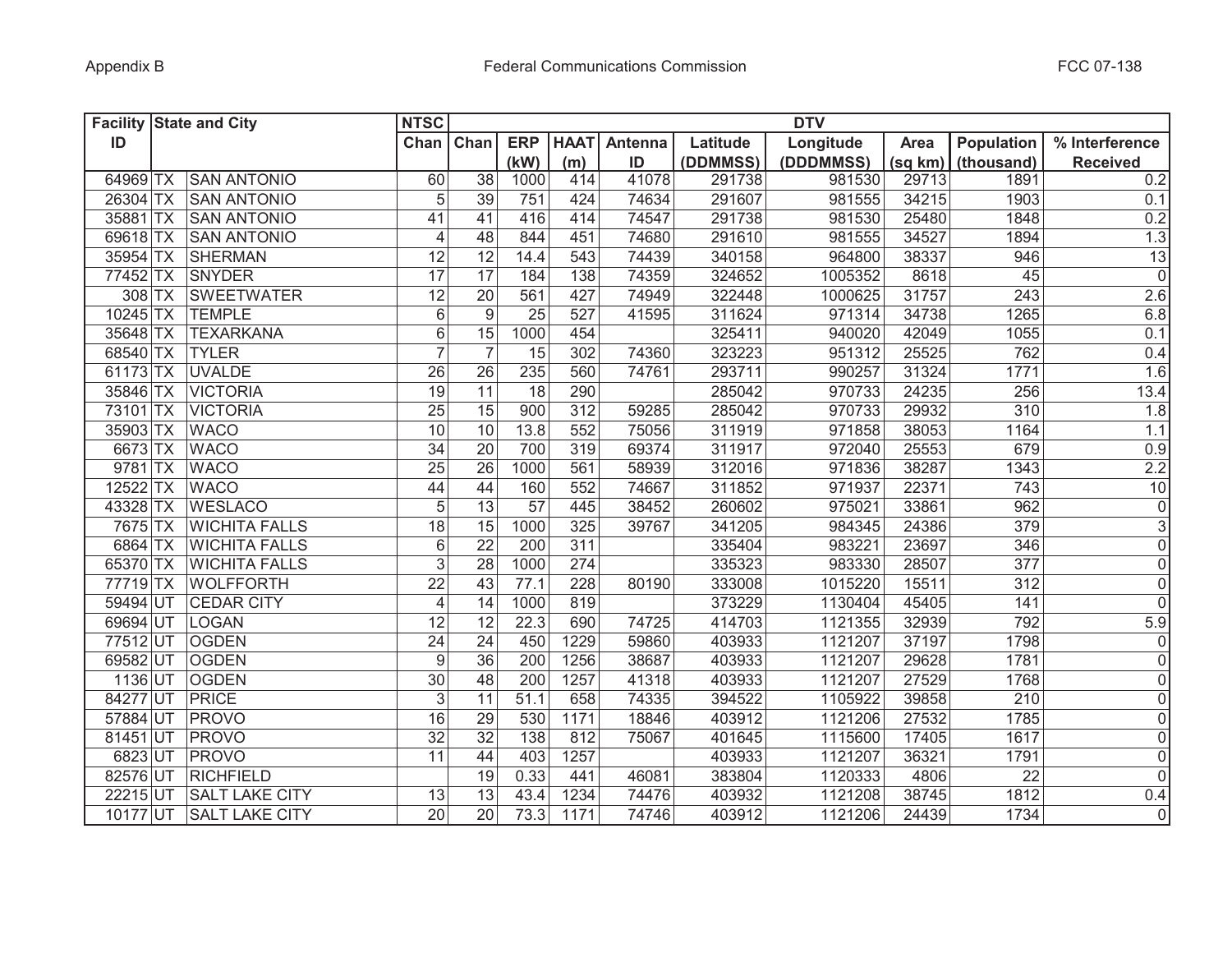|          | <b>Facility State and City</b> | <b>NTSC</b>     |                 |                 |             |         |          | <b>DTV</b> |         |            |                 |
|----------|--------------------------------|-----------------|-----------------|-----------------|-------------|---------|----------|------------|---------|------------|-----------------|
| ID       |                                | Chan            | Chan            | <b>ERP</b>      | <b>HAAT</b> | Antenna | Latitude | Longitude  | Area    | Population | % Interference  |
|          |                                |                 |                 | (kW)            | (m)         | ID      | (DDMMSS) | (DDDMMSS)  | (sq km) | (thousand) | <b>Received</b> |
| 35823 UT | <b>SALT LAKE CITY</b>          | $\overline{2}$  | 34              | 423             | 1267        | 39866   | 403933   | 1121207    | 34886   | 1796       | 0               |
| 6359 UT  | <b>SALT LAKE CITY</b>          | 5               | 38              | 546             | 1267        | 19903   | 403933   | 1121207    | 34973   | 1791       | 0               |
| 68889 UT | <b>SALT LAKE CITY</b>          | $\overline{4}$  | 40              | 476             | 1256        | 27794   | 403933   | 1121207    | 33954   | 1790       | 0               |
| 69396 UT | <b>SALT LAKE CITY</b>          | $\overline{7}$  | 42              | 239             | 1266        | 30673   | 403933   | 1121207    | 30198   | 1785       | 0               |
| 36607 UT | <b>SALT LAKE CITY</b>          | 14              | 46              | 123             | 1181        | 75006   | 403912   | 1121206    | 27341   | 1761       | $\overline{0}$  |
| 35822 UT | ST. GEORGE                     | 12              | 9               | 3.2             | 43          | 44874   | 370348   | 1133423    | 4214    | 85         | 0.4             |
| 82585 UT | <b>ST. GEORGE</b>              |                 | 18              | 1.62            | 67          | 43602   | 370350   | 1133420    | 3637    | 81         | 0               |
| 83729 UT | <b>VERNAL</b>                  | 6               | 16              | 1000            | 676         | 74714   | 402122   | 1090841    | 36226   | 44         | $\overline{0}$  |
| 69532 VA | ARLINGTON                      | 14              | 15              | 900             | 173         | 29445   | 385624   | 770454     | 19793   | 6911       | 0.2             |
| 10897 VA | <b>ASHLAND</b>                 | 65              | 47              | 1000            | 249         | 28058   | 374431   | 771515     | 20211   | 1398       | 0.3             |
| 2455 VA  | <b>BRISTOL</b>                 | $\overline{5}$  | 5               | 8.93            | 680         | 80200   | 362657   | 820631     | 46491   | 1935       | 0.7             |
| 363 VA   | <b>CHARLOTTESVILLE</b>         | $\overline{19}$ | 19              | 50              | 326         | 74743   | 375903   | 782852     | 14121   | 381        | 1.2             |
| 70309 VA | <b>CHARLOTTESVILLE</b>         | $\overline{29}$ | $\overline{32}$ | 1000            | 368         | 67231   | 375902   | 782853     | 28673   | 1512       | 1.8             |
| 9990 VA  | <b>CHARLOTTESVILLE</b>         | $\overline{41}$ | 46              | 340             | 332         | 41219   | 375859   | 782902     | 16348   | 439        | 7.4             |
| 15507 VA | <b>DANVILLE</b>                | $\overline{24}$ | $\overline{24}$ | 141             | 332         |         | 370210   | 793230     | 21206   | 917        | $\overline{0}$  |
| 9999 VA  | FAIRFAX                        | $\overline{56}$ | 24              | 50              | 215         | 74668   | 385228   | 771324     | 14900   | 5838       | 0.1             |
| 66378 VA | <b>FRONT ROYAL</b>             | 42              | $\overline{21}$ | $\overline{50}$ | 400         | 32594   | 385736   | 781952     | 13538   | 714        | 16.9            |
| 10019 VA | <b>GOLDVEIN</b>                |                 | 30              | 160             | 229         |         | 383743   | 772621     | 17529   | 4650       | 0.5             |
| 37808 VA | GRUNDY                         | 68              | 49              | 1000            | 662         |         | 364947   | 820445     | 35029   | 1179       | 0.8             |
| 74167 VA | <b>HAMPTON</b>                 | 13              | 13              | 19.1            | 344         | 74561   | 364900   | 762806     | 31544   | 1937       | 1.1             |
| 25932 VA | HAMPTON-NORFOLK                | 15              | 16              | 950             | 361         | 33525   | 364831   | 763013     | 33081   | 2003       | 0               |
| 4688 VA  | <b>HARRISONBURG</b>            | $\sqrt{3}$      | 49              | 65              | 638         |         | 383605   | 783757     | 15007   | 441        | 6.9             |
| 73988 VA | <b>LYNCHBURG</b>               | 13              | 13              | 19.6            | 568         | 74507   | 371854   | 793806     | 34552   | 1169       | 1.1             |
| 24812 VA | <b>LYNCHBURG</b>               | 21              | 20              | 400             | 500         | 39495   | 371914   | 793758     | 27193   | 972        | 3.4             |
| 74091 VA | <b>MANASSAS</b>                | 66              | 34              | 1000            | 254         | 72356   | 385701   | 770447     | 10458   | 3141       | 34.3            |
| 5982 VA  | <b>MARION</b>                  | 52              | 42              | 100             | 448         |         | 365407   | 813232     | 17079   | 494        | 1.1             |
| 40759 VA | NORFOLK                        | 33              | $\overline{33}$ | 905             | 361         | 74538   | 364831   | 763013     | 26943   | 1894       | 0               |
| 47401 VA | NORFOLK                        | $\sqrt{3}$      | 40              | 950             | 377         |         | 364831   | 763013     | 33295   | 2003       | 0               |
| 67077 VA | NORFOLK                        | 49              | 46              | 1000            | 360         | 19107   | 364831   | 763013     | 27594   | 1786       | 0.2             |
| 5985 VA  | NORTON                         | 47              | 32              | 100             | 591         |         | 365353   | 823721     | 27184   | 974        | 0.1             |
| 74416 VA | PETERSBURG                     | $\,8\,$         | $\overline{22}$ | 450             | 328         |         | 373045   | 773605     | 28598   | 1526       | $\overline{0}$  |
| 71127 VA | PORTSMOUTH                     | 10              | 31              | 1000            | 280         |         | 364914   | 763041     | 28778   | 1917       | 0               |
| 9762 VA  | PORTSMOUTH                     | $\overline{27}$ | 50              | 800             | 264         |         | 364843   | 762745     | 23806   | 1762       | $\overline{0}$  |
|          | 30833 VA RICHMOND              | $\overline{12}$ | $\overline{12}$ | 5.41            | 241         | 74618   | 373023   | 773012     | 21438   | 1277       | 2.4             |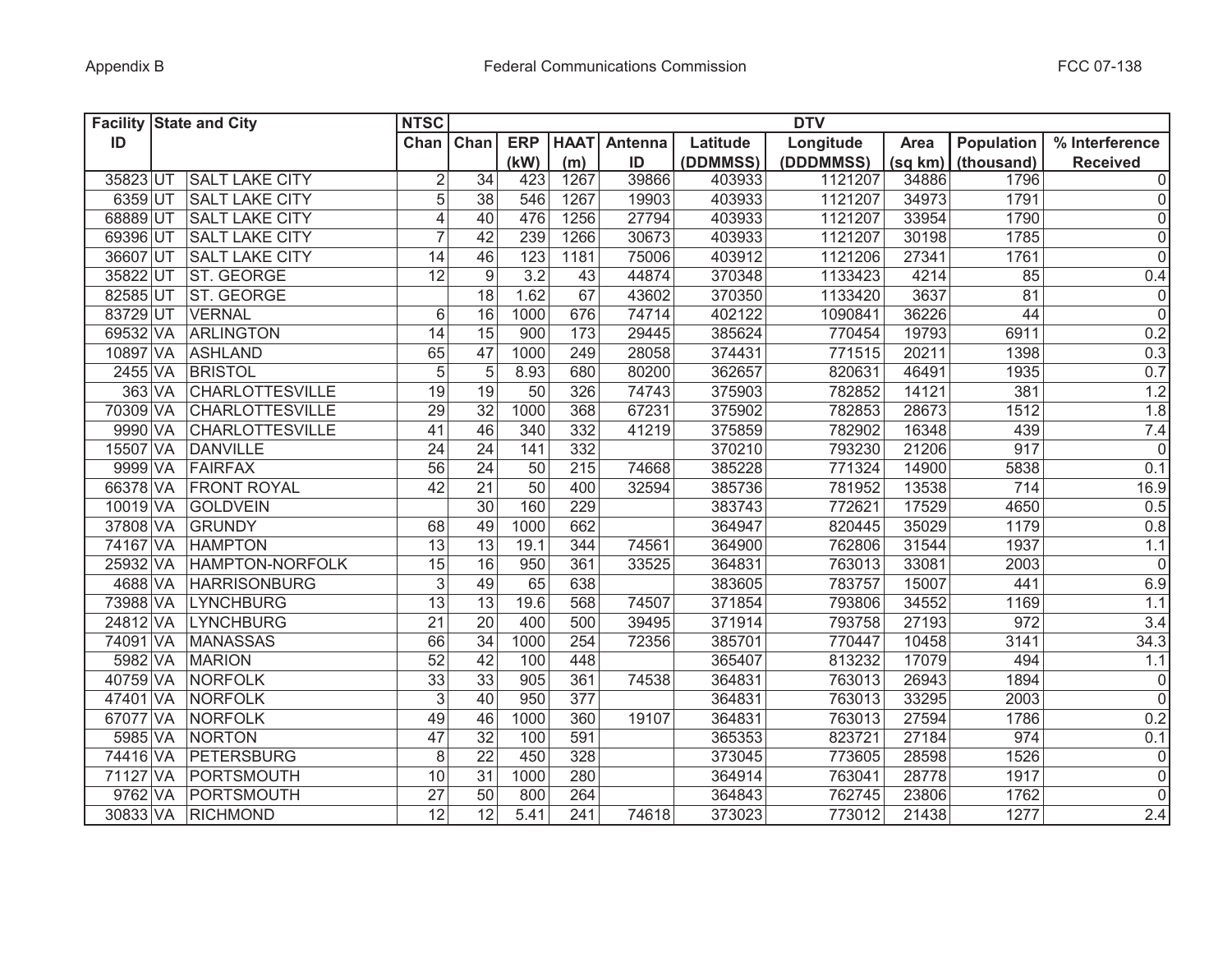| <b>Facility State and City</b> |                       | <b>NTSC</b>     |                 |                  |             |         |          | <b>DTV</b> |         |            |                 |
|--------------------------------|-----------------------|-----------------|-----------------|------------------|-------------|---------|----------|------------|---------|------------|-----------------|
| ID                             |                       | Chan            | Chan            | <b>ERP</b>       | <b>HAAT</b> | Antenna | Latitude | Longitude  | Area    | Population | % Interference  |
|                                |                       |                 |                 | (kW)             | (m)         | ID      | (DDMMSS) | (DDDMMSS)  | (sq km) | (thousand) | <b>Received</b> |
| 57832 VA                       | RICHMOND              | 6               | 25              | 410              | 347         |         | 373045   | 773605     | 28828   | 1531       | $\overline{0}$  |
| 412 VA                         | <b>RICHMOND</b>       | 35              | 26              | 800              | 328         |         | 373045   | 773605     | 30742   | 1594       | 1.4             |
| 9987 VA                        | <b>RICHMOND</b>       | 23              | 42              | 160              | 346         |         | 373045   | 773604     | 22009   | 1323       | 2.3             |
| 9989 VA                        | <b>RICHMOND</b>       | 57              | 44              | 100              | 328         |         | 373045   | 773605     | 20348   | 1242       | $\overline{0}$  |
| 5981 VA                        | <b>ROANOKE</b>        | 15              | $\mathfrak{S}$  | 7.25             | 618         | 39733   | 371146   | 800917     | 42351   | 1469       | $\overline{0}$  |
| 24813 VA                       | <b>ROANOKE</b>        | 27              | 17              | 400              | 594         | 29905   | 371146   | 800916     | 28254   | 1105       | 5.2             |
| 71329 VA                       | <b>ROANOKE</b>        | $\overline{7}$  | 18              | 605              | 610         | 74951   | 371142   | 800922     | 37968   | 1316       | 1.3             |
| 57840 VA                       | <b>ROANOKE</b>        | 10              | $\overline{30}$ | 950              | 592         | 69296   | 371203   | 800854     | 31210   | 1162       | $\vert$         |
| 70251 VA                       | <b>ROANOKE</b>        | 38              | $\overline{36}$ | 700              | 623         | 27852   | 371137   | 800925     | 28663   | 1055       | 1.3             |
| 60111 VA                       | <b>STAUNTON</b>       | $\overline{51}$ | $\overline{11}$ | $\overline{3.2}$ | 680         | 31834   | 380954   | 791851     | 19643   | 552        | 5.6             |
| 82574 VA                       | <b>VIRGINIA BEACH</b> | $\overline{21}$ | $\overline{7}$  | 4.86             | 310         | 75265   | 364831   | 763012     | 19356   | 1714       | 0.1             |
| 65387 VA                       | <b>VIRGINIA BEACH</b> | 43              | 29              | 1000             | 241         | 30040   | 364914   | 763041     | 21875   | 1737       | $\overline{0}$  |
| 11259 VT                       | <b>BURLINGTON</b>     | $\overline{22}$ | $\overline{13}$ | 10               | 852         | 60531   | 443133   | 724858     | 32388   | 586        | 0.3             |
| 46728 VT                       | <b>BURLINGTON</b>     | $\mathfrak{S}$  | $\overline{22}$ | 444              | 835         | 80197   | 443136   | 724857     | 42718   | 620        | 0.4             |
| 69944 VT                       | <b>BURLINGTON</b>     | 33              | $\overline{32}$ | 200              | 826         |         | 443132   | 724851     | 34750   | 567        | $\overline{0}$  |
| 10132 VT                       | <b>BURLINGTON</b>     | 44              | 43              | 47               | 839         | 71757   | 443133   | 724857     | 24761   | 479        | 0.8             |
| 73344 VT                       | <b>HARTFORD</b>       | $\overline{31}$ | 25              | 117              | 651         | 43680   | 432615   | 722708     | 21850   | 616        | 0.3             |
| 69946 VT                       | RUTLAND               | $\overline{28}$ | $\overline{9}$  | 15               | 385         | 67939   | 433931   | 730625     | 21748   | 544        | 2.8             |
| 69940 VT                       | <b>ST. JOHNSBURY</b>  | 20              | $\overline{18}$ | 200              | 592         |         | 443416   | 715339     | 26170   | 300        | 1.2             |
| 69943 VT                       | <b>WINDSOR</b>        | $\overline{41}$ | $\overline{24}$ | 200              | 693         |         | 432614   | 722707     | 30172   | 1183       | 0.5             |
|                                | 56852 WA BELLEVUE     | 33              | 33              | 179              | 716         | 80219   | 473017   | 1215803    | 26579   | 3579       | 0               |
|                                | 4624 WA BELLEVUE      | 51              | 50              | 240              | 719         | 17552   | 473017   | 1215804    | 28362   | 3664       | $\overline{0}$  |
|                                | 53586 WA BELLINGHAM   | 24              | 19              | 165              | 757         | 43180   | 484046   | 1225031    | 33673   | 982        | 7.4             |
|                                | 35862 WA BELLINGHAM   | 12              | 35              | 612              | 722         | 74955   | 484040   | 1224948    | 43278   | 1644       | 0               |
|                                | 62468 WA CENTRALIA    | 15              | 19              | 43.7             | 334         |         | 463316   | 1230326    | 13904   | 489        | 22.8            |
|                                | 35396 WA EVERETT      | 16              | 31              | 700              | 218         | 44001   | 473755   | 1222059    | 18375   | 3525       | 0               |
|                                | 2495 WA KENNEWICK     | 42              | 44              | 160              | 390         |         | 460611   | 1190754    | 23073   | 373        | $\overline{0}$  |
| 56029 WA PASCO                 |                       | 19              | 18              | 50               | 366         | 74956   | 460551   | 1191130    | 20149   | 362        | 0               |
|                                | 71024 WA PULLMAN      | 10              | 10              | 6.2              | 408         | 74411   | 465143   | 1171026    | 25722   | 259        | 0               |
|                                | 78921 WA PULLMAN      | 24              | 24              | 1000             | 569         | 66879   | 473444   | 1171746    | 32886   | 657        | $\overline{0}$  |
|                                | 12427 WA RICHLAND     | 25              | 26              | 200              | 411         |         | 460612   | 1190749    | 26245   | 384        | 0               |
|                                | 71023 WA RICHLAND     | 31              | 38              | 47.6             | 361         | 60199   | 460612   | 1190740    | 11914   | 290        | 0               |
|                                | 33749 WA SEATTLE      | 9               | 9               | 7.49             | 252         | 74562   | 473658   | 1221828    | 21801   | 3579       | 0               |
|                                | 69571 WA SEATTLE      | 22              | 25              | 1000             | 290         |         | 473657   | 1221826    | 27243   | 3646       | $\overline{0}$  |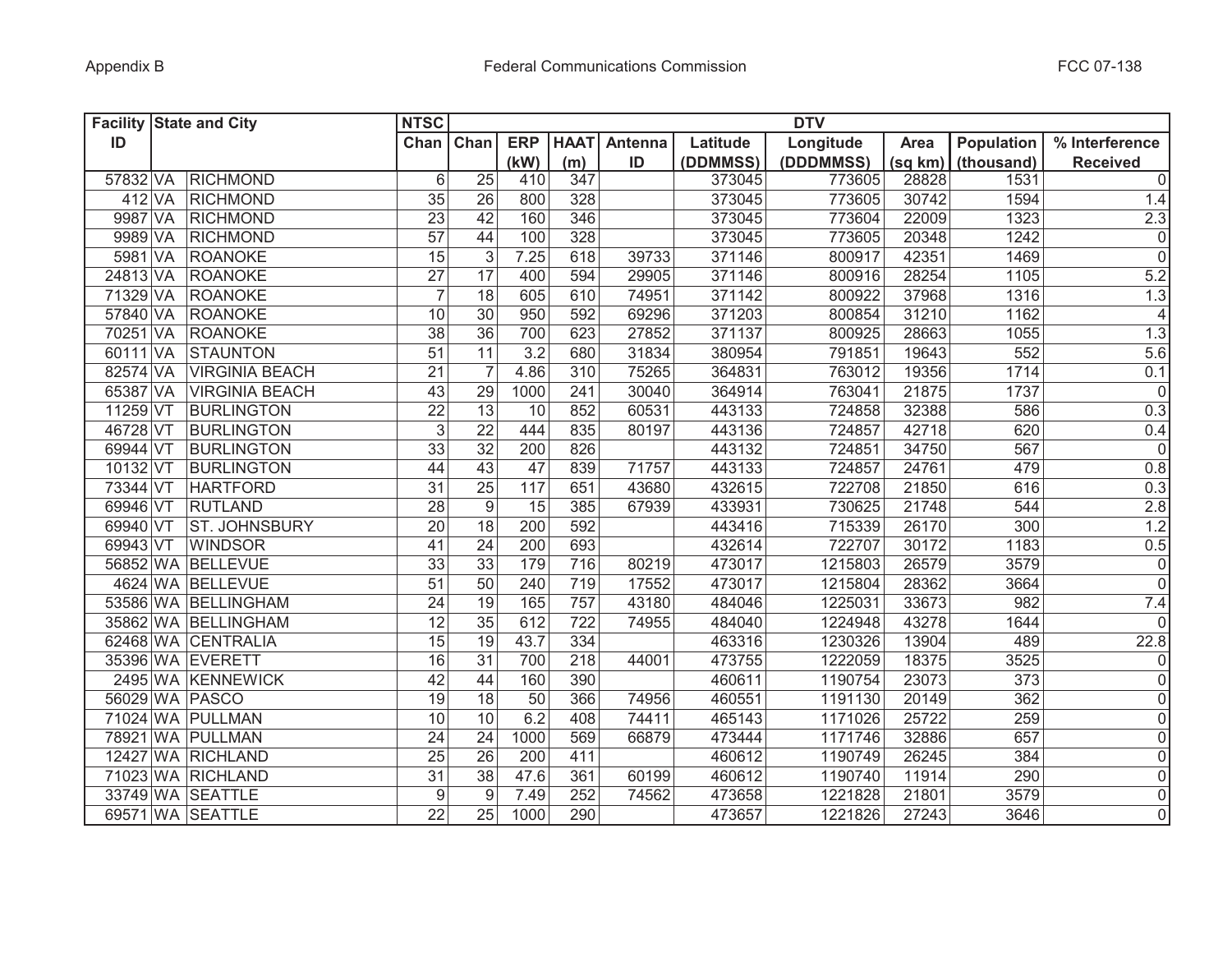| <b>Facility State and City</b> |                       | <b>NTSC</b>              |                 |            |                  |                |          | <b>DTV</b> |         |                   |                     |
|--------------------------------|-----------------------|--------------------------|-----------------|------------|------------------|----------------|----------|------------|---------|-------------------|---------------------|
| ID                             |                       | Chan Chan                |                 | <b>ERP</b> | <b>HAAT</b>      | <b>Antenna</b> | Latitude | Longitude  | Area    | <b>Population</b> | % Interference      |
|                                |                       |                          |                 | (kW)       | (m)              | ID             | (DDMMSS) | (DDDMMSS)  | (sq km) | (thousand)        | <b>Received</b>     |
|                                | 21656 WA SEATTLE      | 4                        | 38              | 1000       | 247              | 74957          | 473755   | 1222109    | 22159   | 3592              | 0.1                 |
|                                | 66781 WA SEATTLE      | 7                        | 39              | 1000       | 230              | 65845          | 473801   | 1222120    | 19081   | 3534              | 0.1                 |
|                                | 49264 WA SEATTLE      | 45                       | 44              | 240        | 714              | 38740          | 473017   | 1215806    | 25492   | 3632              | $\boldsymbol{0}$    |
|                                | 34847 WA SEATTLE      | 5                        | 48              | 960        | 239              | 18954          | 473755   | 1222059    | 18736   | 3562              | $\mathbf 0$         |
|                                | 34537 WA SPOKANE      | $6\,$                    | $\overline{7}$  | 45.1       | 653              | 74388          | 473452   | 1171747    | 45079   | 684               | $\overline{0}$      |
|                                | 61956 WA SPOKANE      | $\overline{7}$           | 8               | 21.6       | 558              |                | 473434   | 1171758    | 36062   | 666               | 0.2                 |
|                                | 61978 WA SPOKANE      | $\overline{\mathcal{L}}$ | 13              | 23.3       | 936              |                | 475518   | 1170648    | 46084   | 655               | 0.3                 |
|                                | 34868 WA SPOKANE      | $\overline{2}$           | 20              | 893        | 641              | 64696          | 473541   | 1171753    | 37651   | 663               | $\mathbf 0$         |
|                                | 58684 WA SPOKANE      | 28                       | 28              | 91.4       | 601              | 74486          | 473444   | 1171746    | 26401   | 586               | $\overline{0}$      |
|                                | 81694 WA SPOKANE      | $\overline{34}$          | $\overline{34}$ | 104        | 450              | 74766          | 473604   | 1171753    | 17181   | 537               | $\overline{0}$      |
|                                | 35606 WA SPOKANE      | $\overline{22}$          | 36              | 250        | 622              | 64693          | 473541   | 1171753    | 20760   | 538               | $\overline{0}$      |
| 23428 WA TACOMA                |                       | 11                       | 11              | 12.6       | 276              | 74526          | 473655   | 1221828    | 20515   | 3560              | $\overline{0}$      |
| 33894 WA TACOMA                |                       | 13                       | 13              | 22.7       | 585              | 74424          | 473253   | 1224822    | 32350   | 3783              | $\overline{0}$      |
| 67950 WA TACOMA                |                       | 20                       | 14              | 90         | 473              | 39524          | 473250   | 1224740    | 22129   | 3629              | $\overline{0}$      |
| 62469 WA TACOMA                |                       | $\overline{28}$          | 27              | 47.2       | $\overline{224}$ |                | 471641   | 1223042    | 13991   | 3136              | $\overline{0}$      |
| 35419 WA TACOMA                |                       | $\overline{56}$          | 42              | 144        | 695              |                | 473017   | 1215806    | 29896   | 3638              | $\overline{0}$      |
|                                | 35460 WA VANCOUVER    | 49                       | 30              | 741        | 528              |                | 453119   | 1224453    | 29877   | 2443              | 1.4                 |
|                                | 84238 WA WALLA WALLA  | $\boldsymbol{9}$         | 9               | 45         | 432              |                | 460558   | 1190740    | 38298   | 459               | 0.1                 |
| 2506 WA YAKIMA                 |                       | $\overline{35}$          | 14              | 160        | 293              |                | 463157   | 1203037    | 15036   | 248               | 0.1                 |
| 12395 WA YAKIMA                |                       | $\overline{23}$          | 16              | 200        | 266              |                | 463159   | 1203026    | 14954   | $\overline{247}$  | $\mathsf{O}\xspace$ |
| 33752 WA YAKIMA                |                       | 47                       | 21              | 50         | 280              |                | 463158   | 1203033    | 11735   | 236               | $\overline{0}$      |
| 56033 WA YAKIMA                |                       | 29                       | 33              | 50         | 296              | 74958          | 463158   | 1203033    | 10949   | 235               | $\overline{0}$      |
| 86496 WI                       | ANTIGO                |                          | 46              | 50         | 286              | 38603          | 450322   | 892754     | 11094   | 243               | 0.1                 |
| 361 WI                         | <b>APPLETON</b>       | 32                       | 27              | 50         | 336              | 74693          | 442130   | 875848     | 19462   | 961               | $\boldsymbol{0}$    |
| 2709 WI                        | <b>CHIPPEWA FALLS</b> | 48                       | 49              | 1000       | 203              |                | 445724   | 914003     | 20780   | 395               | $\overline{0}$      |
| 81503 WI                       | CRANDON               | $\overline{4}$           | 12              | 3.2        | 119              | 74710          | 453423   | 885257     | 11762   | 86                | 0.4                 |
| 77789 WI                       | <b>EAGLE RIVER</b>    | 34                       | 28              | 70         | 144              | 67695          | 454630   | 891455     | 12379   | 92                | 0.2                 |
| 7893 WI                        | <b>EAU CLAIRE</b>     | 13                       | 13              | 22.9       | 607              | 74548          | 443951   | 905741     | 43031   | 858               | $\overline{2}$      |
| 64550 WI                       | <b>EAU CLAIRE</b>     | 18                       | 15              | 200        | 280              | 67697          | 444800   | 912757     | 19543   | 336               | 0.2                 |
| 60571 WI                       | <b>FOND DU LAC</b>    | 68                       | 44              | 700        | 195              | 66227          | 432620   | 883129     | 18054   | 2137              | 0.1                 |
| 4150 WI                        | <b>GREEN BAY</b>      | 11                       | 11              | 17.2       | 384              | 75053          | 442431   | 875929     | 31619   | 1089              | 2.6                 |
| 74417 WI                       | <b>GREEN BAY</b>      | $\overline{2}$           | 23              | 1000       | 372              |                | 442435   | 880006     | 35477   | 1151              | 0.7                 |
| 9635 WI                        | <b>GREEN BAY</b>      | $\overline{5}$           | $\overline{39}$ | 1000       | 364              | 68312          | 442001   | 875856     | 30736   | 1115              | 1.4                 |
| 2708 WI                        | <b>GREEN BAY</b>      | 26                       | 41              | 1000       | 321              | 27828          | 442130   | 875848     | 26965   | 1084              | 0.8                 |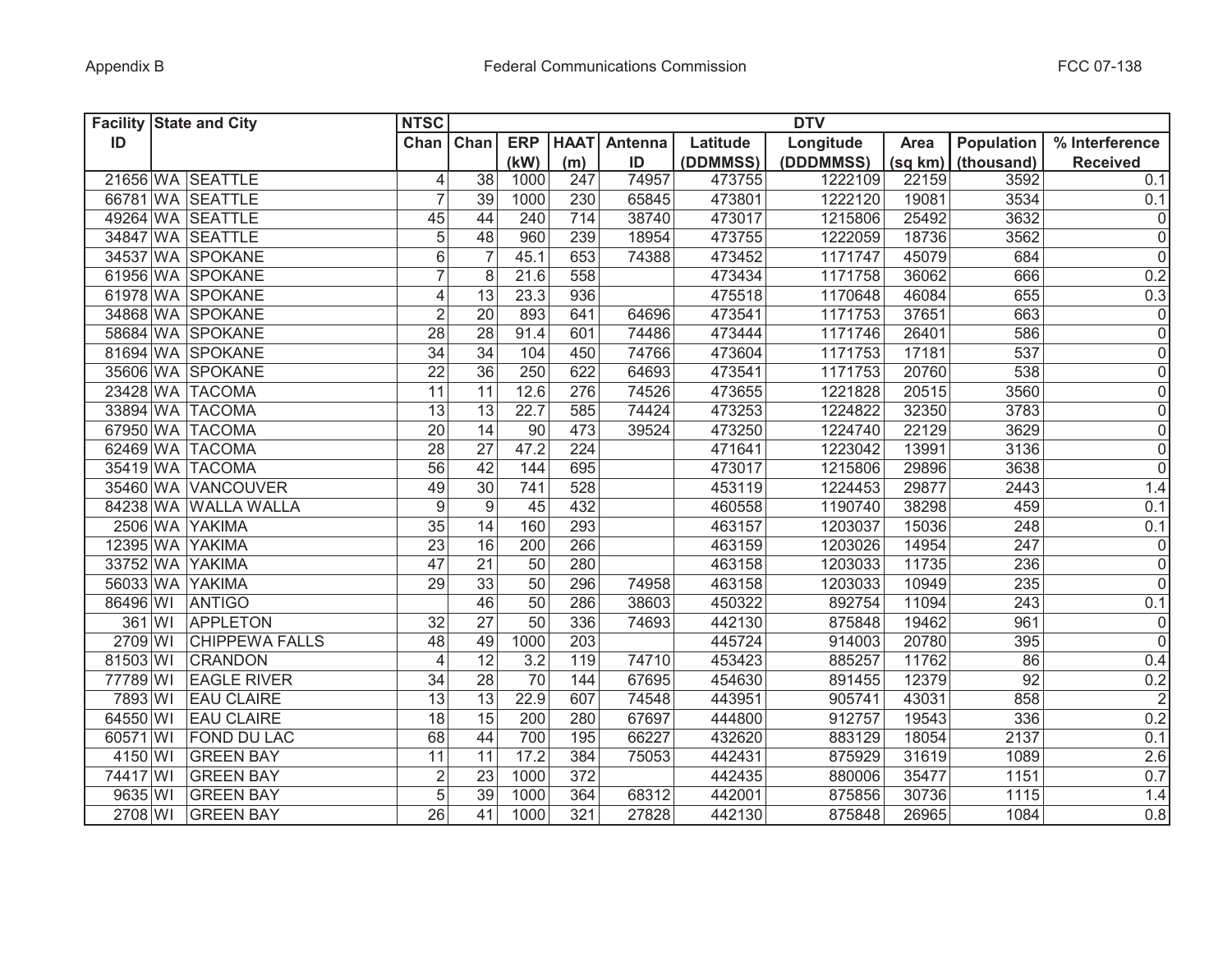|          | <b>Facility State and City</b> | <b>NTSC</b>     |                  |                 |                  |         |          | <b>DTV</b> |         |            |                 |
|----------|--------------------------------|-----------------|------------------|-----------------|------------------|---------|----------|------------|---------|------------|-----------------|
| ID       |                                | Chan            | Chan             | <b>ERP</b>      | <b>HAAT</b>      | Antenna | Latitude | Longitude  | Area    | Population | % Interference  |
|          |                                |                 |                  | (kW)            | (m)              | ID      | (DDMMSS) | (DDDMMSS)  | (sq km) | (thousand) | <b>Received</b> |
| 18798 WI | <b>GREEN BAY</b>               | 38              | 42               | 200             | 375              |         | 442434   | 880006     | 25059   | 1041       | 0.5             |
| 26025 WI | <b>JANESVILLE</b>              | 57              | 32               | 200             | 387              | 65253   | 430303   | 892913     | 25102   | 1265       | 0.3             |
| 37104 WI | <b>KENOSHA</b>                 | $\overline{55}$ | 40               | 830             | 358              | 43896   | 430544   | 875417     | 26695   | 2947       | 0.4             |
| 74424 WI | LA CROSSE                      | $\,8\,$         | 8                | 20.3            | 462              | 74563   | 440528   | 912016     | 35282   | 714        | 2.4             |
| 64549 WI | LA CROSSE                      | 19              | 14               | 250             | 327              |         | 434823   | 912202     | 25195   | 419        | 0.8             |
| 2710 WI  | LA CROSSE                      | 25              | 17               | 450             | 349              | 29449   | 434815   | 912220     | 25884   | 487        | 0.7             |
| 18780 WI | LA CROSSE                      | $\overline{31}$ | $\overline{30}$  | 308             | 351              |         | 434817   | 912206     | 25913   | 420        | $\overline{0}$  |
| 10221 WI | <b>MADISON</b>                 | 47              | $\overline{11}$  | 15              | 471              | 30020   | 430321   | 893206     | 29375   | 1533       | 4.4             |
| 6870 WI  | <b>MADISON</b>                 | $\overline{15}$ | $\overline{19}$  | 56              | 387              |         | 430303   | 892913     | 21196   | 1026       | 3.9             |
| 6096 WI  | <b>MADISON</b>                 | $\overline{21}$ | $\overline{20}$  | 100             | 453              |         | 430321   | 893206     | 26579   | 1250       | 1.2             |
| 64545 WI | <b>MADISON</b>                 | $\overline{27}$ | 26               | 400             | 455              | 33126   | 430321   | 893206     | 30128   | 1450       | 1.3             |
| 65143 WI | <b>MADISON</b>                 | $\mathfrak{S}$  | 50               | 603             | 466              |         | 430321   | 893206     | 32793   | 1639       | 2.5             |
| 68547 WI | MAYVILLE                       | $\overline{52}$ | 43               | 300             | 186              |         | 432611   | 883134     | 16768   | 1878       | 7.9             |
| 18793 WI | MENOMONIE                      | $\overline{28}$ | $\overline{27}$  | 291             | 350              |         | 450249   | 915147     | 26272   | 743        | 13.7            |
| 42663 WI | MILWAUKEE                      | 10              | $\overline{8}$   | $\overline{25}$ | 354              | 67092   | 430546   | 875415     | 29509   | 3035       | 1.4             |
| 74174 WI | MILWAUKEE                      | $\overline{18}$ | $\overline{18}$  | 368             | 302              | 74698   | 430544   | 875417     | 22781   | 2496       | 3.6             |
| 72342 WI | MILWAUKEE                      | $\overline{30}$ | $\overline{22}$  | 196             | 297              | 42943   | 430544   | 875417     | 19180   | 2440       | 1.3             |
| 71278 WI | MILWAUKEE                      | $\overline{24}$ | $\overline{25}$  | 625             | 340              | 41342   | 430544   | 875417     | 26207   | 2873       | 1.1             |
| 74098 WI | MILWAUKEE                      | $\overline{4}$  | 28               | 1000            | 305              | 74959   | 430529   | 875407     | 30554   | 2856       | 4.5             |
| 73107 WI | MILWAUKEE                      | 6               | $\overline{33}$  | 1000            | 305              | 74960   | 430524   | 875347     | 30009   | 2916       | 0.6             |
| 65680 WI | MILWAUKEE                      | 12              | 34               | 863             | 263              | 59757   | 430642   | 875542     | 23265   | 2660       | 0               |
| 42665 WI | <b>MILWAUKEE</b>               | 36              | 35               | 500             | 355              | 66933   | 430546   | 875415     | 25395   | 2769       | 0.1             |
| 71427 WI | <b>MILWAUKEE</b>               | 58              | 46               | 1000            | 322              | 32644   | 430642   | 875550     | 27046   | 2827       | 1.9             |
| 63046 WI | <b>PARK FALLS</b>              | 36              | 36               | 50              | 445              | 74583   | 455643   | 901628     | 22223   | 139        | 0               |
| 68545 WI | <b>RACINE</b>                  | 49              | 48               | 176             | 303              | 74961   | 430515   | 875401     | 17104   | 2279       | 0.1             |
| 49699 WI | <b>RHINELANDER</b>             | 12              | 16               | 538             | 489              | 28605   | 454003   | 891229     | 38587   | 375        | 0               |
| 33658 WI | <b>SUPERIOR</b>                | 6               | 19               | 384             | 312              |         | 464721   | 920650     | 26329   | 264        | 0               |
| 73042 WI | SURING                         | 14              | $\overline{21}$  | 450             | 332              | 43297   | 442001   | 875856     | 20367   | 938        | 0.2             |
| 6867 WI  | <b>WAUSAU</b>                  | $\overline{7}$  | $\overline{7}$   | 16.9            | 369              | 74555   | 445514   | 894131     | 31741   | 531        | 0.1             |
| 64546 WI | <b>WAUSAU</b>                  | $9\,$           | $\boldsymbol{9}$ | 17              | 369              | 75014   | 445514   | 894131     | 31158   | 526        | 0.8             |
| 73036 WI | <b>WAUSAU</b>                  | 20              | 24               | 200             | 387              |         | 445514   | 894128     | 27230   | 487        | 0.4             |
| 86204 WI | <b>WITTENBERG</b>              | 55              | 50               | 160             | 327              | 74788   | 450322   | 892754     | 18272   | 378        | 1.2             |
|          | 37806 WV BLUEFIELD             | 40              | 40               | 1000            | 386              | 74377   | 371308   | 811539     | 24131   | 705        | 1.2             |
|          | 74176 WV BLUEFIELD             | 6               | 46               | 1000            | $\overline{372}$ |         | 371520   | 811054     | 25413   | 700        | 0.2             |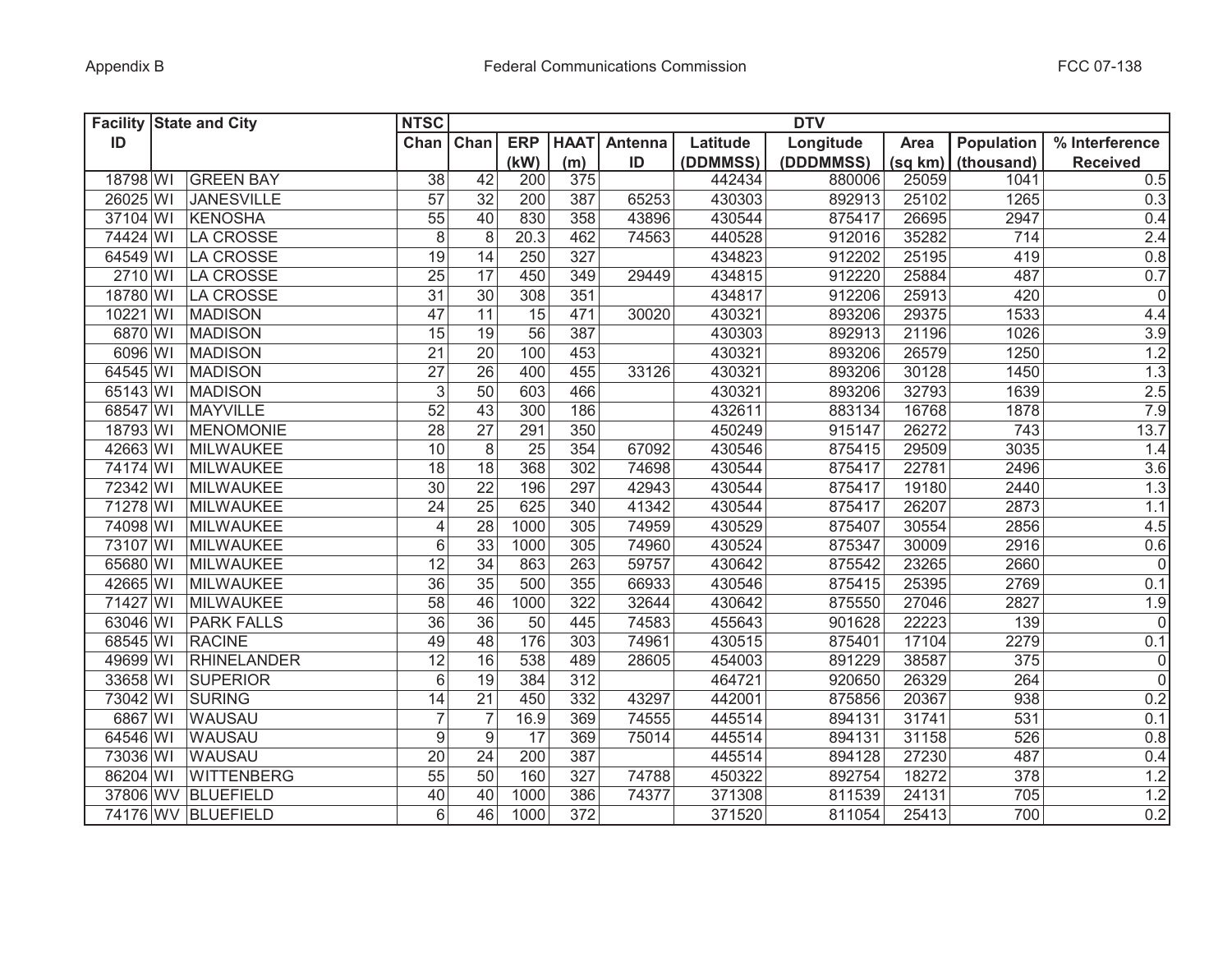| <b>Facility State and City</b> |                       | <b>NTSC</b>             |                 |                   |                  |         |          | <b>DTV</b> |         |                 |                 |
|--------------------------------|-----------------------|-------------------------|-----------------|-------------------|------------------|---------|----------|------------|---------|-----------------|-----------------|
| ID                             |                       | Chan                    | Chan            | <b>ERP</b>        | <b>HAAT</b>      | Antenna | Latitude | Longitude  | Area    | Population      | % Interference  |
|                                |                       |                         |                 | (kW)              | (m)              | ID      | (DDMMSS) | (DDDMMSS)  | (sq km) | (thousand)      | <b>Received</b> |
|                                | 417 WV CHARLESTON     | 11                      | 19              | 475               | 514              |         | 382428   | 815413     | 37278   | 1306            | 0.6             |
|                                | 73189 WV CHARLESTON   | 29                      | 39              | 1000              | 350              | 40580   | 382812   | 814635     | 25868   | 924             | $\vert$ 2       |
|                                | 71280 WV CHARLESTON   | 8                       | 41              | 475               | 514              |         | 382428   | 815413     | 33607   | 1168            | 3.1             |
|                                | 10976 WV CLARKSBURG   | 46                      | 10              | 30                | 235              | 44599   | 391802   | 802037     | 21897   | 566             | 4.9             |
|                                | 71220 WV CLARKSBURG   | 12                      | 12              | 11.3              | 262              | 80238   | 391706   | 801946     | 22848   | 585             | $\overline{2}$  |
|                                | 71680 WV GRANDVIEW    | $\boldsymbol{9}$        | 10              | 18.6              | 305              | 80261   | 375346   | 805921     | 24852   | 649             | 2.1             |
|                                | 23342 WV HUNTINGTON   | 13                      | 13              | 16                | 396              | 70338   | 383021   | 821233     | 27894   | 1025            | 4.7             |
|                                | 36912 WV HUNTINGTON   | $\mathfrak{S}$          | 23              | 724               | 402              |         | 383036   | 821310     | 33731   | 1182            | 0.6             |
|                                | 71657 WV HUNTINGTON   | $\overline{33}$         | $\overline{34}$ | 63.1              | 379              | 74962   | 382941   | 821203     | 16566   | 734             | 1.4             |
|                                | 74169 WV LEWISBURG    | 59                      | 8               | 3.68              | 577              |         | 374622   | 804225     | 26153   | 590             | 1.7             |
|                                | 23264 WV MARTINSBURG  | 60                      | 12              | 23                | 314              |         | 392727   | 780352     | 24936   | 2480            | 6.2             |
|                                | 71676 WV MORGANTOWN   | $\overline{24}$         | $\overline{33}$ | $\frac{145}{145}$ | 457              | 74963   | 394145   | 794545     | 20788   | 1370            | 0.5             |
|                                | 66804 WV OAK HILL     | $\overline{4}$          | 50              | 1000              | 236              | 80182   | 375726   | 810903     | 18914   | 515             | 1.7             |
|                                | 4685 WV PARKERSBURG   | 15                      | 49              | 47.4              | 193              |         | 392059   | 813356     | 12781   | 348             | 2.2             |
|                                | 70592 WV WESTON       | 5                       | 5               | 9.96              | 253              | 74344   | 390429   | 802528     | 27452   | 568             | 0.5             |
|                                | 6869 WV WHEELING      | $\overline{7}$          | $\overline{7}$  | 15.5              | 293              | 74497   | 400341   | 804508     | 25673   | 2373            | 0.1             |
| 82575 WY CASPER                |                       | 6                       | $6\phantom{1}$  | $\mathbf 1$       | 536              | 74715   | 424426   | 1062134    | 20136   | $\overline{70}$ | $\overline{0}$  |
| 68713 WY CASPER                |                       | 13                      | $\overline{12}$ | $\overline{3.2}$  | 534              | 74727   | 424426   | 1062134    | 18050   | $\overline{70}$ | $\overline{0}$  |
| 63177 WY CASPER                |                       | 14                      | 14              | 53.3              | 573              | 74389   | 424426   | 1062134    | 25030   | 70              | $\overline{0}$  |
|                                | 18286 WY CASPER       | $\overline{2}$          | $\overline{17}$ | $\overline{741}$  | 588              |         | 424403   | 1062000    | 40682   | $\overline{80}$ | 0.1             |
| 74256 WY CASPER                |                       | 20                      | 20              | 52.4              | 582              | 74425   | 424437   | 1061831    | 21652   | 70              | 0               |
|                                | 18287 WY CHEYENNE     | 33                      | 11              | 16                | 650              | 67257   | 403247   | 1051150    | 28369   | 2763            | 0               |
|                                | 40250 WY CHEYENNE     | 27                      | 27              | 169               | 232              | 74478   | 410255   | 1045328    | 13499   | 438             | 0               |
|                                | 63166 WY CHEYENNE     | 5                       | 30              | 630               | 189              |         | 410601   | 1050023    | 18799   | 415             | 2.9             |
|                                | 1283 WY JACKSON       | $\overline{2}$          | $\overline{2}$  | $\mathbf{1}$      | 293              | 74378   | 432742   | 1104510    | 17622   | 31              | 0               |
|                                | 35103 WY JACKSON      | 11                      | 11              | 3.2               | 327              | 74724   | 432742   | 1104510    | 10697   | 22              | 0               |
| 63162 WY LANDER                |                       | 5                       | $\overline{7}$  | 31.7              | 82               | 74964   | 425343   | 1084334    | 15754   | 32              | 2.8             |
| 10036 WY LANDER                |                       | $\overline{\mathbf{4}}$ | $\,8\,$         | 60                | 463              | 74965   | 423459   | 1084236    | 36626   | 35              | 0.6             |
|                                | 10032 WY LARAMIE      | 8                       | $\,8\,$         | 3.2               | 318              | 74718   | 411717   | 1052642    | 12970   | 109             | 0.1             |
|                                | 21612 WY RAWLINS      | 11                      | 9               | 3.2               | 70               | 74966   | 414615   | 1071425    | 9432    | 11              | $\overline{0}$  |
|                                | 21613 WY RIVERTON     | 10                      | 10              | 13.9              | 526              | 74402   | 432726   | 1081202    | 26335   | 49              | 0.1             |
|                                | 63170 WY ROCK SPRINGS | 13                      | 13              | 14.2              | 495              | 74448   | 412621   | 1090642    | 33002   | 43              | $\overline{0}$  |
|                                | 81191 WY SHERIDAN     | $\overline{7}$          | $\overline{7}$  | 3.2               | 349              | 74717   | 443720   | 1070657    | 12316   | $\overline{28}$ | $\overline{0}$  |
|                                | 17680 WY SHERIDAN     | $\overline{12}$         | $\overline{13}$ | $\overline{50}$   | $\overline{372}$ |         | 443720   | 1070657    | 32735   | 52              | $\overline{0}$  |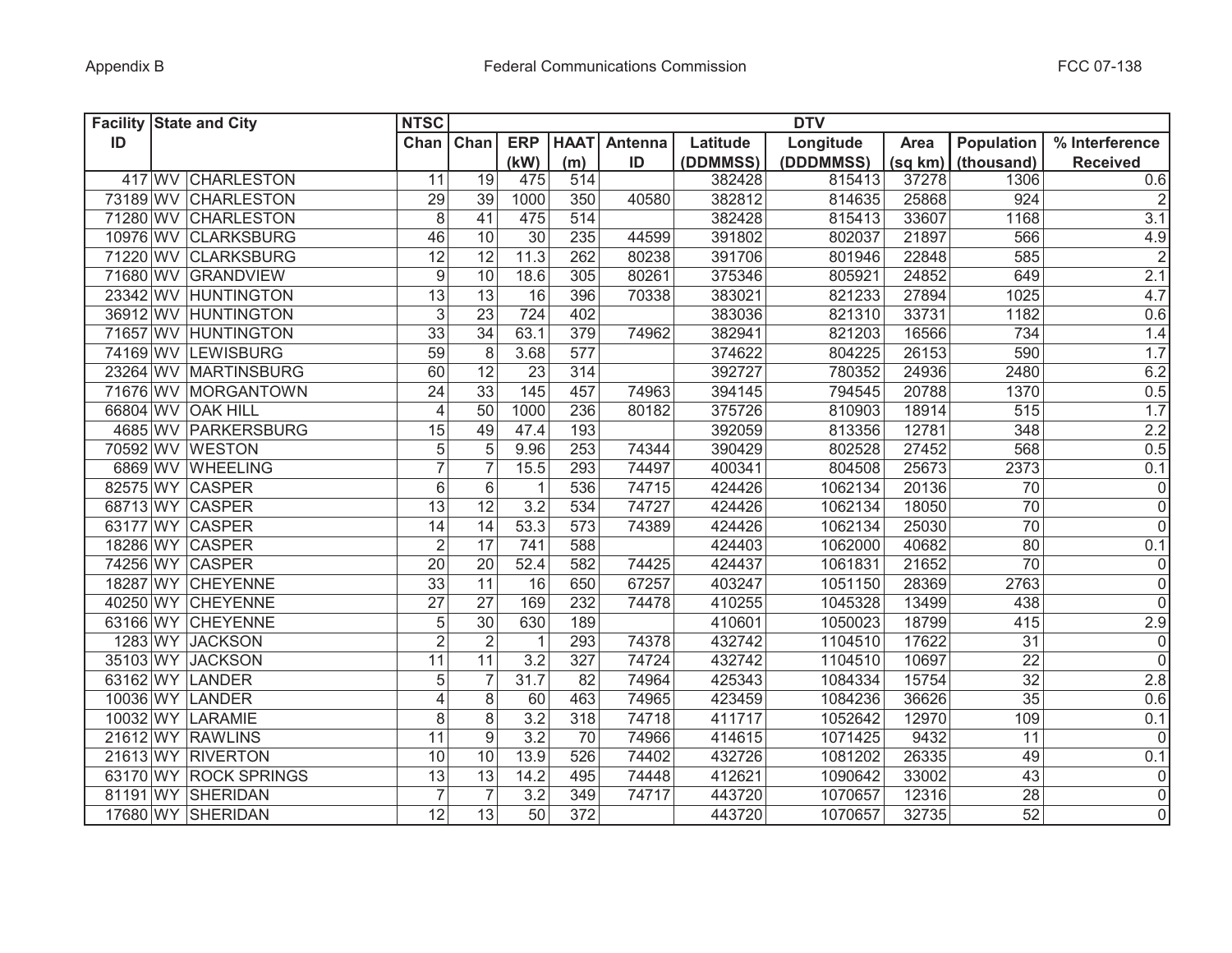|           | <b>Facility State and City</b> | <b>NTSC</b>     |                  |                 |              |         |          | <b>DTV</b> |         |            |                 |
|-----------|--------------------------------|-----------------|------------------|-----------------|--------------|---------|----------|------------|---------|------------|-----------------|
| ID        |                                | Chan            | Chan             | <b>ERP</b>      | <b>HAAT</b>  | Antenna | Latitude | Longitude  | Area    | Population | % Interference  |
|           |                                |                 |                  | (kW)            | (m)          | ID      | (DDMMSS) | (DDDMMSS)  | (sq km) | (thousand) | <b>Received</b> |
|           | 51233 GU AGANA                 | 8               | 8                | 3.2             | 282          |         | 132553   | $-1444236$ |         |            |                 |
|           | 25511 GU AGANA                 | 12              | 12               | 38.9            | 75           |         | 132613   | $-1444817$ |         |            |                 |
| 29232 GU  | <b>TAMUNING</b>                | 14              | 14               | 50              | $\mathbf{1}$ |         | 133009   | $-1444817$ |         |            |                 |
|           | 3255 PR AGUADA                 | 50              | 50               | 50              | 343          | 74700   | 181907   | 671048     | 13079   | 862        | 2.3             |
|           | 71725 PR AGUADILLA             | $\overline{12}$ | $\overline{12}$  | 7.31            | 665          | 74705   | 180900   | 665900     | 35964   | 1570       | 1.9             |
| 61573 PR  | AGUADILLA                      | 44              | 17               | 50              | 372          | 74920   | 181906   | 671042     | 17140   | 918        | 2.5             |
|           | 26602 PR AGUADILLA             | 32              | 34               | 250             | 605          |         | 180906   | 665923     | 35049   | 1393       | 6.6             |
|           | 26676 PR ARECIBO               | 60              | 14               | 50              | 833          | 80214   | 180917   | 663316     | 23099   | 2851       | 9.4             |
|           | 3001 PR ARECIBO                | 54              | 46               | $\overline{50}$ | 600          | 74610   | 181406   | 664536     | 16621   | 2420       | 5.7             |
|           | 4110 PR BAYAMON                | 36              | 30               | 50              | 329          | 74691   | 181640   | 660638     | 14518   | 2514       | 0.5             |
|           | 19777 PR CAGUAS                | $\overline{11}$ | $\overline{11}$  | 3.2             | 357          | 74649   | 181654   | 660646     | 16753   | 2655       | 0.1             |
|           | 8156 PR CAGUAS                 | $\overline{58}$ | 48               | $\overline{50}$ | 329          | 74666   | 181640   | 660638     | 12923   | 2406       | 2.3             |
|           | 54443 PR CAROLINA              | $\overline{52}$ | 51               | 450             | 585          | 32803   | 181644   | 655112     | 30994   | 2770       | 0.1             |
|           | 73901 PR FAJARDO               | 13              | 13               | 2.8             | 863          |         | 181836   | 654741     | 34770   | 2702       | 0.1             |
|           | 2174 PR FAJARDO                | 40              | 16               | 150             | 839          | 58931   | 181836   | 654741     | 30040   | 2720       | 3.9             |
|           | 15320 PR FAJARDO               | $\overline{34}$ | 33               | $\overline{50}$ | 848          | 74765   | 181836   | 654741     | 24903   | 2589       | 0.2             |
|           | 18410 PR GUAYAMA               | 46              | 45               | $\overline{50}$ | 642          | 74921   | 181648   | 655108     | 23740   | 2490       | 0.9             |
|           | 67190 PR HUMACAO               | 68              | 49               | 46              | 623          | 75154   | 181644   | 655110     | 20292   | 2501       | 0.9             |
| 60357 PR  | MAYAGUEZ                       | 16              | $\overline{22}$  | $\overline{50}$ | 338          | 74738   | 181851   | 671124     | 16336   | 808        | 14.3            |
| 73336 PR  | MAYAGUEZ                       | $\overline{22}$ | 23               | 400             | 693          | 65201   | 180900   | 665900     | 37898   | 1376       | 0.9             |
| 64865 PR  | MAYAGUEZ                       | 5               | 29               | 1000            | 607          |         | 180902   | 665920     | 45696   | 1574       | 14.2            |
| 53863 PR  | MAYAGUEZ                       | 3               | 35               | 620             | 674          |         | 180900   | 665900     | 43682   | 1920       | 0.1             |
| 19561 PR  | NARANJITO                      | 64              | 18               | 50              | 142          | 74703   | 181734   | 661602     | 12482   | 2515       | 0.1             |
| 60341 PR  | PONCE                          | $\overline{7}$  | $\overline{7}$   | 16.4            | 826          | 80207   | 180917   | 663316     | 46704   | 3722       | 0               |
| 19776 PR  | PONCE                          | 9               | $\boldsymbol{9}$ | 3.2             | 825          | 74569   | 181009   | 663436     | 28603   | 3473       | $\overline{0}$  |
| 26681 PR  | PONCE                          | 14              | 15               | 380             | 839          | 67269   | 181010   | 663436     | 41336   | 3364       | 5.6             |
| 58341 PR  | PONCE                          | 20              | 19               | 700             | 269          | 65948   | 180449   | 664453     | 24888   | 1701       | 0.1             |
| $2175$ PR | PONCE                          | 26              | 25               | 200             | 310          | 41622   | 180448   | 664456     | 19187   | 1516       | 0               |
| 29000 PR  | PONCE                          | 48              | 47               | 50              | 247          | 74924   | 180450   | 664450     | 11769   | 1118       | 0.3             |
| 58340 PR  | <b>SAN JUAN</b>                | 24              | $\overline{21}$  | 1000            | 564          |         | 181645   | 655114     | 44300   | 3102       | 0.4             |
| 52073 PR  | <b>SAN JUAN</b>                | $\overline{4}$  | 27               | 1000            | 794          |         | 180642   | 660305     | 53151   | 3389       | 0.5             |
| 64983 PR  | <b>SAN JUAN</b>                | $\overline{2}$  | 28               | 871             | 861          | 74925   | 180654   | 660310     | 52474   | 3313       | 4               |
|           | 4077 PR SAN JUAN               | 30              | $\overline{31}$  | 75.9            | 287          |         | 181630   | 660536     | 15347   | 2490       | 0.6             |
|           | 28954 PR SAN JUAN              | 18              | $\overline{32}$  | 3.9             | 290          | 65128   | 181630   | 660536     | 7747    | 2088       | 6.4             |